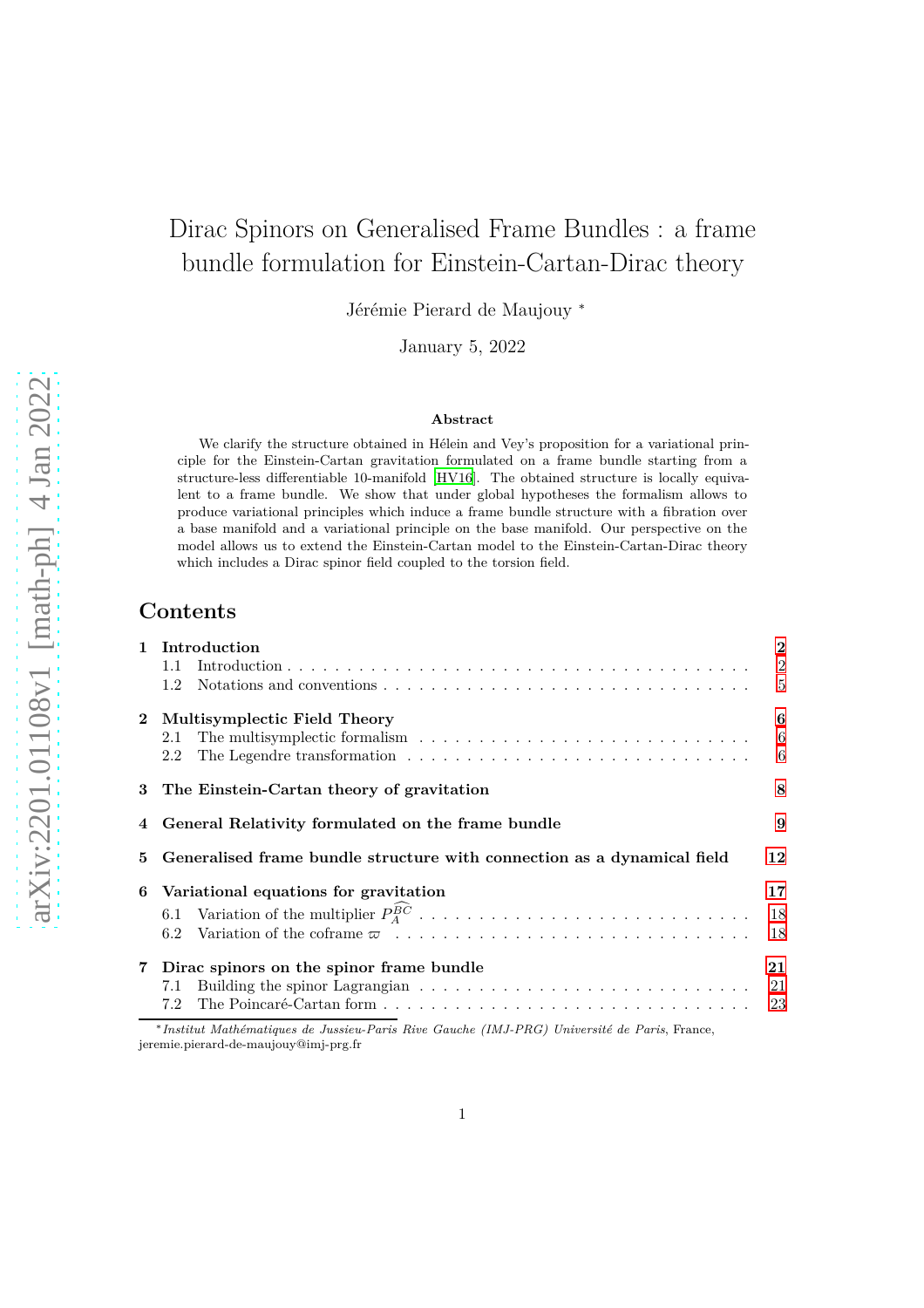| 8 | Variational equations for a spinor on a generalised frame bundle<br>8.1<br>Variation of the spinor field and of the coframe $\;\ldots\; \ldots\; \ldots\; \ldots\; \ldots\; \ldots\; \ldots\; \ldots\;$<br>8.2<br>8.3                                                                                                                                                                                                                                                                                                                                    | 24<br>25<br>25<br>27                         |  |  |
|---|----------------------------------------------------------------------------------------------------------------------------------------------------------------------------------------------------------------------------------------------------------------------------------------------------------------------------------------------------------------------------------------------------------------------------------------------------------------------------------------------------------------------------------------------------------|----------------------------------------------|--|--|
| 9 | Lagrange multipliers as a differential primitive of the Euler-Lagrange form<br>9.1<br>9.2                                                                                                                                                                                                                                                                                                                                                                                                                                                                |                                              |  |  |
|   | 10 Derivation of the Einstein-Cartan-Dirac equations on spacetime in Rieman-<br>nian signature<br>10.1 Exact terms in the Euler-Lagrange equations<br>10.1.1 Infinitesimal variations preserving the constraints<br>10.1.2 A basis for the constraint-preserving variations $\dots \dots \dots \dots \dots$<br>10.1.3 Euler-Lagrange terms corresponding to the variations $\dots \dots \dots$<br>10.2 Integration into variational equations on the spacetime $\dots \dots \dots \dots \dots$<br>10.4 Expression in terms of the Levi-Civita connection | 31<br>33<br>33<br>36<br>36<br>37<br>41<br>43 |  |  |
|   | A Conventions for dual forms                                                                                                                                                                                                                                                                                                                                                                                                                                                                                                                             |                                              |  |  |
|   | <b>B</b> Spinors and Clifford algebra                                                                                                                                                                                                                                                                                                                                                                                                                                                                                                                    | 48<br>48<br>48<br>50<br>50                   |  |  |
| C | Universal formulas for differentials of canonical forms<br>51                                                                                                                                                                                                                                                                                                                                                                                                                                                                                            |                                              |  |  |
|   | D Frame bundle, Ricci curvature and torsion                                                                                                                                                                                                                                                                                                                                                                                                                                                                                                              | 52<br>53<br>$55\,$<br>58                     |  |  |
| E | Maurer-Cartan forms, G-torsors and Frame bundles<br>E.3 Integrating a Lie algebra action into a group action $\dots \dots \dots \dots \dots \dots$<br>E.4 Integration of a Cartan connection into a frame bundle with connection                                                                                                                                                                                                                                                                                                                         | 58<br>58<br>59<br>60<br>61                   |  |  |
|   | References                                                                                                                                                                                                                                                                                                                                                                                                                                                                                                                                               | 64                                           |  |  |

# <span id="page-1-0"></span>**1 Introduction**

# <span id="page-1-1"></span>**1.1 Introduction**

The theory of General Relativity models spacetime as a 4-dimensional differentiable manifold. The gravitational field is encoded in a linear connection and gives *geometrical structure* to the manifold. In the original approach, a Lorentzian metric models the gravitational potential and the gravitational field corresponds to the associated Levi-Civita connection. The variational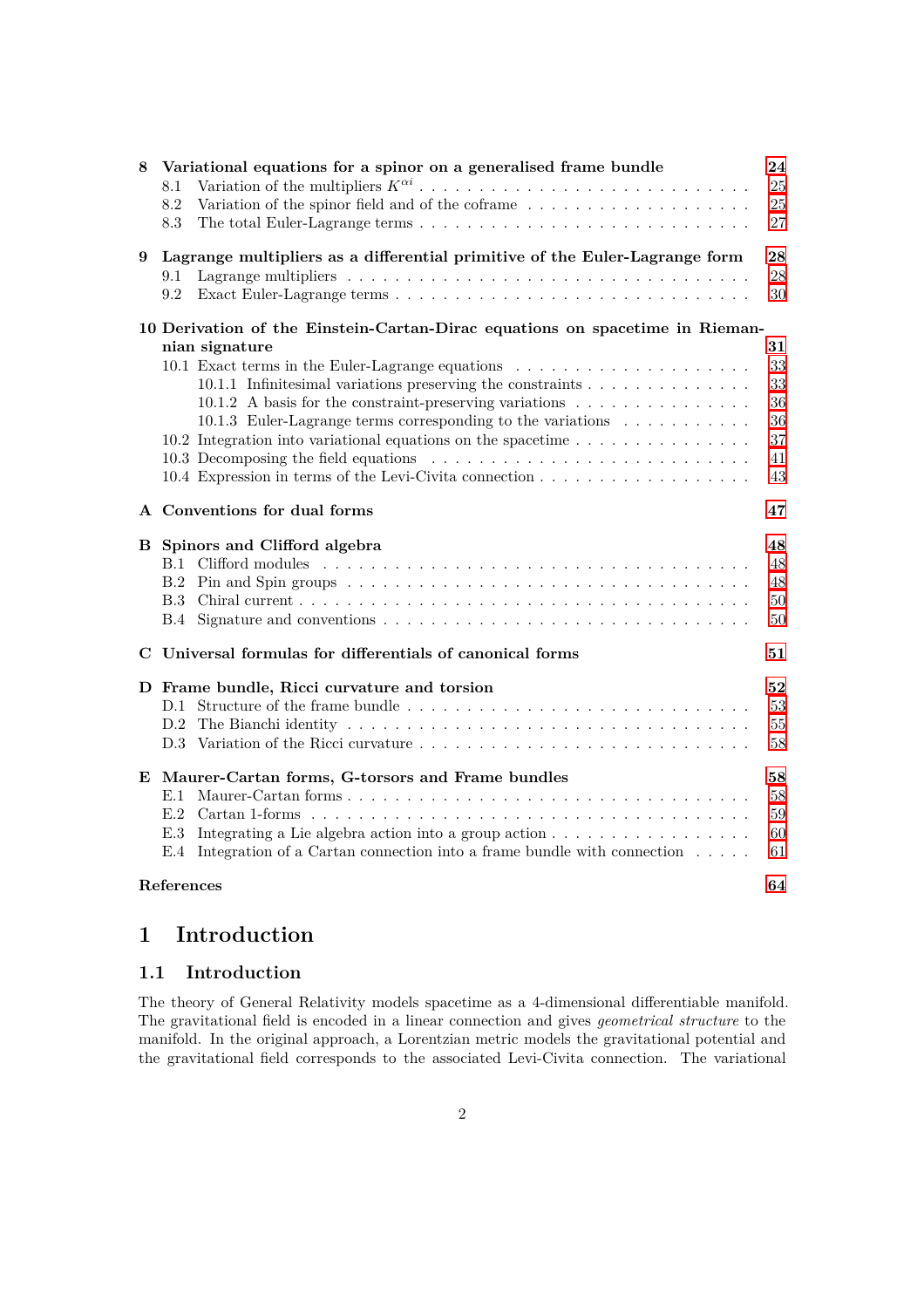formulation of the theory is due to Einstein and Hilbert; the dynamical field is the metric and the Lagrangian density is simply the scalar curvature (multiplied by the pseudo-Riemannian density).

As research in General Relativity progressed and the framework of differential geometry kept developing alternative formulations of General Relativity were discovered. The *Palatini formulation* of General Relativity relaxes the relation between the linear connection and the metric. This allows for a first-order formulation of gravity. A variant of this formulation uses the *tetrad formalism* : the metric field is replaced by a frame field which defines the metric for which it is orthonormal. Since the metric field is a quadratic function of the frame field, the tetrad is sometimes called "square-root of the metric". Because the metric is defined through a tetrad field, the theory gains  $O_{1,3}$ 's worth of gauge freedom.

The *Einstein-Cartan theory* is the case where there is a Lorentzian metric and the connection is required to be metric but torsion is allowed. The corresponding geometry on spacetime is suitably understood in the framework of *Cartan geometry* [\[Wis10](#page-65-0)]. Differences with Einstein's original theory manifest themselves when the gravitation is coupled to spinor fields. The spinor fields act as a source for the torsion field. One simple example is the *Einstein-Cartan-Dirac* theory which couples the Einstein-Cartan gravitation with a Dirac spinor. The usual variational treatment of spinor field theories in a dynamical spacetime uses a tetrad in order to allow variations of the metric structure while the spinor fields remain "constant". When a tetrad is used instead of a metric, the theory is called *Sciama-Kibble* theory [\[Pop20](#page-65-1)].

In [\[HV16\]](#page-64-0) Hélein and Vey, following [\[Tol78\]](#page-65-2), proposed an action defined on a (structureless) 10-dimensional manifold  $P$  such that under some hypotheses a solution of the associated Euler-Lagrange equations defines :

- A 4-dimensional manifold  ${\mathcal E}$  over which  ${\mathcal P}$  is fibred.
- A Riemannian metric and an orientation on  ${\mathcal E}$
- An identification from the fibration bundle  $\mathcal{P} \to \mathcal{E}$  to the orthonormal frame bundle
- A metric connection on  $\mathcal E$  satisfying the (Riemannian) Einstein-Cartan field equations

Their model can be used with a Lorentzian signature (and space-and-time orientations) but in this case both the construction of the fibration and mechanism giving the Einstein-Cartan field equations fail in general. The reason lies in the non-compactness of the (connected) Lorentz group. We argue that there is another obstruction to the construction of the fibration  $\mathcal{P} \to \mathcal{E}$ , even in Riemannian signature. Indeed in this case the 4-dimensional base space  $\mathcal{E}$ , obtained as an orbit space, can have singularities and is not *a priori* a smooth manifold. Our second point is that their derivation of the field equations involves heavy computations on which we pretend a more geometrical perspective can shed some light.

The aim of the present paper is twofold : first, we give an analysis of the mechanism according to which the variational equations on the bundle total space factor to the base manifold of the fibration ; second, we show how it is possible to use the same principle to build an Einstein-Cartan-Dirac Lagrangian on a structure-less 10-manifold.

The principal bundle structure is constructed from a nondegenerate 1-form *ω*⊕*α* with value in the Poincaré Lie algebra. The Poincaré Lie algebra can be decomposed as a semi-direct product  $l \times m$  with I the Lie algebra of the Lorentz group and  $m$  the Minkoswki space seen as an abelian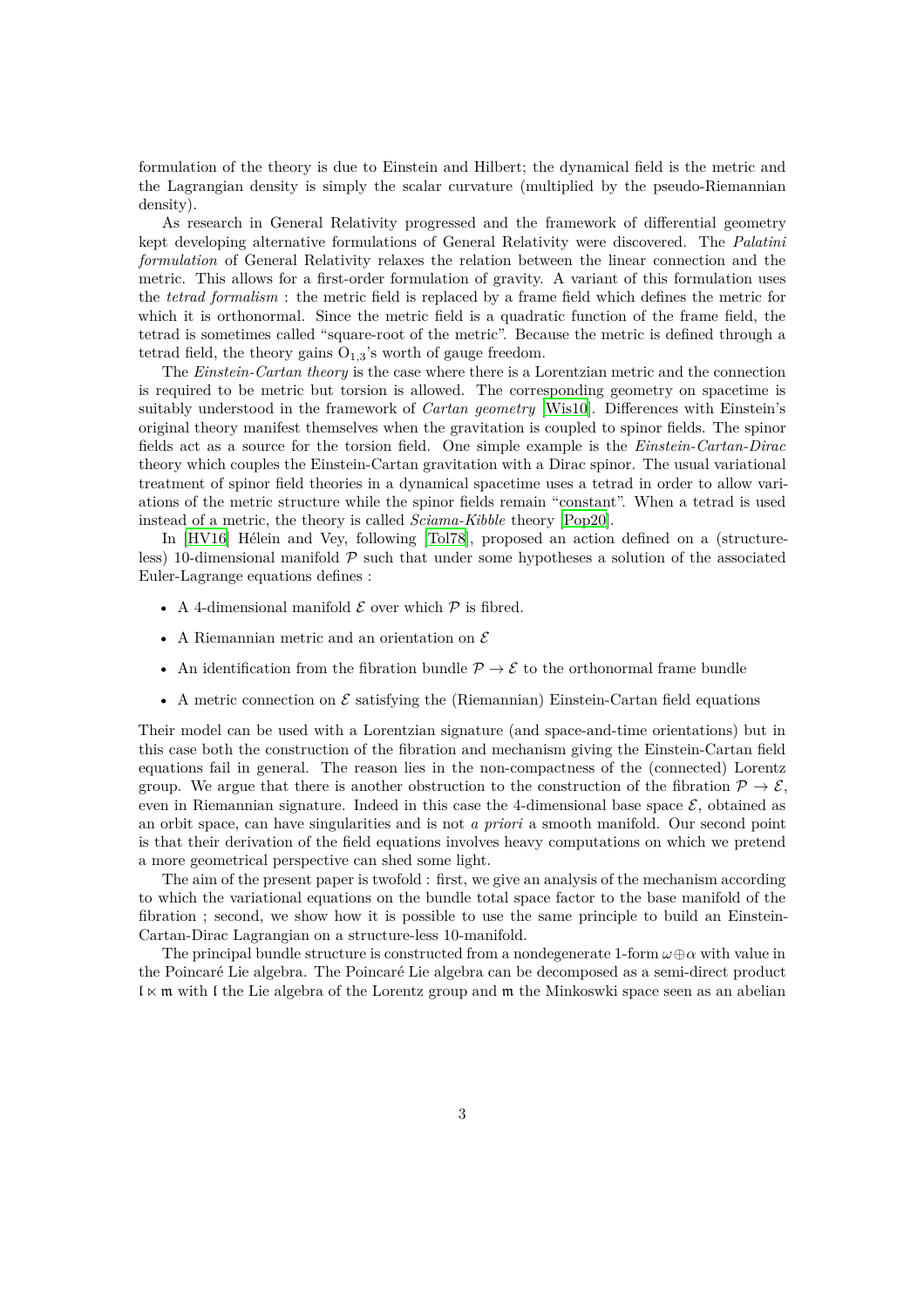Lie algebra. The 1-form obeys the following equations :

<span id="page-3-0"></span>
$$
d\omega^{i} + \frac{1}{2} [\omega \wedge \omega]^{i} = \frac{1}{2} \Omega^{i}_{bc} \alpha^{b} \wedge \alpha^{c}
$$
 (1a)

$$
d\alpha^{a} + [\omega \wedge \alpha]^{a} = \frac{1}{2} \Omega^{a}_{bc} \alpha^{b} \wedge \alpha^{c}
$$
 (1b)

From these equations is it possible to build a Lie algebra action on the manifold. In fact, this mechanism is well known from the group manifold approach to supergravity [\[DAu20](#page-63-1); [CDF91](#page-63-2)]. However more hypotheses are needed for the action to integrate to a Lie group action, and for the fibration over the orbit space to form a principal bundle fibration. The first hypothesis is a completeness requirement, which is stated in [\[HV16](#page-64-0)], but it is not sufficient. These missing details are presented in Appendix [E](#page-57-1) and will be the subject of an upcoming paper [\[Pie](#page-65-3)].

In [\[HV16\]](#page-64-0) field equations on the base manifold are obtained in the following way : one first uses the Euler-Lagrange equations associated to the variation of an extra field that plays the role of Lagrange multipliers. They allow to construct the frame bundle structure on the 10-manifold. Then in order to deal with the remaining Euler-Lagrange equations, associated to variations of the fields  $\omega$  and  $\alpha$ , a change of fibre coordinates is applied that amounts to choosing a local frame on the four dimensional base manifold. It allows converting equivariant quantities on the frame bundle to *invariant quantities*. In these coordinates part of the Euler-Lagrange equations manifestly becomes an exact divergence and an other part is invariant under the group action. Integration along fibres allows one to conclude that the invariant part of the Euler-Lagrange equations has to vanish, which turns out to be equivalent to the Einstein field equations on spacetime.

Once part of Euler-Lagrange equations is used to obtain the (local) frame bundle structure, we approach the problem of the field equations from a different perspective. Instead of considering the Euler-Lagrange equations corresponding to field variations associated with a specific set of coordinates, it is enough to consider variations of the fields which are *equivariant* with respect to the action of the structure group. The calculations are in a sense equivalent but our perspective makes it clear why and how the Euler-Lagrange equations split in two terms that respectively give an exact term and the usual field equations on the base manifold. With this insight it is simple to extend the theory to include spinor fields. One peculiarity of the spinor theory thus constructed is that instead of starting from a spacetime and a tetrad which connects the spacetime to a reference bundle in which spinor fields live, we start from the tentative frame bundle on which the spinor fields live and from there construct back the spacetime.

The paper is organised as follows. In Section [2](#page-5-0) we give a brief introduction to the aspects of multisymplectic field theory we will be using throughout the paper. Section [3](#page-7-0) is a short presentation of the Lagrangian of the Einstein-Cartan theory of gravitation. We show in Section [4](#page-8-0) how the Einstein-Cartan Lagrangian can be lifted to the frame bundle.

In Section [5](#page-11-0) we get to the crux of Hélein and Vey's model : the frame bundle structure can be *locally* characterised by a 1-form satisfying Equations [\(1\)](#page-3-0). The frame bundle is dropped and we only work with the 1-form which defines what we call a "generalised frame bundle structure". The Equations are then translated into a Lagrange multiplier term which is added to the Lagrangian. We perform the Legendre transform and obtain the same Poincaré-Cartan form as in [\[HV16\]](#page-64-0). with Lagrange multipliers identified with specific components of the momentum. Compared to the non-holonomic Legendre transformation used in [\[HV16\]](#page-64-0), we think our construction is more systematic. Next in Section [6](#page-16-0) we derive the associated Euler-Lagrange equations. However their treatment is deferred until Section [10.](#page-30-0) Section [7](#page-20-0) is the equivalent of Sections [3-](#page-7-0)[4](#page-8-0) for the Dirac Lagrangian : we present the Lagrangian and lift it to the *spinor frame bundle*, then express it in terms of the generalised frame bundle structure. The corresponding Euler-Lagrange equations are derived in Section [8.](#page-23-0)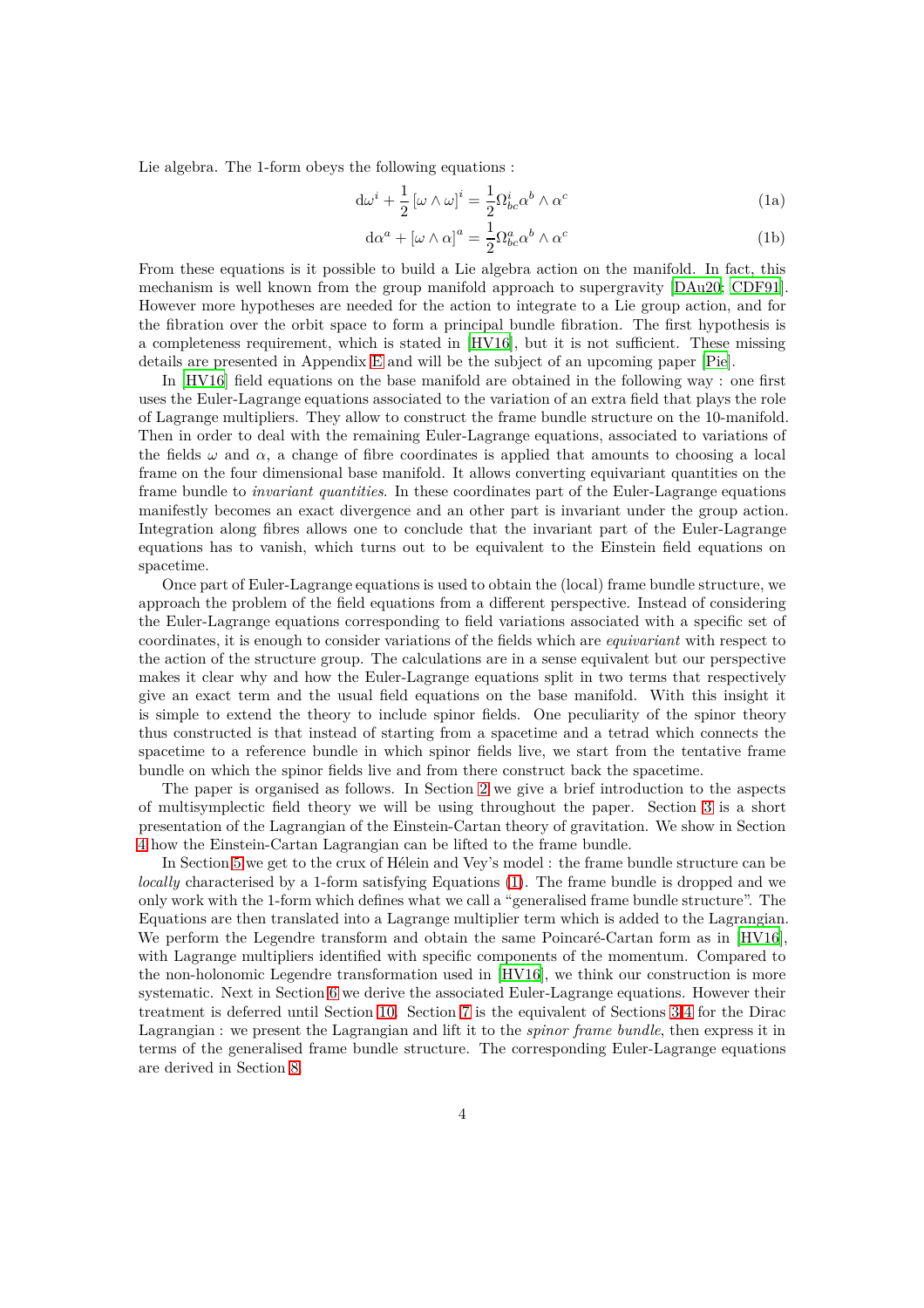In Section [9](#page-27-0) we present a general framework for Lagrange multipliers in multisymplectic field theory. We then show how for the Lagrangians from Sections [5](#page-11-0) and [7](#page-20-0) it is possible to obtain Euler-Lagrange equations with the dependence in the Lagrange multipliers reduced to an exact term. This is applied in Section [10](#page-30-0) to the Einstein-Cartan-Dirac theory formulated over a 10-dimensional manifold as described in Section [7.](#page-20-0) Assuming the generalised frame structure integrates into a standard frame structure, we derive from the Euler-Lagrange equations the usual Einstein-Cartan-Dirac field equations on the 4-dimensional base manifold. There is however part of the Euler-Lagrange equations on the 10-dimensional manifold involving the Lagrange multipliers which we fail to express on the base manifold. Finally, we give a very brief analysis of the Einstein-Cartan-Dirac equations by identifying the value of the torsion, how it relates to energy-momentum, and an explicit comparison to the Einstein-Dirac theory in which the Dirac operator is associated to the torsion-free Levi-Civita connection.

### <span id="page-4-0"></span>**1.2 Notations and conventions**

We will make free use of the Einstein convention :

$$
A_iB^i:=\sum_iA_iB^i
$$

as well as of the so-called "musical" isomorphisms raising and lowering indices through a metric that will generally be implicit (as long as there is no ambiguity). The convention for the order of the indices will be to keep the relative order of upper indices and lower indices, and place upper indices *before lower indices*. For example given a tensor  $T^{\pi}{}_{\mu\nu}$  the corresponding totally covariant and totally contravariant tensors are

$$
T_{\tau\mu\nu} := g_{\tau\pi} T^{\pi}{}_{\mu\nu}
$$

$$
T^{\pi\tau\rho} := g^{\tau\mu} g^{\rho\nu} T^{\pi}{}_{\mu\nu}
$$

given a metric *g* on the space in which the indices  $\tau, \mu, \nu$  live. The metric and the inverse metric will be both written with the same symbol, but we will generally use the Kronecker delta  $\delta^{\mu}_{\nu} = g^{\mu\tau} g_{\tau\nu}$  for the identity which is the corresponding endomorphism of both covariant and contravariant vectors.

We will write *ηab* for the Minkowski metric on the Minkowski space m, used at the same time as a pseudo-Euclidean affine space, as an abelian Lie group and as an abelian Lie algebra. Our convention for the Lorentzian signature is  $(+ - - -)$  and for the Clifford algebras  $u \cdot v$  +  $v \cdot u = -2\langle u|v\rangle$  (more detail in Appendix [B\)](#page-47-0). We will be working with the connected *proper orthochronous Lorentz group*  $\mathfrak{L} = SO_{1,3}^+$  which we will just call *Lorentz group*. Its Lie algebra is  $I = \mathfrak{so}_{1,3}$ . The *Poincaré group* is isomorphic to the semi-direct product of m with  $\mathfrak{L}$ :

$$
\mathfrak{P}\simeq\mathfrak{L}\ltimes\mathfrak{m}
$$

and there is an isomorphism between the associated Lie algebras :

$$
\mathfrak{p}\simeq\mathfrak{l}\ltimes\mathfrak{m}
$$

If not explicitly mentioned (for example in Appendix [E\)](#page-57-1), we will consider *finite dimensional second countable Hausdorff* differentiable manifolds.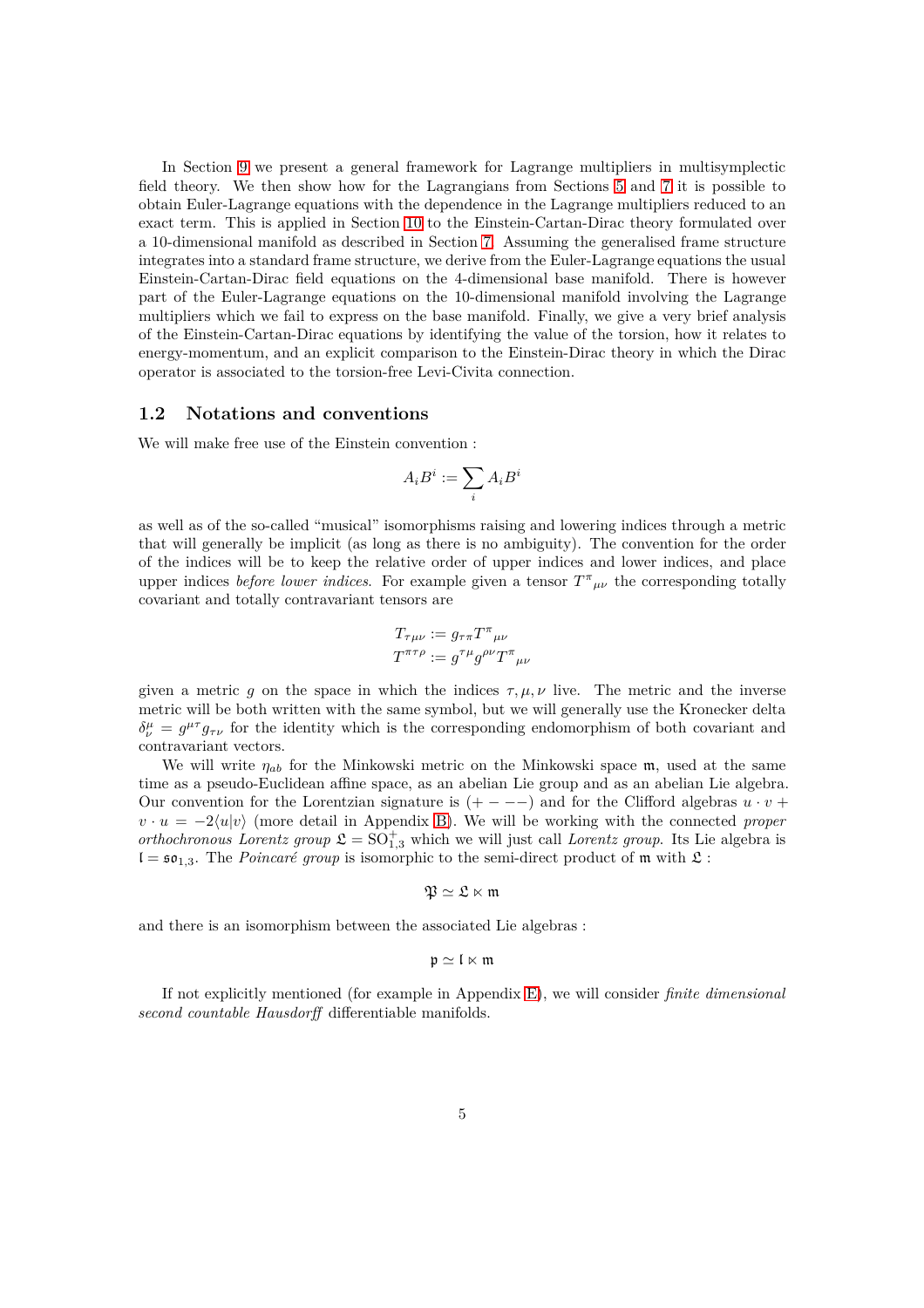# <span id="page-5-0"></span>**2 Multisymplectic Field Theory**

Before dealing with the actual Lagrangians we are interested in, we give a very brief introduction to the multisymplectic formalism for (classical) fields theories. The reader is free to skip to the next section and come back to check the details of this section whenever is needed. A general reference for multisymplectic field theory is [\[GIM97\]](#page-64-1) ; more on the geometrical aspects can be found is [\[RW19\]](#page-65-4).

# <span id="page-5-1"></span>**2.1 The multisymplectic formalism**

Lagrangian Field Theory deals with critical points of actions that are defined by the integral of a local Lagrangian which is at each point of the integration space a local function of the physical fields involved. We will discuss *first order theories*. Let us consider a fibre bundle  $Q \stackrel{\pi}{\rightarrow} M$ representing a configuration space fibred over a *n*-dimensional manifold *M* (that will be assumed oriented to avoid density considerations). The *first order jet bundle* (or 1-jet bundle for short) is written

$$
\mathcal{J}^1(\pi) \xrightarrow{\pi^1} Q \xrightarrow{\pi} M
$$

or without mentioning the fibration  $\mathcal{J}^1(Q)$ . Over every open subset  $\mathcal{U} \subset M$ , to each section of *Q* can be associated its *first order prolongation* (1-jet for short) :

$$
\phi \in \Gamma(\mathcal{U}, Q|_{\mathcal{U}}) \mapsto j\phi \in \Gamma(\mathcal{U}, \mathcal{J}^1(Q)|_{\mathcal{U}})
$$

A (first order) Lagrangian is a section  $\mathscr{L} \in (\pi \circ \pi^1)^* (\Lambda^n T^* M)$ . The associated action is

$$
S: \phi \mapsto S[\phi] = \int \mathscr{L}(\phi, d\phi) = \int j\phi^* \mathscr{L}
$$

The integration domain is intentionally not written : the integral may be ill-defined over noncompact domains, but it does not pose problem in (classical) field theory. What defines the equation of motion is the *variation* of the action with respect to *compactly-supported* variations which is well defined over each compact subset of *M*.

The usual derivation of the Euler-Lagrange equations (in coordinates) proceeds by taking arbitrary variations of the field *φ* and performing an integration by parts in order to obtain an integrand linear in the 0-order variation of  $\phi$  which is free. In the multisymplectic formalism this computation is carried in a more geometrical language. It involves the multisymplectic *Legendre transformation*.

## <span id="page-5-2"></span>**2.2 The Legendre transformation**

The Legendre transformation in covariant field theory is a mapping from the jet bundle to the dual jet bundle. We will here again restrict our considerations to first order Lagrangians. In the case of mechanics (1-dimension) the transform takes the form  $(t, q, \dot{q}) \mapsto -H(t, q, \dot{q})dt + p_i(t, q, \dot{q})dq^i$ . The usual Hamiltonian then takes the form of an *hamiltonian section*

$$
h: \begin{cases} \mathbb{R} \times T^*Q \simeq T^*(\mathbb{R} \times Q)/\mathbb{R} \mathrm{d} t & \to T^*(\mathbb{R} \times Q) \\ (t, q^j, p_i \mathrm{d} q^i) & \mapsto (t, q^j, -H(t, q, p) \mathrm{d} t + p_i \mathrm{d} q^i) \end{cases}
$$

We get back to the fibre bundle  $Q \stackrel{\pi}{\rightarrow} M$ . In the so-called *de Donder-Weyl* theory, the momentum space is the *affine dual jet bundle* with values in  $\Lambda^n T^*M$  [\[RW19\]](#page-65-4) :

<span id="page-5-3"></span>
$$
\Lambda_1^n T^* Q = \{ a \in \Lambda^n T^* Q \mid (V Q \wedge V Q) \lrcorner \, a = 0 \}
$$
\n<sup>(2)</sup>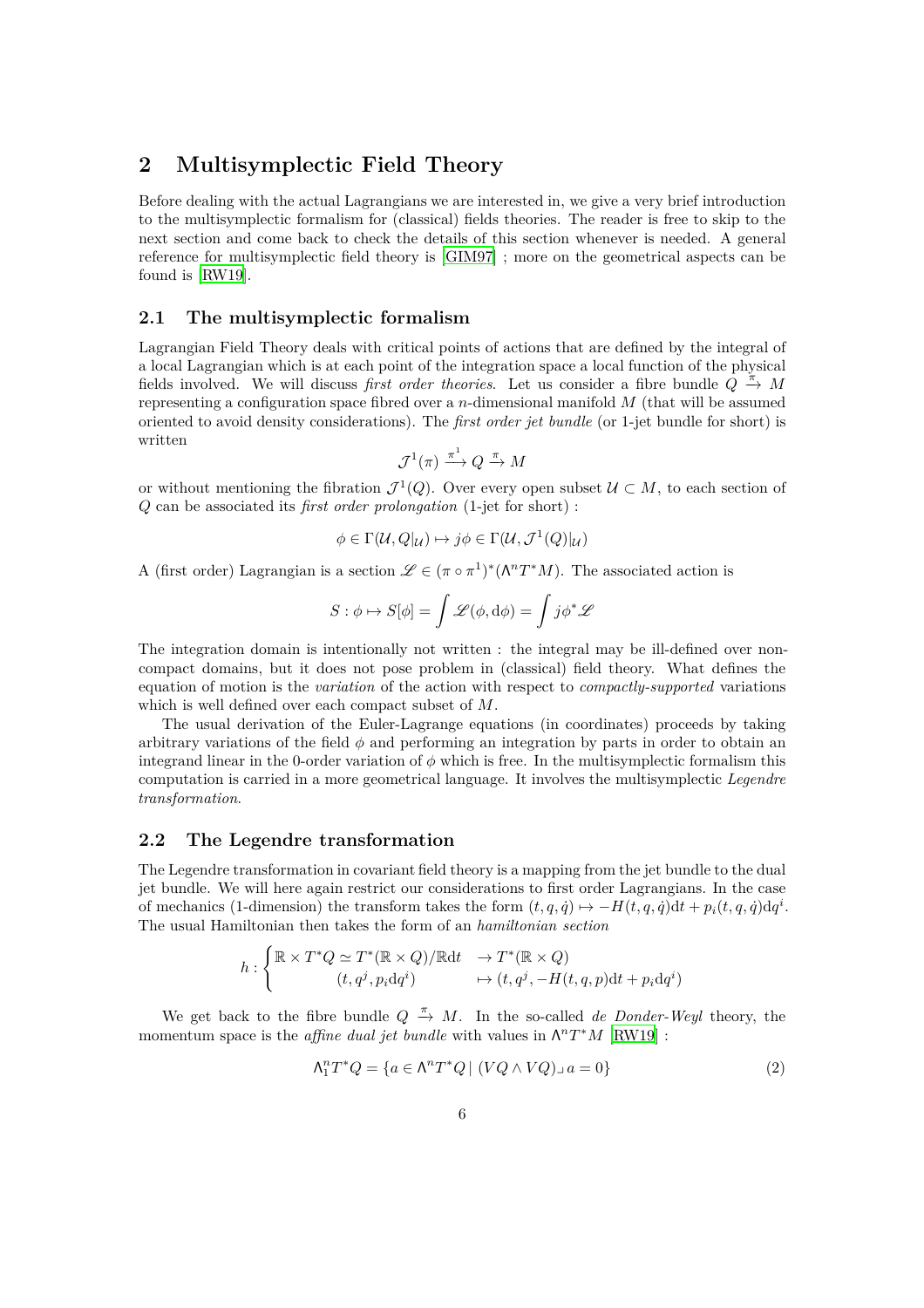where  $VQ$  is the vertical tangent bundle of the fibration  $Q \to M$ . Let us record one useful property here : for any two fibre bundles  $Q_1, Q_2 \to M$ , there is a natural isomorphism

$$
\Lambda_1^n T^*(Q_1 \times_M Q_2) \simeq \Lambda_1^n T^* Q_1 \times_M \Lambda_1^n T^* Q_2
$$

The Legendre transform is realized by the Poincaré-Cartan form  $\Theta$ , a section of  $(\pi^1)^*\Lambda_1^n T^*Q$ , which be describe now. It can be seen as a "corrected" extension of the Lagrangian  $\mathscr L$  from sections of  $\pi$  to arbitrary sections of  $\mathcal{J}^1(Q)$ . It is defined by the following properties :

$$
j\phi^*\Theta = j\phi^*\mathscr{L} \qquad \forall \phi \in \Gamma(M, Q) \tag{3}
$$

$$
j\phi^*(i_X\mathrm{d}\Theta) = 0 \qquad \forall \phi \in \Gamma(M, Q), \forall X \in V(\mathcal{J}^1(Q) \to Q) \tag{4}
$$

so that it defines the same Lagrangian form as  $\mathscr L$  while its first variation is (locally) trivial in the first-order directions : it depends only on the variation of the *0-jet*. From this perspective, the Legendre transformation is the geometrical formulation of the integration by parts producing the Euler-Lagrange term (the variational derivative) coupled to the 0-jet variation in the usual coordinate-explicit derivation of the Euler-Lagrange equations.

In order to obtain an explicit expression, one considers the *contact forms* which generate the differential forms of  $\mathcal{J}^1(Q)$  vanishing under the pullback by any first order prolongation [\[BGG02;](#page-63-3) [GIM97\]](#page-64-1). They are described below. As we want explicit formulas, we will use (local) coordinates. Let  $(x^i)$  be coordinates on *M*, let  $(y^A)$  be the vertical coordinates on *Q* with respect to a local trivialisation and let  $(v_i^A)$  be the corresponding 1st-order coordinates, so that  $v_i^A(j\phi) = \partial_i \phi^A$ .

A basis for the contact 1-forms is given by

$$
\theta^A = \mathrm{d}y^A - v_i^A \mathrm{d}x^i
$$

Hence the contact elements of  $\Lambda_1^n T^*Q$  are of the form  $\theta^A \wedge p_A$  for  $p_A \in \pi^* \Lambda^{n-1} T^*M$  (we use the Einstein summation convention). To the  $x^i$  coordinates is associated a local volume form vol =  $dx^1 \wedge \cdots \wedge dx^n$  so that L decomposes as  $L(x, y, v)$ vol. We write

$$
\Theta = \mathscr{L} + \theta^A \wedge p_A
$$

The components *p<sup>A</sup>* are then uniquely determined (the condition [\(2\)](#page-5-3) fixing any further contact term) : write vol<sub>*i*</sub> for the  $(n - 1)$ -form dual to  $dx^i$  and decompose  $p_A = p_A^i$ vol<sub>*i*</sub> :

$$
\partial_{v_i^A}\lrcorner\,\mathrm{d}(\mathscr{L}+\theta^B p_B)=(\partial_{v_i^A}L)\mathrm{vol}+(\partial_{v_i^A}\lrcorner\,\mathrm{d}\theta)^B\wedge p_B-(\partial_{v_i^A}\lrcorner\,\theta^B)\wedge\mathrm{d}p_B
$$
\n
$$
+\,\mathrm{d}\theta^B\wedge\partial_{v_i^A}\lrcorner\, p_B-\theta^B\wedge\partial_{v_i^A}\lrcorner\,\mathrm{d}p_B
$$
\n
$$
=\partial_{v_i^A}L\mathrm{vol}+(\partial_{v_i^A}\lrcorner\,\mathrm{d}\theta)^B\wedge p_B-\theta^B\wedge\partial_{v_i^A}\lrcorner\,\mathrm{d}p_B
$$
\n
$$
=\partial_{v_i^A}L\mathrm{vol}+(\partial_{v_i^A}\lrcorner\,(-\mathrm{d}v_i^B\mathrm{d}x^i))^B\wedge p_B-\theta^B\wedge\partial_{v_i^A}\lrcorner\,\mathrm{d}p_B
$$
\n
$$
=\partial_{v_i^A}L\mathrm{vol}-\mathrm{d}x^i\wedge p_A-\theta^B\wedge\partial_{v_i^A}\lrcorner\,\mathrm{d}p_B
$$
\n
$$
=(\partial_{v_i^A}L-p_A^i)\mathrm{vol}-\theta^B\wedge\partial_{v_i^A}\lrcorner\,\mathrm{d}p_B
$$

The  $p_A^i$  are then defined by

$$
(\partial_{v_i^A} L - p_A^i) \text{vol} - \theta^B \wedge \partial_{v_i^A} \text{d}p_B \equiv 0 \mod (\theta^B)
$$

so that

$$
p_A^i = \partial_{v_i^A} L \tag{5}
$$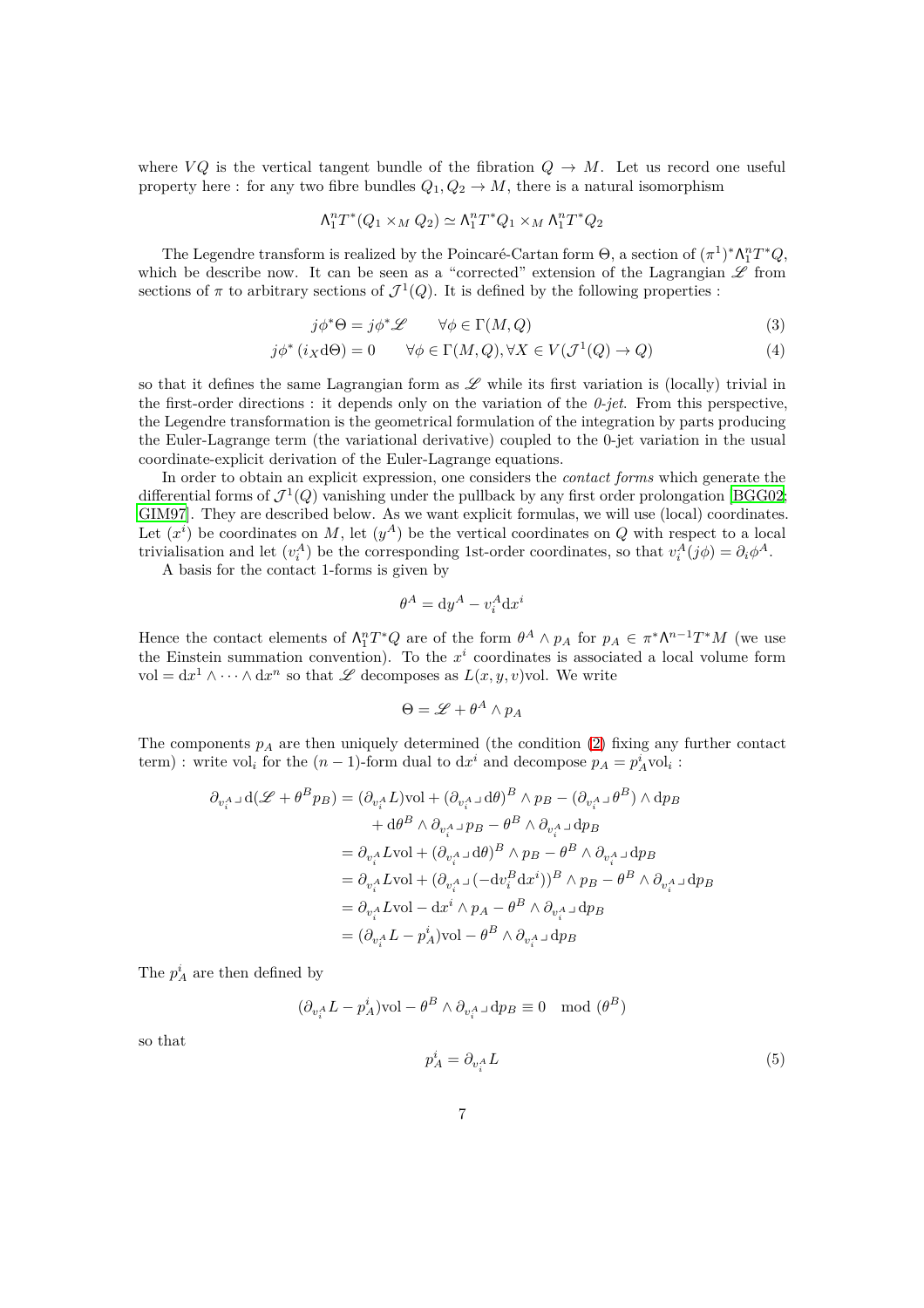We obtain the usual expression for the Poincaré-Cartan form :

<span id="page-7-1"></span>
$$
\Theta = \mathcal{L} + \left(\partial_{v_i^A} L\right) \theta^A \wedge \text{vol}_i \tag{6}
$$

The action can equivalently be defined using  $\Theta$ :

$$
S[\phi]=\int j\phi^*\Theta
$$

The corresponding *Euler-Lagrange equation* is

$$
\forall X \in \phi^* TQ, \qquad \boxed{\phi^*(i_{jX} d\theta) = 0} \tag{7}
$$

with  $jX$  the 1st order prolongation of X. The  $(n + 1)$ -form d $\Theta$  is called a *premultisymplectic form.* We will call the *n*-forms  $i_j$ *X* dΘ *Euler-Lagrange forms* and write them  $EL$ *X* :

$$
EL_X := i_{jX} d\Theta
$$
 (8)

If we consider more general Lagrangian forms that are sections of  $\pi^{1*}(\Lambda^n T^*Q)$ , the Poincaré-Cartan form can still be defined. According to [\[BGG02\]](#page-63-3) (our  $\mathscr L$  is their  $\Lambda$  and their  $\Pi$  is our d $\Theta$ ; they call *Betounes form* what we call Poincaré-Cartan form),  $\theta^A \wedge p_A$  is uniquely defined such that

$$
d(\mathcal{L} + \theta^B \wedge p_B) = \theta^A \wedge E_A \tag{9}
$$

The  $E_A$  forms then correspond to the Euler-Lagrange terms. The coefficient forms  $p_A$  themselves are then uniquely defined if we require a condition such as  $p_A = p_A^I$ vol<sub>*I*</sub> (for a suitable subset of Lagrangians). In any case the Poincaré-Cartan form itself is well defined.

In particular, for forms  $\mathscr L$  that are sections of  $\pi^*(\Lambda^n T^*M)$  (that is, which have coefficients independent of the 1st order coordinates), the Poincaré-Cartan form is  $\mathscr L$  itself. Indeed  $d\mathscr L$  is a section of  $\Lambda_1^{n+1}T^*Q$ , which has  $\sum_A \theta^A \wedge \pi^1^*(\Lambda^n T^*Q)$  as pullback bundle to  $\mathcal{J}^1(Q)$  (because there are only *n* horizontal directions and  $\theta^A \wedge \text{vol} = \text{d}y^A \wedge \text{vol}$ .

# <span id="page-7-0"></span>**3 The Einstein-Cartan theory of gravitation**

We start with a very succinct presentation of the Einstein-Cartan theory of gravitation. In Einstein's original theory of gravitation, the gravitation is modelled by *the curvature* of a Lorentzian metric on the differentiable manifold modelling the spacetime. More accurately, the Newtonian gravitational field is replaced by the torsion-free Levi-Civita connection associated to the metric, which defines the geodesic equation governing inertial trajectories. Newton's formula for the interaction between massive bodies and the Poisson equation for the gravitational potential are replaced by Einstein's field equation, which is a second order differential equation. It was then realised that a first order formulation is possible if one was to consider as possible field a couple gathering the metric itself and an a priori independent affine connection. This is called the *Palatini formalism* and exist in several variations, requiring the connection to be metric or not (see [\[HK78;](#page-64-2) [HLS81](#page-64-3); [DP12\]](#page-64-4)). In the case the connection is neither assumed to be metric nor torsion-free an extra gauge freedom appears, the so-called projective symmetry [\[HK78](#page-64-2); [DP12\]](#page-64-4).

Within the Palatini formalism, it is possible to make explicit a Lorentzian gauge symmetry: this is the so-called *tetradic Palatini formalism*, in which the metric field is replaced by a field of linear frames, or equivalently (in our case) *coframes*. The linear frame is called a *tetrad*, or *vierbein* (*vielbein* in general dimension). The *Einstein-Cartan theory* (more precisely Einstein-Cartan-Sciama-Kibble) is the case in which the connection is assumed to be metric but not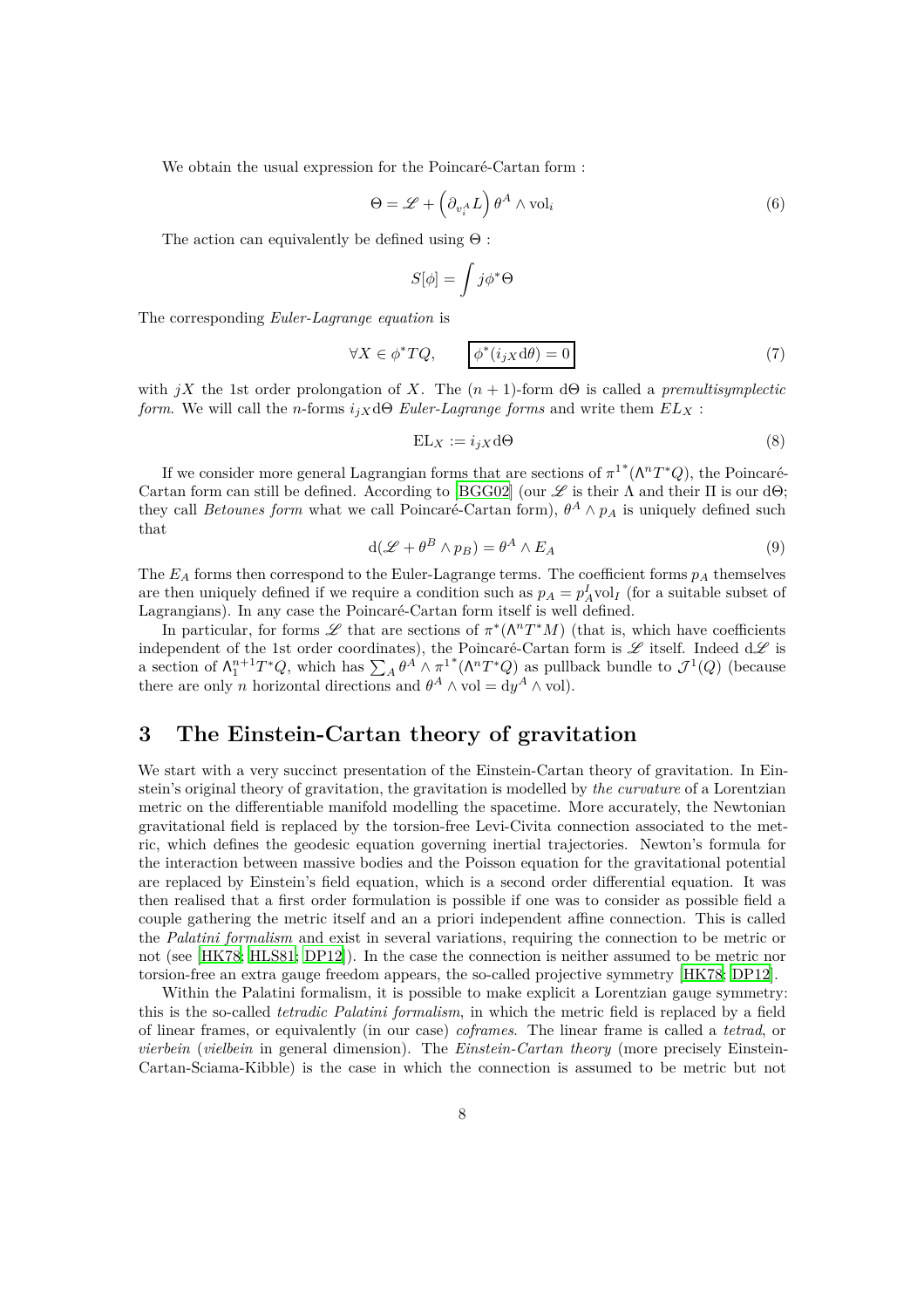torsion-free. We will see in Section [10](#page-30-0) how torsion is involved in the dynamics of spinors in a curved spacetime.

We start with a differentiable 4-manifold  $\mathcal E$  that is meant to embody spacetime. The fields will be :

- A *generalized tetrad e* which identifies the tangent bundle with a reference oriented lorentzian vector bundle  $(V, \eta)$ . We do not assume V to be trivial as it may implicitly be the case in standard tetrad formalism.
- A dynamic *metric connection*  $\tilde{\nabla}$  on *V*, or equivalently a connection  $\nabla$  on  $T\mathcal{E}$  compatible with the inverse pullback metric.

The tetrad is a (nondegenerate) *V*-valued 1-form written locally as  $(e^a)_{0 \leq a \leq 3}$ . in which the *a* superscript corresponds to any reference basis of *V*. With  $(x^{\mu})$  a local coordinate system of  $\mathcal{E}$ the vielbein decomposes with components  $e^a = e^a_\mu dx^\mu$ 

The (adimensional) *Einstein-Cartan action* (hereafter EC action) with no cosmological constant is then given by [\[HV16;](#page-64-0) [Yoo18\]](#page-65-5)

<span id="page-8-1"></span>
$$
S_{EC}[e,\tilde{\nabla}] = \int_{\mathcal{E}} \mathcal{L}_{EC}[e,\tilde{\nabla}] = \int_{\mathcal{E}} \widetilde{\text{Riem}}_c^a \eta^{cb} \wedge e_{ab}^{(2)} \tag{10}
$$

with Riem the Riemannian curvature 2-form of  $\tilde{\nabla}$ ,  $\eta^{ac}$  representing the *inverse* metric and  $e_{ab}^{(2)}$ *ab* the dual exterior 2-forms as described in Appendix [A.](#page-46-0) In the case  $\mathcal E$  is noncompact, so that the integral can be ill-defined, the action has to be understood as a motivation for the corresponding *variational* (Euler-Lagrange) equation, which is a local equation on the fields: even when the action is not globally defined it is locally, as well as its first variation.

# <span id="page-8-0"></span>**4 General Relativity formulated on the frame bundle**

We now wish to formulate the Einstein-Cartan theory on the *frame bundle of V* , or to be precise on the *direct orthonormed orthochronous frame bundle of*  $V$ , which we write  $SO^+(V)$  (hereafter referred to as the frame bundle). The tetrad field on spacetime is represented by a *solder form* on  $SO^+(V)$  (defined below). In this way the tetrad data is integrated in the geometrical setting and we consider all coframes in an equivariant manner. Anticipating on Section [7,](#page-20-0) working on a frame bundle will allow us to consider spinor fields with value in a trivialised bundle, in the same way the tetrad does. For this purpose, we will lift the Lagrangian form defining the action [\(10\)](#page-8-1) to the frame bundle.

#### **The space of fields**

The frame bundle of *V* depends on the metric, orientation and time-orientation structures on  $\mathcal{E}$ ; the connection is then an extra structure on the frame bundle. Write  $\pi$ : SO<sup>+</sup>(*V*)  $\rightarrow$  *E* the principal fibration. Vectors transverse to the fibration are called *vertical* and differential forms which have a trivial contraction with all vertical vectors are called *horizontal*.

The frame bundle has the structure of a  $\mathfrak{L}$ -principal bundle on  $\mathcal E$  provided with a *solder form*  $\alpha$ : a nondegenerate  $\mathfrak{L}$ -equivariant horizontal 1-form with values in  $\mathfrak{m}$  (more detail in Appendix [D.1\)](#page-52-0). The solder form establishes an isomorphism between the associated vector bundle of fibre m and  $T\mathcal{E}$ , or between the corresponding frame bundles. Hence choosing an isomorphism class for *V* amounts to selecting a frame bundle and  $\alpha$  plays the role of the tetrad *e*. The Lorentz gauge symmetry on *e* is geometrically realised as the principal action of the Lorentz group on the frame bundle.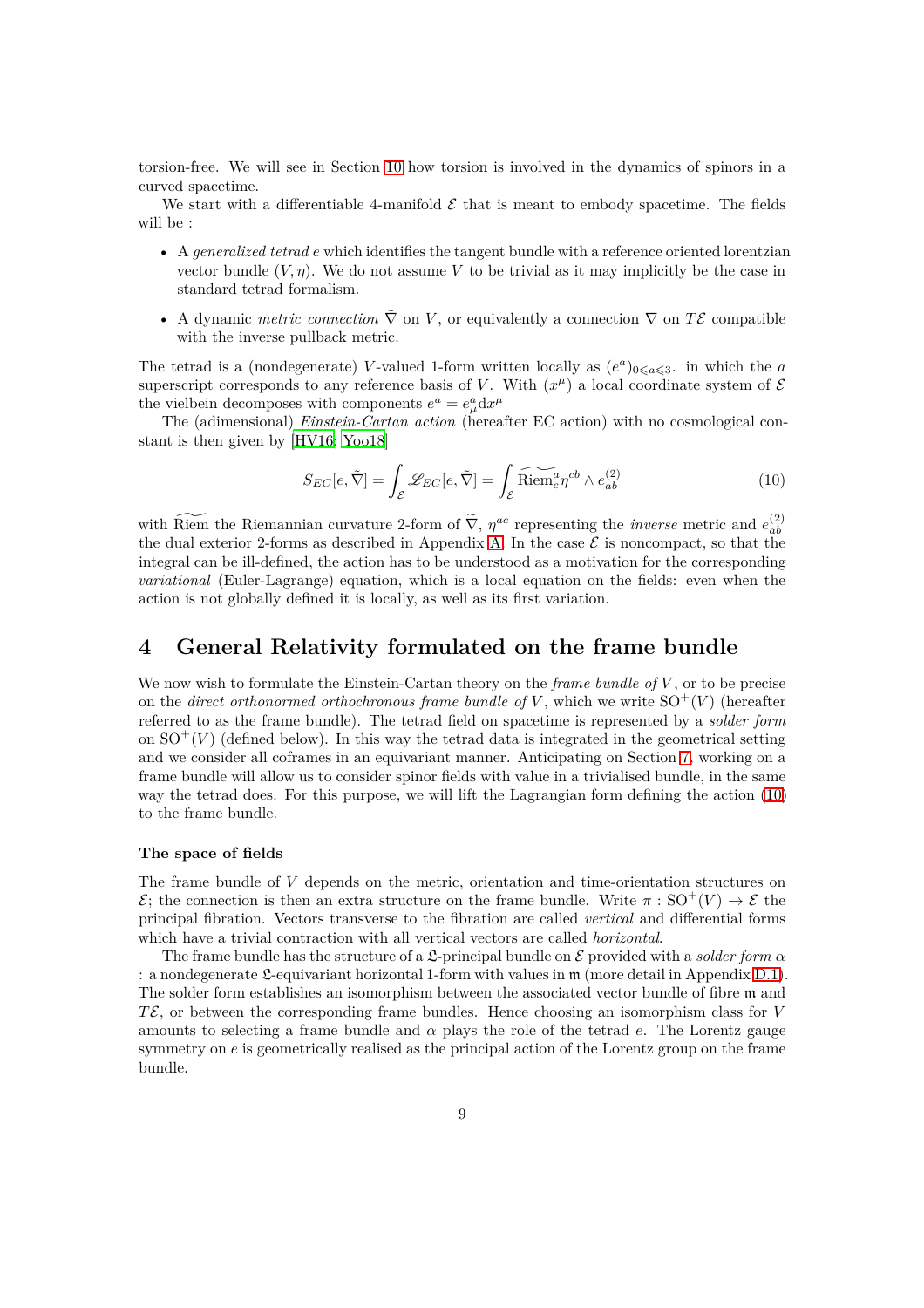A metric connection on *V* corresponds to a nondegenerate l-equivariant l-valued 1-form  $\omega$  on  $SO^+(V)$  which is normalized with respect to the action of the Lorentz algebra l. Normalisation means that representing  $\mathfrak{h} \in \mathfrak{l} \hookrightarrow \overline{\mathfrak{h}} \in \Gamma(T\mathrm{SO}^+(V))$ , the following holds :

$$
\forall \mathfrak{h} \in \mathfrak{l}, \quad \omega(\bar{\mathfrak{h}}) = \mathfrak{h}
$$

Its kernel is a horizontal distribution which is the corresponding *Ehresmann connection*. The data of a metric connection together with the solder form gives rise to a *Cartan connection*  $\omega \oplus \alpha \in \Gamma(\mathrm{SO}^+(V), \mathfrak{l} \oplus \mathfrak{m})^{\mathfrak{L}}$  (the superscript  $\mathfrak L$  means restricting to the  $\mathfrak{L}$ -equivariant forms). The space of fields can then be described as the set of  $\mathfrak{l} \oplus \mathfrak{m}$ -valued Cartan connections on the principal bundle  $SO^+(V)$ .

### **Lifting the Lagrangian**

We want to express the action [\(10\)](#page-8-1) lifted to  $SO^+(V)$  as a function of the Cartan connection. As the signature is non-Riemannian, the structure group  $\mathfrak{L} = SO_{1,3}^+$  is noncompact hence so is the bundle space. We shall consider the action as a formal integral and a motivation to derive variational equations over local variations, and forget about any domain of integration. As a remark note that a structure group reduction to maximal compact subgroups  $SO<sub>3</sub>$  always *exists* but would involve extra physical data (although topologically trivial): a nowhere vanishing timelike vector field (it is called a *field of observers* in [\[GW13\]](#page-64-5)).

The curvature 2-form associated with the connection is expressed as

$$
\Omega = d\omega + \frac{1}{2} [\omega \wedge \omega]
$$

It takes value in the Lie algebra I but we will allow ourself to consider the associated  $\text{End}(\mathfrak{m})$ valued 2-form without changing the notation. We write  $\pi^*$  for the pullback to  $SO^+(V)$  of any tensorial-valued differential form, which is then identified with a (horizontal) differential form of the same degree with values in a *constant* trivial bundle and which is equivariant.

In order to relate the curvature 2-form to the curvature tensor, we introduce  $\rho_{i,d}^b$  the components of the action  $\mathfrak{l} \to \text{End}(\mathbb{R}^{1,3})$  so that

$$
(\mathfrak{h}_i \cdot x)^b = \rho_{i,d}^b x^d
$$

for  $x \in \mathbb{R}^{1,3}$ . They satisfy the antisymmetry relation

$$
\rho_{i,d}^b \eta^{dc} + \rho_{i,d}^c \eta^{db} = 0
$$

Then the curvature tensor Riem is defined so that

$$
(\pi^*\widetilde{\mathrm{Riem}})_c^a = \Omega^i \rho_{i,c}^a
$$

as explained in Appendix [D.1,](#page-52-0) using implicitly the identification

$$
\pi^* \operatorname{End}(TM) \simeq \mathbb{R}^{p,q} \otimes \mathbb{R}^{p,q*} \times SO^+(V)
$$

We equip the Minkowski vector space  $m$  with a spacetime orientation in addition to its metric structure, so that a duality operator  $\Lambda^k$  m  $\simeq \Lambda^{4-k}$  m<sup>\*</sup> is defined (as in Appendix [A\)](#page-46-0). We can then lift the EC Lagrangian form [\(10\)](#page-8-1):

$$
\pi^* \left( \widetilde{\text{Riem}}_c^a \eta^{cb} \wedge e_{ab}^{(2)} \right) = \Omega^i \rho_{i,c}^a \eta^{cb} \wedge \alpha_{ab}^{(2)} \tag{11}
$$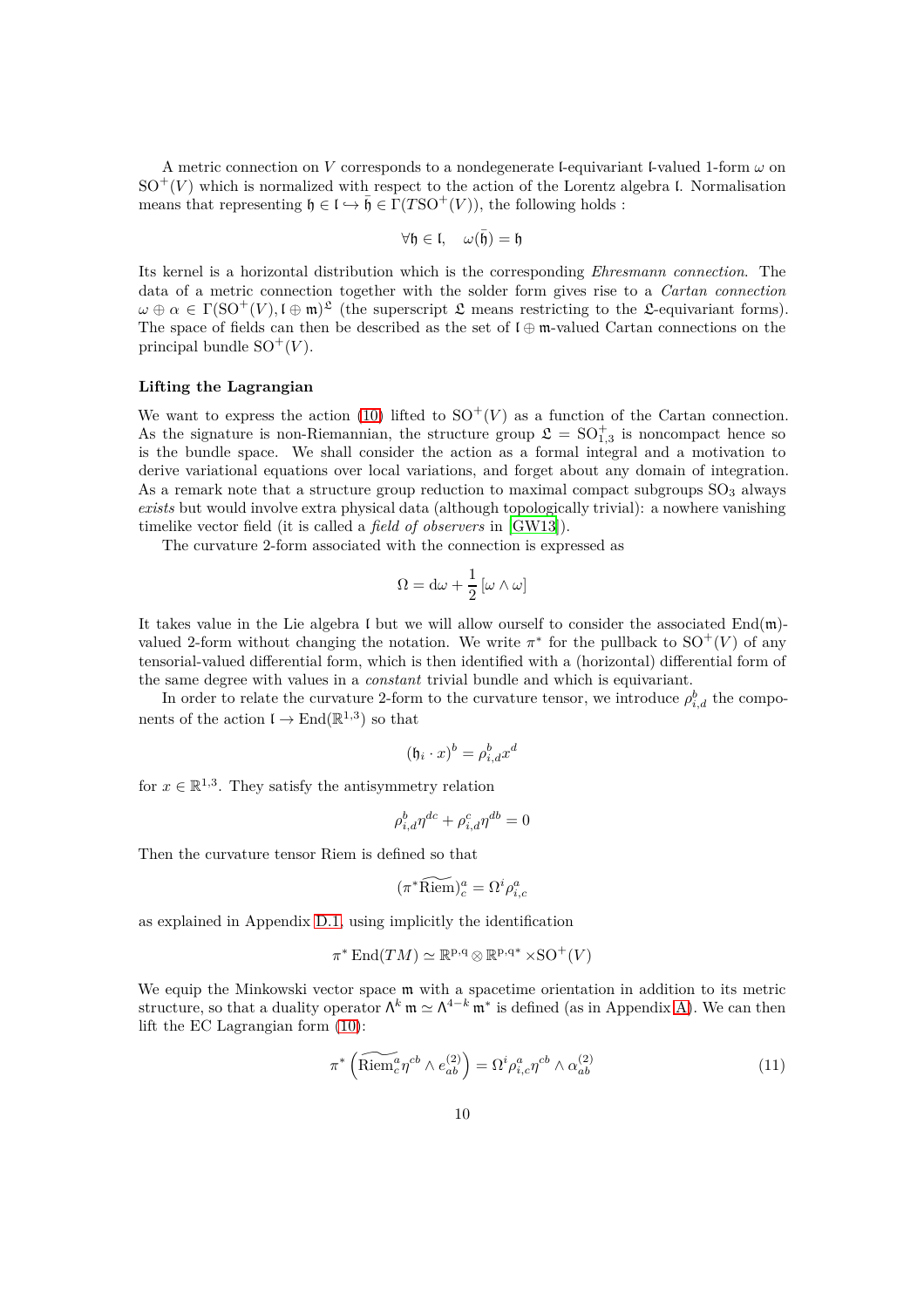which gives a horizontal (scalar-valued) 4-form on the frame bundle. It is not a top form on the bundle space yet, to turn it into a  $\mathfrak{L}$ -invariant top form it has to be wedge-multiplied with a (right-)invariant volume form on  $\mathfrak{L}$ . Such a volume form is not unique, but we can specify it in a consistent way for all fibres using the Lie algebra action, as we explain now.

As a l-valued 1-form,  $\omega$  establishes a map  $\mathfrak{l}^* \to \Omega_{vert}^1(\mathrm{SO}^+(V))^{\mathfrak{L}}$  which extends to an graded algebra morphism

$$
\omega^* : \Lambda^{\bullet}(\mathfrak{l}^*) \to \Omega^{\bullet}_{vert}(\mathrm{SO}^+(V))^{\mathfrak{L}} \tag{12}
$$

so that specifying a volume element in  $\Lambda^6 \mathfrak{l}^*$  gives a vertical 6-form on  $SO^+(V)$ , which we will write  $\omega^{(6)}$ . Although  $\omega^{(6)}$  effectively depends on the connection, detailed computations show that *h* ∧ *ω*<sup>(6)</sup> does not for *h* any specified *horizontal* 4-form. We thus define the following Lagrangian form on  $SO^+(V)$ :

$$
\mathcal{L} = \Omega^i \rho_{i,c}^a \eta^{cb} \wedge \alpha_{ab}^{(2)} \wedge \omega^{(6)} \tag{13}
$$

Even if we do not explicitly specify the volume element of l ∗ , it is still possible to discuss about coupling constants and relative signs when considering a Lagrangian with matter components as long as the same volume element is used for all terms. These considerations remain however out of the scope of this paper. Using the whole Cartan connection form we can in a similar way consider the morphism

$$
(\omega \oplus \alpha)^* : \Lambda^{\bullet}((\mathfrak{l} \oplus \mathfrak{m})^*) \to \Omega^{\bullet}(\mathrm{SO}^+(V))^{\mathfrak{L}} \tag{14}
$$

and providing l with an arbitrary volume element we use the vector-forms duality (as described in Appendix [A\)](#page-46-0) on  $\mathfrak{l} \ltimes \mathfrak{m}$  so that we can write

<span id="page-10-5"></span>
$$
\mathcal{L} = \Omega^i \rho_{i,c}^a \eta^{cb} \wedge (\omega \oplus \alpha)_{ab}^{(8)} \tag{15}
$$

We can now formulate the variational problem on  $SO^+(V)$ : the field is a Cartan connection 1-form  $\omega \oplus \alpha$ , in other words a 1-form with value in  $\mathfrak{l} \oplus \mathfrak{m}$ , more precisely as a Lie algebra  $\mathfrak{l} \ltimes \mathfrak{m}$ , which is nondegenerate (i.e. of constant rank 10), normalised on the principal action of  $\mathfrak l$  and equivariant. It has to be an extremal point of the locally defined action

<span id="page-10-0"></span>
$$
S_{EC}[\alpha,\omega] = \int \Omega^i \rho_{i,c}^a \eta^{cb} \wedge (\omega \oplus \alpha)_{ab}^{(8)}
$$
 (16)

for compactly-supported variations. The integral is taken with respect to the orientation given by  $\alpha^{(4)} \wedge \omega^{(6)}$ . The constraint of being a Cartan connection 1-form on  $\omega \oplus \alpha$  can be written in the following way, writing  $\bar{\mathfrak{h}}$  for the (left-invariant) vector field representing  $\mathfrak{h} \in \mathfrak{l}$  and  $R_g$  for the action of  $g \in \mathfrak{L}$  :

$$
\begin{cases} \alpha^{(4)} \wedge \omega^{(6)} \text{is nowhere vanishing} \\ i_{\bar{b}}(\omega \oplus \alpha) = \mathfrak{h} \oplus 0 \\ R_g^*(\omega \oplus \alpha) + g \cdot (\omega \oplus \alpha) = 0 \end{cases}
$$

Now as the group  $\mathfrak L$  is connected, l-equivariance is equivalent to  $\mathfrak L$ -equivarlence so that the constraint can be written as local equations as follows :

$$
\int \alpha^{(4)} \wedge \omega^{(6)} \text{is nowhere vanishing}
$$
 (17a)  

$$
i_2(\omega \otimes \omega) = b_2 \otimes 0
$$
 (17b)

<span id="page-10-4"></span><span id="page-10-3"></span><span id="page-10-2"></span><span id="page-10-1"></span>
$$
i_{\bar{\mathfrak{h}}}(\omega \oplus \alpha) = \mathfrak{h} \oplus 0 \tag{17b}
$$

$$
\mathcal{L}_{\bar{\mathfrak{h}}}(\omega \oplus \alpha) + \mathfrak{h} \cdot (\omega \oplus \alpha) = 0 \tag{17c}
$$

We want to derive the variational Euler-Lagrange equation for  $(16)$  under the constraints [\(17a-](#page-10-1)[17c\)](#page-10-2) but as the equivariance constraint [\(17c\)](#page-10-2) is non-holonomic, and actually non-local, the usual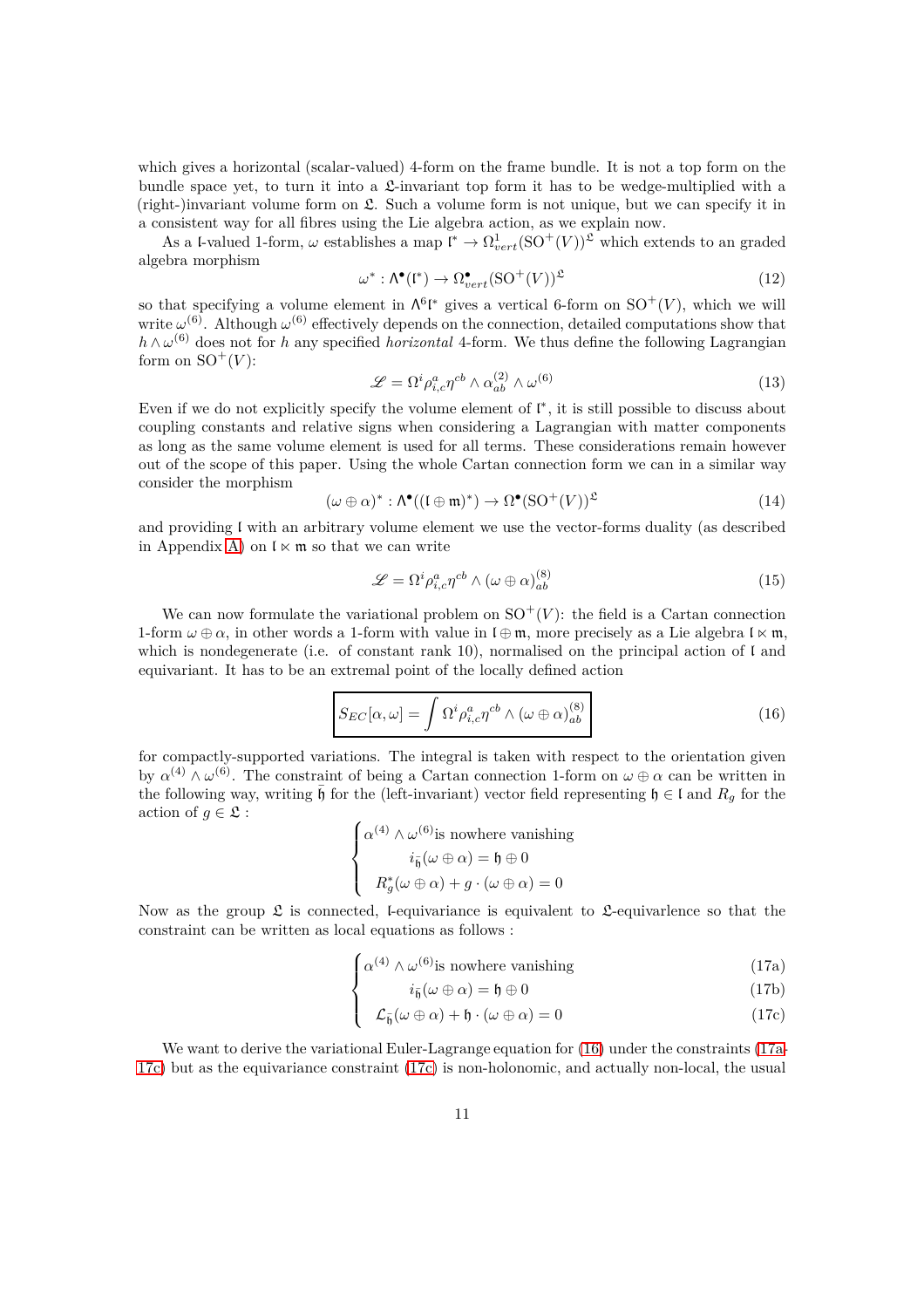derivation does not directly apply. Moreover, the action [\(16\)](#page-10-0) cannot be used as such as the domain is non compact (and requiring equivariance along the noncompact fibres definitely prevents any nontrivial field variation from having a compact support, or even from decaying at infinity). The central question of this paper is the derivation and the treatment of the variational equations under such constraints. This will involve translating the constraints into Lagrange multipliers terms (as presented in Section [9\)](#page-27-0) in the Lagrangian and is explained in the next section.

# <span id="page-11-0"></span>**5 Generalised frame bundle structure with connection as a dynamical field**

In Section [4](#page-8-0) we described a formulation of Einstein-Cartan gravitation with one field  $\varpi$  which is defined over the frame bundle of spacetime. The idea of the model proposed by Hélein and Vey in [\[HV16](#page-64-0)] is to forget any a priori structure of frame bundle and simply study the field  $\sigma$  defined over a structure-less 10-dimensional manifold. Indeed, turning around the constraints [\(17b](#page-10-3)[,17c\)](#page-10-2), they can be seen as defining a "generalised frame bundle structure" from  $\varpi$ , as we define below. A similar mechanism assuming only part of the fibration structure is studied in [\[GW13\]](#page-64-5).

### **Generalised frame bundles**

Given a **p**-valued coframe  $\varpi = \omega \oplus \alpha$ , [\(17b\)](#page-10-3) can be understood as defining the infinitesimal action of l :

$$
\bar{\mathfrak{h}}:=\varpi^{-1}(\mathfrak{h}\oplus 0)
$$

The  $\omega$  component of [\(17c\)](#page-10-2) then implies that the vectors  $\bar{\mathfrak{h}}$  form a representation of the Lie algebra l (as explained in detail in Appendix [E.2\)](#page-58-0). Equation [\(17c\)](#page-10-2) then means that  $\bar{\sigma}$  is equivariant under this Lie algebra action. In the case this Lie algebra action corresponds to the infinitesimal action of l on a L-principal bundle fibration (over some 4-manifold),  $\alpha$  is a solder form (defined in Appendix  $D.1$ ) so that the L-principal bundle can be identified with a frame bundle.

The structure of principal bundle is in a sense a global structure so that it cannot be entirely characterised by local equations like [\(17\)](#page-10-4). But up to global topological aspects (to which Appendix [E](#page-57-1) is dedicated), these equations encapsulate the "local structure" of the frame bundle with a metric connection. It is this insight which motivates the generalisation of the Einstein-Cartan theory formulated over a "blank" 10-manifold.

We call a **p**-valued coframe  $\varpi$  which satisfies

$$
\mathcal{L}_{\bar{\mathfrak{h}}} \varpi + \mathrm{ad}_{\mathfrak{h}} \varpi = 0 \tag{17c}
$$

a *generalised Cartan connection* (simply called Cartan connection in [\[AM95\]](#page-63-4)), or a *Cartan* 1 *form for short*. We say that the manifold  $P$  equipped with a generalised Cartan connection has the structure of a *generalised frame bundle*, which is to be understood as a abbreviation for "generalised frame bundle with connection". As  $\varpi$  defines an action of I, we can define equivariant sections on a generalised frame bundle. In particular, we will use the following notions, which generalise the usual ones on a standard frame bundle and more generally make sense on foliated manifolds.

A *basic vector field* is a l-equivariant application with value in m. More generally, a *(basic) tensor field* is a l-equivariant application with value in some tensor product  $\mathfrak{m}^{\otimes m} \otimes \mathfrak{m}^{*\otimes n}$ .

A *basic differential form* is a l-equivariant differential form with purely horizontal components, that is to say along products of  $\alpha^a$ . One defines similarly basic differential forms with value in a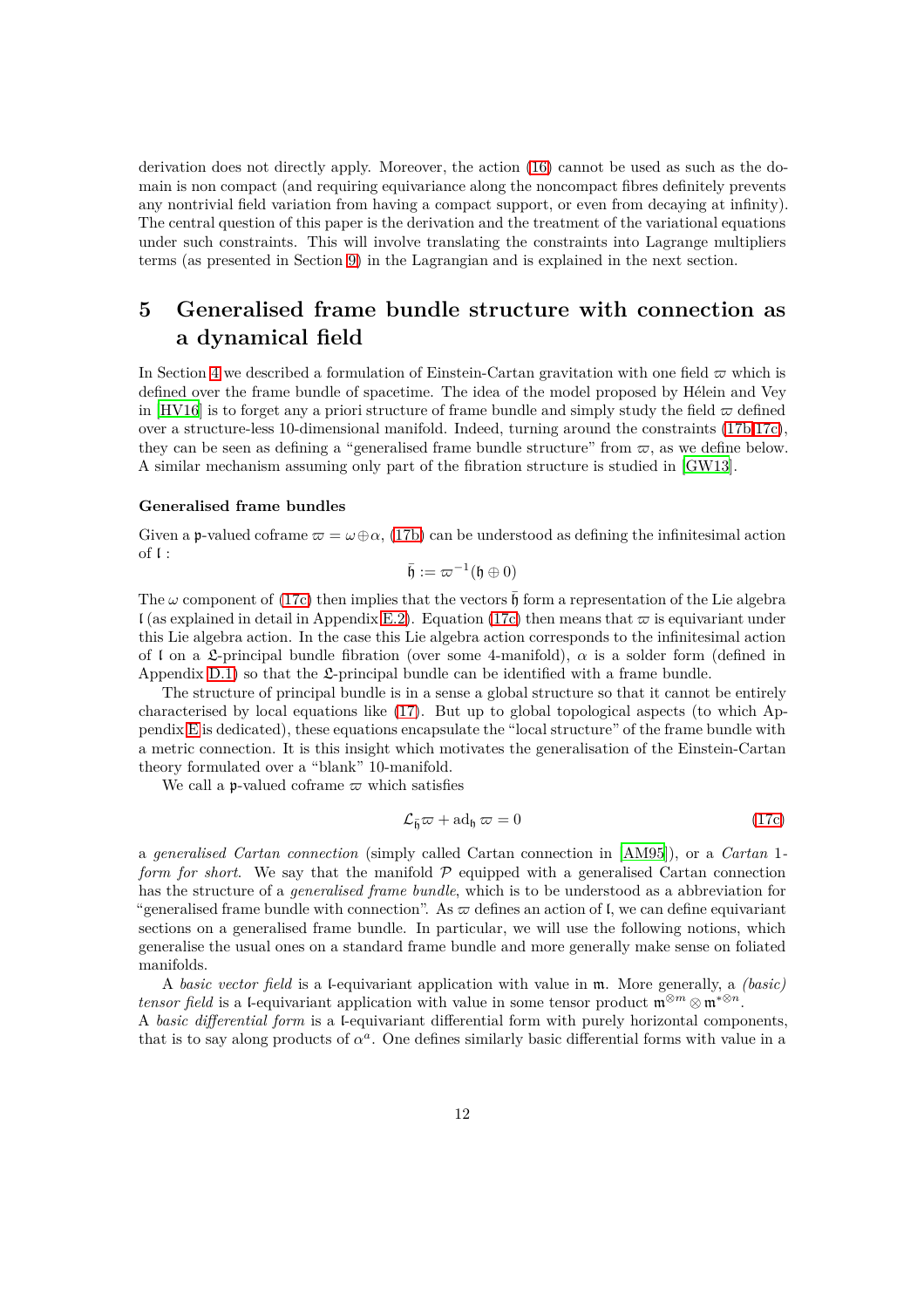vector space, or in an equivariant vector bundle. See Appendix [D.1](#page-52-0) for more detail. One example which will be omnipresent throughout the article is the curvature form associated to  $\varpi$ :

$$
\Omega = \mathrm{d}\varpi + \frac{1}{2} \left[ \varpi \wedge \varpi \right] = \frac{1}{2} \Omega_{ab} \alpha^a \wedge \alpha^b
$$

which is an equivariant **p**-valued basic 2-form (equivariant here means that **p** is used as a equivariant trivial vector bundle).

The structure of generalised frame bundle is the one we wish to obtain from the Euler-Lagrange equations.

#### **Lagrange multiplier terms**

We motivated dropping the constraint [\(17b\)](#page-10-3) so as to take it as a definition of the fields  $\overline{\mathfrak{h}}$  instead. Constraint [\(17a\)](#page-10-1) is an open (and algebraic) condition so we will simply keep it as restraining the configuration space to an open subset. Our manipulations will actually be meaningful on all of *T*<sup>\*</sup> $\mathcal{P}$  ⊗ **p** including degenerated points, with due adjustments since *T* $\mathcal{P}$  and **p** are no longer identified.

However Equation [\(17c\)](#page-10-2) is different. It is both a differential constraint and a closed constraint. We want to incorporate it into the Lagrangian by means of Lagrange multipliers. For this, the convenient formulation of [\(17c\)](#page-10-2) is

$$
d\varpi^A + \frac{1}{2} [\varpi \wedge \varpi]^A = \frac{1}{2} \Omega_{bc}^A \alpha^b \wedge \alpha^c
$$

with  $\Omega_{bc}^A$  arbitrary (non-constant) coefficients which are antisymmetric in *b*, *c* (the derivation is given in Appendix [E.2\)](#page-58-0). As the coefficients  $\Omega_{bc}^A$  are arbitrary, the equation only means that the components along *ω* ∧ *ω* and along *α* ∧ *ω* vanish. According to Appendix [A](#page-46-0) if we use again the notation  $\varpi_{BC}^{(8)}$  for the 8-form dual to  $\varpi^B \wedge \varpi^C$ , we can rewrite the equation as

<span id="page-12-0"></span>
$$
\left(\mathrm{d}\varpi + \frac{1}{2}\left[\varpi \wedge \varpi\right]\right) \wedge \varpi_{jk}^{(8)} = 0\tag{18a}
$$

$$
\left(\mathrm{d}\varpi + \frac{1}{2}\left[\varpi \wedge \varpi\right]\right) \wedge \varpi_{bk}^{(8)} = 0\tag{18b}
$$

with the index *b* corresponding to a basis of m and indices *j, k* corresponding to a basis of l.

Under this form, it is straightforward to impose the conditions [\(18\)](#page-12-0) using Lagrange multipliers : we add to the theory free fields  $P_A^{jk}$  and  $P_A^{bk}$  and consider the following term to add to the Lagrangian :

<span id="page-12-1"></span>
$$
\left(\mathrm{d}\varpi + \frac{1}{2}\left[\varpi \wedge \varpi\right]\right)^{A} \wedge \frac{1}{2} P_{A}^{jk} \varpi_{jk}^{(8)} + \left(\mathrm{d}\varpi + \frac{1}{2}\left[\varpi \wedge \varpi\right]\right)^{A} \wedge P_{A}^{bk} \varpi_{bk}^{(8)} \tag{19}
$$

which would impose the constraint  $(18)$  through the equations of motion corresponding to variations of  $P_A^{jk}$  and  $P_A^{bk}$ . Note the fundamental difference with *holonomic* Lagrange multipliers which would be coupled to a term such as  $f(\varpi, v)\varpi^{(10)}$ . The Lagrange multipliers we use serve to impose an (exterior) differential constraint. Such Lagrange multipliers are presented in more detail in Section [9,](#page-27-0) which explains how to use the variational terms derived from them.

The  $\varpi_{BC}^{(8)}$  forms being antisymmetric in *BC*, only the antisymmetric part of  $P_A^{BC}$  is involved in the term [\(19\)](#page-12-1). We thus constrain the multipliers  $P_A^{BC}$  (with  $BC = bk$  or  $BC = jk$ ) to be antisymmetric in *BC*, effectively using the 8-forms

$$
\frac{1}{2}P_{A}^{BC}\left(\mathrm{d}\varpi+\frac{1}{2}\left[\varpi\wedge\varpi\right]\right)^{A}\wedge\varpi_{BC}^{(8)}
$$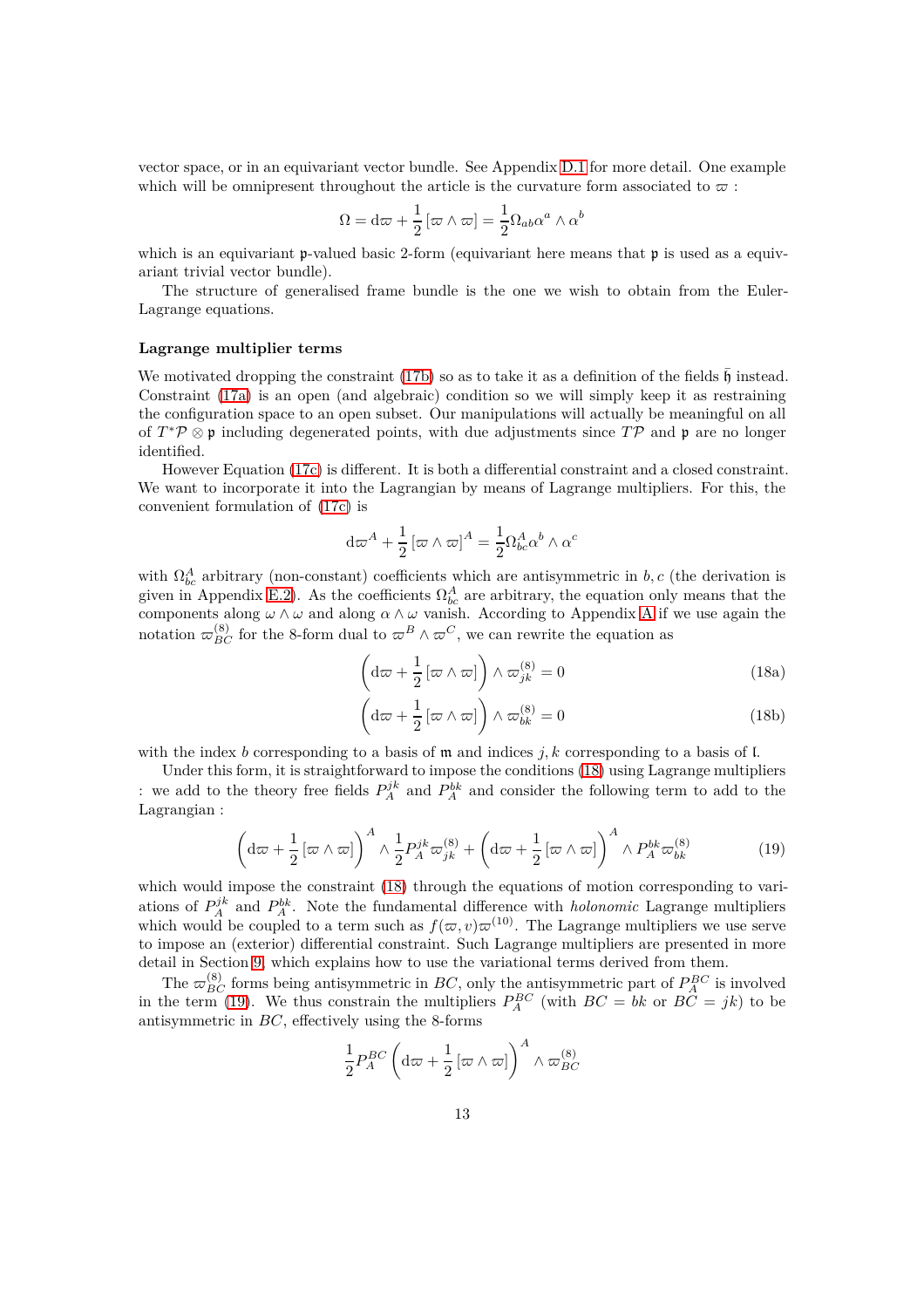as Lagrange multiplier fields. If one wanted to impose a torsion-freeness constraint on the connection, one could in a similar fashion use a free  $p_a^{bc}$  term, as is for example done in three dimensions in [\[DOS10\]](#page-64-6).

#### **The Lagrangian**

The Lagrangian [\(15\)](#page-10-5) is

$$
\mathscr{L}[\varpi] = \Omega^i \rho_{i,d}^b \eta^{dc} \wedge (\omega \oplus \alpha)_{bc}^{(8)} = \Omega^i \rho_{i,d}^b \eta^{dc} \wedge \varpi_{bc}^{(8)}
$$

so that the Lagrangian [\(15\)](#page-10-5) takes the form

$$
\left(\mathrm{d}\varpi + \frac{1}{2}\left[\varpi\wedge\varpi\right]\right)^i \rho_{i,d}^b \eta^{dc} \wedge \varpi_{bc}^{(8)}
$$

Note how as a linear function of the curvature 2-form it is very similar to the terms [\(19\)](#page-12-1).

Let P a 10-manifold and  $\mathfrak{p} \simeq \mathfrak{l} \ltimes \mathfrak{m}$  the Poincaré Lie algebra. Let us denote Iso( $T\mathcal{P}, \mathfrak{p}$ ) ⊂ *T*<sup>\*</sup> $\mathcal{P}$  ⊗ p the subbundle of p-valued coframes. We consider the following configuration bundle over  $\mathcal P$  :

$$
Q = \underbrace{\operatorname{Iso}(T\mathcal{P}, \mathfrak{p})}_{\varpi^A} \times_{\mathcal{P}} \underbrace{\left(\mathfrak{m} \wedge \mathfrak{l} \oplus \Lambda^2 \mathfrak{l}\right) \otimes \mathfrak{p}^*}_{P_A^{bk}, P_A^{jk}}
$$

with  $\mathfrak{m} \wedge \mathfrak{l} \subset \Lambda^2 \mathfrak{p}$  the image of  $\mathfrak{m} \otimes \mathfrak{l} \subset \mathfrak{p}^{\otimes 2}$ . We call  $\lambda$  the canonical  $\mathfrak{p}$ -valued 1-form on  $T^* \mathcal{P} \otimes \mathfrak{p}$ . On Iso( $T\mathcal{P}, \mathfrak{p}$ ) it can be identified with a solder form (defined in Appendix [D.1\)](#page-52-0). We will use the notation  $\lambda_{A_1...A_k}^{(10-k)}$  $A_1^{(10-k)}$  for the dual  $(10-k)$ -forms defined according to Appendix [A.](#page-46-0) We also use the notations  $p_A^{bk}$  and  $p_A^{jk}$  for the (trivial) fibre coordinates of the component in  $(\mathfrak{m} \otimes \mathfrak{l} \oplus \Lambda^2 \mathfrak{l}) \otimes \mathfrak{p}^*$ , in order to establish a clear distinction with the corresponding components  $P_A^{bk}$  and  $P_A^{jk}$  of *sections* of *Q*

The Lagrangian form gathering both the lifted Einstein-Cartan Lagrangian and the Lagrange multiplier fields is

$$
\mathcal{L}[\omega, P] = \rho_{i,d}^b \eta^{dc} \left( d\omega + \frac{1}{2} \left[ \omega \wedge \omega \right] \right)^i \wedge \omega_{bc}^{(8)} + \frac{1}{2} P_A^{jk} \left( d\omega + \frac{1}{2} \left[ \omega \wedge \omega \right] \right)^A \wedge \omega_{jk}^{(8)} + P_A^{bk} \left( d\omega + \frac{1}{2} \left[ \omega \wedge \omega \right] \right)^A \wedge \omega_{bk}^{(8)} \quad (20)
$$

To obtain a local expression in terms of coordinates, let  $(z<sup>I</sup>)$  be a local system of coordinates on P. It induces local coordinates  $\lambda_I^A$  on  $T^*\mathcal{P} \otimes \mathfrak{p}$  and fibre coordinates on the 1-jet bundle  $\mathcal{J}^1(T^*\mathcal{P} \otimes \mathfrak{p})$ : we write them  $v_{I,J}^A$ , defined so that

<span id="page-13-1"></span><span id="page-13-0"></span>
$$
v_{I,J}^A(\varpi) = \partial_J \lambda_I^A(\varpi)
$$

Then the Lagrangian [\(20\)](#page-13-0) can be expressed as a 10-form on  $\mathcal{J}^1(Q)$  in terms of the local coordinates (there is no 1st order contribution from *P*) :

$$
\mathcal{L} = \rho_{i,d}^b \eta^{dc} \left( v_{I,J} \mathrm{d}z^J \wedge \mathrm{d}z^I + \frac{1}{2} \left[ \lambda \wedge \lambda \right] \right)^i \wedge \lambda_{bc}^{(8)}
$$
  
+ 
$$
\frac{1}{2} p_A^{jk} \left( v_{I,J} \mathrm{d}z^J \wedge \mathrm{d}z^I + \frac{1}{2} \left[ \lambda \wedge \lambda \right] \right)^A \wedge \lambda_{jk}^{(8)} + p_A^{bk} \left( v_{I,J} \mathrm{d}z^J \wedge \mathrm{d}z^I + \frac{1}{2} \left[ \lambda \wedge \lambda \right] \right)^A \wedge \lambda_{bk}^{(8)} \tag{21}
$$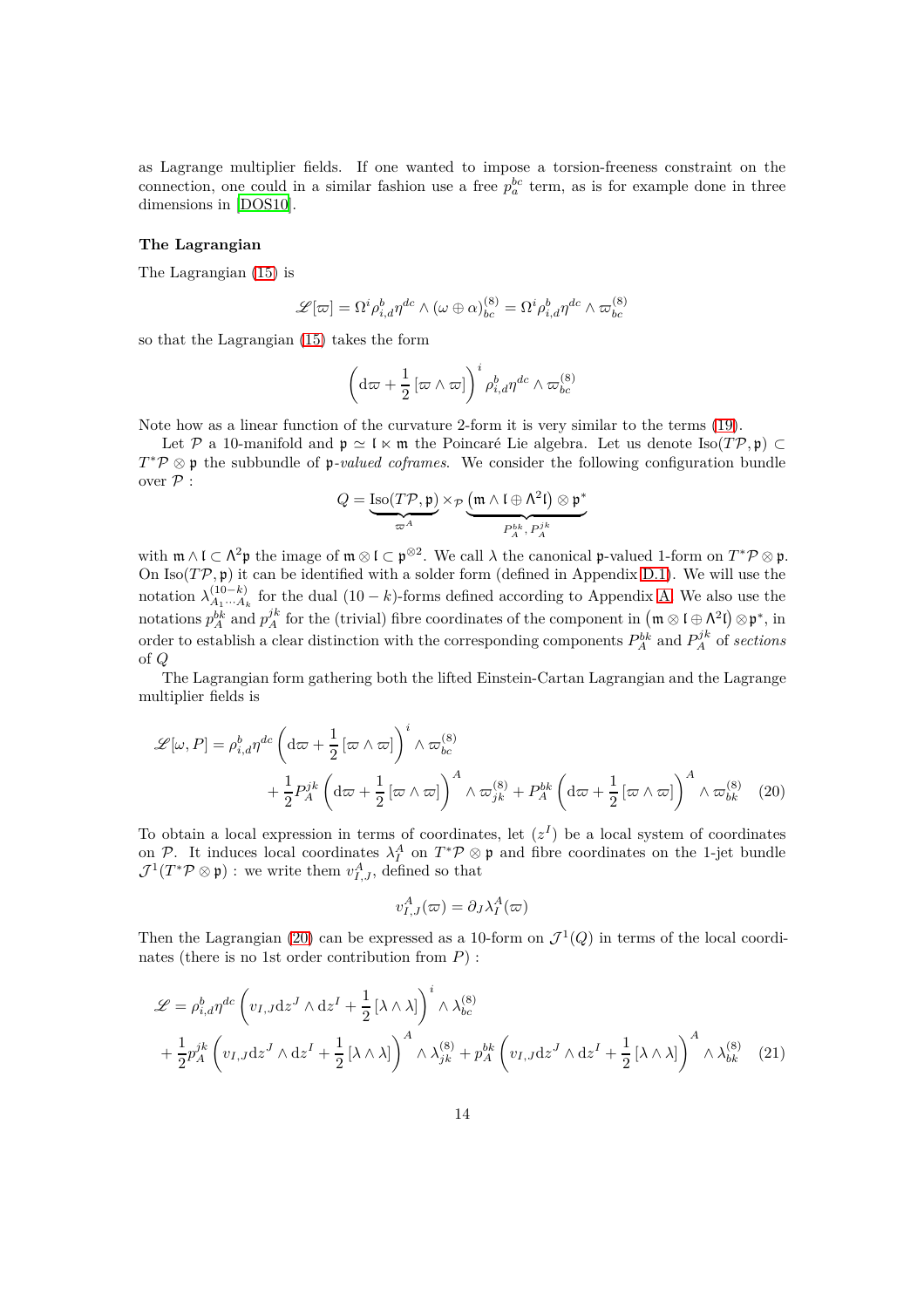In this form, there is no constraint extraneous to the Lagrangian other than the open constraint of nondegeneracy of  $\varpi$ . Hence we can use the usual Legendre transform formula [\(6\)](#page-7-1) (described in Section [2\)](#page-5-0) to compute the Poincaré-Cartan form. If we define

<span id="page-14-0"></span>
$$
p_A^{bc} = 2\delta_A^i \rho_{i,d}^b \eta^{dc} \tag{22}
$$

then  $\mathscr L$  takes the concise form

$$
\mathcal{L} = \frac{1}{2} p_A^{BC} \left( v_{I,J} \mathrm{d} z^J \wedge \mathrm{d} z^I + \frac{1}{2} \left[ \lambda \wedge \lambda \right] \right)^A \wedge \lambda_{BC}^{(8)} \tag{23}
$$

We can thus consider that we have a field  $p_A = p_A^{BC} \lambda_{BC}^{(8)}$  which is subject to the holonomic constraint [\(22\)](#page-14-0).

# **The Poincaré-Cartan form**

Introduce the following notation : for a *p*-form *u* on  $T^*\mathcal{P} \otimes \mathfrak{p}$  with values in a **p**-module we will write

<span id="page-14-1"></span>
$$
d^{\lambda}u := du + \lambda \wedge u \tag{24}
$$

with  $\lambda \wedge u$  including the action of  $\mathfrak p$  (in this paper it will mainly be about products of adjoint and coadjoint representations of  $\ell \simeq \frac{\rho}{m}$ . Define also

$$
\Lambda := d\lambda + \frac{1}{2} [\lambda \wedge \lambda] = d^{\lambda} \lambda - \frac{1}{2} [\lambda \wedge \lambda]
$$
\n(25)

The operator d*<sup>λ</sup>* is meant to model a covariant differential while Λ models a universal curvature 2-form. They satisfy the expected equations (proved in Appendix [C\)](#page-50-0)

$$
d^{\lambda}d^{\lambda}u = \Lambda \wedge u \tag{26}
$$

$$
d^{\lambda}\Lambda = 0 \tag{27}
$$

$$
d^{\lambda}(u^A \wedge v_A) = (d^{\lambda}u^A) \wedge v_A + (-1)^{|u|}u^A \wedge d^{\lambda}v_A \qquad (28)
$$

for  $u^A$  and  $v_A$  homogeneous differential forms with values in dual  $\mathfrak{p}$ -modules.

To compute the Poincaré-Cartan form we will use the following formula from Section [2:](#page-5-0)

$$
\partial_{v^A_{I,J}} \lrcorner \operatorname{d} \left( \mathscr{L} + \pi^J_B \wedge \chi^B_J \right) = 0 \mod [\theta^A_J]
$$

with  $\pi_B^J$  9-form fields on P and  $\chi_J^A = d\lambda_J^A - v_{I,J}^A dz^I$ . Using this formula rather than Formula [\(6\)](#page-7-1) will save us some back and forth between the coframes  $dz^I$  and  $\lambda^A$ . We determine the value of  $\pi_B^J$  as a function of  $p_A^{BC}$  :

$$
\partial_{v_{I,J}^{A}} \mathbf{d} \left( \mathcal{L} + \pi_{B}^{J} \wedge \chi_{J}^{A} \right) = \partial_{v_{I,J}^{A}} \mathbf{d} \left( \frac{1}{2} p_{D}^{BC} \left( v_{K,L} \mathbf{d} z^{L} \wedge \mathbf{d} z^{K} + \frac{1}{2} \left[ \lambda \wedge \lambda \right] \right)^{D} \wedge \lambda_{BC}^{(8)} + \pi_{D}^{K} \wedge \chi_{K}^{D}
$$
\n
$$
= \frac{1}{2} p_{A}^{BC} \left( \mathbf{d} z^{J} \wedge \mathbf{d} z^{I} - z^{I} \wedge \mathbf{d} z^{J} \right) \wedge \lambda_{BC}^{(8)}
$$
\n
$$
+ \left( \partial_{v_{I,J}^{A}} \mathbf{d} \pi_{D}^{J} \right) \wedge \chi_{J}^{D} - \pi_{D}^{K} \wedge \partial_{v_{I,J}^{A}} \mathbf{d} \left( -\mathbf{d} v_{K,L}^{D} \wedge \mathbf{d} z^{L} \right)
$$
\n
$$
= p_{A}^{BC} \mathbf{d} z^{J} \wedge \mathbf{d} z^{I} \wedge \lambda_{BC}^{(8)} + \pi_{A}^{I} \wedge \mathbf{d} z^{J} + \left( \partial_{v_{I,J}^{A}} \mathbf{d} \pi_{D}^{J} \right) \wedge \chi_{J}^{D}
$$
\n
$$
= \mathbf{d} z^{J} \wedge \left( -p_{A}^{BC} \mathbf{d} z^{I} \wedge \lambda_{BC}^{(8)} + \pi_{A}^{I} \right) + \left( \partial_{v_{I,J}^{A}} \mathbf{d} \pi_{D}^{J} \right) \wedge \chi_{J}^{D}
$$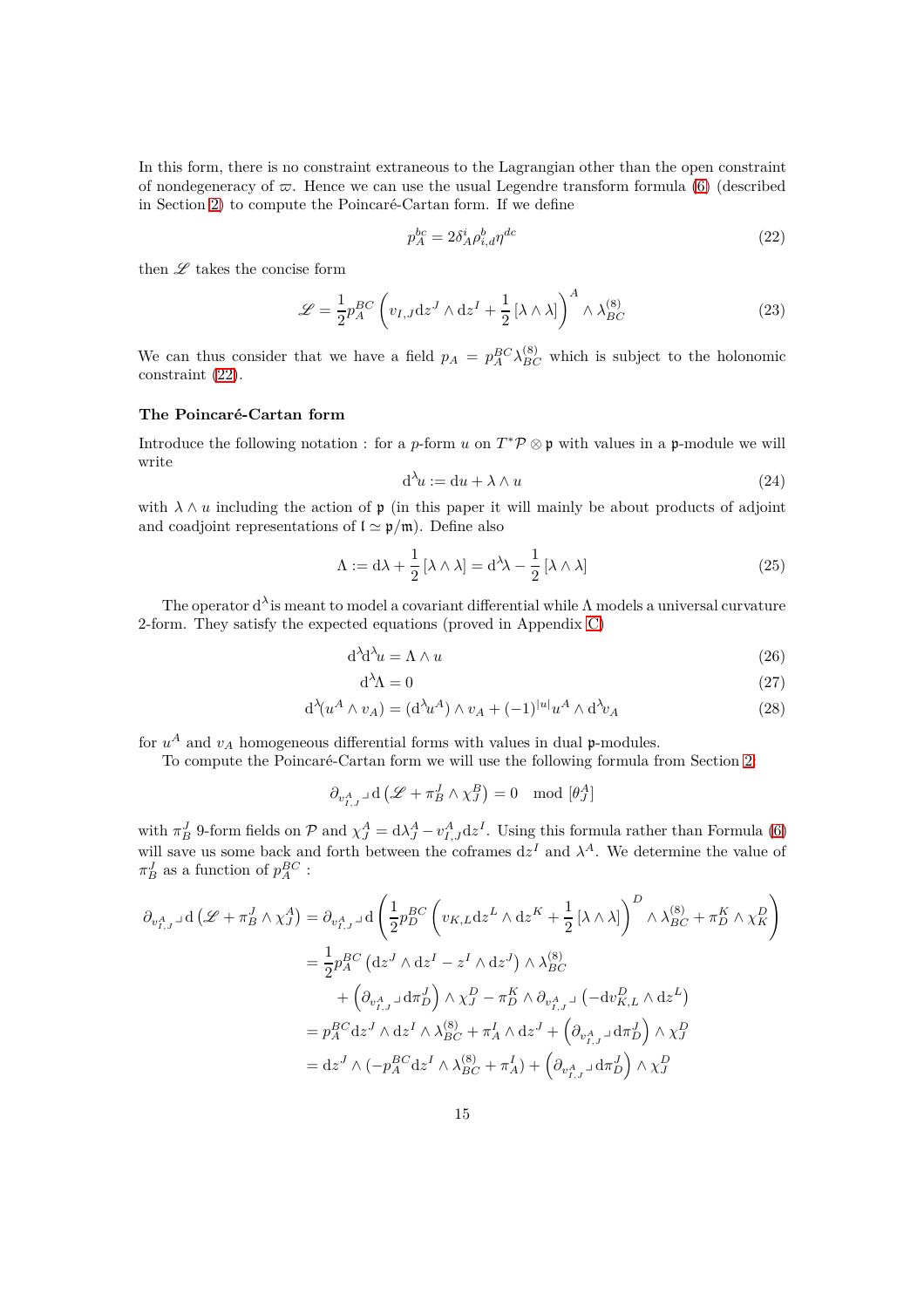As the term  $(\partial_{v_{I,J}^A} \Delta d\pi_D^J) \wedge \chi_J^D$  is a contact term the momentum forms  $\pi_A^I$  are defined by

$$
dzJ \wedge (-p_A^{BC} dzI \wedge \lambda_{BC}^{(8)} + \pi_A^I) = 0
$$

Since  $dz^J$  form a basis of 1-forms on  $P$ , we conclude that the momenta forms are directly parameterised by the Lagrange multipliers  $p_A^{BC}$ 

$$
\pi^I_A = p_A^{BC} \text{d} z^I \wedge \lambda_{BC}^{(8)}
$$

and the corresponding contact term in the Poincaré-Cartan form is

$$
p_A^{BC} dz^I \wedge \lambda_{BC}^{(8)} \wedge (d\lambda_I^A - v_{J,I}^A dz^J) = p_A^{BC} \wedge \lambda_{BC}^{(8)} \wedge (d\lambda^A - v_{J,I}^A dz^I \wedge dz^J)
$$
(29)

The Poincaré-Cartan form is

$$
\mathcal{L} + p_A^{BC} \wedge \lambda_{BC}^{(8)} \wedge (d\lambda^A - v_{J,I}^A dz^I \wedge dz^J) = \frac{1}{2} p_A^{BC} \left( v_{I,J} dz^J \wedge dz^I + \frac{1}{2} [\lambda \wedge \lambda] \right)^A \wedge \lambda_{BC}^{(8)}
$$

$$
+ p_A^{BC} \wedge \lambda_{BC}^{(8)} \wedge (d\lambda^A - v_{J,I}^A dz^I \wedge dz^J)
$$

$$
= \frac{1}{2} p_A^{BC} (d\lambda + \frac{1}{2} [\lambda \wedge \lambda])^A \wedge \lambda_{BC}^{(8)}
$$

We write the Poincaré-Cartan as follows :

<span id="page-15-0"></span>
$$
\overline{\Theta_{EC}} = \frac{1}{2} p_A^{BC} \Lambda^A \wedge \lambda_{BC}^{(8)}
$$
\n(30)

It goes with the holonomic constraint [\(22\)](#page-14-0) on the  $p_A^{bc}$ . We identify two components :

$$
\Theta_{EC} = \frac{1}{2} 2\rho_{i,d}^b \eta^{dc} \Lambda^i \wedge \lambda_{bc}^{(8)} \tag{31}
$$

$$
\Theta_{EC}^{cons} = \frac{1}{2} p_A^{jk} \Lambda^A \wedge \lambda_{jk}^{(8)} + p_A^{bk} \Lambda^A \wedge \lambda_{bk}^{(8)} \tag{32}
$$

Note that as

$$
\frac{1}{2} \left[\lambda \wedge \lambda\right]^i \wedge \lambda_{ab}^{(8)} = \frac{1}{2} c_{DE}^i \lambda^D \wedge \lambda^E \lambda_{ab}^{(8)} = c_{ab}^i \lambda^{(10)} = 0
$$

the form  $\Theta_{EC}$  can also be expressed with dλ replacing Λ. However the expression Λ has an interpretation as the curvature, furthermore if we generalise from  $\mathfrak{p} \simeq \mathfrak{l} \ltimes \mathfrak{m}$  to other Lie algebras then  $\frac{1}{2} [\lambda \wedge \lambda]^{i} \wedge \lambda_{ab}^{(8)}$  may not vanish.

We introduce the notation  $\widehat{BC}$  for pairs of indices of p *except pairs which correspond to*  $\mathfrak{m} \otimes \mathfrak{m}$ (i.e. only pairs which correspond to  $(I \otimes I) \oplus (\mathfrak{m} \otimes I) \oplus (I \otimes \mathfrak{m})$ ). The Poincaré-Cartan form can then be expressed as

$$
\overline{\Theta_{EC}} = \underbrace{\delta_A^i \rho_{i,c}^a \eta^{bc} \Lambda^A \wedge \lambda_{ab}^{(8)}}_{\Theta_{EC}} + \underbrace{\frac{1}{2} p_A^{\widehat{BC}} \Lambda^A \wedge \lambda_{\widehat{BC}}^{(8)}}_{\Theta_{EC}^{cons}} \tag{33}
$$

The Poincaré-Cartan form takes value in the *affine dual* of  $\mathcal{J}^1(Q)$  (described in Section [2.2\)](#page-5-2). It is the fibre bundle of 10-forms on *Q* that have a vanishing contraction with all 2-vectors of *Q* that are purely vertical with respect to the fibration above the source space  $P$ . This affine dual is usually written :

 $\Lambda_1^{10}T^*Q$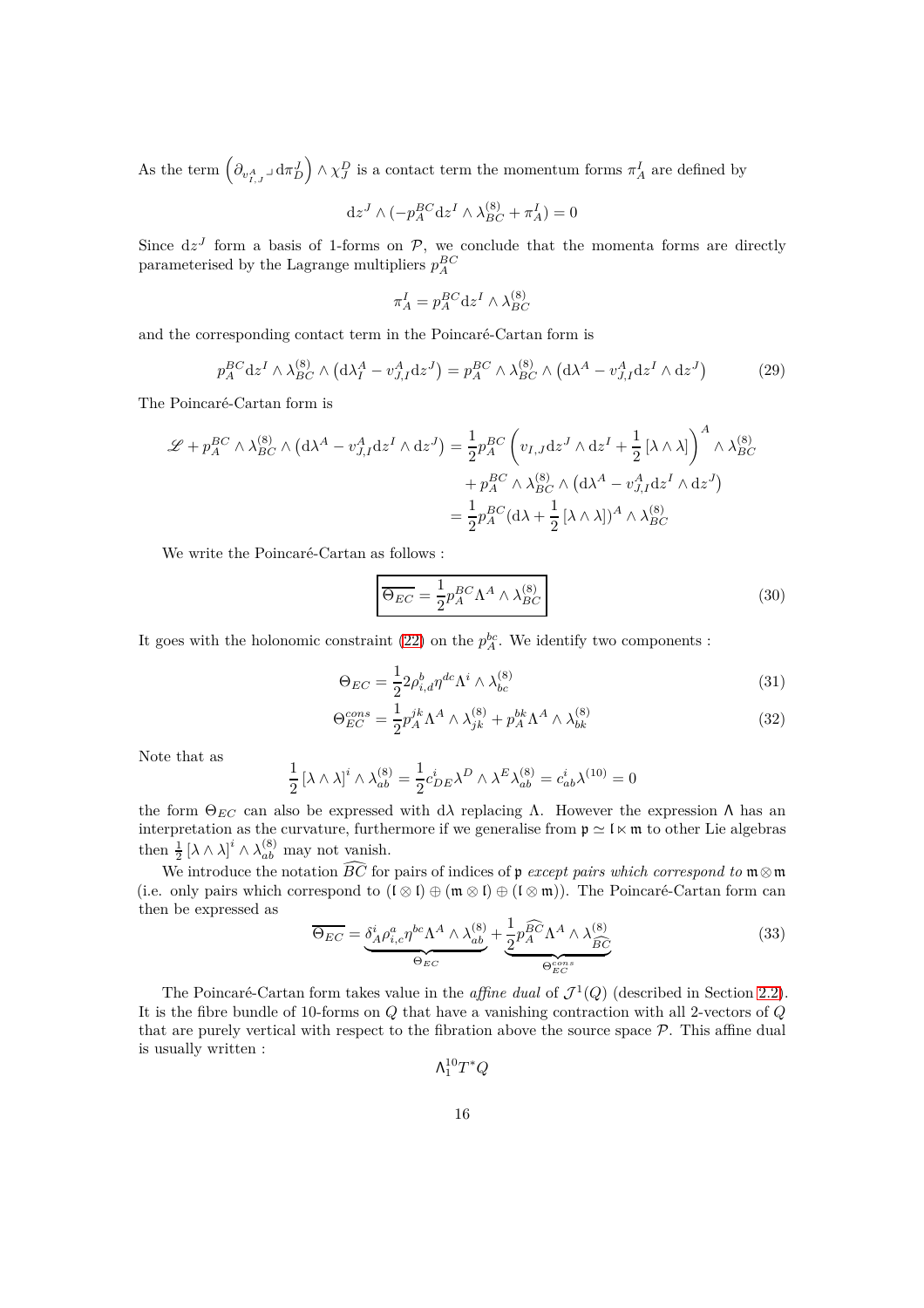Note that the coefficients of Poincaré-Cartan form have no dependency on the first order component of the 1-jet, so that the only dependency comes from the factor

$$
\Lambda^A = \mathrm{d}\lambda^A + \frac{1}{2} \left[ \lambda \wedge \lambda \right]^A
$$

We can therefore restrict the momentum space from the whole affine dual to *Q* itself, on which  $\overline{\Theta_{EC}}$  can still be expressed as a 10-form, along with the supplementary constraint [\(22\)](#page-14-0) (for details on the equivalence between the Lagrangian and the Hamiltonian formulations see the last section of [\[De +05\]](#page-64-7) on affine Lagrangians). One can also say that  $\frac{1}{2}p_A^{\hat{B}\hat{C}}\lambda_{\hat{BC}}^{(8)}$  correspond to specific elements of the linear dual space of  $\mathcal{J}^1(Q)$  of the form  $\Lambda^A \wedge \frac{1}{2} p_A^{\widehat{BC}} \lambda_{\widehat{BC}}^{(8)}$ , according to [\(19\)](#page-12-1). In fact, the Lagrange multiplier terms are derived in [\[HV16](#page-64-0)] as free momenta obtained by a Legendre transformation under constraint.

In fact it could be argued that [\(30\)](#page-15-0) is the natural formulation on  $\Lambda^8 T^* \mathcal{P} \otimes \mathfrak{p}^* \times_{\mathcal{P}} Q$  of the Lagrangian given in [\(20\)](#page-13-0), rather than [\(21\)](#page-13-1). We chose to go for the "naive" formulation of the Lagrangian on the 1-jet bundle to illustrate the systematic approach to the Legendre transformation.

We derive the variational equations in the next section.

# <span id="page-16-0"></span>**6 Variational equations for gravitation**

In this section we compute the variational equations corresponding to the Poincaré-Cartan form [\(30\)](#page-15-0). The *Euler-Lagrange form* is defined for vertical vector fields *X* on *Q* as

$$
EL_X := i_X d\overline{\Theta_{EC}} \tag{34}
$$

As the Poincaré-Cartan form is defined on *Q* there is no need to use the 1st prolongation of *X* as described in Section [2.](#page-5-0)

The Euler-Lagrange equations consist in the vanishing of all its components (with respect to *X*) under the pullback by a field  $(\varpi, P) : \mathcal{P} \to \text{Iso}(T\mathcal{P}, \mathfrak{p}) \times_{\mathcal{P}} (\mathfrak{m} \wedge \mathfrak{l} \oplus \mathfrak{l} \wedge \mathfrak{l}) \otimes \mathfrak{p}^* :$ 

$$
\forall X, \quad (\varpi, P)^* \mathop{\rm EL}_X = 0
$$

A local basis of the vertical vector fields is given by the integrable fields  $\partial_{\lambda_i^A}$  and  $\partial_{\widehat{p}_A^B C}$ . For convenience, we define  $\partial_{\lambda}^A_B = \lambda_I^B \partial_{\lambda_I^A}$  so that

$$
\partial_{\lambda_B^A} \mathbf{1} \Lambda^C = \partial_{\lambda_B^A} \mathbf{1} \, \mathrm{d}\lambda^C + \partial_{\lambda_B^A} \mathbf{1} \frac{1}{2} \left[ \lambda \wedge \lambda \right]^C = \left( \lambda_I^B \partial_{\lambda_I^A} \right) \mathbf{1} \, \mathrm{d}\lambda^C + 0 = \delta_A^C \lambda_I^B \, dz^I = \delta_A^C \lambda^B \tag{35}
$$

We impose on the field space that  $(\lambda^A)$  form a nondegenerate family (coframe) at each point of P, consequently we can substitute  $\partial_{\lambda_A^A}$  for  $\partial_{\lambda_A^A}$  in the basis of vertical vector fields. One can interpret  $\partial_{\lambda_A^A}$  as representing the infinitesimal action of End(p) on Iso(*TP,* p).

We will make use of the following identities, proved in Appendix [C](#page-50-0) :

$$
d\lambda^{(10)} = \Lambda^D \wedge \lambda_D^{(9)}
$$
  
\n
$$
d\lambda_A^{(9)} = \Lambda^D \wedge \lambda_{AD}^{(8)}
$$
  
\n
$$
d\lambda_{AB}^{(8)} = \Lambda^D \wedge d\lambda_{ABD}^{(7)} - c_{AB}^D \lambda_D^{(9)}
$$
  
\n
$$
d^{\lambda} \Lambda^A = 0
$$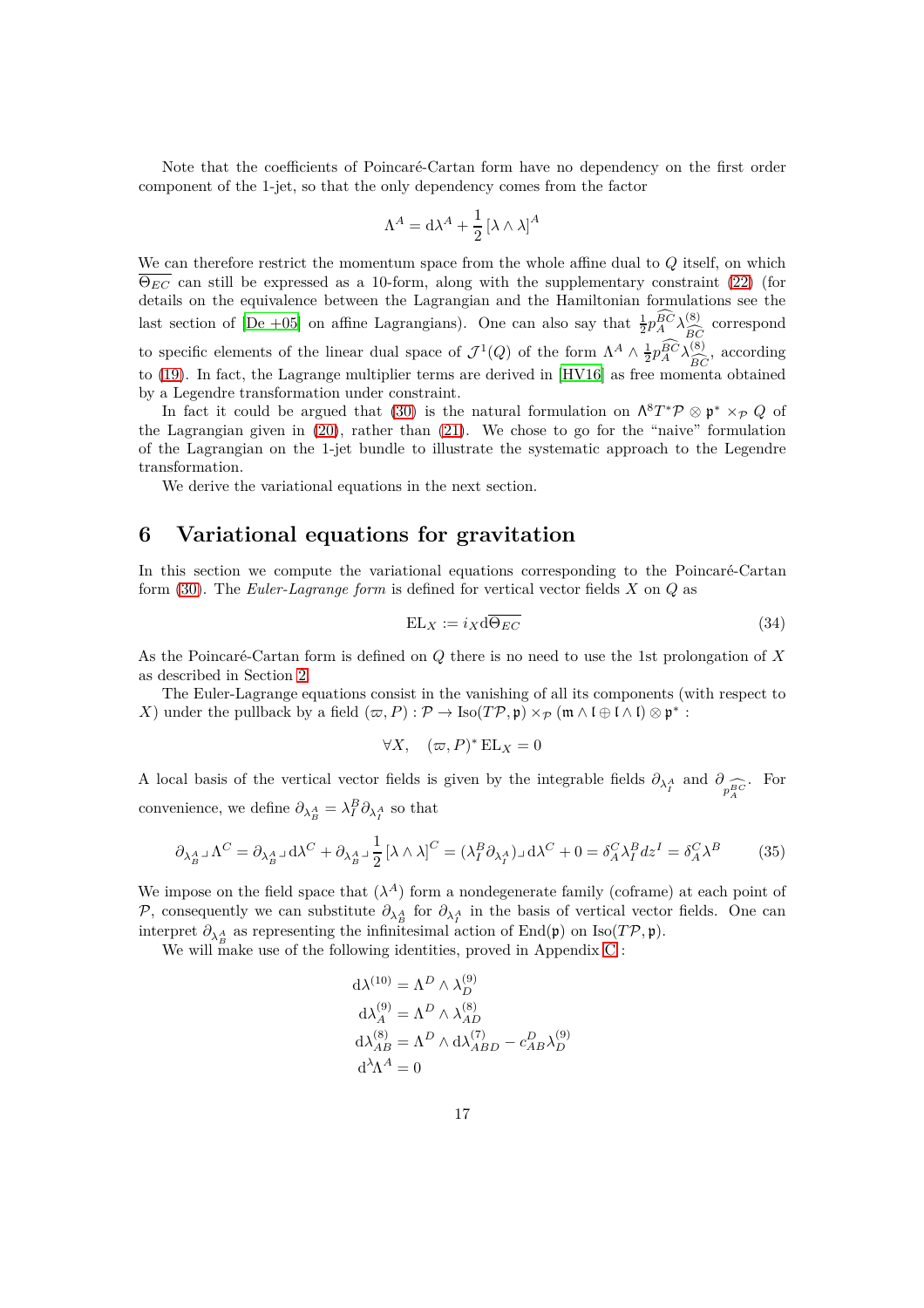# <span id="page-17-0"></span>**6.1** Variation of the multiplier  $P_A^{\widehat{BC}}$

We check that the variation of the Lagrange multipliers yields the expected constraint equations. Recall that we do not allow *BC* to take the form *bc* in  $\partial_{p_A^{\overline{BC}}}$ . We use the notation  $(\mathrm{EL}_{EC})^A_{BC}$  for  $(\mathrm{EL}_{EC})_{\partial^{BC}_{A}}:$ 

<span id="page-17-3"></span>
$$
(\text{EL}_{EC})^A_{\widehat{BC}} = \partial_{p_A^{BC}} \text{d}\left(\frac{1}{2} p_D^{EF} \Lambda^D \wedge \lambda_{EF}^{(8)}\right) = \frac{1}{2} \left(\partial_{p_A^{BC}} \text{d}p_D^{EF}\right) \Lambda^D \wedge \lambda_{EF}^{(8)} = \frac{1}{2} \Lambda^A \wedge \lambda_{\widehat{BC}}^{(8)} \tag{36}
$$

We write  $\Omega := \varpi^* \Lambda$  which has as components

$$
\Omega^A=\frac{1}{2}\Omega^A_{BC}\varpi^B\wedge\varpi^C
$$

A critical field  $(P, \varpi)$  satisfies

<span id="page-17-2"></span>
$$
\Omega_{\widehat{BC}}^A = 0\tag{37}
$$

which is equivalent to Equations [\(18\)](#page-12-0). Thus a solution  $\varpi$  of the Euler-Lagrange equations defines a generalised Cartan connection and a generalised frame bundle structure on P.

# <span id="page-17-1"></span>**6.2** Variation of the coframe  $\varpi$

Instead of using  $\partial_{\lambda_{B}^{A}}$ , it will be convenient to use a vertical vector field *X* on Iso(*TP*,  $\mathfrak{p}$ ) which has variable coefficients  $\epsilon_B^A$  as follows :

$$
X = \epsilon_B^A \partial_{\lambda_B^A}
$$

We also gather these coefficients into a p-valued 1-form :

$$
\epsilon^A = \epsilon^A_B \lambda^B
$$

so that

$$
X \lrcorner \, \mathrm{d}\lambda^A = \mathcal{L}_X \lambda^A = \epsilon^A \tag{38}
$$

The correspondence  $X \leftrightarrow \epsilon$  is the usual identification between the vertical tangent bundle to a vector bundle and the Whitney sum of the vector bundle with itself.

We mention one more identity from Appendix [C](#page-50-0) :

$$
d\left(\bar{s}_{[A]}s^{[A]}\right) = (d^{\lambda}\bar{s})_{\alpha} \wedge s^{[A]} + \bar{s}_{\alpha}d^{\lambda}s^{[A]}
$$

for  $[A]$  any index, or index list, in a l-module. We now compute  $EL_X$ :

$$
X \lrcorner d\left(\frac{1}{2} p_A^{BC} \Lambda^A \wedge \lambda_{BC}^{(8)}\right) = X \lrcorner \left(\mathrm{d}^{\lambda} \Lambda^D \wedge \frac{1}{2} p_A^{BC} \lambda_{BC}^{(8)} + \Lambda^A \wedge \mathrm{d}^{\lambda} \left(\frac{1}{2} p_A^{BC} \lambda_{BC}^{(8)}\right)\right)
$$
  

$$
= X \lrcorner \left(0 + \Lambda^A \wedge \mathrm{d}^{\lambda} \left(\frac{1}{2} p_A^{BC} \lambda_{BC}^{(8)}\right)\right)
$$
  

$$
= (X \lrcorner \Lambda^A) \wedge \mathrm{d}^{\lambda} \left(\frac{1}{2} p_A^{BC} \lambda_{BC}^{(8)}\right) + \Lambda^A \wedge X \lrcorner \mathrm{d}^{\lambda} \left(\frac{1}{2} p_A^{BC} \lambda_{BC}^{(8)}\right)
$$

On one hand

$$
X \lrcorner \Lambda = X \lrcorner \left( d\lambda + \frac{1}{2} \left[ \lambda \wedge \lambda \right] \right) = \epsilon + 0
$$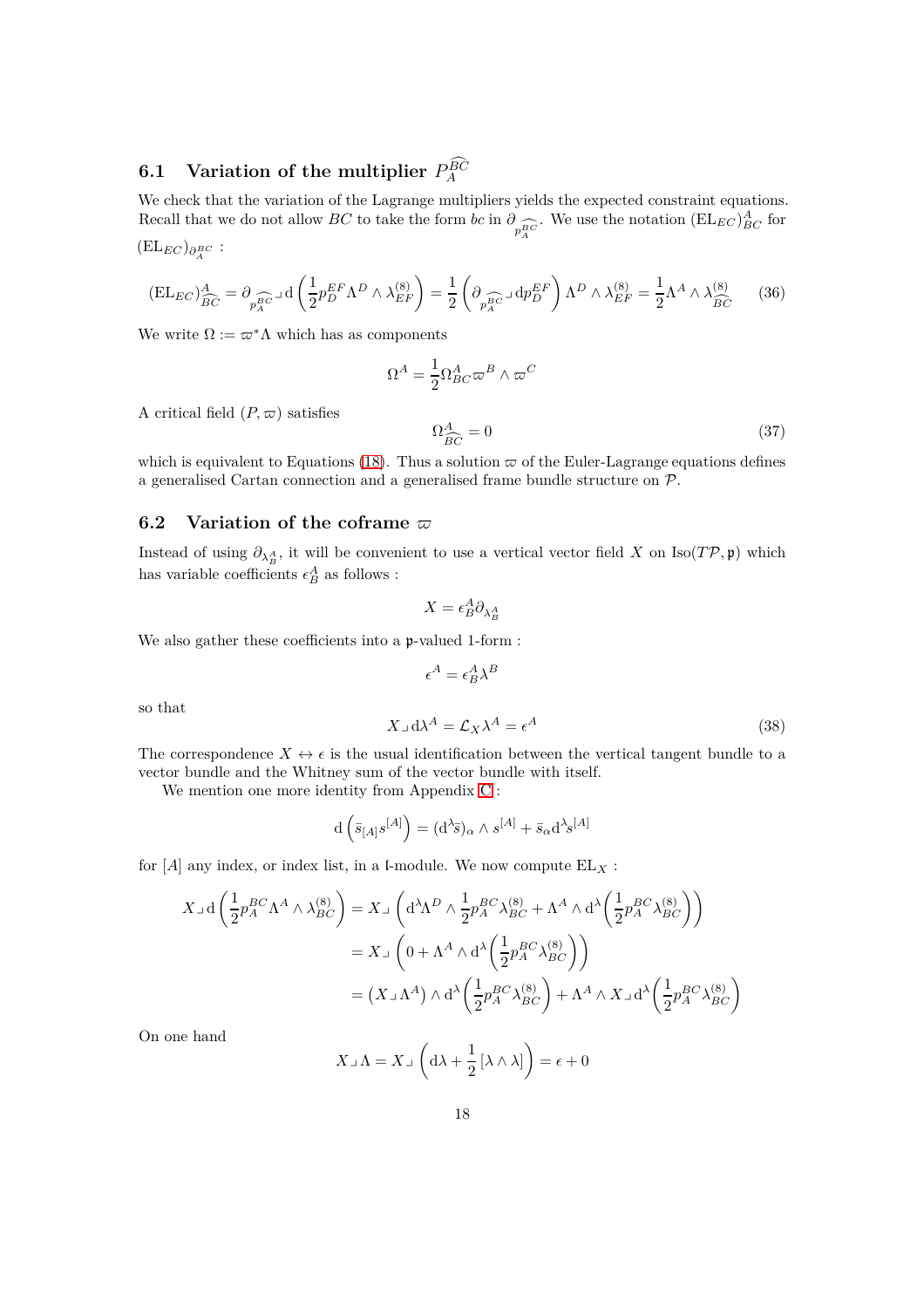and on the other hand

$$
X \lrcorner \left( d^{\lambda} \left( \frac{1}{2} p_{D}^{BC} \lambda_{BC}^{(8)} \right) \right) = X \lrcorner \left( \left( d^{\lambda} \frac{1}{2} p_{D}^{BC} \right) \wedge \lambda_{BC}^{(8)} \right) + X \lrcorner \frac{1}{2} p_{D}^{BC} \left( d^{\lambda} \lambda_{BC}^{(8)} \right)
$$
  
= 0 + X \lrcorner \frac{1}{2} p\_{D}^{BC} \left( \Lambda^{A} \wedge \lambda\_{BCA}^{(7)} \right)  
= \epsilon^{A} \wedge \frac{1}{2} p\_{D}^{BC} \lambda\_{BCA}^{(7)}

Gathering the two terms, we obtain

<span id="page-18-1"></span>
$$
EL_X = \epsilon^A \wedge \left( \Lambda^D \wedge \frac{1}{2} p_D^{BC} \lambda_{BCA}^{(7)} + d^{\lambda} \left( \frac{1}{2} p_A^{BC} \lambda_{BC}^{(8)} \right) \right)
$$
(39)

The corresponding Euler-Lagrange equations on a field  $(\varpi, P) \in \Gamma(\mathcal{P}, Q)$  are then :

$$
\forall \epsilon \in \Omega^1(\mathcal{P}, \mathfrak{p}), \qquad \epsilon^A \wedge \left( \Omega^D \wedge \frac{1}{2} P^{BC}_D \varpi^{(7)}_{ABC} + \mathrm{d}^\varpi \left( \frac{1}{2} P^{BC}_A \varpi^{(8)}_{BC} \right) \right) = 0
$$

where  $\epsilon_B^A$  are defined over  $P$  since we consider X which are variations of the field  $\varpi$ . The equations are equivalent to

<span id="page-18-0"></span>
$$
\Omega^D \wedge \frac{1}{2} P_D^{BC} \varpi_{ABC}^{(7)} + \mathbf{d}^\varpi \left( \frac{1}{2} P_A^{BC} \varpi_{BC}^{(8)} \right) = 0 \tag{40}
$$

#### **The Einstein term**

We now explain how the usual Einstein tensor can be identified in  $(40)$ . First, we assume that Equation [\(37\)](#page-17-2) is satisfied, so that  $\varpi$  defines a generalised frame bundle structure. We will identify tensors built out of  $\varpi$  which correspond to the various curvature and the torsion tensors in the standard frame bundle case. For more detail on curvature on the frame bundle, see Appendix [D.1.](#page-52-0)

Let us isolate the part depending the fixed momenta  $p_D^{bc} = 2\delta_D^l \rho_{l,e}^b \eta^{ec}$  : we obtain

$$
\Omega^l \wedge \frac{1}{2} p_l^{bc} \omega_{Abc}^{(7)} + \delta_A^i \mathbf{d}^{\varpi} \left( \frac{1}{2} p_i^{bc} \omega_{bc}^{(8)} \right) = \Omega^l \wedge \frac{1}{2} p_l^{bc} \omega_{Abc}^{(7)} + \delta_A^i \frac{1}{2} p_i^{bc} \mathbf{d}^{\varpi} \left( \omega_{bc}^{(8)} \right)
$$
  

$$
= \Omega^i \wedge \frac{1}{2} p_i^{bc} \omega_{Abc}^{(7)} + \delta_A^i \frac{1}{2} p_i^{bc} \Omega^D \wedge \omega_{bcD}^{(7)}
$$
  

$$
= \left( \delta_A^D \Omega^i + \delta_A^i \Omega^D \right) \wedge \frac{1}{2} p_i^{bc} \omega_{bcD}^{(7)}
$$

Now assuming that Equation [\(37\)](#page-17-2) is satisfied so that  $\Omega^A = \frac{1}{2} \Omega_{bc}^A \alpha^a \wedge \alpha^b$ , we compute the wedge product:

$$
\begin{split} &\left(\delta^D_A \Omega^i + \delta^i_A \Omega^D\right) \wedge \frac{1}{2} p_i^{bc} \varpi_{bcD}^{(7)}\\ &= \frac{1}{2} p_i^{bc} \left(\delta^D_A \left(\Omega_{cD}^i \varpi_b^{(9)} - \Omega_{bD}^i \varpi_c^{(9)} + \Omega_{bc}^i \varpi_D^{(9)}\right) + \delta^i_A \left(\Omega_{cD}^D \varpi_b^{(9)} - \Omega_{bD}^D \varpi_c^{(9)} + \Omega_{bc}^D \varpi_D^{(9)}\right)\right)\\ &= \frac{1}{2} p_i^{bc} \left(2\Omega_{Ab}^i \varpi_c^{(9)} + \Omega_{bc}^i \varpi_A^{(9)} + \delta^i_A \left(2\Omega_{db}^d \varpi_c^{(9)} + \Omega_{bc}^D \varpi_D^{(9)}\right)\right) \end{split}
$$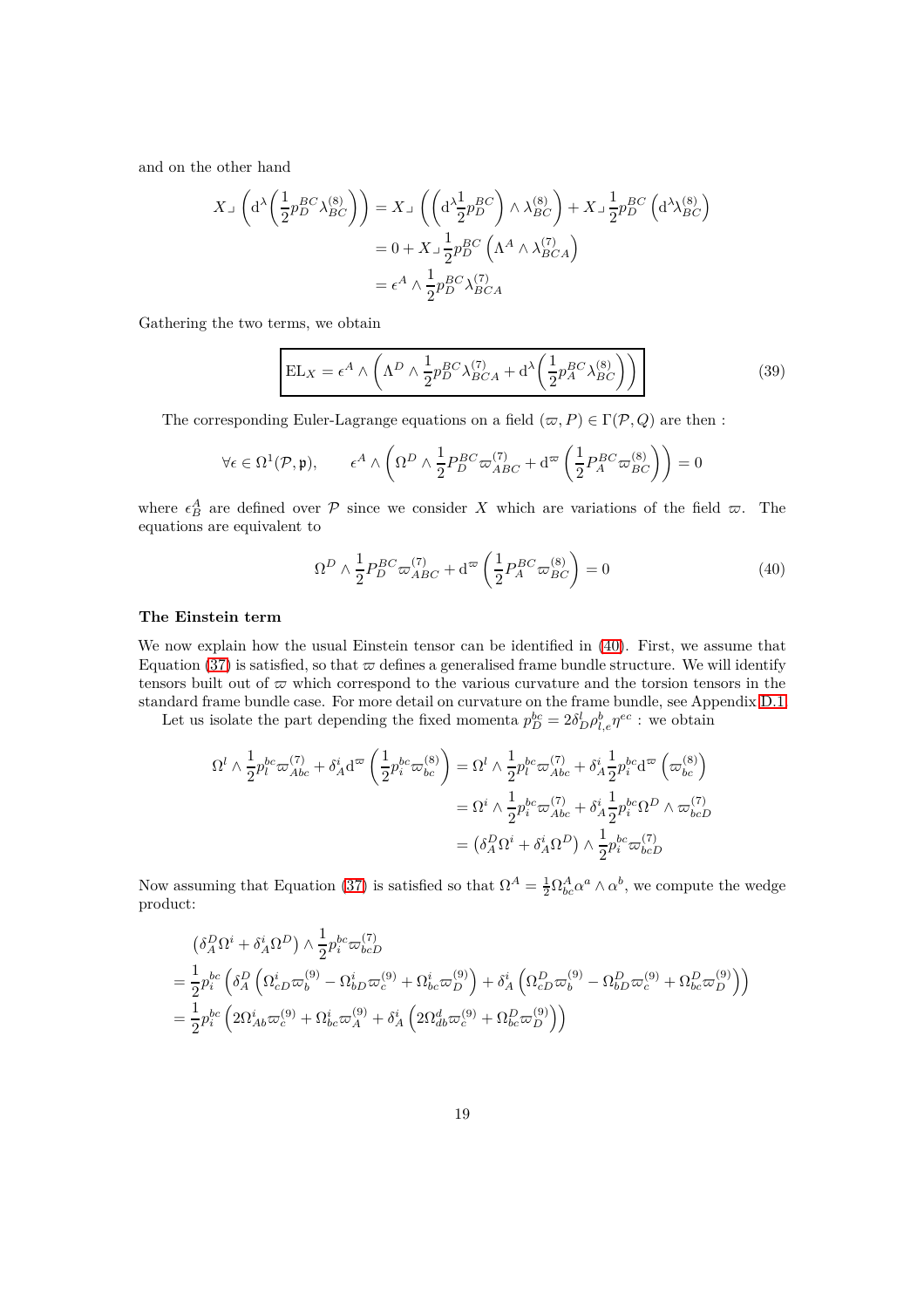We want to separate the terms according to their dependency on *A* (of type *a* or *i*) and  $\varpi^{(9)}$ (with a subscript  $c$  or  $j$ ) :

$$
\begin{split} \left(\delta^D_A\Omega^i + \delta^i_A\Omega^D\right) \wedge \frac{1}{2} p_i^{bc}\varpi^{(7)}_{bcD} &= \left(\delta^a_A p_i^{bc}\Omega^i_{ab} + \delta^c_a \frac{1}{2} p_i^{de}\Omega^i_{de}\right)\varpi^{(9)}_c\\ &\qquad \qquad + \delta^i_A\left(\left(p_i^{bc}\Omega^d_{db} + \frac{1}{2}p_i^{de}\Omega^c_{de}\right)\varpi^{(9)}_c + \left(\frac{1}{2}p_i^{de}\Omega^j_{de} + \frac{1}{2}p_k^{bc}\Omega^k_{bc}\delta^j_i\right)\varpi^{(9)}_j\right) \end{split}
$$

Now we just have to rewrite the factors in front of  $\varpi_c^{(9)}$  so as to get rid of *p*. Recall the definition

$$
p_i^{bc}=2\rho_{i,d}^b\eta^{dc}
$$

The first term is

$$
p_i^{bc} \Omega_{ab}^i + \delta_a^c \frac{1}{2} p_i^{de} \Omega_{de}^i = 2 \rho_{i,f}^b \eta^{fc} \Omega_{ab}^i + \delta_a^c \rho_{i,f}^d \eta^{fe} \Omega_{de}^i
$$

We recognize the contractions of  $\Omega^i$ : these are the components of the tensor

$$
-2 \operatorname{Ric}_{a,f} \eta^{fc} + \delta_a^c \operatorname{Scal} \tag{41}
$$

which is (minus twice) the Einstein tensor.

For the second term, we will use the following property : for any tensor field *A* and any list of indices [*D*], we have

$$
p_i^{bc} A_{bcD} = 0 \Leftrightarrow A_{bc[D]} - A_{cb[D]} = 0
$$

This is a consequence of the definition  $p_i^{bc} = 2\rho_{i,e}^b \eta^{ec}$  interpreted as an isomorphism  $\mathfrak{l} \xrightarrow{\sim} \Lambda^2 \mathfrak{m}$ . We have

$$
p_i^{bc} \Omega_{db}^d + \frac{1}{2} p_i^{de} \Omega_{de}^c = p_i^{de} \left( \delta_e^c \Omega_{fd}^f + \frac{1}{2} \Omega_{de}^c \right) = \frac{1}{2} p_i^{de} \left( \Omega_{de}^c + \delta_e^c \Omega_{fd}^f - \delta_d^c \Omega_{fe}^f \right)
$$

in which the antisymmetric term

$$
\Omega_{de}^{c}+\delta_{e}^{c}\Omega_{fd}^{f}-\delta_{d}^{c}\Omega_{fe}^{f}
$$

corresponds to the components of the tensor field

<span id="page-19-0"></span>
$$
T + \text{tr}(T) \wedge \text{Id} \tag{42}
$$

This is a contraction of the torsion which is quite similar to the Ricci curvature. Its divergence is non zero and actually equates (twice) the antisymmetric part of the Ricci tensor.

These tensor are to be equated in [\(40\)](#page-18-0) with quantities dependent on the multipliers  $P_A^{BC}$ . We will see how to get rid of the multipliers in order to extract meaningful field equations building on Section [9.](#page-27-0)

### **Comparison with gravitation on "soft Poincaré manifolds"**

In [\[Cas18\]](#page-63-5) is presented a very similar term for the so-called gravitation on "soft Poincaré manifolds". In our language, they take the following form :

$$
\frac{1}{2}p_i^{ab}\left(\delta^c_A\Omega^i\wedge\alpha^{(1)}_{cab}+\delta^i_A\Omega^c\wedge\alpha^{(1)}_{cab}\right)
$$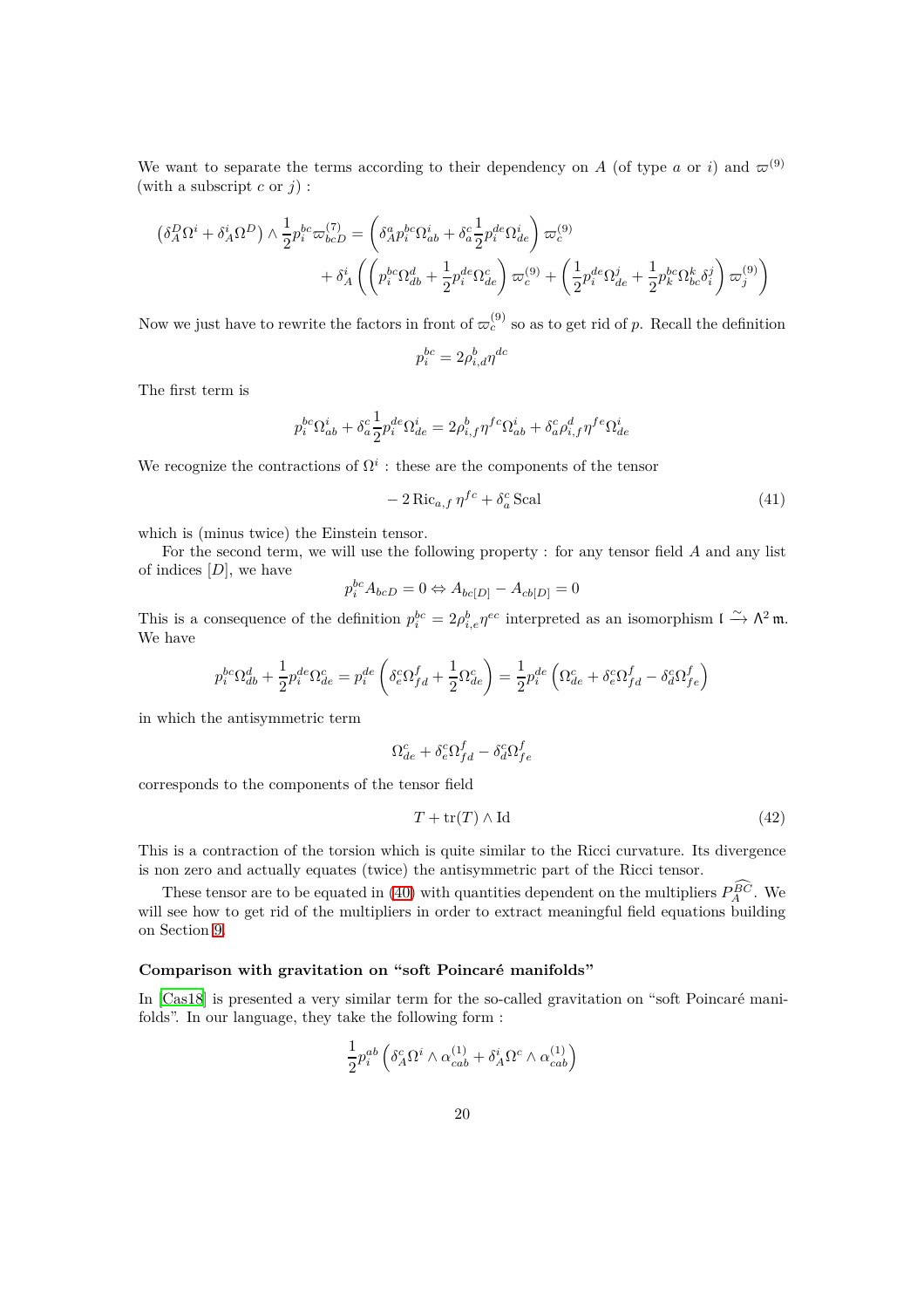and its vanishing is equivalent to

$$
\begin{cases} \frac{1}{2}p_i^{ab}\Omega^i\wedge\alpha_{cab}^{(1)}&=0\\ \frac{1}{2}p_i^{ab}\Omega^c\wedge\alpha_{cab}^{(1)}&=0 \end{cases}
$$

These equations imply the Einstein field equation, the vanishing of the term [\(42\)](#page-19-0) *as well as Equation* [\(37\)](#page-17-2). However, as our theory is formulated with 10-forms, there are in our equations factors of  $\omega^i$  due to the term  $\lambda_{bcD}^{(7)}$  in [\(40\)](#page-18-0). They weaken the constraint imposed by the equation on the non-horizontal components  $\Omega_{bk}^A, \Omega_{jk}^A$ . For this reason, we needed to add the Lagrange multipliers  $p_A^{BC}$  in Section [5](#page-11-0) in order to enforce Equation [\(37\)](#page-17-2).

# <span id="page-20-0"></span>**7 Dirac spinors on the spinor frame bundle**

# <span id="page-20-1"></span>**7.1 Building the spinor Lagrangian**

#### **The Dirac Lagrangian**

We want to use the same method as in Section [5](#page-11-0) to build a Lagrangian term on generalised frame bundles for *Dirac spinors* in a dynamical spacetime. The suitable frame bundle is not the frame bundle of spacetime  $SO^+(\mathcal{E})$ , but the *spin frame bundle*  $Spin^+(\mathcal{E})$  instead. It is a twofold covering of the (direct orthochronous orthonormal) frame bundle which depends on a choice of spin structure, which is an extra topological structure on the spacetime. As it is a covering of the standard frame bundle, we can lift the construction from the previous section to the spin frame bundle. As stated in Appendix [E,](#page-57-1) the principal bundle structure we can obtain from Equations [\(37\)](#page-17-2) has as structure group either  $\mathfrak L$  or its twofold cover  $\text{Spin}_{1,3}^+$ . The presence of a non-zero spinor field requires the group to be  $\text{Spin}_{1,3}^+$ .

Let  $\Sigma$  an irreducible complex  $Cl_{1,3}$ -module, provided with a *spinor metric* : a (possibly indefinite) Hermitian product for which  $\mathbb{R}^{1,3}$  has an antisymmetric action (see Appendix [B\)](#page-47-0). Recall the (adimensional) Dirac Lagrangian [\[Wei95;](#page-65-6) [FR03\]](#page-64-8) :

$$
\frac{1}{2}\bar{\psi}\overleftrightarrow{\nabla}\psi - m\bar{\psi}\psi\tag{43}
$$

in which the spinor contraction is implicit :

$$
\bar\psi_1\psi_2:=\bar\psi_{1\alpha}\psi_2^\alpha
$$

The symmetrized Dirac operator  $\overleftrightarrow{\nabla}$  is defined by

$$
\bar{\psi}_1 \overleftrightarrow{\nabla} \psi_2 = \bar{\psi}_1 \gamma^\mu \nabla_\mu \psi_2 - (\nabla_\mu \bar{\psi}_1) \gamma^\mu \psi_2 = 2 \Re \left( \bar{\psi}_1 \nabla \psi_2 \right)
$$

Note that the  $\alpha$  subscript (resp. index) corresponds to a *complex* basis of  $\Sigma$ . The absence of an *i* factor is due to our conventions for Clifford algebra and Lorentzian signature [\[Ber+01\]](#page-63-6). To keep in line with the traditional treatment of spinors fields, we will work with complex indices and make use of the "holomorphic" and "anti-holomorphic" directions.

#### **Lift to the spin frame bundle**

On the spin frame bundle, spinors are represented by  $\text{Spin}_{1,3}^+$ -equivariant Σ-valued fields so that the configuration space of the spinor field is  $\Sigma \times \text{Spin}^+(\mathcal{E})$ . We will use  $s = (s^\alpha)$  as coordinates in the fibre  $\Sigma$  and  $(\bar{s}_{\alpha})$  for dual coordinates; the latter can be read as the spinor metric  $\bar{s} : \Sigma \to \Sigma^*$ .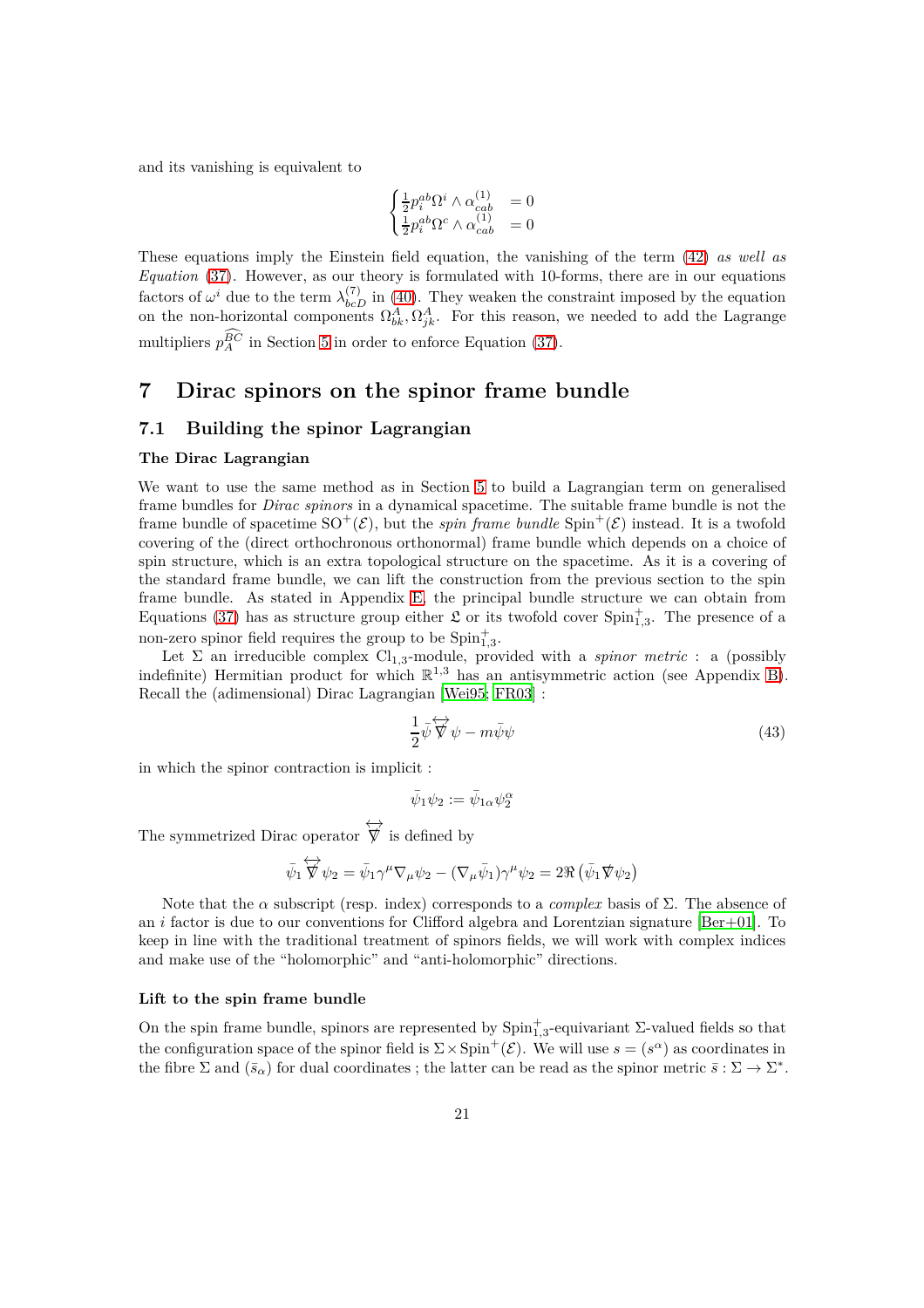We write  $\gamma_a \in \text{End}(\Sigma)$  for the action of vectors  $e_a \in \mathbb{R}^{1,3}$ , use  $\sigma_i \in \text{End}(\Sigma)$  for the action of  $\mathfrak{h}_i \in \mathfrak{l} \simeq \mathfrak{spin}_{1,3}$  (resp.  $\bar{\sigma}_i \in \text{End}(\Sigma^*)$ ) and  $\psi : \text{Spin}^+(\mathcal{E}) \to \Sigma$ . More detail on the notation and the action of the Spin group on Clifford modules will be found in Appendix [B.2.](#page-47-2) Given a system  $(z<sup>I</sup>)$  of local coordinates on  $P$ , we call  $\zeta_I^{\alpha}$  the associated coordinates on the 1-jet bundle  $\mathcal{J}^1(\mathrm{Spin}^+(\mathcal{E}), \Sigma):$ 

$$
\zeta_I^{\alpha} \circ \psi = \partial_I \psi^{\alpha}
$$

The covariant derivative of the spinor field formulated on the frame bundle takes the form

$$
\mathrm{d}\psi+\varpi^i\sigma_i\cdot\psi
$$

The pulled-back Dirac Lagrangian form can be expressed as :

$$
\mathcal{L}_{Dirac} = \left(\frac{1}{2}\left(\bar{s}\gamma^a(\zeta_J \mathrm{d}z^J + \lambda^i \sigma_i s) - (\bar{\zeta}_J \mathrm{d}z^J + \lambda^i \bar{\sigma}_i \bar{s})\gamma^a s\right) \wedge \lambda_a^{\mathfrak{m}(3)} - m\bar{s}s\lambda^{\mathfrak{m}}\right) \wedge \lambda^{\mathfrak{l}} \tag{44}
$$

where  $\lambda^m$  (resp.  $\lambda^l$ ) denotes the pullbacks of volume elements of  $m$  (resp. I) by the canonical form  $\lambda$  and  $\lambda_a^{m(3)}$  is the 3-form dual to  $\lambda^a$  in m. Note that in this expression the contribution of the term  $\lambda^i \sigma_i$  (resp.  $\lambda^i \bar{\sigma}_i$ ) actually vanishes due to the  $\lambda_a^{\mathfrak{m}(3)} \wedge \lambda^{\mathfrak{l}} = \lambda_a^{(9)}$  factor which already selects the horizontal directions from  $\zeta_{\alpha,J} dz^J$  (resp.  $\zeta_J^{\alpha} dz^J$ ).

#### **Dropping the frame bundle structure and Lagrange multipliers**

As in the previous section, we consider as source space for the fields a differentiable 10-manifold P. We will consider a total Lagrangian composed of  $\mathscr{L}_{Dirac}$ ,  $\mathscr{L}_{EC}$  and Legendre multipliers terms in order to make the  $\text{Spin}_{1,3}^+$  structure emerge dynamically on the space  $P$ . As mentioned earlier, the structure obtained from Equations [\(18\)](#page-12-0) on  $\bar{\omega}$  induce a action of the Lie algebra  $\mathfrak{so}_{1,3}$ , which is naturally isomorphic to  $\mathfrak{spin}_{1,3}$ .

In particular, it is enough to define the equivariance of the spinor fields under  $\mathfrak{spin}_{1,3}$ . Indeed, the difference between the usual linear frame bundle and spinor frame bundles only appears at the "global" level, when there are complete orbits under the group action. Thus we do not have to adapt our notion of generalised frame bundle in order to accommodate for spin structures.

A spinor field  $\psi : \mathcal{P} \to \Sigma$  will have to satisfy the equivariance condition

<span id="page-21-0"></span>
$$
\mathcal{L}_{\bar{\mathfrak{h}}}\psi + \mathfrak{h} \cdot \psi = 0 \tag{45}
$$

with l acting via  $\sigma: \mathfrak{l} \to \text{End}(\Sigma)$ , we write  $\mathfrak{h}_i \cdot \psi = \sigma_i \psi$ . We will formulate the equivariance in a similar way to previously : recall the notation

$$
d^{\lambda}s := ds + \lambda^{i}\sigma_{i}s
$$
\n(46a)

$$
d^{\lambda}\bar{s} := d\bar{s} + \lambda^{i}\bar{\sigma}_{i}\bar{s}
$$
 (46b)

with the operators  $\sigma_i$  being anti-selfadjoint. This notation allows us to write the condition [\(45\)](#page-21-0) (writing separately C-linear and C-antilinear directions although they correspond to the same degree of freedom)

$$
\left(\psi^* \left(\mathrm{d}^{\lambda}s \wedge \lambda_i^{(9)}\right) = 0\right) \tag{47a}
$$

$$
\left(\psi^* \left(d^{\lambda} \bar{s} \wedge \lambda_i^{(9)}\right) = 0\right) \tag{47b}
$$

We consider the following Lagrange multiplier term (using a similar notation  $d^{\lambda_{\overline{S}}})$ 

$$
\frac{i}{2}\left(\bar{\kappa}_{\alpha}^{i} \mathrm{d}^{\lambda} \mathrm{s}^{\alpha} - \kappa^{\alpha i} \mathrm{d}^{\lambda} \bar{\mathrm{s}}\right) \wedge \lambda_{i}^{(9)}
$$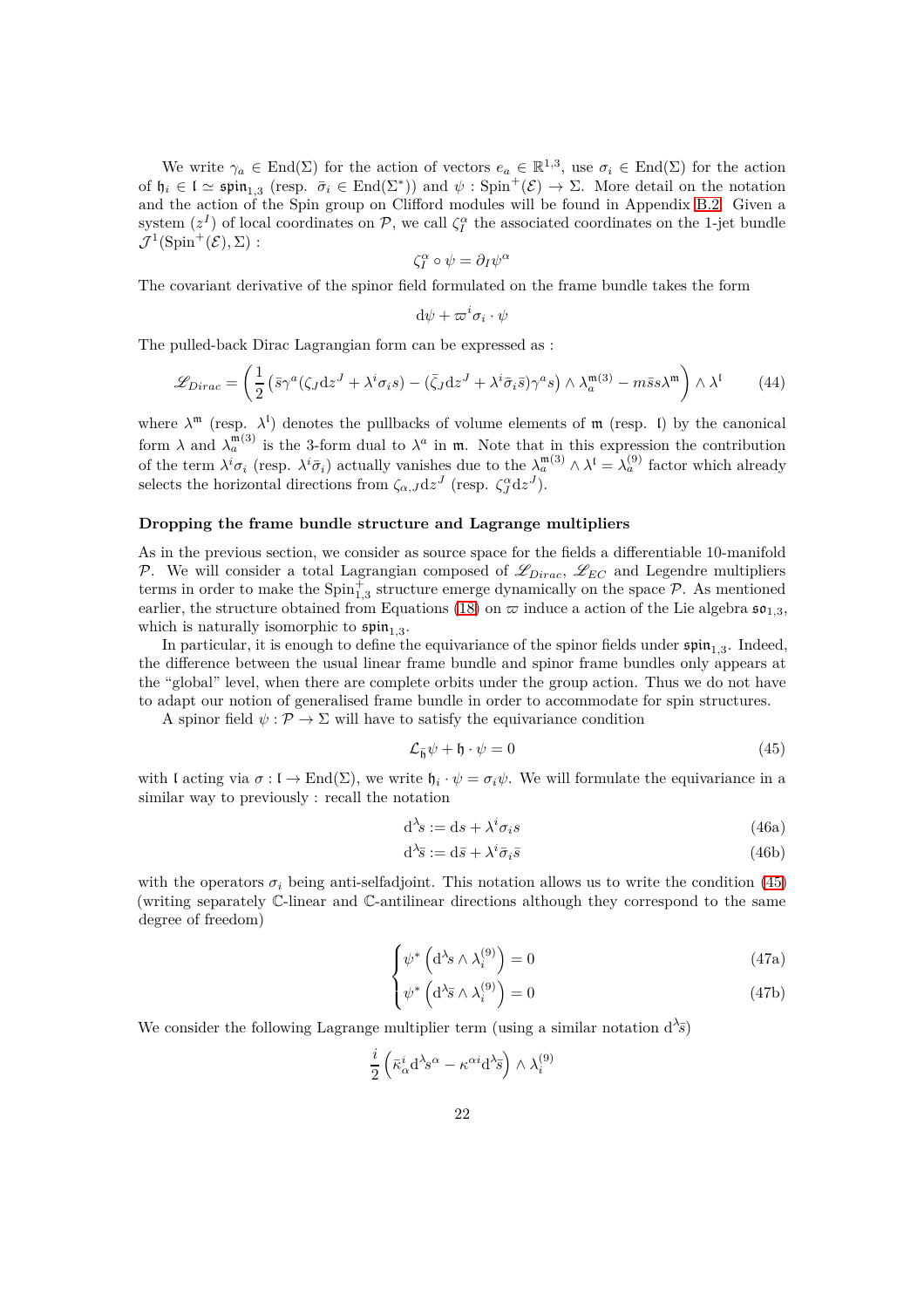with  $\bar{k}^i$  conjugate to  $\kappa^i$  (so that the constraint term is real), which added to  $\mathscr{L}_{Dirac}$  makes the following Lagrangian

$$
\overline{\mathscr{L}_{Dirac}} = \left(\frac{1}{2}\left(\bar{s}\gamma^{a}(\zeta_{J}dz^{J} + \lambda^{i}\sigma_{i}s) - (\bar{\zeta}_{J}dz^{J} + \lambda^{i}\bar{\sigma}_{i}\bar{s})\gamma^{a}s\right) \wedge \lambda_{a}^{\mathfrak{m}(3)} - m\bar{s}s\lambda^{\mathfrak{m}}\right) \wedge \lambda^{i} + \frac{i}{2}\left(\bar{\kappa}^{i}(\lambda^{J}\partial_{J} + \lambda^{j}\sigma_{j})s - \kappa^{i}(\lambda^{J}\partial_{J} + \lambda^{j}\bar{\sigma}_{j})\bar{s}\right) \wedge \lambda_{i}^{(9)} \tag{48}
$$

defined over

<span id="page-22-1"></span>
$$
\left(\underbrace{\Sigma}_{s^{\alpha}} \oplus \underbrace{\Sigma \otimes \mathfrak{l}}_{\kappa^{\alpha i}}\right) \times \underbrace{\mathrm{Iso}(T\mathcal{P}, \mathfrak{p})}_{\lambda^A_I}
$$

# <span id="page-22-0"></span>**7.2 The Poincaré-Cartan form**

We now compute the Poincaré-Cartan form. The Lagrangian [\(48\)](#page-22-1) being affine in the 1st-order jet, the Legendre transformation is straightforward. The image of the Legendre transform, namely the *momentum space*, is a subspace of :

$$
\Lambda_1^{10}T^* \left[ (\Sigma \oplus \Sigma \otimes \mathfrak{l}) \times \mathrm{Iso}(T\mathcal{P}, \mathfrak{p}) \right] \newline \simeq (\Sigma \oplus \Sigma \otimes \mathfrak{l}) \times_{\mathcal{P}} \left[ (\Sigma^* \oplus \Sigma^* \otimes \mathfrak{l}^*) \otimes \Lambda^9 T^* \mathcal{P} \oplus_{\mathcal{P}} \Lambda^{10} T^* \mathcal{P} \right] \times_{\mathcal{P}} \Lambda_1^{10} T^* \mathrm{Iso}(T\mathcal{P}, \mathfrak{p})
$$

We use the Legendre transformation formula  $(6)$  (see Section [2\)](#page-5-0) :

$$
\overline{\Theta_{Dirac}} = \overline{\mathcal{L}_{Dirac}} + \frac{\partial \overline{\mathcal{L}_{Dirac}}}{\partial v_{I,J}^A} (\mathrm{d}\lambda_I^A - v_{I,L}^A dz^L) \wedge dz_J^{(9)} \n+ \frac{\partial \overline{\mathcal{L}_{Dirac}}}{\partial \zeta_J^{\alpha}} (\mathrm{d}s^{\alpha} - \zeta_L^{\alpha} dz^L) \wedge dz_J^{(9)} + \frac{\partial \overline{\mathcal{L}_{Dirac}}}{\partial \zeta_{\alpha,J}} (\mathrm{d}\bar{s}_{\alpha} - \zeta_{\alpha,L} dz^L) \wedge dz_J^{(9)} \n= \frac{1}{2} \left( \bar{s} \gamma^a (\mathrm{d}^{\lambda} s) - (\mathrm{d}^{\lambda} \bar{s}) \gamma^a s \right) \wedge \lambda_a^{(9)} + i \frac{1}{2} \left( \bar{\kappa}^i (\mathrm{d}^{\lambda} s) - (\mathrm{d}^{\lambda} \bar{s}) \kappa^i \right) \wedge \lambda_i^{(9)} - m \bar{s} s \lambda^{(10)} \tag{49}
$$

The momentum dual to *κ* vanishes as *κ* only appears in the Lagrangian at order 0 so that the momenta have trivial component in  $(\mathfrak{l}^* \otimes \Sigma) \otimes \Lambda^9 T^* \mathcal{P}$ .

We are interested in a model coupling the Dirac spinor with the Einstein-Cartan gravitational fields. We thus consider a Lagrangian which is the sum of the two Lagrangians and is defined over

$$
Q = \mathrm{Iso}(T\mathcal{P}, \mathfrak{p}) \times \Sigma \times_{\mathcal{P}} [( \mathfrak{m} \wedge \mathfrak{l} \oplus \mathfrak{l} \wedge \mathfrak{l}) \otimes \mathfrak{p}^* \oplus (\Sigma \otimes \mathfrak{l})]
$$

the whole Poincaré-Cartan form decomposes as follows

<span id="page-22-2"></span>
$$
\bar{\Theta} = \Theta_{EC} + \Theta_{Dirac} + \Theta_{EC}^{cons} + \Theta_{Dirac}^{cons} = \overline{\Theta_{EC}} + \overline{\Theta_{Dirac}}
$$
(50)

with

$$
\overline{\Theta_{EC}} = \frac{1}{2} p_A^{BC} \Lambda^A \lambda_{BC}^{(8)} \tag{51}
$$

$$
\overline{\Theta_{Dirac}} = \frac{1}{2} \left( \bar{s} \gamma^a (d^{\lambda} s) - (d^{\lambda} \bar{s}) \gamma^a s \right) \lambda_a^{(9)} + i \frac{1}{2} \left( \bar{\kappa}^i (d^{\lambda} s) - (d^{\lambda} \bar{s}) \kappa^i \right) \lambda_i^{(9)} - m \bar{s} s \lambda^{(10)} \tag{52}
$$

with the line over  $\overline{\theta}$  denoting the inclusion of the Lagrange multiplier terms.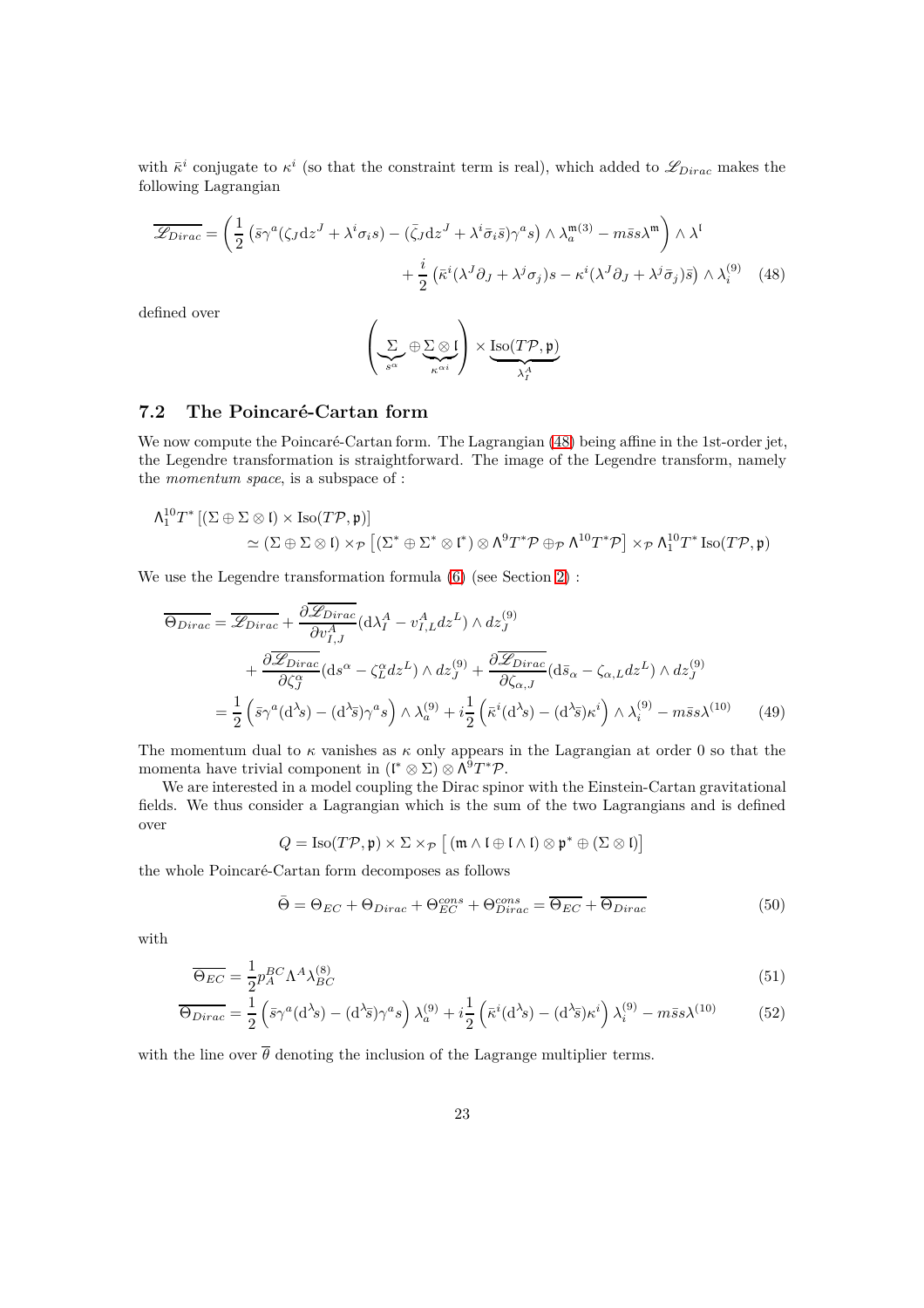Here as well, the Poincaré-Cartan form is defined on the configuration space to which we added the Lagrange multipliers (the coefficients only depend on the 0-order jet). In accordance with the results from Section [6](#page-16-0) the momenta dual to  $\lambda_I^A$  are restricted to the subspace  $\Lambda^8 T^* P \otimes \Lambda^4 T^* P$  $\mathfrak{p}^* \times_{\mathcal{P}} \text{Iso}(T\mathcal{P}, \mathfrak{p})$  of  $\Lambda_1^{10} T^* \mathcal{P} \otimes \mathfrak{p}$ . For convenience working with complex spinor indices, we enlarge the component  $\Sigma \otimes \Lambda^9 T^* \mathcal{P}$  to a factor  $(\Sigma \oplus \Sigma^*) \otimes \Lambda^9 T^* \mathcal{P}$ . We define fibre coordinates on the momentum space using the components of the canonical 10-form :

<span id="page-23-2"></span>
$$
j_A^{BC}\Lambda^A\wedge \lambda_{BC}^{(8)}+\bar\Phi^A_{\alpha}{\rm d}^\lambda s^\alpha\wedge \lambda_A^{(9)}+\Phi^{\alpha A}{\rm d}^\lambda\bar s_\alpha\wedge \lambda_A^{(9)}-h\lambda^{(10)}
$$

Each coordinate corresponds to a factor of the momentum space, as follows :

$$
\Big(\underbrace{\mathrm{Iso}(T\mathcal{P}, \mathfrak{p})}_{\lambda^A_I} \oplus \underbrace{\Sigma}_{s^\alpha} \oplus \underbrace{\Sigma \otimes \mathfrak{l}}_{\kappa^{\alpha j}}\Big) \times_{\mathcal{P}} \underbrace{\Lambda^8 T^* \mathcal{P} \otimes \mathfrak{p}^*}_{j^R_A^G} \times_{\mathcal{P}} \big[\underbrace{(\Sigma \oplus \Sigma^*) \otimes \Lambda^9 T^* \mathcal{P}}_{\Phi^{\alpha A}, \bar{\Phi}^A_\alpha} \oplus_{\mathcal{P}} \underbrace{\Lambda^{10} T^* \mathcal{P}}_{h}\big]
$$

The image of the Legendre transform is a subspace defined by (holonomic) constraints, which take the following form

<span id="page-23-1"></span>

| $j_a^{bc}=0$                                                       | (53a) | $j_i^{bc} = 2\rho_{id}^b \eta^{dc}$<br>(53b)                            |       |
|--------------------------------------------------------------------|-------|-------------------------------------------------------------------------|-------|
| $j_A^{bj} = p_A^{bj}$                                              | (53c) | $j_A^{ij} = p_A^{ij}$<br>(53d)                                          |       |
| $\Phi^{\alpha a} = -\frac{1}{2} (\gamma^a s)^{\alpha}$             | (53e) | $\Phi^{\alpha j} = -\frac{i}{2} \kappa^{\alpha j}$                      | (53f) |
| $\bar{\Phi}^a_\alpha = -\frac{1}{2}(\bar{\gamma}^a\bar{s})_\alpha$ | (53g) | $\bar{\Phi}^j_\alpha = \frac{\imath}{2} \bar{\kappa}^j_\alpha$<br>(53h) |       |
| $h = m\bar{s}_{\alpha}s^{\alpha}$                                  | (53i) |                                                                         |       |
|                                                                    |       |                                                                         |       |

The momentum space can hence be identified as

$$
\left[\underbrace{\text{Iso}(T\mathcal{P}, \mathfrak{p})}_{\lambda_I^A} \times \underbrace{\Sigma}_{s^{\alpha}}\right] \times_{\mathcal{P}} \left[\underbrace{(\mathfrak{m} \wedge \mathfrak{l} \oplus \mathfrak{l} \wedge \mathfrak{l}) \otimes \mathfrak{p}^*}_{p_A^{BC}} \oplus \underbrace{(\Sigma \otimes \mathfrak{l})}_{\kappa^{\alpha i}}\right] = Q \tag{54}
$$

defined by the two constraints [\(53a,](#page-23-1)[53b\)](#page-23-2).

We compute the variational equations in the next section.

# <span id="page-23-0"></span>**8 Variational equations for a spinor on a generalised frame bundle**

We already have the Euler-Lagrange forms corresponding to  $\overline{\Theta_{EC}}$ , we have to compute the term corresponding to Θ*Dirac*. Recall its expression

$$
\overline{\Theta_{Dirac}} = \frac{1}{2} \left( \bar{s} \gamma^a (d^{\lambda} s) - (d^{\lambda} \bar{s}) \gamma^a s \right) \wedge \lambda_a^{(9)} + \frac{i}{2} \left( \bar{\kappa}^i (d^{\lambda} s) - (d^{\lambda} \bar{s}) \kappa^i \right) \wedge \lambda_i^{(9)} - m \bar{s} s \lambda^{(10)} \tag{55}
$$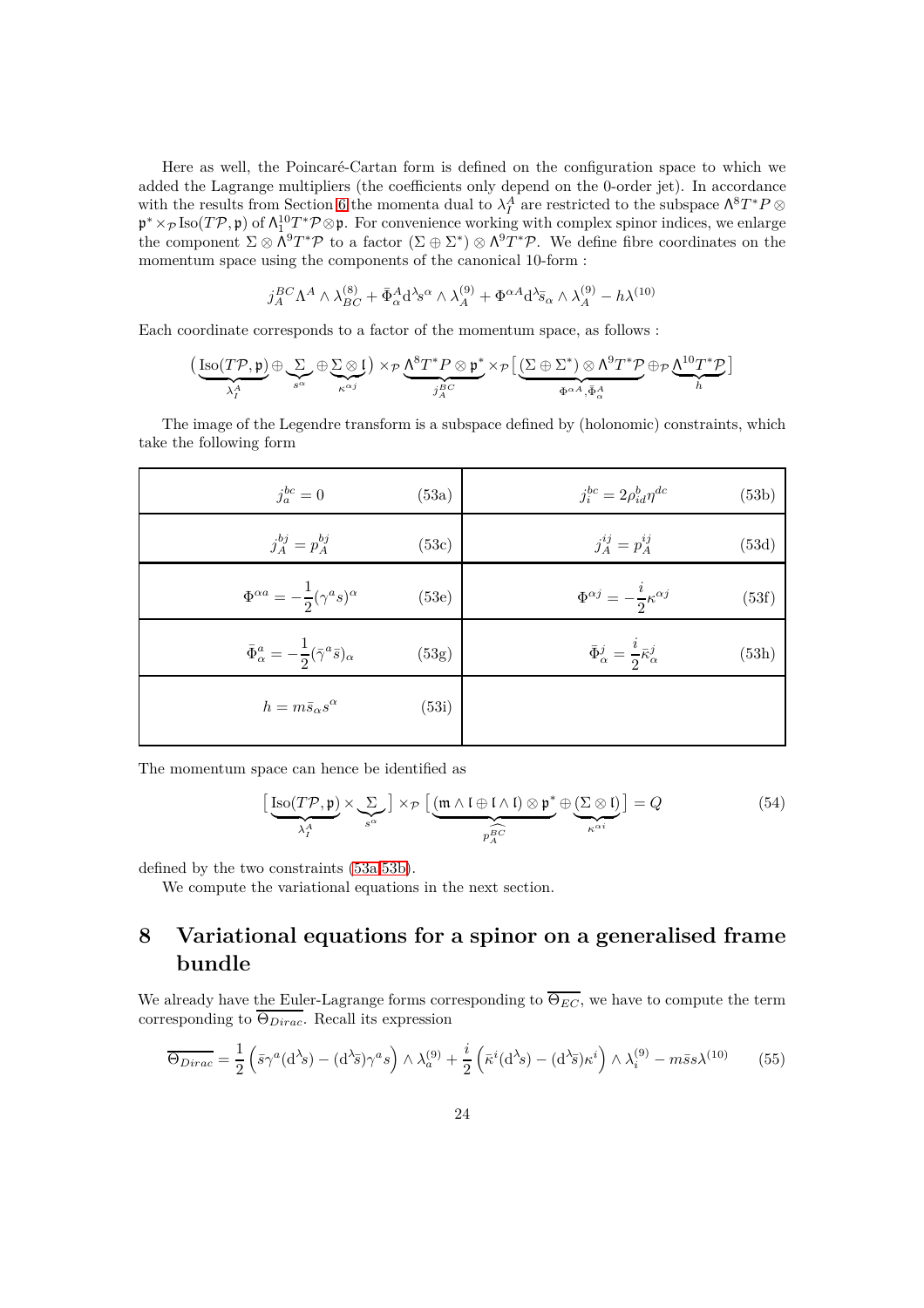We will make use of the following identities, proven in Appendix [C](#page-50-0) :

$$
d^{\lambda}(d^{\lambda}s)^{\alpha} = (\Lambda \cdot s)^{\alpha}
$$
  
\n
$$
d^{\lambda}(d^{\lambda}\bar{s})_{\alpha} = (\Lambda \cdot \bar{s})_{\alpha}
$$
\n(26)

Let  $\phi$  be a section of the phase space. We call its different components as follows :

$$
\left[\underbrace{T^*\mathcal{P}\otimes\mathfrak{p}}_{\varpi_i^A}\times\underbrace{\Sigma}_{\psi^{\alpha}}\right]\times_{\mathcal{P}}\left[\underbrace{(\Lambda^8T^*\mathcal{P}\otimes\mathfrak{l})}_{P_A^{BC}}\oplus\underbrace{(\Lambda^9T^*\mathcal{P}\otimes\Sigma\otimes\mathfrak{l})}_{K^{\alpha i}}\right]
$$
(56)

# <span id="page-24-0"></span>**8.1 Variation of the multipliers** *Kαi*

We check here that the variation of the Lagrange multipliers  $K^i_\alpha$  yield the expected constraint equations. There are independent variations in holomorphic directions corresponding to the index  $\alpha$ , and in the anti-holomorphic direction corresponding to  $\bar{K}^{\alpha i}$ .

$$
\begin{split} \left(\mathbf{EL}_{Dirac}\right)_{\alpha i} \\ &= \partial_{\kappa^{\alpha i}} \mathbf{d} \left( \frac{1}{2} \left( \bar{s} \gamma^{a} (\mathbf{d}^{\lambda} s) - (\mathbf{d}^{\lambda} \bar{s}) \gamma^{a} s \right) \wedge \lambda_{a}^{(9)} + \frac{i}{2} \left( \bar{\kappa}_{\beta}^{j} (\mathbf{d}^{\lambda} s)^{\beta} - (\mathbf{d}^{\lambda} \bar{s})_{\beta} \kappa^{\beta j} \right) \wedge \lambda_{j}^{(9)} - m \bar{s} s \lambda^{(10)} \right) \\ &= -\frac{i}{2} \mathbf{d}^{\lambda} \bar{s}_{\alpha} \wedge \lambda_{i}^{(9)} \end{split} \tag{57}
$$

As  $\overline{\Theta_{Dirac}}$  is real the two Euler-Lagrange terms are conjugate under the antilinear correspondence  $\Sigma \to \Sigma^*$ :

<span id="page-24-2"></span>
$$
(\text{EL}_{Dirac})_i^\alpha = \frac{i}{2} \mathrm{d}^\lambda s^\alpha \wedge \lambda_i^{(9)} \tag{58}
$$

From now on we will only use the Euler-Lagrange terms coupled to anti-holomorphic *∂καi* variations. The corresponding Euler-Lagrange equations on a field  $\phi$  are thus :

$$
\phi^* \left( \mathrm{d}^{\lambda} s^{\alpha} \wedge \lambda_i^{(9)} \right) = \mathrm{d}^{\omega} \psi^{\alpha} \wedge \varpi_i^{(9)} = 0 \tag{59}
$$

Therefore, if we assume there is a principal bundle structure derived from the variational equations derived in Section [6,](#page-16-0) the vanishing of the pullback of the Euler-Lagrange form  $\phi^* \text{EL}_i^{\alpha}$ is equivalent to requiring the equivariance of the corresponding section  $\psi$  of  $\Sigma$  with respect to the action of I defined by  $\varpi$ . Namely, in the case of the spin frame bundle, it means that  $\psi$  is associated to a section of the associated spinor bundle.

### <span id="page-24-1"></span>**8.2 Variation of the spinor field and of the coframe**

We start with the variational equations with respect to the variation on the spinor fields. We have to compute  $d\overline{\Theta_{EC}}$ . For the sake of clarity we will compute

$$
\mathrm{d}\left(\bar{s}\gamma^a(\mathrm{d}^\lambda s)\wedge\lambda_a^{(9)}+i\bar{\kappa}^i(\mathrm{d}^\lambda s)\wedge\lambda_i^{(9)}-m\bar{s}s\lambda^{(10)}\right)
$$

and conclude is has  $d\overline{\Theta_{EC}}$  as real part. Let us start with the term dependent of  $\kappa^i$ :

$$
d\left(\bar{\kappa}^{i}(d^{3}s) \wedge \lambda_{i}^{(9)}\right) = \left(d^{3}\bar{\kappa}^{i} \wedge (d^{3}s) + \bar{\kappa}^{i}d^{3}(d^{3}s)\right) \wedge \lambda_{i}^{(9)} - \bar{\kappa}^{i}(d^{3}s) \wedge d^{3}\lambda_{i}^{(9)}
$$

$$
= \left(d^{3}\bar{\kappa}^{i} \wedge (d^{3}s) + \bar{\kappa}^{i}\Lambda \cdot s\right) \wedge \lambda_{i}^{(9)} - \bar{\kappa}^{i}(d^{3}s) \wedge \Lambda^{B} \wedge \lambda_{i}^{(8)}
$$

$$
= d^{3}\bar{\kappa}^{i} \wedge d^{3}s \wedge \lambda_{i}^{(9)} + \bar{\kappa}^{i}(\sigma_{j}s) \wedge \lambda_{i}^{(9)} - \bar{\kappa}^{i}(d^{3}s) \wedge \Lambda^{B} \wedge \lambda_{i}^{(8)}
$$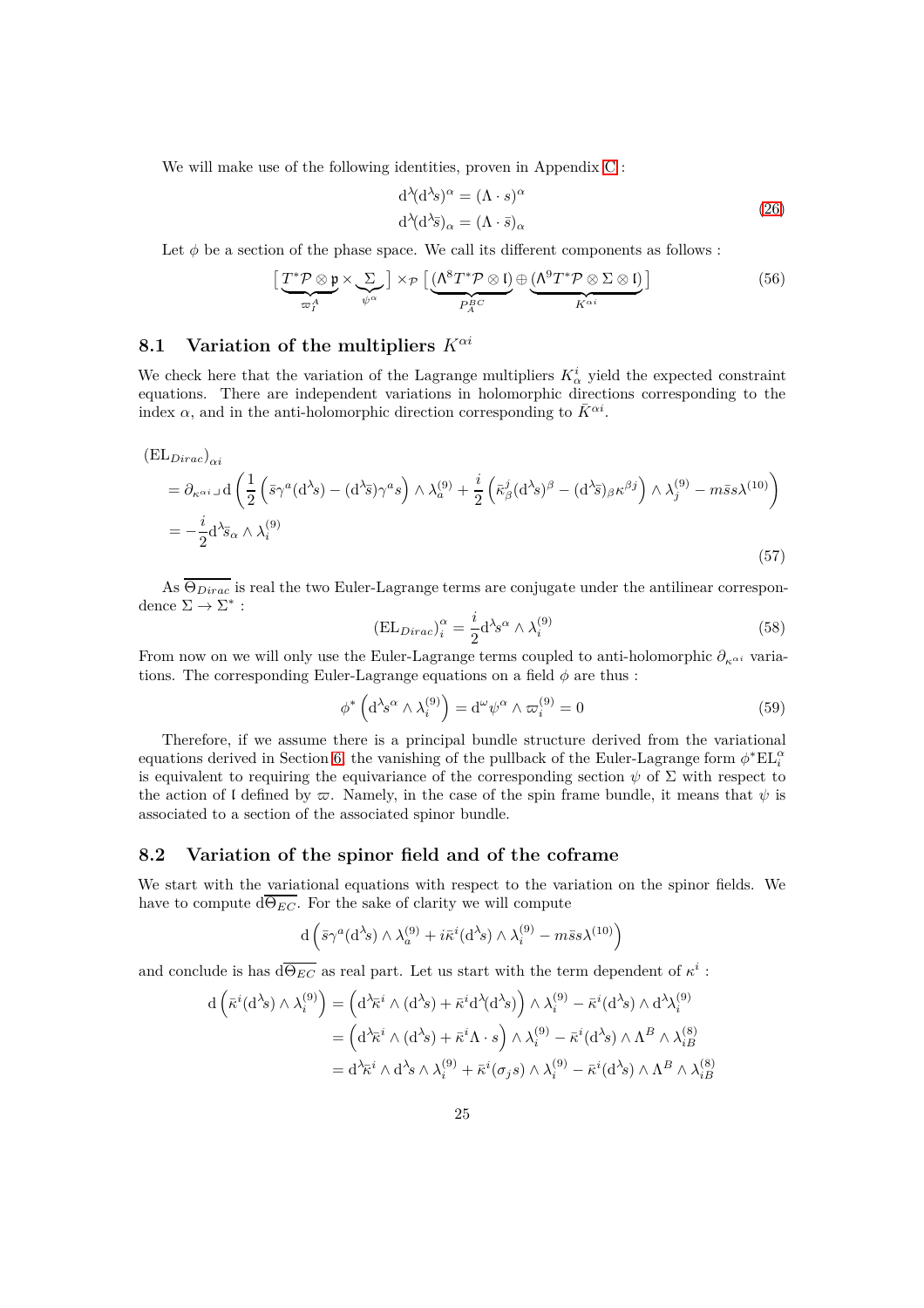An identical calculation replacing  $\kappa^{\alpha i} \lambda_i^{(9)}$  with  $\gamma^a s^{\alpha} \lambda_a^{(9)}$  gives

$$
d\left(\bar{s}\gamma^a(d^{\lambda}s)\wedge\lambda_a^{(9)}\right) = \left(d^{\lambda}(\bar{s}\gamma^a)\wedge d^{\lambda}s + \bar{s}\gamma^a(\sigma_j s)\Lambda^j\right)\wedge\lambda_a^{(9)} - \bar{s}\gamma^a(d^{\lambda}s)\wedge\Lambda^B\wedge\lambda_{aB}^{(8)}
$$

Recall that  $\gamma^a$  is parallel in the following sense :

$$
(\mathrm{d}^{\lambda}\gamma^{a})\wedge\lambda_{b}^{(9)} = (\mathrm{d}\gamma^{a} + \lambda^{j}[\sigma_{j},\gamma^{a}])\wedge\lambda_{b}^{(9)} = 0 + 0
$$

We can then compute

$$
d\left(\bar{s}\gamma^{a}(d^{3}s) \wedge \lambda_{a}^{(9)}\right) = \left((d^{3}\bar{s})\gamma^{a} + \bar{s}d^{3}\gamma^{a}\right) \wedge d^{3}s \wedge \lambda_{a}^{(9)} + \bar{s}\gamma^{a}(\sigma_{j}s)\Lambda^{j} \wedge \lambda_{a}^{(9)} - \bar{s}\gamma^{a}(d^{3}s) \wedge \Lambda^{B} \wedge \lambda_{aB}^{(8)} = \left(d^{3}\bar{s}\gamma^{a} \wedge d^{3}s + \bar{s}\gamma^{a}\sigma_{j}s\Lambda^{j}\right) \wedge \lambda_{a}^{(9)} - \bar{s}\gamma^{a}(d^{3}s) \wedge \Lambda^{B} \wedge \lambda_{aB}^{(8)}
$$

Last, corresponding to the mass term

$$
d\left(m\bar{s}_{\alpha}s^{\alpha}\lambda^{(10)}\right) = md(\bar{s}_{\alpha}s^{\alpha})\wedge\lambda^{(10)} + m\bar{s}s d\lambda^{(10)}= m\left((d^{\lambda}\bar{s})_{\alpha}s^{\alpha} + \bar{s}_{\alpha}d^{\lambda}s^{\alpha}\wedge\right)\lambda^{(10)} + m\bar{s}s\Lambda^{B}\wedge\lambda^{(9)}_{B}
$$
(60)

Recall that both  $\gamma^a$  and  $\sigma_i$  are anti-selfadjoint :

$$
\overline{\gamma^a s} s = -\overline{s} \gamma^a s
$$

$$
\overline{s} \overline{\sigma}_i s = -\overline{s} \sigma_i s
$$

We obtain the total exterior differential by taking the real part of the sum of the three terms. We use curly braces  $\{\cdot,\cdot\}$  for anticommutators :

$$
d\overline{\Theta_{Dirac}} = \frac{1}{2} \left( \left( 2d^{\lambda}\overline{s} \wedge \gamma^{a} d^{\lambda}s + \overline{s} \{\sigma_{j}, \gamma^{a}\} s\Lambda^{j} \right) \wedge \lambda_{a}^{(9)} - \left( \overline{s} \gamma^{a} (d^{\lambda}s) - (d^{\lambda}\overline{s}) \gamma^{a} s \right) \wedge \Lambda^{B} \wedge \lambda_{a}^{(8)} \right) + \frac{i}{2} \left[ \left( d^{\lambda}\overline{\kappa}^{i} \wedge d^{\lambda}s + (d^{\lambda}\overline{s}) \wedge d^{\lambda}\overline{\kappa}^{i} \right) \wedge \lambda_{i}^{(9)} + \left( \overline{\kappa}^{i} (\sigma_{j}s) - (\overline{s}\sigma_{j}) \overline{\kappa}^{i} \right) \Lambda^{j} \wedge \lambda_{i}^{(9)} \right. - \left( \overline{\kappa}^{i} (d^{\lambda}s) - (d^{\lambda}\overline{s}) \overline{\kappa}^{i} \right) \wedge \Lambda^{B} \wedge \lambda_{iB}^{(8)} \right] - m \left( (d^{\lambda}\overline{s})s + \overline{s} d^{\lambda}s \right) \wedge \lambda^{(10)} - m\overline{s}s\Lambda^{B} \wedge \lambda_{B}^{(9)} \tag{61}
$$

Here too we adopt the notation

$$
EL^{\alpha} := EL_{\partial_{\bar{s}_{\alpha}}} \tag{62}
$$

Start with the Euler-Lagrange terms corresponding to variations of the spinor field :

$$
\begin{split} \mathrm{EL}^{\alpha}_{Dirac} &= \partial_{\bar{s}_{\alpha}} \lrcorner \, \mathrm{d}\overline{\Theta_{Dirac}} \\ &= \frac{1}{2} \left( 2(\gamma^a (\mathrm{d}^{\lambda} s))^{\alpha} \wedge \lambda_a^{(9)} + (\gamma^a s)^{\alpha} \Lambda^B \wedge \lambda_{aB}^{(8)} \right) \\ &+ \frac{i}{2} \left( \mathrm{d}^{\lambda} \kappa^{\alpha i} \wedge \lambda_i^{(9)} + \kappa^{\alpha i} \Lambda^B \wedge \lambda_{iB}^{(8)} \right) - m s^{\alpha} \lambda^{(10)} \end{split}
$$

We introduce the notation  $\equiv$  for equality which holds up to a "constraint" term [\(36,](#page-17-3) [57\)](#page-24-2). This is justified by the fact that the analysis in Section [10](#page-30-0) will proceed by first assuming these equations satisfied.

$$
EL_{Dirac}^{\alpha} \equiv \frac{1}{2} \left( 2(\gamma^a \mathrm{d}^{\lambda} s)^{\alpha} \wedge \lambda_a^{(9)} + (\gamma^a s)^{\alpha} \Lambda^c \wedge \lambda_{ac}^{(8)} + i \mathrm{d}^{\lambda} \left( \kappa^i \lambda_i^{(9)} \right)^{\alpha} \right) - m s^{\alpha} \lambda^{(10)} \tag{63}
$$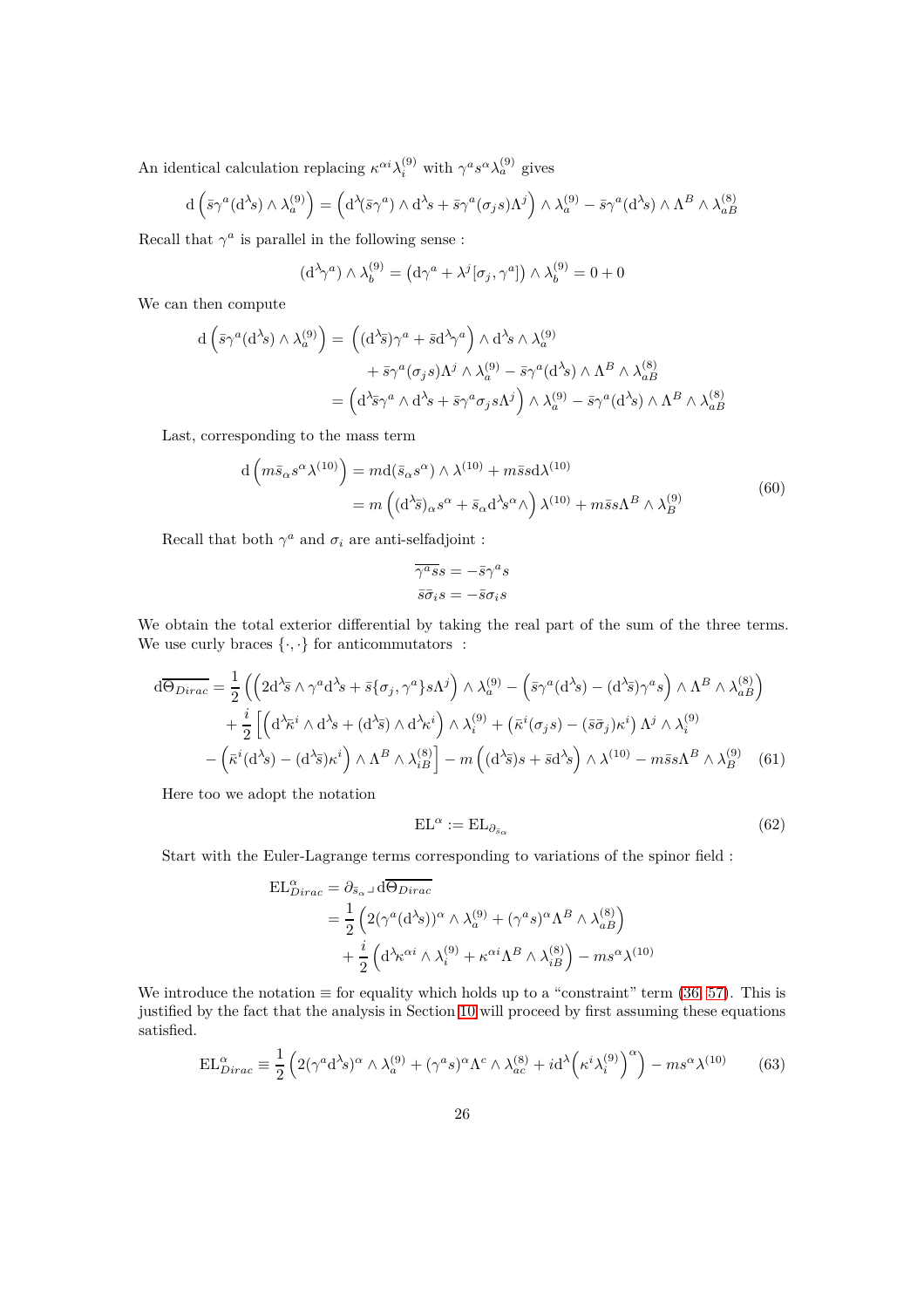We now compute the Euler-Lagrange terms corresponding to variations of the coframe  $\bar{\omega}$ , which will govern the interaction of the spinors with the spacetime geometry. Recall the notation

$$
X=\epsilon_B^A\partial_{\lambda_B^A}
$$

and

<span id="page-26-6"></span><span id="page-26-3"></span><span id="page-26-2"></span>
$$
\epsilon^A = \epsilon^A_B \lambda^B
$$

We obtain

<span id="page-26-1"></span>
$$
\begin{split} \left(\mathbf{E}\mathbf{L}_{Dirac}\right)_{X} &= X \lrcorner \, \mathrm{d}\overline{\Theta_{Dirac}}\\ &= \frac{1}{2} \left( \bar{s} \{ \sigma_{j}, \gamma^{a} \} s \epsilon^{j} \wedge \lambda_{a}^{(9)} + \left( \bar{s} \gamma^{a} (\mathrm{d}^{\lambda} s) - (\mathrm{d}^{\lambda} \bar{s}) \gamma^{a} s \right) \wedge \epsilon^{B} \wedge \lambda_{aB}^{(8)} \right) \\ &+ \frac{i}{2} \left( \left( \bar{\kappa}^{i} (\sigma_{j} s) - (\bar{s} \bar{\sigma}_{j}) \kappa^{i} \right) \epsilon^{j} \wedge \lambda_{i}^{(9)} + \left( \bar{\kappa}^{i} (\mathrm{d}^{\lambda} s) - (\mathrm{d}^{\lambda} \bar{s}) \kappa^{i} \right) \wedge \epsilon^{B} \wedge \lambda_{iB}^{(8)} \right) - m \bar{s} s \epsilon^{B} \wedge \lambda_{B}^{(9)}\\ &= -\epsilon^{B} \wedge \left( \frac{1}{2} \left( \bar{s} \gamma^{a} (\mathrm{d}^{\lambda} s) - (\mathrm{d}^{\lambda} \bar{s}) \gamma^{a} s \right) \wedge \lambda_{aB}^{(8)} + \frac{i}{2} \left( \bar{\kappa}^{i} (\mathrm{d}^{\lambda} s) - (\mathrm{d}^{\lambda} \bar{s}) \kappa^{i} \right) \wedge \lambda_{iB}^{(8)} + m \bar{s} s \lambda_{B}^{(9)} \right) \\ &+ \epsilon^{j} \wedge \frac{1}{2} \left( \bar{s} \{ \sigma_{j}, \gamma^{a} \} s \lambda_{a}^{(9)} + i \left( \bar{\kappa}^{i} (\sigma_{j} s) - (\bar{s} \bar{\sigma}_{j}) \kappa^{i} \right) \lambda_{i}^{(9)} \right) \end{split} \tag{64}
$$

#### <span id="page-26-0"></span>**8.3 The total Euler-Lagrange terms**

Gathering the expressions [\(36](#page-17-3)[,57,](#page-24-2)[39](#page-18-1)[,64\)](#page-26-1), the total Euler-Lagrange terms corresponding to the Poincaré-Cartan form [\(50\)](#page-22-2) are then, using again a vertical vector field  $X = \epsilon_B^A \partial_{\lambda_B^A}$ ,

$$
(\text{EL})^A_{\widehat{BC}} = \frac{1}{2} \Lambda^A \wedge \lambda^{(8)}_{\widehat{BC}} \tag{65a}
$$

$$
(\text{EL})_i^{\alpha} = \frac{i}{2} \mathbf{d}^{\lambda} s^{\alpha} \wedge \lambda_i^{(9)} \tag{65b}
$$

$$
EL_X = \epsilon^A \wedge \left[ \Lambda^D \wedge \frac{1}{2} p_D^{BC} \lambda_{BCA}^{(7)} + d^{\lambda} \left( \frac{1}{2} p_A^{BC} \lambda_{BC}^{(8)} \right) - \frac{1}{2} \left( \bar{s} \gamma^b (d^{\lambda} s) - (d^{\lambda} \bar{s}) \gamma^b s \right) \wedge \lambda_{bA}^{(8)} - \frac{i}{2} \left( \bar{\kappa}^j (d^{\lambda} s) - (d^{\lambda} \bar{s}) \kappa^j \right) \wedge \lambda_{jA}^{(8)} - m \bar{s} s \lambda_A^{(9)} \right] + \epsilon^j \wedge \frac{1}{2} \left( \bar{s} \{ \sigma_j, \gamma^a \} s \lambda_a^{(9)} + i \left( \bar{\kappa}^i (\sigma_j s) - (\bar{s} \bar{\sigma}_j) \kappa^i \right) \lambda_i^{(9)} \right)
$$
(65c)

<span id="page-26-5"></span><span id="page-26-4"></span>
$$
EL^{\alpha} = (\gamma^a d^{\lambda}s)^{\alpha} \wedge \lambda_a^{(9)} + \frac{1}{2} (\gamma^a s)^{\alpha} \Lambda^c \wedge \lambda_{ac}^{(8)} - ms^{\alpha} \lambda^{(10)} + \frac{i}{2} d^{\lambda} (\kappa^i \lambda_i^{(9)})^{\alpha}
$$
(65d)

The term  $EL_X$  can be decomposed according to the different components of  $\epsilon$ :  $\epsilon_b^a$ ,  $\epsilon_b^i$ ,  $\epsilon_f^a$ ,  $\epsilon_j^i$ . Each one corresponds to a variation of a different part of the structure of generalised frame bundle :  $\epsilon_b^a$  corresponds to variations of the tetrad,  $\epsilon_b^i$  corresponds to variations of the connection,  $\epsilon_j^a$  corresponds to variations of the orbits and  $\epsilon_j^i$  corresponds to variation of the action of l.

Unfortunately, the very presence of the Lagrange multipliers  $p_A^{BC}$  and  $(\kappa^{\alpha i}, \bar{\kappa}^i_{\alpha})$  make the corresponding differential equations  $\phi^*$  EL = 0 hard to study beyond the geometric structure of a generalised Cartan connection and a section of the associated spinor bundle. Since the Lagrange multipliers need not be equivariant, they have to be studied on the total bundle space.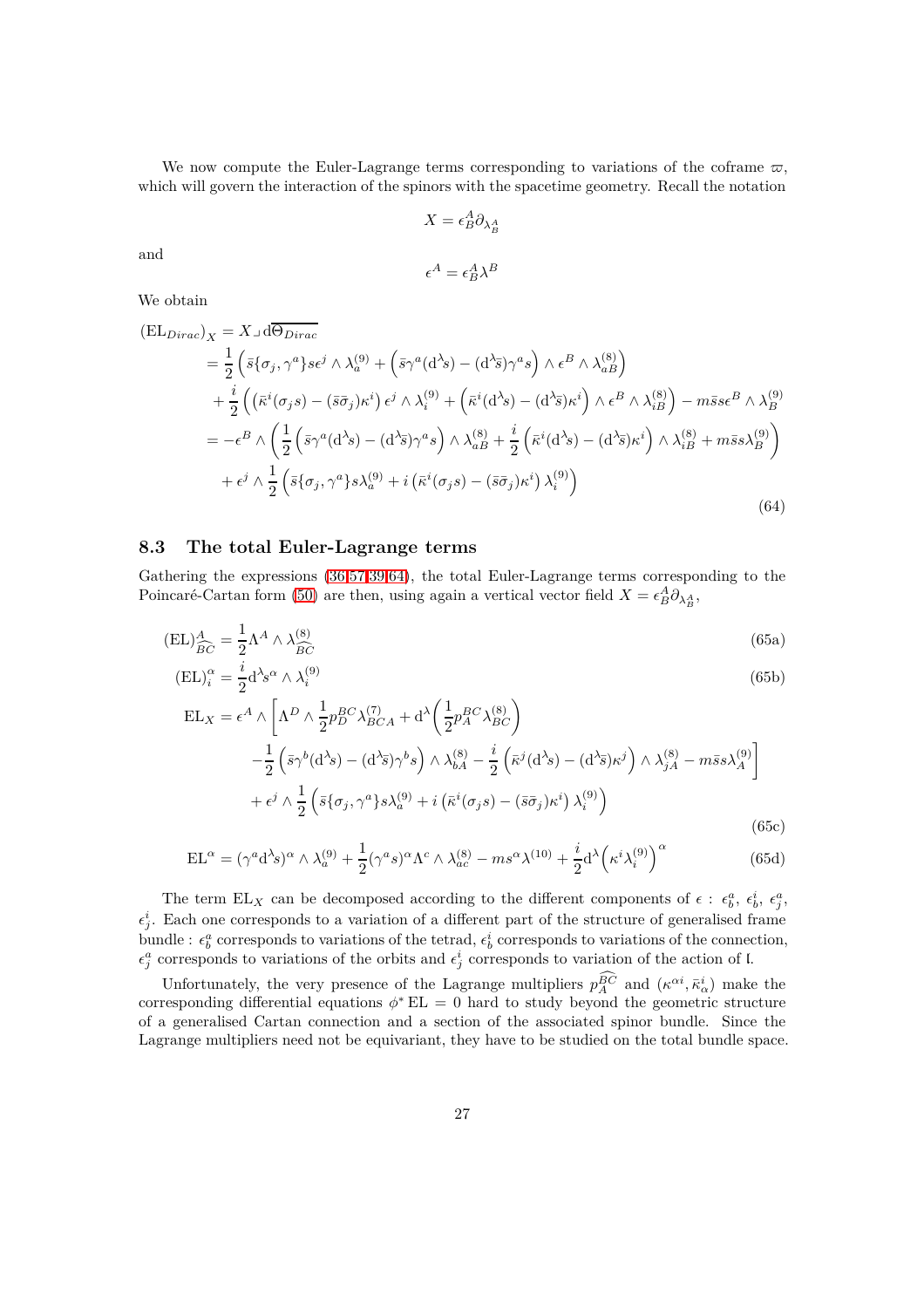Note however the dependency on the multipliers : they appear in  $d^{\lambda}$ -exact terms

$$
\mathrm{d}^\lambda \bigg(\frac{1}{2} p_A^{BC} \lambda_{BC}^{(8)}\bigg)\\ \mathrm{d}^\lambda \Big(\kappa^i \lambda_i^{(9)}\Big)^\alpha
$$

and in the following three terms :

$$
\epsilon^A \wedge \Lambda^D \wedge \frac{1}{2} p_{D}^{\widehat{BC}} \lambda_{\widehat{BC}A}^{(7)}
$$

$$
\epsilon^A \wedge (\bar{\kappa}^j (\mathrm{d}^{\lambda} s) - (\mathrm{d}^{\lambda} \bar{s}) \kappa^j) \wedge \lambda_{jA}^{(8)}
$$

$$
\epsilon^j \wedge (\bar{\kappa}^i (\sigma_j s) - (\bar{s}\bar{\sigma}_j) \kappa^i) \lambda_i^{(9)}
$$

If we assume that [\(65a,](#page-26-2)[65b\)](#page-26-3) vanish, these three terms are shown to be dependent only on the vertical component  $\epsilon_k^A \lambda^k$ . This will be useful in te treatment of the Euler-Lagrange equations in Section [10.](#page-30-0)

# <span id="page-27-0"></span>**9 Lagrange multipliers as a differential primitive of the Euler-Lagrange form**

In this section we take a closer look at the "non-holonomic" Lagrange multipliers such as the ones used in Section [5](#page-11-0) Expression [\(19\)](#page-12-1) :

$$
\left(\mathrm{d}\lambda + \frac{1}{2}\left[\lambda \wedge \lambda\right]\right)^A \wedge \frac{1}{2}p_A^{ij}\lambda_{ij}^{(8)} + \left(\mathrm{d}\lambda + \frac{1}{2}\left[\lambda \wedge \lambda\right]\right)^A \wedge p_A^{aj}\lambda_{aj}^{(8)}
$$

This section is self-contained so the notations are only meant to be suggestive. We consider a configuration bundle  $Q \stackrel{\pi}{\to} \mathcal{P}$  over a *n*-dimensional source space  $\mathcal{P}$  and its 1-jet bundle  $\mathcal{J}^1(Q) \stackrel{\pi^1}{\to}$  $Q \stackrel{\pi}{\rightarrow} P$ . We also consider local fibration coordinates  $(y^A, z^I)$  and use 1st order jet coordinates  $v_I^A$  on the jet bundle  $\mathcal{J}^1(Q)$ . Suppose we are provided with a Lagrangian  $\mathscr{L}^0$  and  $\mathcal P$  is oriented by a volume form written vol.

We explain in this section how non-holonomic Lagrange multipliers can be used to impose *non-local* Euler-Lagrange equations, namely the *exactness* of Euler-Lagrange terms. The idea is to proceed in two steps, first identifying the "constraint" equations imposed by the Lagrange multipliers and assuming the dynamical fields to satisfy them. Second, one manipulates the remaining Euler-Lagrange equations in order to gather all Lagrange multipliers in one exact term.

# <span id="page-27-1"></span>**9.1 Lagrange multipliers**

Standard holonomic Lagrange multiplier terms of the form

$$
P_a f^a(z, y)
$$
vol

are added to Lagrangians in order to impose the equations

$$
f^a(z,y) = 0
$$

as Euler-Lagrange equations corresponding to the variations of *Pa*.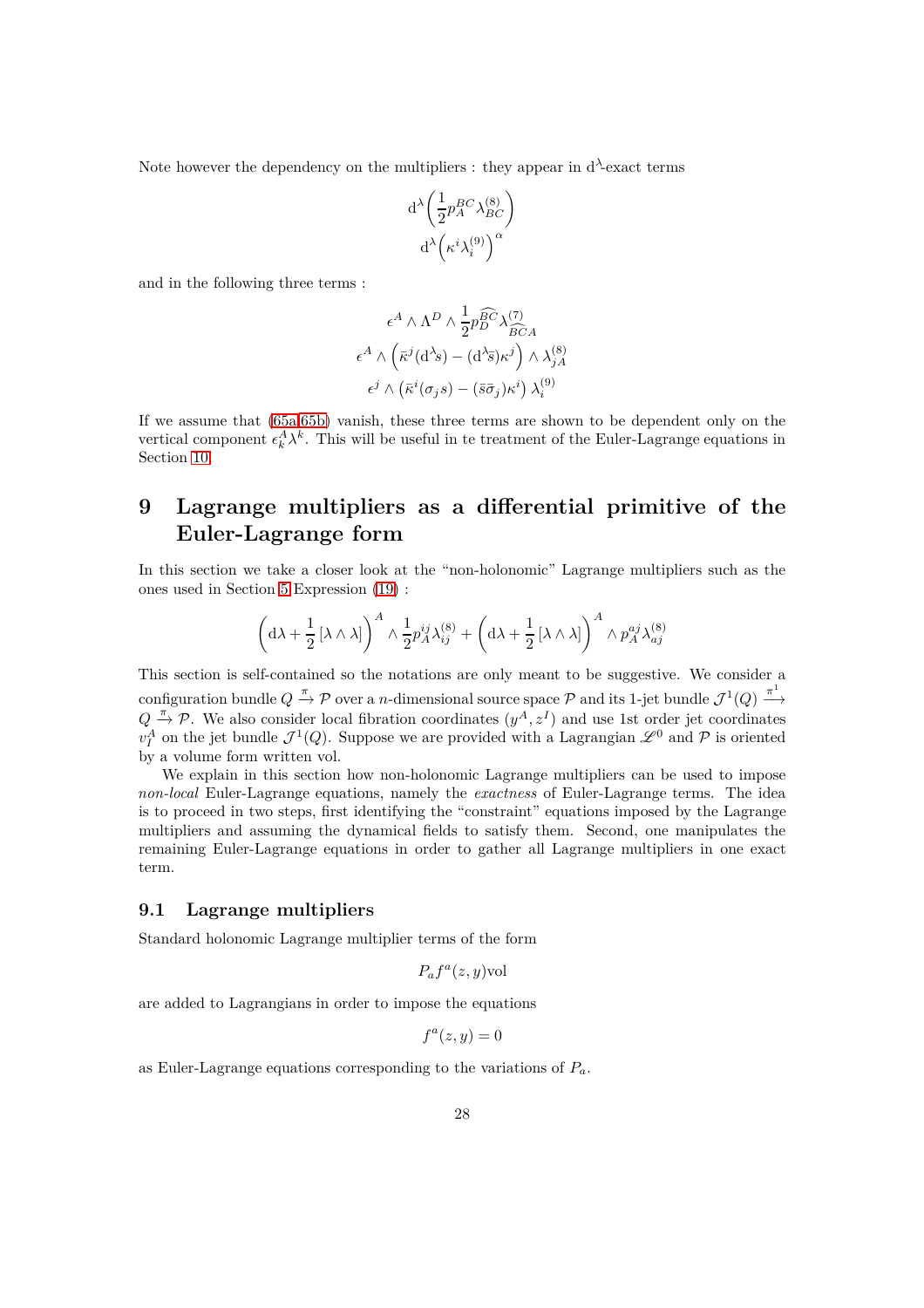In the same way, for *n*-forms  $(F^a)$  of a more general form – we will consider elements of  $\Omega^{n}(Q)$  – one can consider the Euler-Lagrange term associated to

$$
\mathscr{L}^{cons}=P_aF^a(z,y)
$$

with  $(P_a)_{1\leq a \leq m}$  being additional free scalar-valued fields (or one field with value in a suitable vector bundle). We write  $p_a$  for the corresponding added coordinate in the configuration space. One performs the Legendre transformation to obtain the corresponding Poincaré-Cartan form :

<span id="page-28-1"></span>
$$
\Theta^{cons} = p_a F^a \tag{66}
$$

as  $F^a$  is invariant under the Legendre transformation (see the last comment of Appendix [2\)](#page-5-0). The corresponding premultisymplectic form is

$$
d\Theta^{cons} = dp_a \wedge F^a + p_a dF^a \tag{67}
$$

The contribution to the Euler-Lagrange forms is

$$
EL^{cons,a} = \partial_{p_a} \lrcorner \, d\Theta^{cons} = F^a \tag{68}
$$

$$
EL_A^{cons} = \partial_{y^A} \Box \, d\Theta^{cons} = -dp_a \wedge i_{\partial_A} F^a + p_a i_{\partial_A} dF^a \tag{69}
$$

hence for a field  $\phi: \mathcal{P} \to Q \times \mathbb{R}^m$  the Euler-Lagrange equations associated to the whole Lagrangian  $\mathscr{L}_0 + \mathscr{L}_{cons}$  are

$$
\int \phi^* F^a = 0 \tag{70}
$$

$$
\phi^* \operatorname{EL}_A^0 = \phi^* \left( \mathrm{d}p_a \wedge i_{\partial_A} F^a - p_a i_{\partial_A} \mathrm{d}F^a \right) \tag{71}
$$

The first equation gives the constraints one intends to impose on the fields. In the second equation  $p_a$  can compensate for some nonzero components of  $EL_A^0$ . Indeed in the case  $F^a = f^a$ vol, the right-hand term is  $-P_a\phi^*$  ( $\partial_{y^A}f^a$ vol). In the case the  $f^a$  have independent differentials (in the vertical  $y^A$  directions),  $P_a$  parametrise non-trivial components of  $\phi^* \to L_A^0$  along the  $d_y f^a$  that are allowed by the variational principle *restricted to sections satisfying the constraint condition*  $\phi^* f^a = 0.$ 

We dealt with *n*-forms so far, we now explain how to use Lagrange multipliers with lower degree forms. For any form  $f \in \Omega^k(Q)$  with  $k \leq n$ , assuming we are given a local frame of P, we can consider the forms

<span id="page-28-0"></span>
$$
F_I = f \wedge \text{vol}_I^{(k)} \tag{72}
$$

for *I* a multi-index of size *k* parametrising the basis of  $(n - k)$ -forms vol $_I^{(k)}$  (as described in Section [A\)](#page-46-0). We consider free multiplier fields  $P<sup>I</sup>$  which we gather in a term

$$
P^I F_I = f \wedge P^I \text{vol}_I^{(k)} = f \wedge P
$$

with  $P \in \Omega^{n-k}(\mathcal{P})$ . The term encodes the constraints

$$
(\phi^* f) \wedge \text{vol}_I^{(k)} = 0
$$

hence

$$
(\phi^* f) = 0
$$

which is very similar to the mechanism we used in our application with the term [\(19\)](#page-12-1). The difference being that we only required *specific components* of  $d\lambda + \frac{1}{2} [\lambda \wedge \lambda]$  to vanish, by selecting specific values for the multi-index *I*.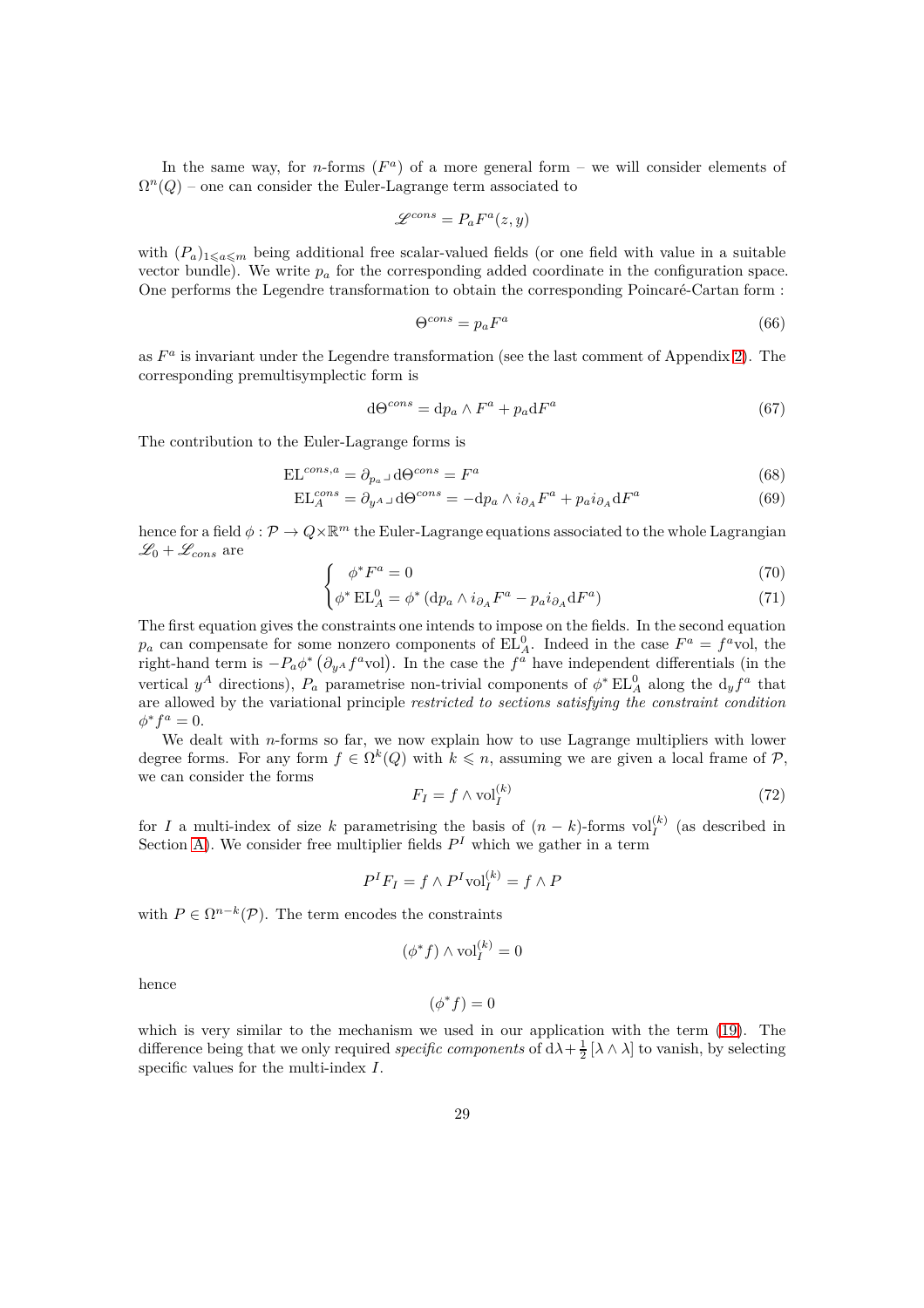Such constraints can be of non-holonomic nature : consider  $F_i = df \wedge vol_i$  for  $f \in \Omega^0(Q)$ . Couple them to Lagrange multipliers  $p^i$  to obtain a term

$$
p^i \mathrm{d} f \wedge \mathrm{vol}_i = \mathrm{d} f \wedge p
$$

with  $p \in \Lambda^{n-1}(T^*\mathcal{P})$ . Considering the Lagrangian  $\mathscr{L}_0 + df \wedge p$  we obtain the following Euler-Lagrange equations on a field  $(\phi, P)$  with variations  $X \in j\phi^*(T\mathcal{J}^1(Q))$ 

$$
\phi^* df = 0 \tag{73}
$$

$$
\left\{ j\phi^*(EL_X^0) - \phi^*(\mathcal{L}_X(f)) \wedge dP = 0 \right\} \tag{74}
$$

which is to compare with the equations associated with a single holonomic Lagrange multiplier  $\pi f(z, y)$ vol :

$$
\begin{cases}\n\phi^* f = 0\n\end{cases}
$$
\n(75)

$$
\int j\phi^*(EL_X^0) + \Pi\phi^*(\mathcal{L}_X(f))\text{vol} = 0\tag{76}
$$

The constraint enforced by the term  $df \wedge p$  is

 $\int$ 

$$
\mathrm{d}\phi^* f = 0\tag{77}
$$

or in another words *φ* ∗ *f has to be constant*. The difference with the holonomic constraint is that *we do not specify the constant*. Indeed we only require  $\phi$  to be tangent to the leaves of the foliation defined by d*f*, in other words the level hypersurfaces of *f*. Hence the leaf is allowed to change between the fields, only this is a *non-local* variation.

#### <span id="page-29-0"></span>**9.2 Exact Euler-Lagrange terms**

We now explain how using specific non-local variations of the dynamic fields it is possible to gather all Lagrange multiplier contributions in an exact term. Then by performing an integration it is possible to obtain a non-local Euler-Lagrange equation which has no multiplier contribution. Let us start with a simple example.

We consider a real line bundle  $Q = \mathbb{R} \times \mathcal{P} \to \mathcal{P}$  with a fibre coordinate *y* and provided with a Lagrangian  $\mathscr{L}_0$ . We enforce the constraint dy = 0 by adding a term  $p \wedge dy$  to the Lagrangian with  $p$  a free variable in  $\Lambda^{n-1}T^*\mathcal{P}$ :

$$
\mathscr{L} = \mathscr{L}_0 + p \wedge dy
$$

The equation [\(71\)](#page-28-0) on a field  $\phi : \mathcal{P} \to \mathbb{R} \times \Lambda^{n-1}T^*\mathcal{P}$  associated to the variation field  $\partial_y$  becomes

$$
\phi^* \mathop{\rm EL}_y^0 = \mathrm{d}P \tag{78}
$$

asserting that  $\phi^*$  EL<sup>0</sup><sub>y</sub> is an exact form of primitive *P*. In a similar fashion enforcing a constraint  $dy \wedge vol_i = 0$  with a term  $pdy \wedge vol_i$ , the Euler-Lagrange term would be "exact in the *i* direction", in the sense that  $\phi^*$  EL<sup>0</sup> =  $\partial_i P$ vol.

In the case  $P$  is a compact manifold, the variation of the action  $\int_{\mathcal{P}} \phi^* \mathcal{L}$  under a global translation of  $\phi$  by a *constant* value is  $\int_{\mathcal{P}} \phi^* \mathrm{EL}_y^0$  so that asserting that  $\phi^* \mathrm{EL}_y^0$  is exact is equivalent to asserting that the action has a trivial variation under this non-local field variation.

In order to formalise this observation let  $F^a$  a family of homogeneous forms of degree  $\Omega^{k_a}(Q)$ and consider Lagrange multipliers  $p_a \in \Lambda^{n-k_a} T^* \mathcal{P}$ . We therefore have a Lagrangian

$$
\mathscr{L} = \mathscr{L}_0 + p_a \wedge F^a
$$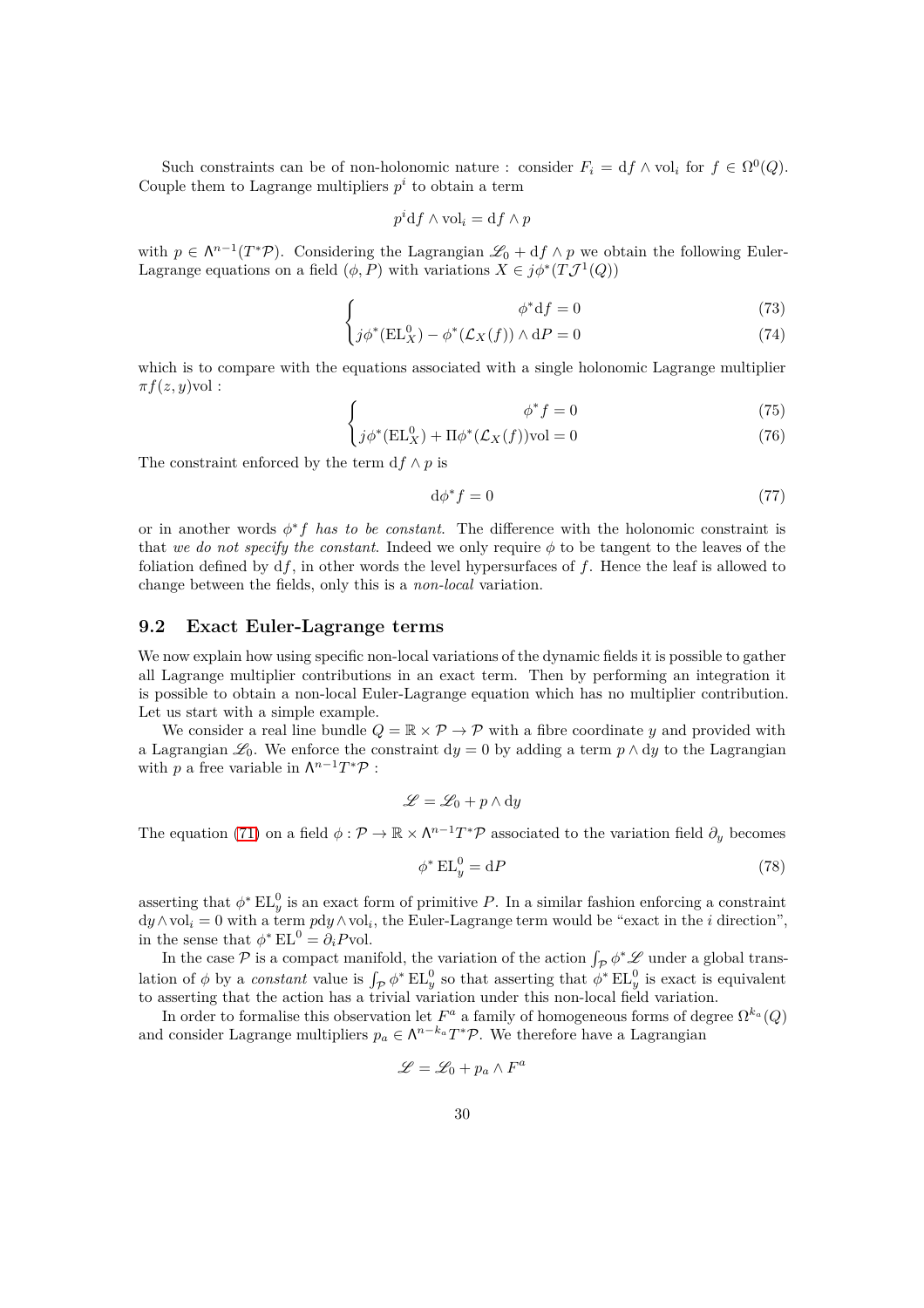Now let X be a vector field on  $Q$  (hence which does not act on the multipliers) such that  $\mathcal{L}_X$ preserves the ideal generated by the  $F^a$ . Beware that this ideal of constraints is not necessarily generated in degree one, hence is not necessarily generated by the annihilator of a plane distribution. Consider the Euler-Lagrange term corresponding to *X* :

$$
EL_X = i_j X d(\Theta^0 + p_a \wedge F^a) = EL_X^0 - d(p_a \wedge i_X F^a) + \mathcal{L}_X(p_a \wedge F^a)
$$
  
= EL\_X^0 - d(p\_a \wedge i\_X F^a) + P\_a \wedge \mathcal{L}\_X(F^a) (79)

so that, under the constraint Euler-Lagrange equations [\(68\)](#page-28-1)  $\phi^* \mathcal{L}_X F^a \equiv 0$  and the Euler-Lagrange equation corresponding to *X* is equivalent to

$$
\phi^* \operatorname{EL}_X^0 \equiv \operatorname{d}(P_a \wedge i_X F^a) \mod (F^a) \tag{80}
$$

in a process very reminiscent of Noether's conservation theorem. The degrees of freedom  $p_a$ then take the role of coefficients parametrising a differential primitive of  $EL_X^0$ . Suppose that it is possible to find a set of such vector *fields*  $(X<sup>I</sup>)$  preserving the constraints (which is a local property of the first order prolongations of *X<sup>I</sup>* ) which spans the vertical directions of *Q*. Then we can express the whole Euler-Lagrange equation system as

$$
\int \phi^* F^a = 0 \tag{81}
$$

$$
\phi^* \operatorname{EL}^0_{X^I} \equiv \operatorname{d}(P_a \wedge F_I^a) \tag{82}
$$

in which we wrote  $F_I^a := i_{X^I} F^a$ . Note a possible gauge freedom as  $P_a \wedge F_A^a$  is only involved through its exterior differential, so that variations of  $P_a$  inducing closed variations of all the  $P_a \wedge F_I^a$  are symmetries of the equations.

Now if the source space  $P$  is compact, it is possible to integrate over  $P$  to obtain non-local equations

$$
\int_{\mathcal{P}} \phi^* \operatorname{EL}^0_{X^I} = 0 \tag{83}
$$

When  $P$  is not compact, one may try to find lower dimension compact submanifolds and to build from the Euler-Lagrange lower degree forms which are exact. This is our approach in the next section. We will integrate along 6-dimensional orbits, and for that purpose we will need to factor out a *closed* 4-form from both  $\phi^*$  EL<sub>X</sub><sup>0</sup> and the exact multiplier term.

# <span id="page-30-0"></span>**10 Derivation of the Einstein-Cartan-Dirac equations on spacetime in Riemannian signature**

So far we have derived the following Euler-Lagrange terms :

$$
(\text{EL})^A_{\widehat{BC}} = \frac{1}{2} \Lambda^A \wedge \lambda^{(8)}_{\widehat{BC}} \tag{65a}
$$

$$
(\mathbf{EL})_i^{\alpha} = \frac{i}{2} \mathbf{d}^{\lambda} s^{\alpha} \wedge \lambda_i^{(9)}
$$
\n(65b)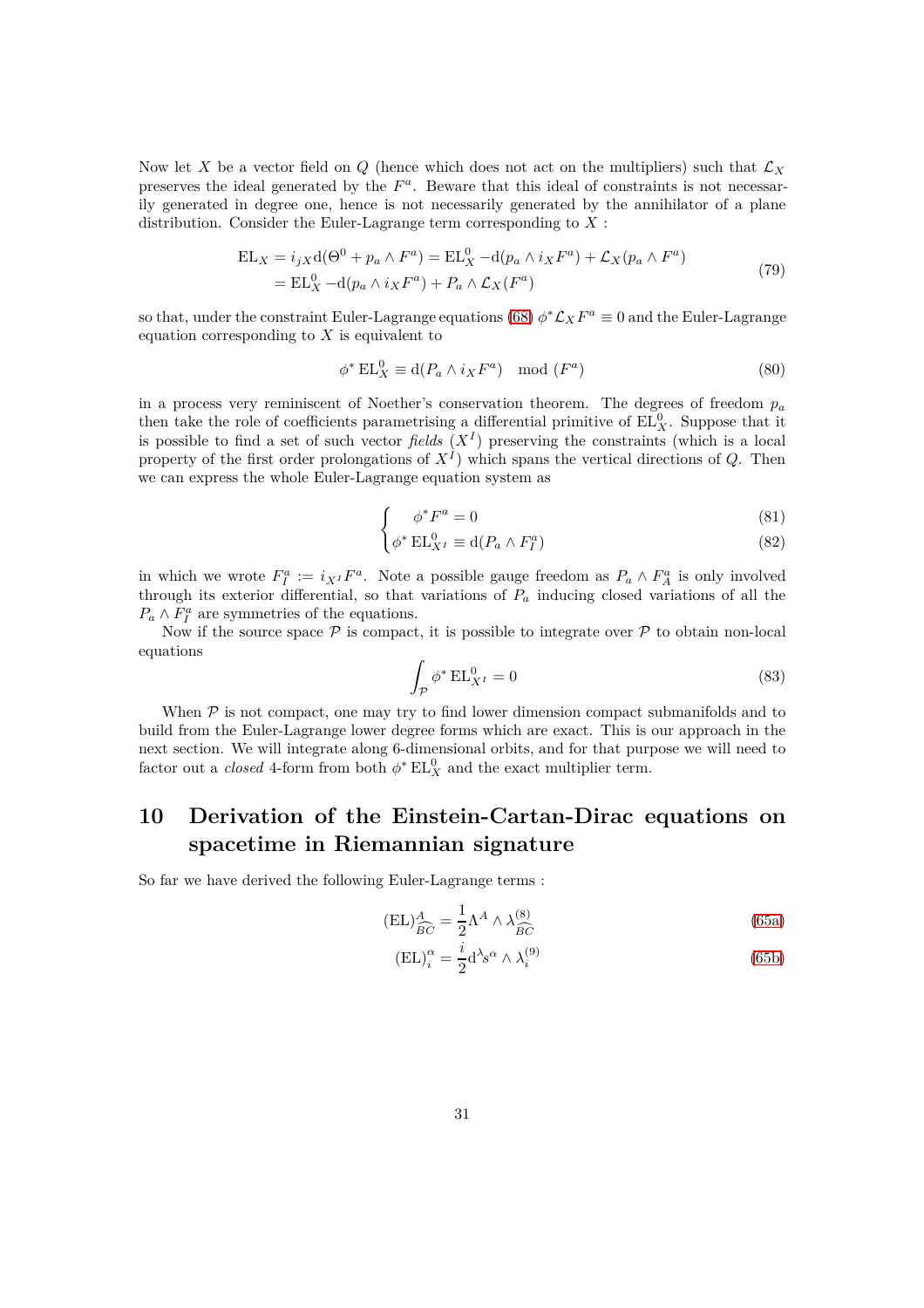which constrain the coframe  $\varpi$  to define a generalised frame bundle structure and the field  $\psi$  to define a basic spinor field, as well as the following Euler-Lagrange terms :

$$
EL_X = \epsilon^A \wedge \left[ \Lambda^D \wedge \frac{1}{2} p_D^{BC} \lambda_{BCA}^{(7)} + d^\lambda \left( \frac{1}{2} p_A^{BC} \lambda_{BC}^{(8)} \right) \right]
$$
  
\n
$$
- \frac{1}{2} \left( \bar{s} \gamma^b (d^\lambda s) - (d^\lambda \bar{s}) \gamma^b s \right) \wedge \lambda_{bA}^{(8)} - \frac{i}{2} \left( \bar{\kappa}^j (d^\lambda s) - (d^\lambda \bar{s}) \kappa^j \right) \wedge \lambda_{jA}^{(8)} - m \bar{s} s \lambda_A^{(9)} \right] \tag{65c}
$$
  
\n
$$
+ \epsilon^j \wedge \frac{1}{2} \left( \bar{s} \{ \sigma_j, \gamma^a \} s \lambda_a^{(9)} + i \left( \bar{\kappa}^i (\sigma_j s) - (\bar{s} \bar{\sigma}_j) \kappa^i \right) \lambda_i^{(9)} \right)
$$
  
\n
$$
EL^\alpha = (\gamma^a d^\lambda s)^\alpha \wedge \lambda_a^{(9)} + \frac{1}{2} (\gamma^a s)^\alpha \Lambda^c \wedge \lambda_{ac}^{(8)} - m s^\alpha \lambda^{(10)} + \frac{i}{2} d^\lambda \left( \kappa^i \lambda_i^{(9)} \right)^\alpha \tag{65d}
$$

relating geometric quantities depending on  $\varpi$ , matter quantities depending on  $\psi$  and the Lagrange multipliers  $p_i^{bc}$  and  $\kappa^{\alpha i}$ .

We assume in this section that the generalised frame bundle structure is an actual frame bundle structure, that is

- 1. The Lie algebra action on  $P$  integrates into a Lie group action
- 2. The orbit space  $\mathcal E$  has a Hausdorff quotient manifold structure
- 3. The fibration  $\mathcal{P} \to \mathcal{E}$  forms a principal bundle over the orthogonal group or over the spin group.

We will further need to modify our problem by replacing the Lorentzian signature by a *Riemannian signature*. In this case, we show that the Euler-Lagrange equations on  $P$  imply field equations on  $\mathcal E$  which match with the usual Einstein-Cartan-Dirac field equations.

The generalised frame bundle structure cannot always be identified with an actual frame bundle. In order to make it possible, two global properties are required (this is detailed in Appendix [E.4](#page-60-0) and in greater length in [\[Pie](#page-65-3)]).

First, the Lie algebra action has to integrate to a group action. If the Lie algebra acts by noncomplete vector fields, the manifold needs to be completed. The problem cannot be circumvented by restricting to "maximal solutions". The necessary condition is *univalence* which means that the action of an element of the group does not depend on the path leading from identity to the element used to construct it (so that orbital mappings  $x \mapsto g \cdot x$  can be unambiguously defined, although partially). The Lie algebra action is then "globalisable", which means the manifold can be embedded into a larger (possibly non-Hausdorff) manifold on which the Lie group acts, with an embedding equivariant under the infinitesimal action. On a compact manifold the vector fields are complete and the action readily integrates into a group action of the simply-connected Lie group integration of the Lie algebra.

The second property is *properness* of the group action which ensures sufficient separation on the orbit space. In particular, it holds for all compact Lie group actions.

When these two properties are satisfied, there is an dense open subset of  $\mathcal P$  which can be identified with an orthonormal frame bundle, or a spin frame bundle, over its orbit space. In particular, all orbits on this open subset are either isomorphic to the Spin group or to the  $SO^+$ group.

The derivation of the spacetime equations will proceed as follows. First we assume that the "constraint" Equations [\(65a](#page-26-2)[,65b\)](#page-26-3) are satisfied and that they define a frame bundle structure with a spinor field on the underlying spacetime. Next, we identify variations of the field which preserve the constraints, so that by the mechanism introduced in Section [9](#page-27-0) we obtain Euler-Lagrange equations with all Lagrange multiplier contributions gathered in an exact term. This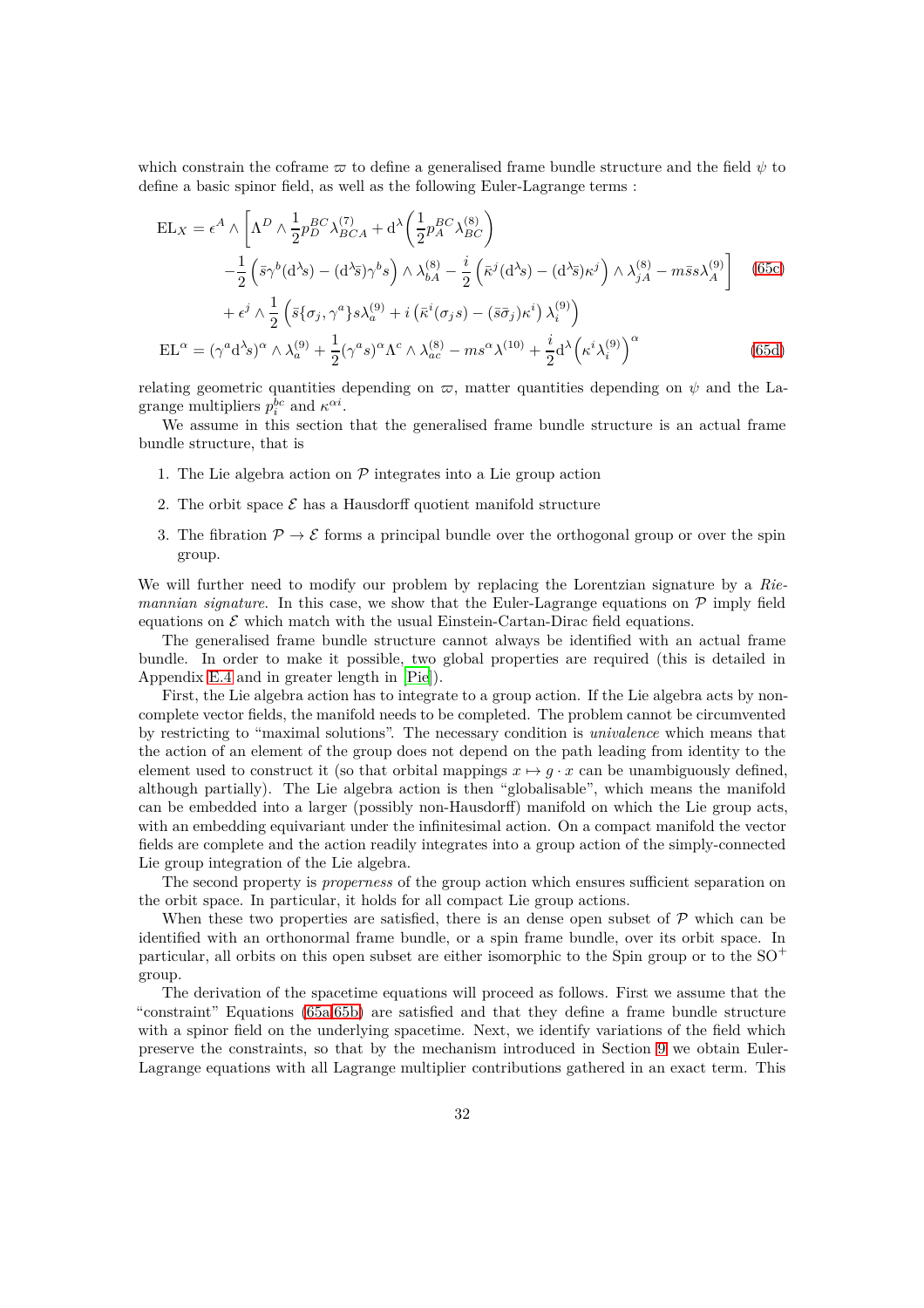is to compare with the approach in [\[HV16](#page-64-0)] in which they perform an explicit change in coordinate depending on the choice of a local section on the frame bundle and after some algebraic manipulations manage to identify exact divergence terms in the Euler-Lagrange equations. In particular, the use of explicit coordinate systems make the computations quite heavy.

We want to get rid of the exact term by integrating over the orbits under the Spin group, which are compact *in Riemannian signature*. For this purpose we need an extra step to obtain equations on 6-forms along the orbits with all the Lagrange multipliers gathered in an exact 6-form. Only then we can proceed to integration. Identifying an integrand which is invariant under the action of  $Spin_4$  and has an integral of zero, we conclude that it must identically vanish. We thus obtain an equivariant equation on  $\mathcal P$  which we interpret as an equation on  $\mathcal E$ , from which the Lagrange multipliers are absent. We conclude the paper with an brief analysis of the field equations, which is already standard material in the literature.

As we replace the Lorentzian signature with the Riemannian signature, we need to replace the Poincaré algebra with the Lie algebra of the Euclidean group  $\mathfrak{iso}_4 = \mathfrak{so}_4 \ltimes \mathbb{R}^4$  as well as the metric  $\eta$  by the Euclidean metric on  $\mathbb{R}^4$ . The corresponding spin group is Spin<sub>4,0</sub>, usually denoted Spin<sup>4</sup> . The algebraic manipulations involving the spinors we made in Section [8](#page-23-0) still hold, see Appendix [B](#page-47-0) for more detail. For the sake of brevity we will assume we have a spin frame bundle and will write about the action of  $Spin_4$  but when the spinor field  $\psi$  is identically zero the principal bundle can be a mere metric  $SO_4$ -structure.

We keep the indices conventions corresponding to the decomposition  $\mathfrak{iso}_4 = \mathfrak{so}_4 \ltimes \mathbb{R}^4$ . We will make implicit use of the isomorphism  $\mathfrak{so}_4 \simeq \mathfrak{spin}_4$ .

# <span id="page-32-0"></span>**10.1 Exact terms in the Euler-Lagrange equations**

Given a Lagrangian involving general Lagrange multipliers, we explained in Section [9](#page-27-0) how it is possible, using suitable vector fields, to obtain Euler-Lagrange equations which have all the dependency in Lagrange multipliers gathered in an exact term. In our case, we have Lagrange multipliers  $p_A^{BC}$  involved in a Lagrangian term

$$
p_A^{\widehat{BC}}\Lambda^A\varpi^{(8)}_{\widehat{BC}}
$$

as well as Lagrange multipliers  $\kappa^{\alpha i}$  involved in a term

$$
\frac{i}{2}\left(\bar{\chi}\mathrm{d}^\lambda\! s-\mathrm{d}^\lambda\!\bar{s}\chi\right)\lambda_i^{(9)}
$$

We want to study solutions to Equations [\(65\)](#page-26-6). For this we want to get rid of the non-physical Lagrange multipliers fields. The solution is to gather them in an exact term and to make it vanish by integration. The integration cannot be made on the total space  $P$  which is not assumed to be compact. We need to find suitable compact submanifolds on which the Euler-Lagrange Equations [\(65c,](#page-26-4)[65d\)](#page-26-5) can be "restricted" in a meaningful way while preserving the exactness of the Lagrange multipliers term. But before this, let us find those suitable vector fields. We want vertical variations of the field which preserve the constraints [\(65a](#page-26-2)[,65b\)](#page-26-3) on-shell.

#### <span id="page-32-1"></span>**10.1.1 Infinitesimal variations preserving the constraints**

Once a frame bundle structure is given by a field  $\phi = (\varpi, P, \psi, K) : \mathcal{P} \to Q$  satisfying the constraint equation [\(65a\)](#page-26-2), it is natural to consider variations of the structure corresponding to variations of the tetrad or of the connection in the usual spacetime formalism. These are given by *equivariant* variations of  $\omega^i = \phi^* \lambda^i$  and  $\alpha^a = \phi^* \lambda^a$  as we will show. In a similar way, we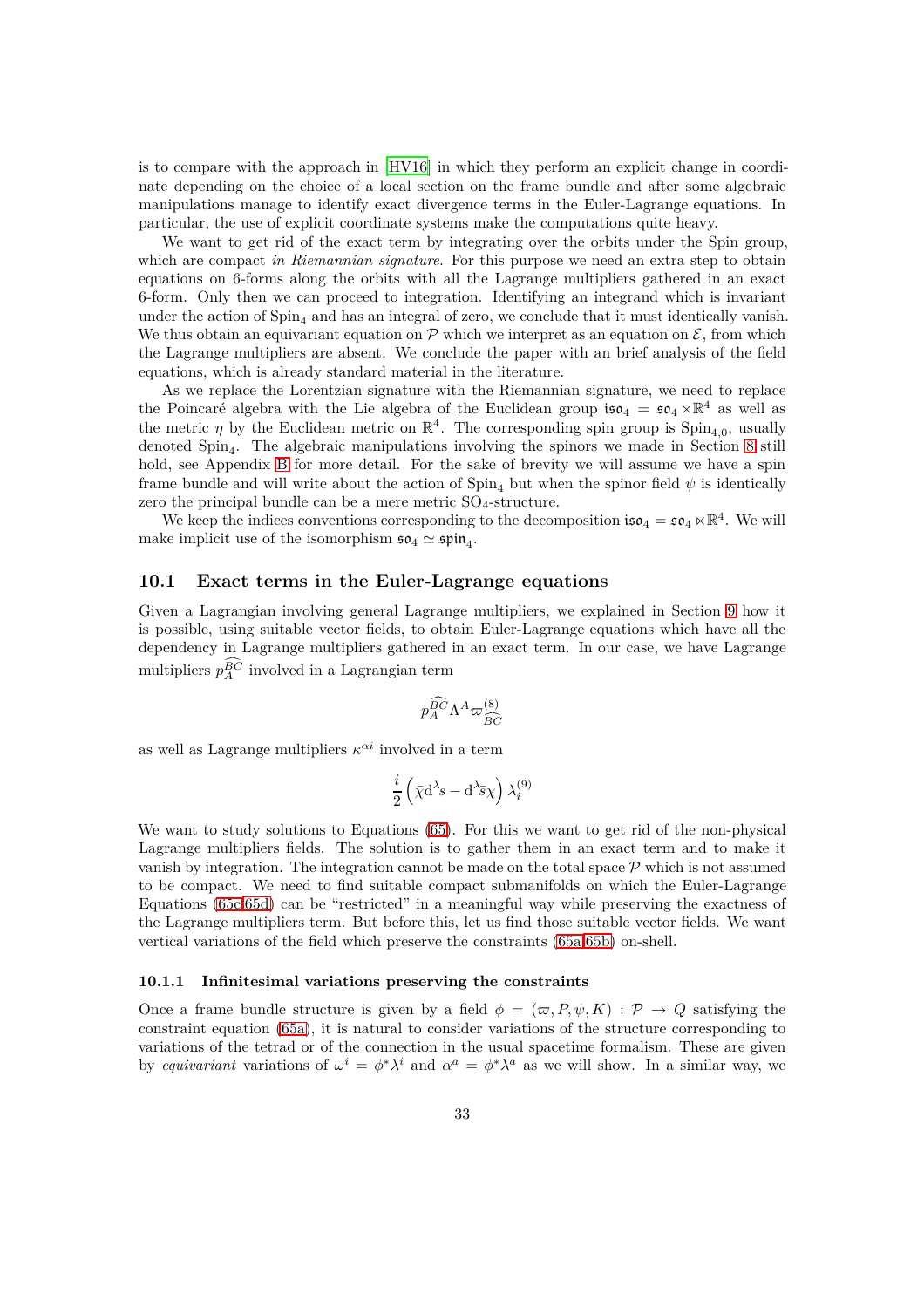will consider equivariant variations of the spinor field  $\psi^{\alpha} = \phi^* s^{\alpha}$ . Note however the difference with the situation described in Section [9](#page-27-0) : equivariance is formulated using the principal bundle structure hence only makes sense on  $\mathcal P$  and is a notion dependent on the field  $\phi$ . Instead of assuming our variations equivariant from the start we will derive this condition.

#### **Variations of the coframe**

Let us start with variations of the coframe  $\varpi^A$ . The field  $\phi$  provides us with a nondegenerate equivariant 1-form : the coframe itself  $\varpi^A = \phi^* \lambda^A$ . The variation of  $\varpi$  will be given by a vertical vector field *X* on the image of  $\varpi$ :

$$
X \in \Gamma(\mathcal{P}, \varpi^* \left[ V(\text{Iso}(T\mathcal{P}, \mathfrak{p})) \right])
$$

Using here again the isomorphism

$$
V(T^*\mathcal{P}\otimes \mathfrak{iso}_4)\simeq T^*\mathcal{P}\otimes \mathfrak{iso}_4\times_{\mathcal{P}}T^*\mathcal{P}\otimes \mathfrak{iso}_4
$$

a vertical variation of  $\varpi$  is equivalent to a 1-form  $\epsilon^A \in \Omega^1(\mathcal{P}, \mathfrak{iso}_4)$ . We will use for convenience Lie derivatives  $\mathcal{L}_X$  but they will not depend on the chosen 1st order extension of X as we will work on the image of *φ*. The main property we will use is

$$
\phi^* \mathcal{L}_X \lambda^A = \epsilon^A \tag{84}
$$

Let us decompose  $\epsilon^A$  into a  $\mathfrak{so}_4$ -valued component  $\tau^i \in \Omega(\mathcal{P}, \mathfrak{so}_4)$  and a  $\mathbb{R}^4$ -valued component *β a* :

$$
\epsilon = \tau \oplus \beta
$$

To study the action of *X* on the constraints, we will have it act on  $(d\lambda + \frac{1}{2} [\lambda \wedge \lambda]) \lambda_{BC}^{(8)}$ . We can then compute

$$
\phi^* \mathcal{L}_X \left( d\lambda + \frac{1}{2} \left[ \lambda \wedge \lambda \right] \right)^i = d\phi^* \mathcal{L}_X \lambda^i + 2\phi^* \frac{1}{2} \left[ \mathcal{L}_X \lambda \wedge \lambda \right]^i = d\tau^i + \left[ \omega \wedge \tau \right]^i
$$

$$
\phi^* \mathcal{L}_X \left( d\lambda + \frac{1}{2} \left[ \lambda \wedge \lambda \right] \right)^a = d\phi^* \mathcal{L}_X \lambda^a + 2\phi^* \frac{1}{2} \left[ \mathcal{L}_X \lambda \wedge \lambda \right]^a = d\beta^a + \left[ \omega \wedge \beta \right]^a + \left[ \tau \wedge \alpha \right]^a
$$

and

<span id="page-33-0"></span>
$$
\phi^* \mathcal{L}_X \lambda_{BC}^{(8)} = \phi^* \left( (\mathcal{L}_X \lambda^D) \wedge \lambda_{BCD}^{(7)} \right) = \epsilon^D \wedge \varpi_{BCD}^{(7)} \tag{85}
$$

which gather to give

$$
\phi^* \mathcal{L}_X \left( \left( d\lambda + \frac{1}{2} \left[ \lambda \wedge \lambda \right] \right)^i \wedge \lambda_{\widehat{BC}}^{(8)} \right) = \left( d\tau^i + \left[ \omega \wedge \tau \right]^i \right) \wedge \lambda_{\widehat{BC}}^{(8)} + \Omega^i \wedge \epsilon^D \wedge \varpi_{\widehat{BC}}^{(7)} \tag{86a}
$$
\n
$$
\phi^* \mathcal{L}_X \left( \left( d\lambda + \frac{1}{2} \left[ \lambda \wedge \lambda \right] \right)^a \wedge \lambda_{\widehat{BC}}^{(8)} \right) = \left( d\beta^a + \left[ \omega \wedge \beta \right]^a + \left[ \tau \wedge \alpha \right]^a \right) \wedge \lambda_{\widehat{BC}}^{(8)} + \Omega^a \wedge \epsilon^D \wedge \varpi_{\widehat{BC}}^{(7)} \tag{86b}
$$

In order for these terms to vanish under the constraint equation [\(65a\)](#page-26-2), we will require the following three conditions on  $\epsilon$ :

1.  $\epsilon$  to be purely horizontal :  $\epsilon^A = \epsilon_b^A \alpha^a$ . This will prevent  $\varpi_{\widehat{BC}}^{(7)}$ *BCD* c from having purely horizontal components (of type  $\lambda_{bc}^{(8)}$ ) so that the term

$$
\Omega^A \wedge \epsilon^D \wedge \varpi_{\widetilde{BCD}}^{(7)}
$$

necessarily vanishes.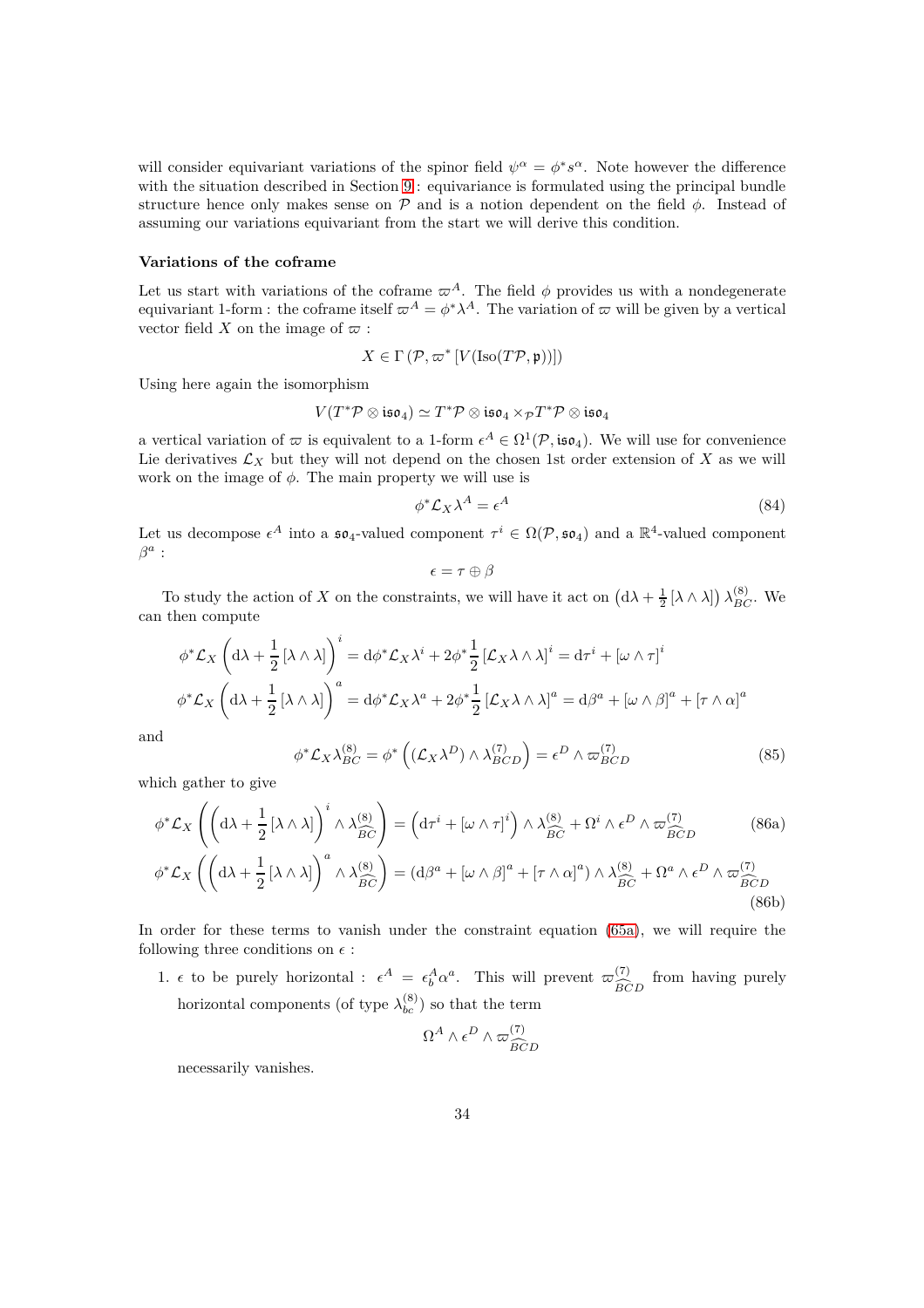2. There exists coefficients  $r_{bc}^i$  such that

$$
d\tau^{i} + [\omega \wedge \tau]^{i} = \frac{1}{2}r_{bc}^{i}\alpha^{b} \wedge \alpha^{c}
$$
 (87a)

So that the term  $\left(\mathrm{d}\tau^{i} + \left[\omega \wedge \tau\right]^{i}\right) \wedge \lambda_{\infty}^{(8)}$ *BC*c vanishes. But now that we assumed that  $\tau$  is horizontal, this equation exactly means that *τ is equivariant*

3. There exists coefficients  $t_{bc}^a$  such that

$$
d\beta^{a} + [\omega \wedge \beta]^{a} = \frac{1}{2} t_{bc}^{a} \alpha^{b} \wedge \alpha^{c}
$$
 (87b)

As  $[\tau \wedge \alpha]$  is now assumed to be purely horizontal, the term  $(d\beta^a + [\omega \wedge \beta]^a + [\tau \wedge \alpha]^a) \wedge d\beta$  $\lambda_{\widehat{K}}^{(8)}$ *BC*c vanishes. But this is exactly requiring that  $\beta^a$  *is equivariant.* 

Under these three conditions, the terms of [\(86\)](#page-33-0) vanish.

We also need to check whether such variations preserve the constraint  $(65b)$ :

$$
\mathcal{L}_X \left( \left( ds + \omega^i \sigma_i s \right) \wedge \lambda_i^{(9)} \right) = \left( ds + \omega^i \sigma_i s \right) \wedge \mathcal{L}_X \lambda^B \wedge \lambda_{iB}^{(8)} = \left( ds + \omega^i \sigma_i s \right) \epsilon_c^B \lambda^c \wedge \lambda_{iB}^{(8)} \tag{88}
$$
\n
$$
= \left( ds + \omega^i \sigma_i s \right) \epsilon_c^c \lambda_i^{(9)}
$$

Thus the constraint is preserved without condition.

To conclude, any equivariant horizontal 1-form  $\epsilon$  represents a variation preserving the con-straints (65<sub>a</sub>,[65b\)](#page-26-3). They can be identified with families of equivariant coefficients  $\epsilon_b^A$  on  $\mathcal P$  with value in  $\mathbb{R}^{4*} \otimes \mathfrak{iso}_4$ .

Unfortunately, we cannot find coefficients  $\epsilon_i^A$  such that [\(86\)](#page-33-0) vanish in a similar manner for two reasons. First, to a nonzero  $\epsilon^i$  will correspond a term

$$
\Omega^A \wedge \epsilon_i^D \varpi^i \wedge \varpi_{\widetilde{BC}D}^{(7)} = \Omega^A \left( \epsilon_i^i \varpi_{BC}^{(8)} - \delta_i^C \epsilon_i^D \varpi_{BD}^{(8)} + \delta_i^B \epsilon_i^D \varpi_{CD}^{(8)} \right)
$$

which can contain nonzero components of  $\Omega^A$  when there are non-vanishing components  $\epsilon_i^d$ .

Second, for a non-horizontal 1-form  $\epsilon$ , equivariance is no longer equivalent to

$$
d\epsilon^{A} + [\omega \wedge \epsilon]^{A} = \frac{1}{2} E_{bc}^{A} \alpha^{b} \wedge \alpha^{c}
$$

as the following equation holds, with  $\epsilon_i = \epsilon(\mathfrak{h}_i) \in \mathfrak{p}$ :

$$
\left(\mathcal{L}_{\bar{\mathfrak{h}}_i}+\mathfrak{h}_i\cdot\right)\epsilon=i_{\mathfrak{h}_i}\left(\mathrm{d}\epsilon+[\omega\wedge\epsilon]\right)+\mathrm{d}\epsilon_i+[\omega\wedge\epsilon_i]
$$

Thus arbitrary equivariant 1-forms are not necessarily solutions of  $i_{\mathfrak{h}_i}$  ( $d\epsilon + [\omega \wedge \epsilon]$ ) = 0. Indeed,  $\omega$  itself is equivariant but obeys

$$
d\omega^{i} + [\omega \wedge \omega]^{i} = \Omega^{i} + \frac{1}{2} [\omega \wedge \omega]^{i} = \frac{1}{2} \Omega_{bc}^{i} \alpha^{a} \wedge \alpha^{b} + \frac{1}{2} c_{jk}^{i} \omega^{j} \wedge \omega^{k}
$$

We therefore proceed only with the horizontal variations of  $\varpi$  and general variations of  $\psi$ . Insofar as the fibration above the spacetime does not vary, these variations can be viewed as moving the direct orthonormal frame bundle inside the general linear frame bundle of the spacetime. Note however that beside metric and connection variations, there is an extra gauge freedom as the spin group  $Spin_4$  acts on  $T^*\mathcal{P} \otimes \mathfrak{iso}_4$  by bundle automorphisms [\[Hél\]](#page-64-9).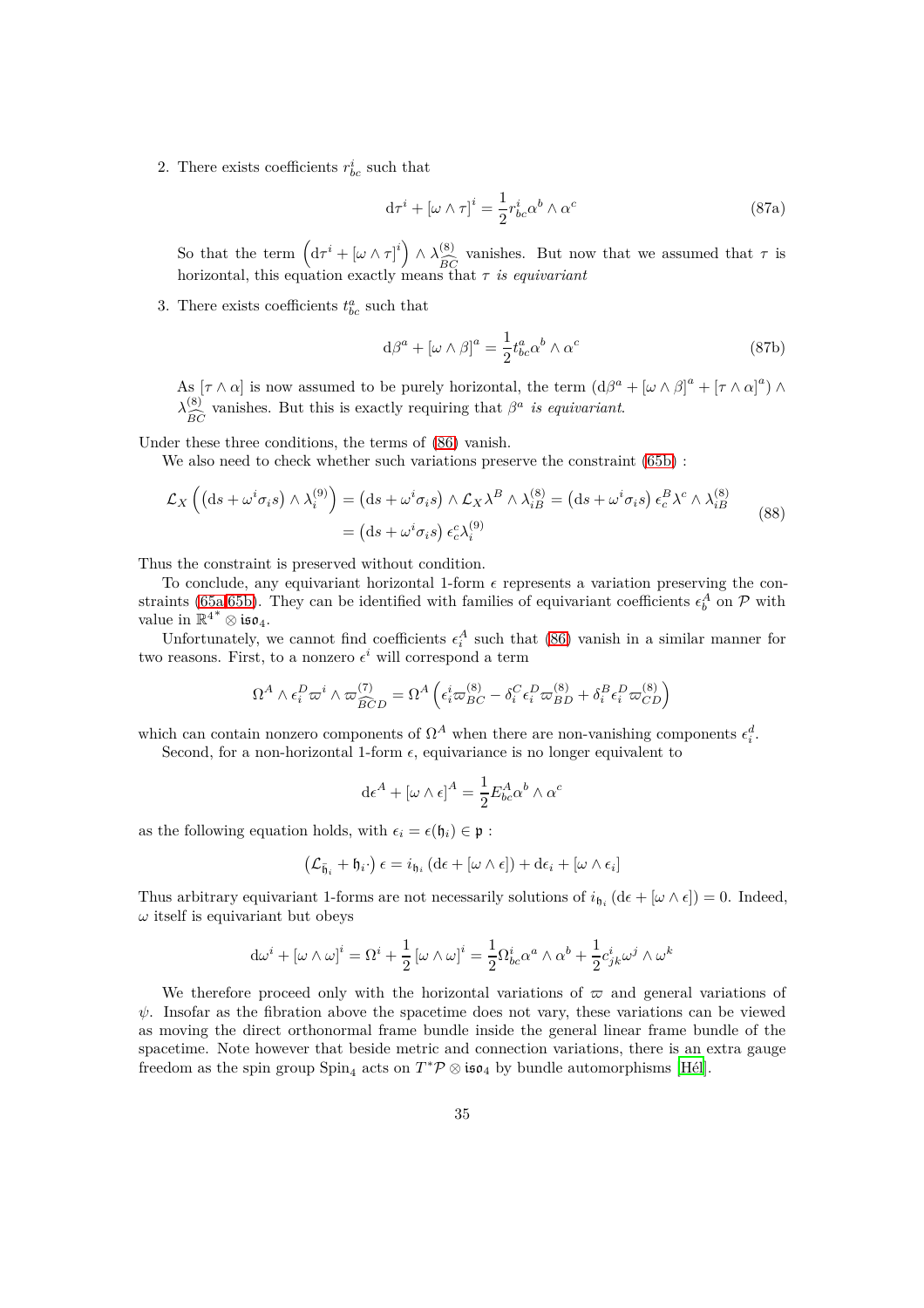#### **Variations of the spinor field**

If the structure group is  $\text{Spin}_4$ , the same computation can be done with variations *X* of  $\psi$ , identified with  $\Sigma$ -valued fields  $\xi$  over  $\mathcal P$  (while keeping the generalised frame structure unvaried). In this case, the compatibility with the constraint [\(65b\)](#page-26-3) requires

$$
\mathcal{L}_X(\mathrm{d}s + \omega^i \sigma_i \cdot s) = \mathrm{d}\xi + \omega^i \sigma_i \xi = \varsigma_a \alpha^a \tag{89}
$$

which here again expresses the local equivariance of *ξ* over P.

It is obvious that variations of  $\psi$  preserve that constraint term  $(d\lambda + \frac{1}{2} [\lambda \wedge \lambda]) \lambda_{BC}^{(8)}$ .

#### <span id="page-35-0"></span>**10.1.2 A basis for the constraint-preserving variations**

We want to construct a local basis of equivariant  $\mathfrak{so}_4$ -valued horizontal forms, as well as equivariant Σ-valued fields. Here we will make use of the structure of principal bundle of  $P$ , or more exactly the existence of slices. A slice *S* is the image of a local section  $P/\text{Spin}_4 \to P$ . Thus equivariant fields on  $\text{Spin}_4 \cdot S$  are uniquely identified by their value on  $S$ .

We write  $\beta^{\mathbf{a},\mu}$  (resp.  $\tau^{\mathbf{i},\mu}$ ) for a basis of horizontal  $\mathbb{R}^4$ -valued forms (resp. horizontal  $\mathfrak{so}_{4}$ valued forms) on  $S$ : the superscript  $\mu$  corresponds to a basis of horizontal scalar 1-forms on S, while **a** and **i** correspond to a basis of  $\mathfrak{so}_4$  (resp.  $\mathbb{R}^4$ )-valued maps on S. Similarly we index equivariant spinor variations by their value on *S* and write  $\bar{\xi}_{\alpha}$  for a basis of such vectors (variations of the adjoint spinor giving the spinor field equation), which can be identified with Σ ∗ -valued maps over *S*.

#### <span id="page-35-1"></span>**10.1.3 Euler-Lagrange terms corresponding to the variations**

Recall the decomposition of the Poincaré-Cartan form  $\bar{\theta} = \theta + \Theta^{cons}$ :

$$
\theta = \frac{1}{2} 2 \rho_{i,c}^a \eta^{cb} \Lambda^i \wedge \lambda_{ab}^{(8)} + \frac{1}{2} \left( \bar{s} \gamma^a (\mathrm{d}^{\lambda} s) - (\mathrm{d}^{\lambda} \bar{s}) \gamma^a s \right) \wedge \lambda_a^{(9)} - m \bar{s} s \lambda^{(10)} \tag{90}
$$

$$
\Theta^{cons} = \frac{1}{2} p_D^{\widehat{BC}} \Lambda^D \wedge \lambda_{\widehat{BC}}^{(8)} + \frac{i}{2} \left( \bar{\kappa}^i (\mathrm{d}^{\lambda_{\mathcal{S}}}) - (\mathrm{d}^{\lambda_{\mathcal{S}}}) \kappa^i \right) \wedge \lambda_i^{(9)} \tag{91}
$$

Let X a vertical variation of  $\phi$  which consists in an equivariant horizontal variation  $\epsilon$  of  $\varpi$ and an equivariant variation  $\xi$  of  $\psi$ . According to the principle presented in Section [9,](#page-27-0) the Euler-Lagrange term corresponding to a variation *X* and Poincaré-Cartan form Θ*cons* is exact up to a term which vanish under the constraint :

$$
i_X \mathrm{d}\Theta^{cons} = \mathcal{L}_X(\Theta^{cons}) + \mathrm{d}i_X \Theta^{cons} \equiv \mathrm{d}i_X \Theta^{cons} \equiv 0 \tag{92}
$$

We define the unconstrained Euler-Lagrange forms :

<span id="page-35-4"></span><span id="page-35-3"></span>
$$
(\text{EL}^0)_X = i_X \text{d}\theta \tag{93}
$$

The form  $EL^0$  has no dependency in  $P_A^{BC}$  nor in  $K^{\alpha i}$ .

Then a field  $\phi$  satisfying the Euler-Lagrange equations [\(65a](#page-26-2)[,65b\)](#page-26-3) satisfies the following :

<span id="page-35-2"></span>
$$
\phi^*(\mathbf{EL}^0)_X = -\phi^* \mathrm{d}i_X \Theta^{cons} \tag{94}
$$

The dependency in  $P_A^{BC}$  and in  $K^{\alpha i}$  is gathered in the exact term. In order to make use of the exactness, we want to perform an integral.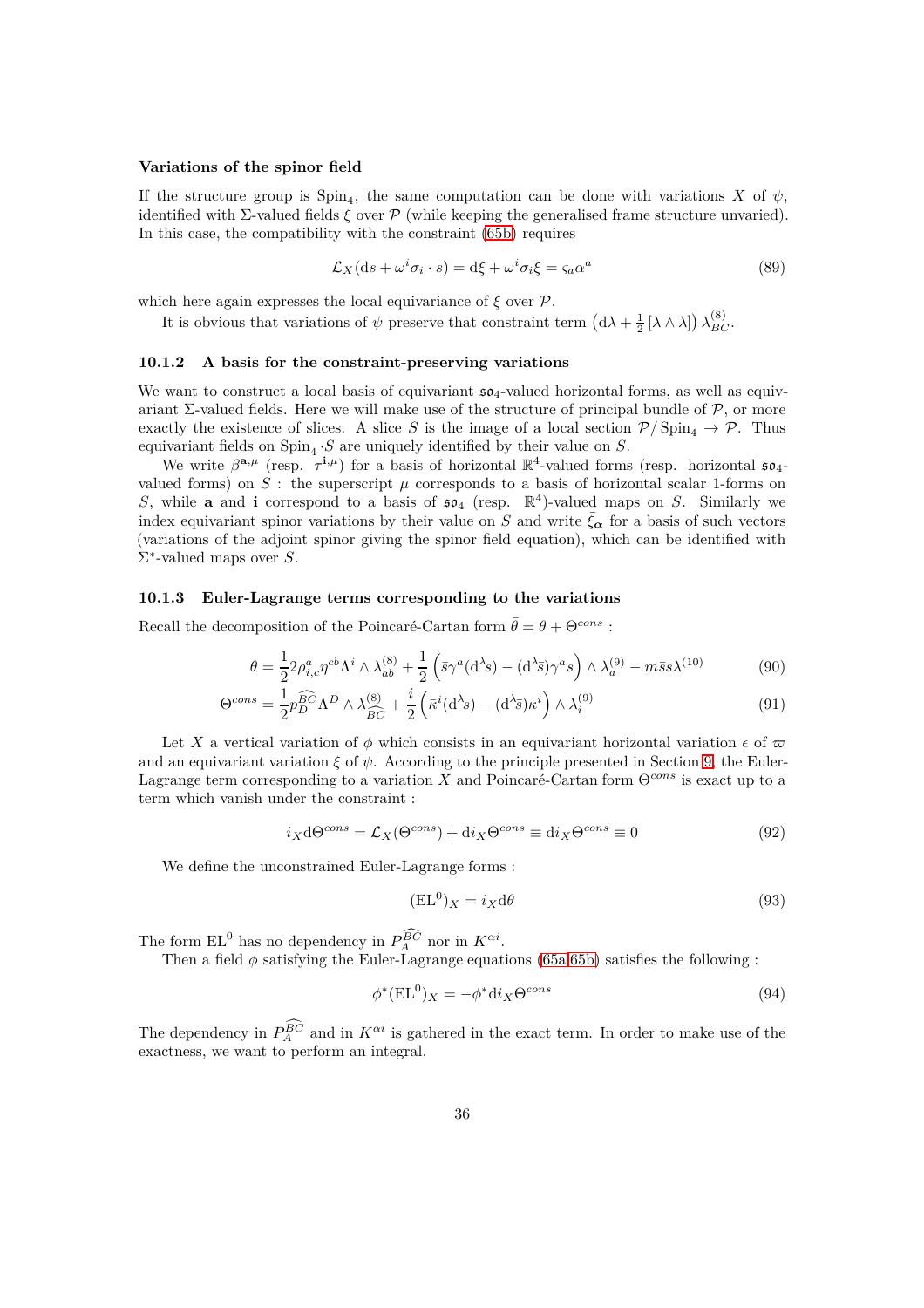# <span id="page-36-0"></span>**10.2 Integration into variational equations on the spacetime**

#### **Unconstrained Euler-Lagrange terms**

The unconstrained Euler-Lagrange form corresponds to the terms in [\(65a-](#page-26-2)[65d\)](#page-26-5) not involving the Lagrange multipliers  $P_A^{BC}$ ,  $K^{\alpha i}$ :

<span id="page-36-1"></span>
$$
\phi^* \operatorname{EL}_X^0 = \epsilon^A \wedge \left[ \Lambda^i \wedge \frac{1}{2} p_i^{bc} \lambda_{bcA}^{(7)} - \frac{1}{2} \left( \bar{s} \gamma^b (\mathrm{d}^{\lambda} s) - (\mathrm{d}^{\lambda} \bar{s}) \gamma^b s \right) \wedge \lambda_{bA}^{(8)} - m \bar{s} s \lambda_A^{(9)} \right] + \epsilon^j \wedge \frac{1}{2} \left( p_j^{bc} \Lambda^D \wedge \lambda_{bcD}^{(7)} + \bar{s} \{ \sigma_j, \gamma^a \} s \lambda_a^{(9)} \right) + \bar{\xi}_{\alpha} \left( \frac{1}{2} \left( 2(\gamma^a \mathrm{d}^{\lambda} s)^{\alpha} \wedge \lambda_a^{(9)} + (\gamma^a s)^{\alpha} \Lambda^c \wedge \lambda_{ac}^{(8)} \right) - m s^{\alpha} \lambda^{(10)} \right)
$$
(95)

The idea now is to perform a "partial integration", or fibre integration, of these Euler-Lagrange equations over the orbits under  $Spin<sub>4</sub>$ . As they are compact, the exact terms will vanish and we will be left with equations involving only  $EL_0$ . Furthermore,  $Spin_4$ -equivariance of the variation *X* implies  $Spin_4$ -*invariance* of the form  $\phi^* EL_X$ , so that an vanishing integral over orbits implies that  $\phi^*$  EL<sub>X</sub> vanishes at each point. But for this, we need to transform [\(95\)](#page-36-1) into an equation on 6-forms so that it can be integrated along the 6-dimensional orbits of Spin<sup>4</sup> .

To this end we want to "factor out" a factor  $\alpha^{(4)}$  while keeping the exactness of the right-hand term in  $(94)$ . The computation will be easier if we use explicit 10-forms on  $P$ . Doing so we will not need to keep track of contact terms and constraint terms.

<span id="page-36-2"></span>Let us thus reexpress the different terms in [\(95\)](#page-36-1) :

$$
\phi^* \left( \Lambda^i \wedge \epsilon^A \wedge \lambda_{bcA}^{(7)} \right) = \Omega^i \wedge \epsilon^A \wedge \varpi_{bcA}^{(7)} = \frac{1}{2} \Omega_{de}^i \alpha^d \wedge \alpha^e \wedge \epsilon_f^A \alpha^f \varpi_{bcA}^{(7)} = \frac{1}{2} \Omega_{de}^i \epsilon_f^a \delta_{bca}^{[def]} \varpi^{(10)} \tag{96a}
$$
\n
$$
\phi^* \left( \epsilon^A \wedge \left( \bar{s} \gamma^b (\mathrm{d}^{\lambda} s) - (\mathrm{d}^{\lambda} \bar{s}) \gamma^b s \right) \wedge \lambda_{bA}^{(8)} \right) = - \left( \bar{\psi} \gamma^b \mathrm{d}^{\omega} \psi - \mathrm{d}^{\omega} \bar{\psi} \gamma^b \psi \right) \epsilon^A \wedge \varpi_{bA}^{(8)}
$$
\n
$$
= - \left( \bar{\psi} \gamma^b \mathrm{d}^{\omega} \psi - \mathrm{d}^{\omega} \bar{\psi} \gamma^b \psi \right) \epsilon_c^A \wedge \left( \delta_A^c \varpi_b^{(9)} - \delta_b^c \varpi_A^{(9)} \right)
$$
\n
$$
= -\epsilon_c^a \left( \bar{\psi} \gamma^b \partial_d \psi - \partial_d \bar{\psi} \gamma^b \psi \right) \left( \delta_a^c \delta_b^d - \delta_b^c \delta_a^d \right) \varpi^{(10)} \tag{96b}
$$

$$
\phi^* \left( \epsilon^A \wedge \bar{s} s \lambda_A^{(9)} \right) = \epsilon_A^A \bar{\psi} \psi \varpi^{(10)} = \epsilon_a^a \bar{\psi} \psi \varpi^{(10)} \tag{96c}
$$

$$
\phi^* \left( \epsilon^j \wedge \Lambda^D \wedge \lambda_{bcD}^{(7)} \right) = \frac{1}{2} \epsilon_e^j \Omega_{fg}^d \delta_{bcd}^{[eff]} \varpi^{(10)} \tag{96d}
$$

$$
\phi^* \left( \epsilon^j \wedge \bar{s} \{ \sigma_j, \gamma^a \} s \lambda_a^{(9)} \right) = \epsilon_a^j \bar{\psi} \{ \sigma_j, \gamma^a \} \psi \varpi^{(10)} \tag{96e}
$$

$$
\bar{\xi}_{\alpha}\phi^* \left( (\gamma^a \mathrm{d}^{\lambda}s)^{\alpha} \wedge \lambda_a^{(9)} + \frac{1}{2} (\gamma^a s)^{\alpha} \Lambda^c \wedge \lambda_{ac}^{(8)} \right) = \bar{\xi}_{\alpha} \left( \gamma^a \partial_a \psi^{\alpha} + \frac{1}{2} \gamma^a \psi^{\alpha} \Omega_{ac}^c \right) \varpi^{(10)} \tag{96f}
$$

The non-normalised *antisymmetric Kronecker symbol*  $\delta_{bcd}^{[eff]}$  is defined as follows :

$$
\delta^{e}_{b}\left(\delta^{f}_{c}\delta^{g}_{d}-\delta^{f}_{d}\delta^{g}_{c}\right)+\delta^{e}_{c}\left(\delta^{f}_{d}\delta^{g}_{b}-\delta^{f}_{b}\delta^{g}_{d}\right)+\delta^{e}_{d}\left(\delta^{f}_{b}\delta^{g}_{c}-\delta^{f}_{c}\delta^{g}_{b}\right)
$$

From these it is straightforward to factorise by  $\alpha^{(4)}$  all the terms. We will write

$$
\phi^* \operatorname{EL}_X^0 = \phi^* E_X \wedge \alpha^{(4)}
$$

with  $EL_X^0$  defined as a purely horizontal 6-form on the image of  $\phi$  (but it can also be expressed as a form on the jet bundle :  $EL_X^0 \in \Lambda^6 T^* \mathcal{P} \otimes \mathcal{J}^1(Q)$ .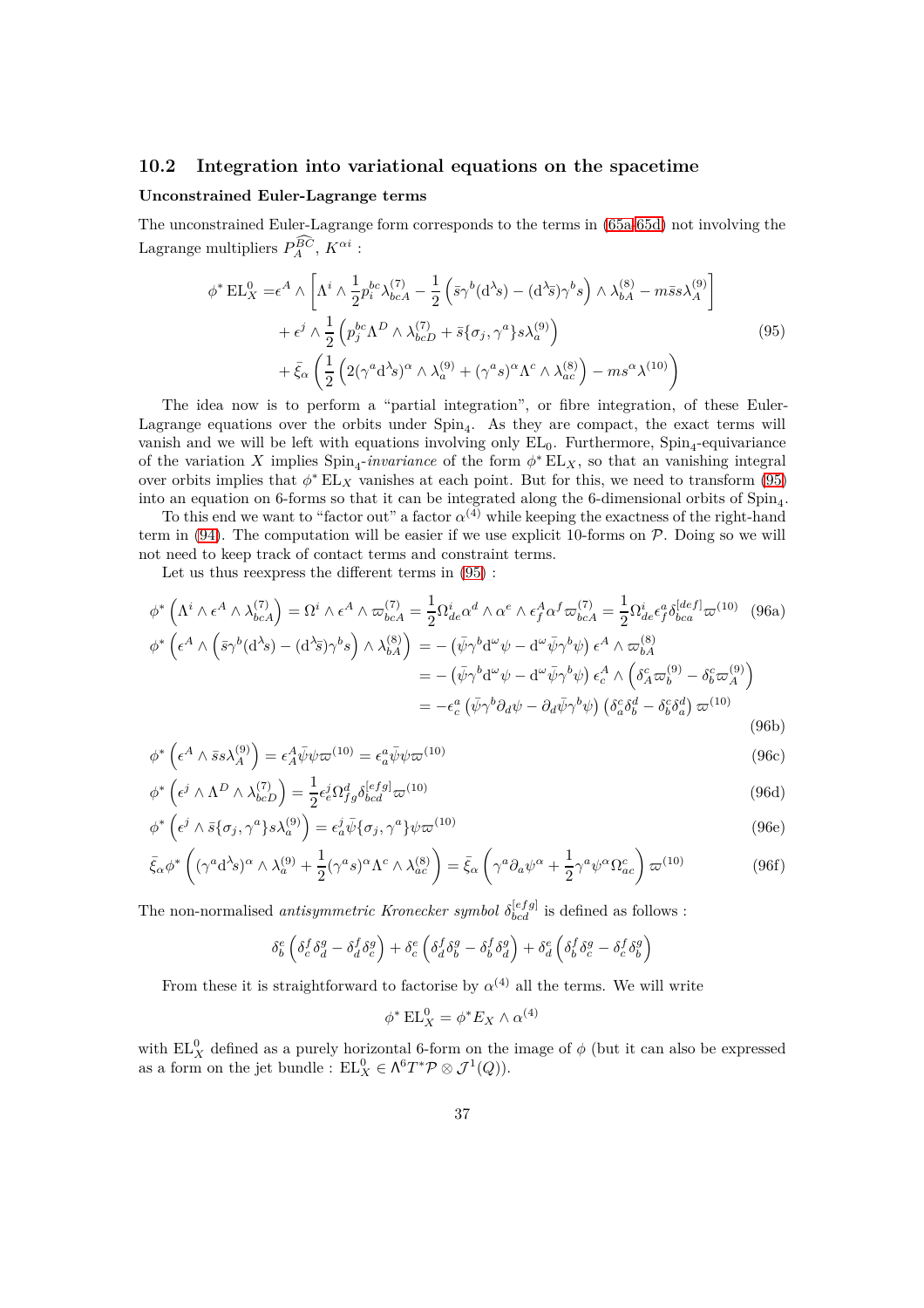#### **Factorisation and exactness of the constraint terms**

We need to factorise the exact term  $\phi^*$  (d*i*<sub>*X*</sub> $\Theta^{cons}$ ). Extracting the relevant terms from Equations [\(65\)](#page-26-6) we have

$$
i_X \Theta^{cons} = i_X \left( \frac{1}{2} p_D^{\widehat{BC}} \Lambda^D \wedge \lambda_{\widehat{BC}}^{(8)} + \frac{i}{2} \left( \bar{\kappa}^i (\mathrm{d}^{\lambda_s}) - (\mathrm{d}^{\lambda_s}) \kappa^i \right) \wedge \lambda_i^{(9)} \right)
$$
  

$$
= \frac{1}{2} p_D^{\widehat{BC}} \epsilon^D \wedge \lambda_{\widehat{BC}}^{(8)} - \frac{i}{2} \bar{\xi}_{\alpha} \kappa^{\alpha i} \wedge \lambda_i^{(9)}
$$
  

$$
= p_D^{jc} \epsilon_c^D \lambda_j^{(9)} - \frac{i}{2} \bar{\xi}_{\alpha} \kappa^{\alpha i} \wedge \lambda_i^{(9)}
$$
  

$$
= \left( p_D^{jc} \epsilon_c^D \lambda_j^{so_4(5)} - \frac{i}{2} \bar{\xi}_{\alpha} \kappa^{\alpha i} \lambda_i^{so_4(5)} \right) \wedge \lambda^{m(4)}
$$

Note how essential it is here again that  $\epsilon$  *is a purely horizontal form*. This is what allows us to factor  $\epsilon^D \wedge \lambda_{\widehat{S}}^{(8)}$ by  $\lambda^{\mathfrak{m}(4)}$ .

 $^{BC}_{\mathrm{nr}}$ Considering the exterior differential of the pullback, we obtain

$$
\phi^* \mathrm{d}i_X \Theta^{cons} = \mathrm{d} \phi^* i_X \Theta^{cons}
$$
\n
$$
= \mathrm{d} \left( \left( P_D^{jc} \epsilon_c^D \omega_j^{(5)} - \frac{i}{2} \bar{\xi}_{\alpha} K^{\alpha i} \omega_i^{(5)} \right) \wedge \alpha^{(4)} \right)
$$
\n
$$
= \mathrm{d} \left( P_D^{jc} \epsilon_c^D \omega_j^{(5)} - \frac{i}{2} \bar{\xi}_{\alpha} K^{\alpha i} \omega_i^{(5)} \right) \wedge \alpha^{(4)} + \left( P_D^{jc} \epsilon_c^D \omega_j^{(5)} - \frac{i}{2} \bar{\xi}_{\alpha} K^{\alpha i} \omega_i^{(5)} \right) \wedge \mathrm{d} \alpha^{(4)}
$$
\n
$$
= \mathrm{d} \left( P_D^{jc} \epsilon_c^D \omega_j^{(5)} - \frac{i}{2} \bar{\xi}_{\alpha} K^{\alpha i} \omega_i^{(5)} \right) \wedge \alpha^{(4)} + 0
$$

We used  $d\alpha^{(4)} = 0$  which is a consequence of Equation [\(65a\)](#page-26-2)

$$
d\alpha^{a} + [\omega \wedge \alpha]^{a} = \frac{1}{2} \Omega^{a}_{bc} \alpha^{b} \wedge \alpha^{c}
$$

We call  $E_X^{cons}$  the term which is differentiated :

$$
\phi^* E_X^{cons} := P_D^{jc} \epsilon_c^D \omega_j^{(5)} - \frac{i}{2} \bar{\xi}_{\alpha} K^{\alpha i} \omega_i^{(5)} \tag{97}
$$

We finally arrive to the following equation, which holds for each *X* vertical variation of *φ* which is equivariant :

<span id="page-37-0"></span>
$$
\phi^* \operatorname{EL}_X^0 \wedge \alpha^{(4)} = \mathrm{d}\phi^* E_X^{cons} \wedge \alpha^{(4)} \tag{98}
$$

# **Integration along the orbits**

The tangent space to the orbits under  $Spin_4$  is exactly the kernel of  $\alpha^{(4)}$ . This means that on any orbit  $\text{Spin}_4 \cdot x \subset \text{Spin}_4 \cdot S$ , Equation [\(98\)](#page-37-0) implies

$$
\phi^* \operatorname{EL}^0_X |_{\operatorname{Spin}_4 \cdot x} = d\phi^* E_X^{\operatorname{cons}} |_{\operatorname{\mathfrak{spin}}_4 \cdot x} \tag{99}
$$

The orbit being compact, we can integrate along the orbit :

$$
\int_{\text{Spin}_4\cdot x} \phi^* \operatorname{EL}_X^0 \vert_{\text{Spin}_4\cdot x} = \int_{\text{Spin}_4\cdot x} \text{d}\phi^* E_X^{\text{cons}} \vert_{\mathfrak{spin}_4\cdot x} = 0 \tag{100}
$$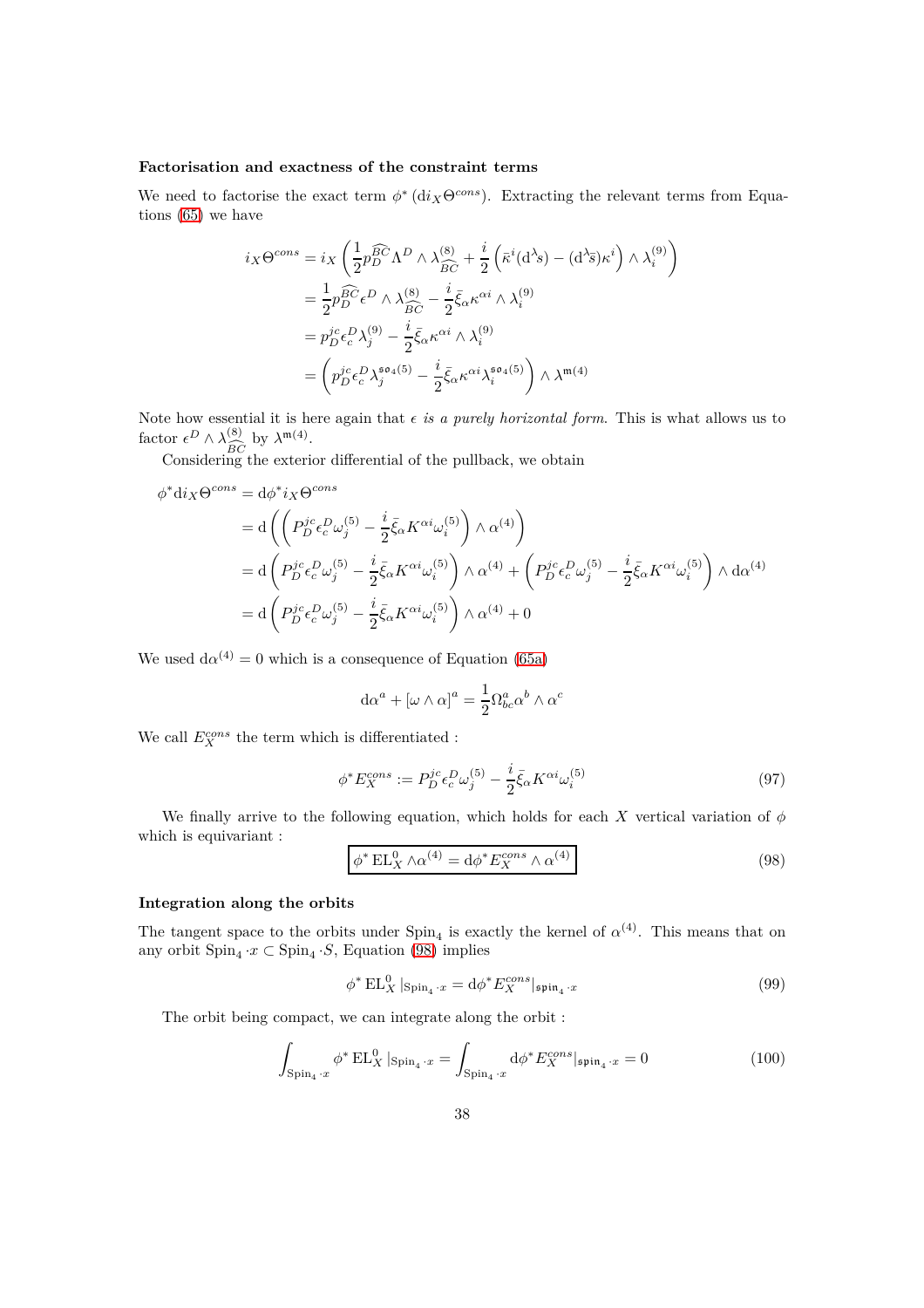by virtue of the Stokes theorem.

Now we want to conclude  $\phi^* \to L_X^0|_{Spin_4 \cdot x} = 0$ . It will follow if we can show that  $\phi^* \to L_X^0$  is  $\text{Spin}_4$ -invariant. Indeed as  $\text{Spin}_4$  preserves the orientation of the orbit and acts transitively, any invariant form with vanishing integral is necessarily identically zero.

But Equations [\(96\)](#page-36-2) express  $\phi^*$  EL<sub>X</sub> as  $\varpi^{(10)}$ , which is Spin<sub>4</sub>-invariant by construction, with a factor which is  $Spin_4$ -invariant as a complete contraction of equivariant quantities (including  $\epsilon$ and  $\bar{\xi}$ ). Thus factoring out an equivariant  $\alpha^{(4)}$  lefts us with an equivariant  $\phi^* E_X^0$ .

Thus we proved that

<span id="page-38-0"></span>
$$
\phi^* \operatorname{EL}_X^0 = 0 \tag{101}
$$

for *X* which are variations of  $\psi$  which are equivariant and variations of  $\varpi$  which are *horizontal* and equivariant, over  $Spin_4 \cdot x$  for any orbit. Hence it holds at each point.

Equation [\(101\)](#page-38-0) a priori only holds for 1-forms  $\epsilon$  which are *constant* linear combinations of the fields  $\beta^{a,\mu}, \tau^{i,\mu}$  and  $\bar{\xi}_{\alpha}$ . However it is a tensorial equation which holds at each point. Thus it still holds if X was multiplied by any real function on  $\text{Spin}_4 \cdot S$ . One concludes that Equation [\(101\)](#page-38-0) holds for *X* which is *any variation of*  $\psi$  and *any horizontal variation of*  $\varpi$ . Let us recall the coefficient of  $\omega^{(6)}$  in  $\phi^* E_X^0$ , as expressed in [\(96\)](#page-36-2) :

$$
\epsilon_b^a \left( \frac{1}{2} p_i^{cd} \frac{1}{2} \Omega_{ef}^i \delta_{cda}^{[bef]} + \frac{1}{2} \left( \delta_a^b \delta_c^d - \delta_c^b \delta_a^d \right) \left( \bar{\psi} \gamma^c \partial_d \psi - \partial_d \bar{\psi} \gamma^c \psi \right) - m \delta_a^b \bar{\psi} \psi \right) + \epsilon_b^i \left( \frac{1}{2} p_i^{ef} \frac{1}{2} \Omega_{cd}^g \delta_{efg}^{[bcd]} + \bar{\psi} \{ \sigma_i, \gamma^b \} \psi \right) + \bar{\xi}_{\alpha} \left( \gamma^a \partial_a \psi^{\alpha} + \frac{1}{2} \gamma^a \psi^{\alpha} \Omega_{ac}^c - m \psi^{\alpha} \right)
$$
(102)

Since it has to vanish for *any*  $\epsilon_b^A$  and  $\bar{\xi}_{\alpha}$ , it means that each coefficient vanishes :

$$
\frac{1}{4}p_i^{cd}\Omega_{ef}^i\delta_{cda}^{[bef]} + \frac{1}{2}\left(\delta_a^b\delta_c^d - \delta_c^b\delta_a^d\right)\left(\bar{\psi}\gamma^c\partial_d\psi - \partial_d\bar{\psi}\gamma^c\psi\right) - m\delta_a^b\bar{\psi}\psi = 0\tag{103a}
$$

<span id="page-38-3"></span><span id="page-38-2"></span><span id="page-38-1"></span>
$$
\frac{1}{4}p_i^{ef} \Omega_{cd}^g \delta_{efg}^{[bcd]} + \bar{\psi} \{ \sigma_i, \gamma^b \} \psi = 0
$$
\n(103b)

$$
\gamma^a \partial_a \psi^\alpha + \frac{1}{2} \gamma^a \psi^\alpha \Omega_{ac}^c - m \psi^\alpha = 0 \tag{103c}
$$

We obtained *tensorial equations* on  $P$ . By assumption,  $P$  is a (spin) frame bundle above a spacetime  $\mathcal{E}$ . We now express these tensorial equations on  $\mathcal{E}$ .

### **Expression in spacetime coordinates**

As all fields involved in Equations [\(103\)](#page-38-1) are equivariant, they can be pushed forward to sections of the associated principal bundles on spacetime. Thus the equations can be formulated on spacetime. We need a local system of coordinates, with a local trivialisation of the spinor frame bundle. We use greek indices  $\mu, \nu$ ... for coordinates. We keep the notation  $\psi$  for the spinor field as well as the superscript  $\alpha$  for spinor fields. There is on  $\mathcal E$  a metric g corresponding to  $\eta_{ab} \alpha^a \otimes \alpha^b$ ; it is compatible with the Spin<sub>4</sub>-structure defined by  $\mathcal{P} \to \mathcal{E}$ .

Taking care of the factors  $p_i^{ab}$  requires some care. Let us recall their definition :

$$
p_i^{bc} = 2\rho_{i,d}^b \eta^{dc}
$$

We also stated that they correspond to an isomorphism

$$
\mathfrak{iso}_4 \xrightarrow{\sim} \Lambda^2 \mathbb{R}^{4^*}
$$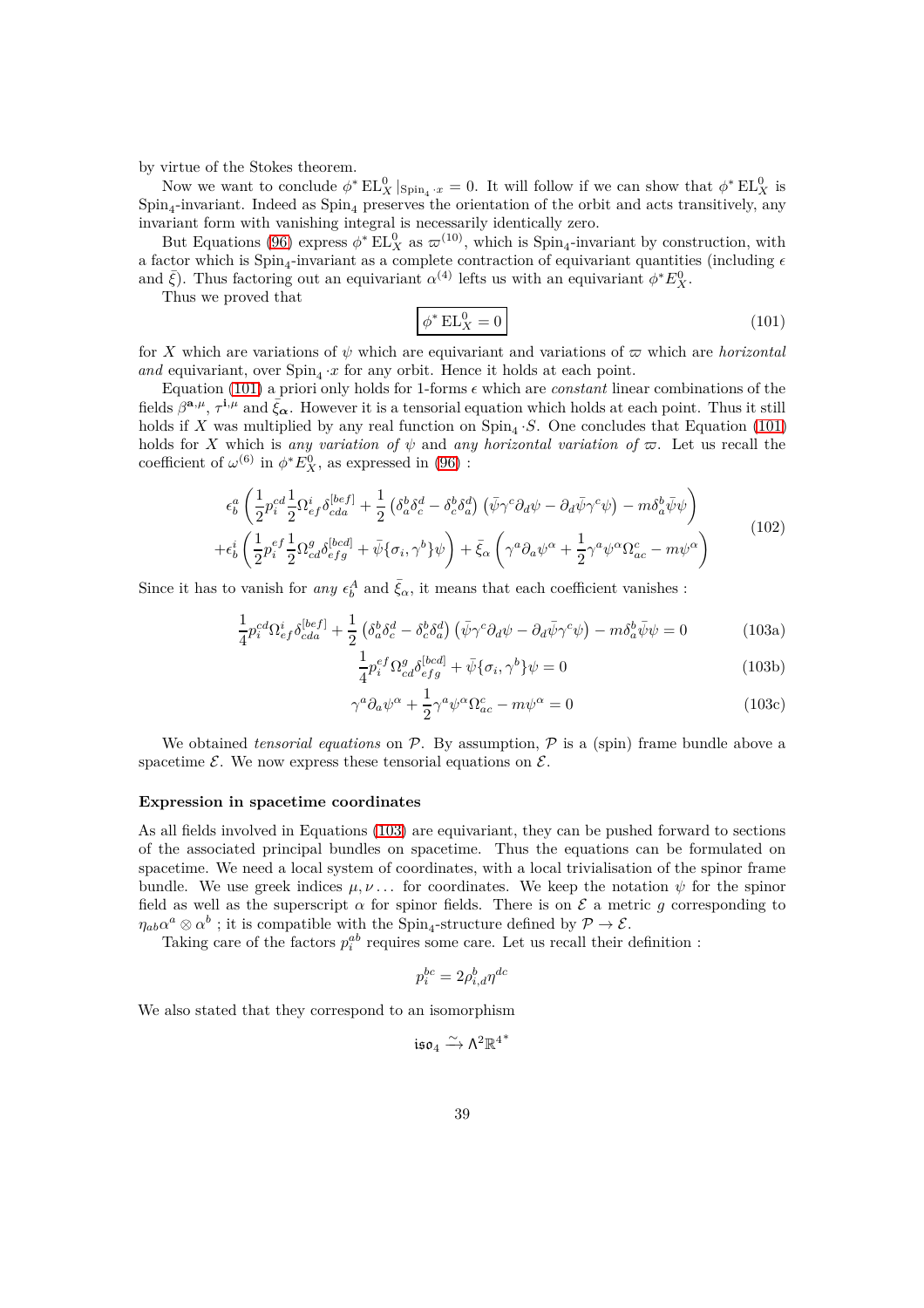1  $\frac{1}{2}p_i^{de}\Omega_{ab}^i$  corresponds to Riem<sup>o</sup><sub>μνπ</sub> $g^{\pi\xi}$ 

(with indices corresponding in alphabetic order) as explained in Appendix [D.](#page-51-0)

The  $\Omega$  term in Equation [\(103a\)](#page-38-2) becomes :

$$
\frac{1}{2}\operatorname{Riem}^{\xi}{}_{\pi\rho\upsilon}g^{\upsilon\delta}{}_{\xi\upsilon\mu}^{[\nu\sigma\tau]} = \operatorname{Riem}^{\nu}{}_{\upsilon\mu\upsilon}g^{\upsilon\delta} - \operatorname{Riem}^{\xi}{}_{\xi\mu\upsilon}g^{\upsilon\nu} + \operatorname{Riem}^{\xi}{}_{\xi\upsilon\upsilon}g^{\upsilon\delta}{}_{\mu}^{\nu} = \delta^{\nu}_{\mu}\operatorname{Scal} - 2g^{\nu\pi}\operatorname{Ric}_{\mu\pi}
$$

For Equation [\(103b\)](#page-38-3) we recall as well  $\sigma_i$  can be written as a function of  $\gamma^a$  in the following way :

$$
\sigma_i = \frac{1}{4} p_i^{ab} \gamma_a \gamma_b = \frac{1}{8} p_i^{ab} [\gamma_a, \gamma_b]
$$

as explained in Appendix [B.2](#page-47-2) ( $p$  is twice the map  $\rho$  described there). Equation [\(103b\)](#page-38-3) is thus equivalent to

$$
0 = \frac{1}{2} \Omega_{cd}^g \delta_{efg}^{[bcd]} + \frac{1}{4} \bar{\psi} \left\{ [\gamma_e, \gamma_f], \gamma^b \right\} \psi = \Omega_{fg}^g \delta_e^b + \Omega_{ef}^g \delta_g^b - \Omega_{eg}^g \delta_f^b + \frac{1}{4} \bar{\psi} \left\{ [\gamma_e, \gamma_f], \gamma^b \right\} \psi
$$

The spacetime tensor corresponding to  $\Omega^a_{bc}$  is the torsion tensor  $T^{\mu}_{\nu\xi}$ . We define its trace

$$
\operatorname{tr}(T)_{\rho} = T^{\sigma}_{\sigma\rho}
$$

The equation on spacetime corresponding to [\(103b\)](#page-38-3) is :

 $\sqrt{ }$ 

$$
\left(-\operatorname{tr}(T)_{\rho}\delta_{\nu}^{\mu}+\operatorname{tr}(T)_{\nu}\delta_{\xi}^{\mu}+T_{\nu\xi}^{\mu}\right)+\frac{1}{4}\bar{\psi}\{[\gamma_{\nu},\gamma_{\xi}],\gamma^{\mu}\}\psi\tag{104}
$$

Last, the horizontal derivatives  $\partial_a$  turn to covariant derivatives on spacetime, as they correspond to deriving the fields on the frame bundle along horizontal directions. In particular,  $\gamma^a \partial_a$ corresponds to the (covariant) Dirac operator. We summarize the correspondence in a table :

<span id="page-39-1"></span><span id="page-39-0"></span>

| Frame bundle                        | Spacetime                                     |
|-------------------------------------|-----------------------------------------------|
| $\partial_a$                        | $\overline{a}$                                |
| $\iota^a\partial_a$                 |                                               |
| $\eta_{ab}$                         | $g_{\mu\nu}$                                  |
| $\overline{p_i^{cd}} \Omega_{ef}^i$ | $\overline{\text{Riem}}^{\xi}{}_{\mu\nu}{}^o$ |
| $\Omega^a_{bc}$                     | $T^{\mu}_{\nu\xi}$                            |
| $\overline{\psi^{\alpha}}$          | $\sqrt{2}$                                    |

For convenience, we convert [\(103a\)](#page-38-2) to a totally covariant equation. Separating geometry terms and matter terms in Equations [\(103\)](#page-38-1), we obtain :

<span id="page-39-2"></span>
$$
2 \operatorname{Ric}_{\mu\nu} - g_{\mu\nu} \operatorname{Scal} = g_{\mu\nu} \left( \frac{1}{2} \bar{\psi} \overleftrightarrow{\nabla} \psi - m \bar{\psi} \psi \right) - \frac{1}{2} \bar{\psi} \gamma_{\mu} \overleftrightarrow{\nabla}_{\nu} \psi \tag{105a}
$$

$$
2 \operatorname{Ric}_{\mu\nu} - g_{\mu\nu} \operatorname{Scal} = g_{\mu\nu} \left( \frac{1}{2} \psi \nabla \psi - m \psi \psi \right) - \frac{1}{2} \psi \gamma_{\mu} \nabla_{\nu} \psi \qquad (105a)
$$
  

$$
T^{\mu}_{\nu\xi} - \operatorname{tr}(T)_{\xi} \delta^{\mu}_{\nu} + \operatorname{tr}(T)_{\nu} \delta^{\mu}_{\xi} = -\frac{1}{4} \bar{\psi} \left\{ [\gamma_{\nu}, \gamma_{\xi}], \gamma^{\mu} \right\} \psi \qquad (105b)
$$

$$
\oint \psi - \frac{1}{2} \operatorname{tr}(T) \mu \gamma^{\mu} \psi - m \psi = 0
$$
 (105c)

These are the Einstein-Cartan-Dirac field equations (Equation [\(105a\)](#page-39-0) is usually presented with an extra factor 1/2). Equation [\(105b\)](#page-39-1) defines algebraically the tensor  $T - \text{Id} \wedge \text{tr } T$  as a function of the spinor field, hence the torsion as well (as  $tr(T - Id \wedge tr T) = (1 - 4 + 1) tr(T)$ ).

First,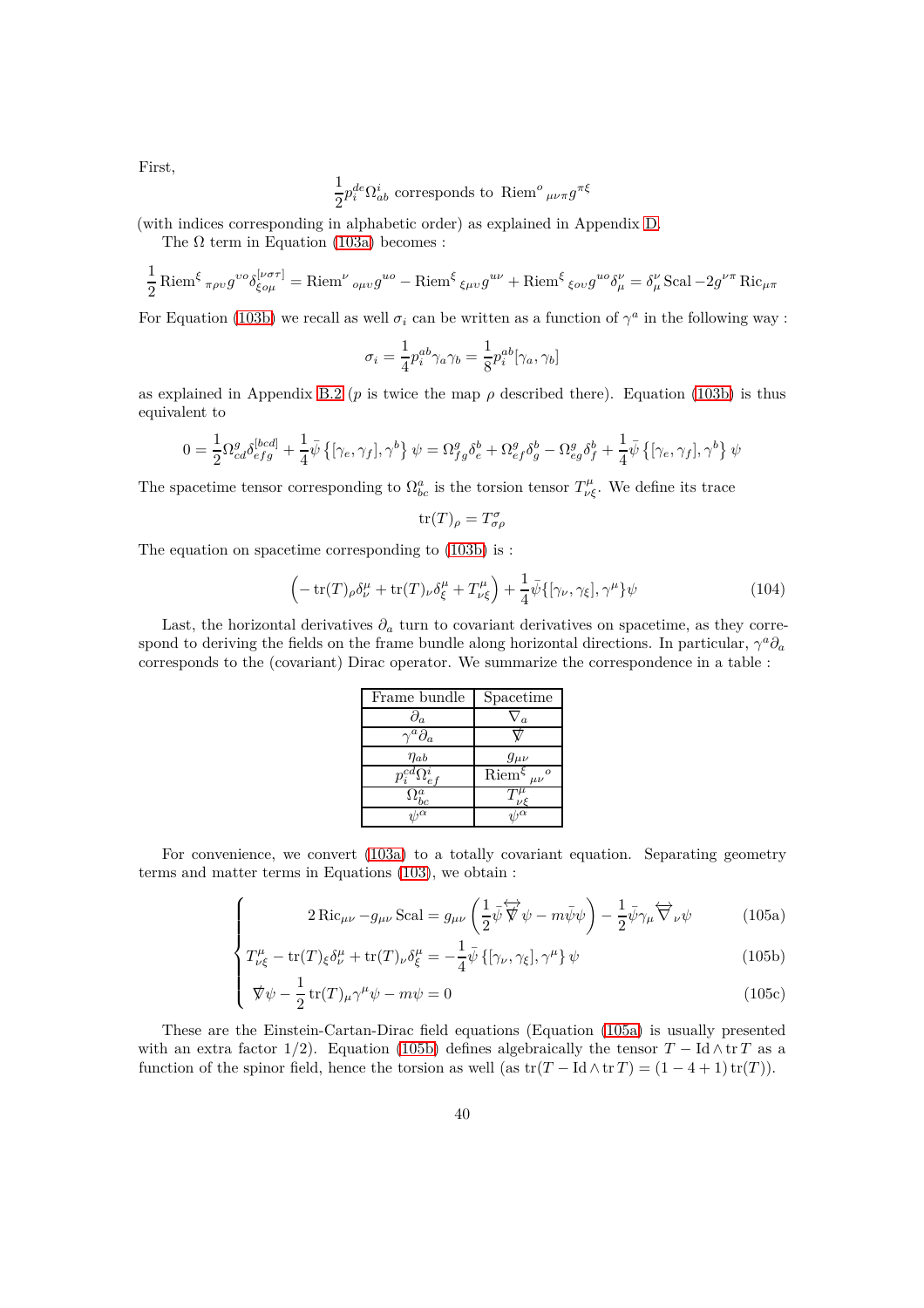#### **Untreated variational equations**

We obtained equations which correspond to the Euler-Lagrange equations for equivariant variations of  $\psi$  and horizontal equivariant variations of  $\varpi$ . We proved that in this case the term  $\phi^*$  EL<sup>0</sup><sub>X</sub> has to vanish. This is only implied by the Euler-Lagrange equations and by no means equivalent. There are two parts of the Euler-Lagrange which we do not use.

First, for *non-equivariant variations* of  $\psi$  and *non-equivariant horizontal variations* of  $\varpi$ , we proved that  $\phi^*$  EL<sup>0</sup><sub>X</sub>. But the Euler-Lagrange equation [\(94\)](#page-35-2) is

$$
\phi^*(\mathbf{EL}_X^0 + i_X \mathbf{d}\Theta^{cons}) = 0
$$

Thus the Euler-Lagrange equation is equivalent to

$$
\phi^*(i_X \, \mathrm{d}\Theta^{cons}) = 0 \tag{106}
$$

which is an equation involving the Lagrange multipliers  $p_i^{ab}$  and  $\kappa^{\alpha i}$  as well as the fields  $\omega^A$  and *ψ α*.

Second, we did not consider at all *vertical* variations of  $\varpi$ . This is because we could not find such variations which preserve the constraints. Furthermore, verticality would also prevent factorising an  $\alpha^{(4)}$  factor out of the exact term in [\(98\)](#page-37-0). Vertical variations of  $\alpha^a$  correspond to variations of the vertical distribution which integrates into the orbits. Vertical variations of  $\omega^i$ correspond to variations of the vectors fields representing the Lie algebra  $\mathfrak{spin}_4$ .

We only note that these equations are subject to some degeneracy, according to Noether's second theorem. Indeed the Poincaré-Cartan form  $(90.91)$  $(90.91)$  is invariant by diffeomorphisms of  $\mathcal P$ [\[Hél\]](#page-64-9).

As the method that allowed us to obtain variational equations on spacetime does not apply to these equation, their study falls outside of the scope of the present paper.

# <span id="page-40-0"></span>**10.3 Decomposing the field equations**

For completion, we present a brief analysis of the Einstein-Cartan-Dirac equations. It is classical and can be found in the literature, as well as its physical implications [\[HD71;](#page-64-10) [Tra06;](#page-65-7) [Sha02\]](#page-65-8). In order to carry out the analysis, we want to decompose the tensor equations inti components with different index symmetries (sub-representations under  $SO_4$ ).

#### **Pure axiality of the torsion**

Starting with the torsion, it is convenient to have set all index at the same type (covariant) : we write  $T_{\tau\mu\nu} = g_{\tau\pi} T^{\tau}_{\mu\nu}$ . The torsion can be decomposed as [\[Sha02;](#page-65-8) [AP12;](#page-63-7) [Ham02\]](#page-64-11)

$$
T_{\tau\mu\nu} = \frac{1}{3} \left( \text{tr}(T)_{\nu} g_{\tau\mu} - \text{tr}(T)_{\mu} g_{\tau\nu} \right) + \mathcal{A}_{\tau\mu\nu} + \mathcal{T}_{\tau\mu\nu}
$$
(107)

with  $tr(\mathcal{T}) = 0$ , the component A purely antisymmetric and  $\mathcal{T}_{\tau\mu\nu} + \mathcal{T}_{\mu\nu\tau} + \mathcal{T}_{\nu\tau\mu} = 0$  ( $\mathcal{T}$  is called the *pure torsion* part). We then express the torsion term of [\(105b\)](#page-39-1) in terms of these components :

$$
T_{\tau\mu\nu} - (g_{\tau\mu} \operatorname{tr}(T)_{\nu} - g_{\tau\nu} \operatorname{tr}(T)_{\mu}) = -\frac{2}{3} \left( \operatorname{tr}(T)_{\nu} g_{\tau\mu} - \operatorname{tr}(T)_{\mu} g_{\tau\nu} \right) + \mathcal{A}_{\tau\mu\nu} + \mathcal{T}_{\tau\mu\nu}
$$
(108)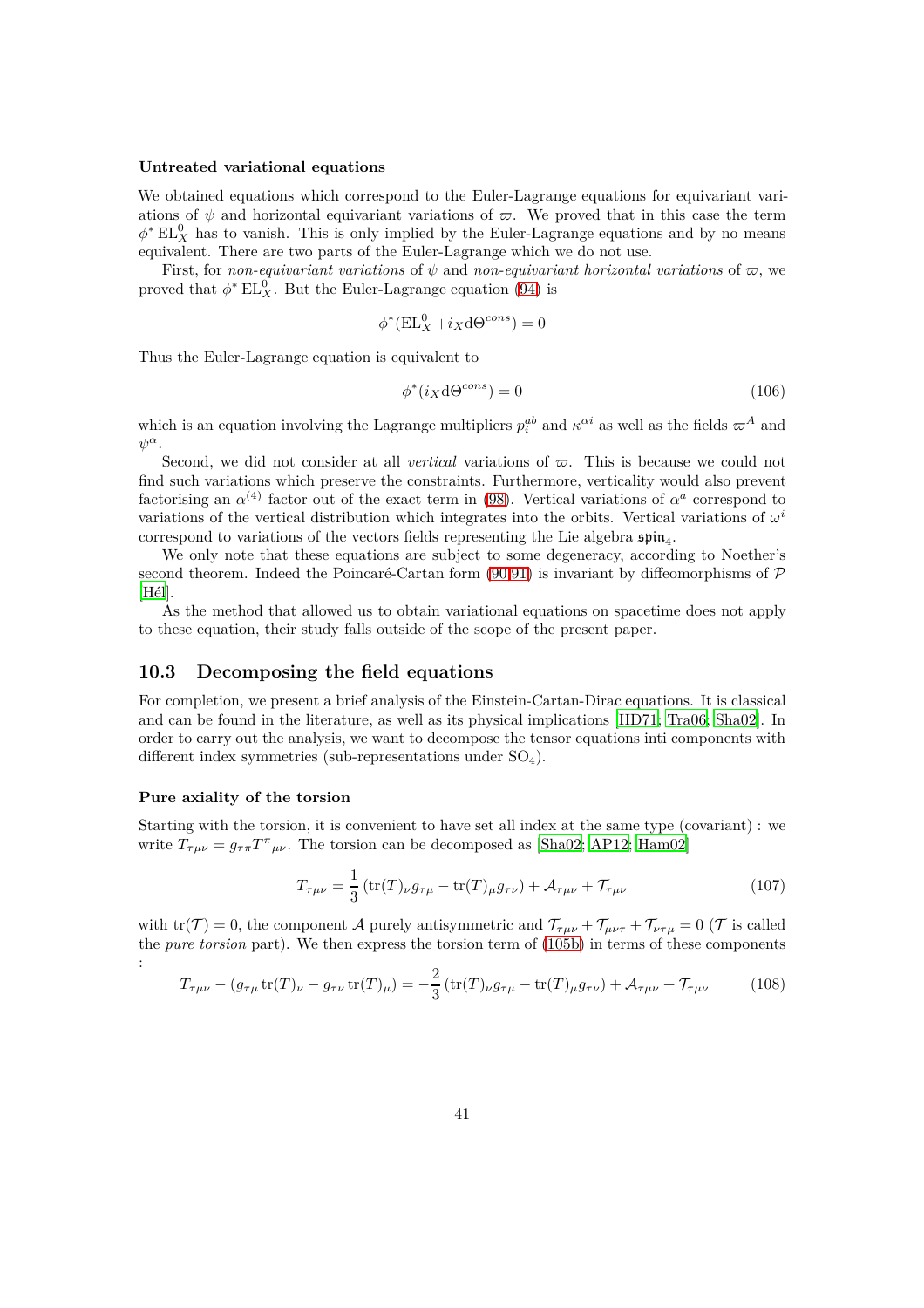Now the matter term  $-\frac{1}{2}\bar{\psi}\{\sigma_{\mu\nu},\gamma_{\tau}\}\psi$  is totally antisymmetric (see Appendix [B.3\)](#page-49-0). Equation [\(105b\)](#page-39-1) hence decomposes into the following three equations

$$
tr(T) = 0 \tag{109a}
$$

$$
\mathcal{A}_{\tau\mu\nu} = -\frac{1}{4}\bar{\psi}\{\sigma_{\mu\nu},\gamma_{\tau}\}\psi\tag{109b}
$$

<span id="page-41-0"></span>
$$
\mathcal{T} = 0 \tag{109c}
$$

The equations require the torsion to be reduced to its so-called *axial* part. Notably, the trace term appearing in [\(105c\)](#page-39-2) has to be vanish [\[Ham02](#page-64-11)] so that

$$
T^{\mu}_{\nu\xi} = -\frac{1}{4}\bar{\psi}\left\{[\gamma_{\nu}, \gamma_{\xi}], \gamma^{\mu}\right\}\psi\tag{110}
$$

The 3-form A which is part of the spacetime geometry is (algebraically) coupled to the spinor field ; one can say that this degree of freedom is what separates Einstein-Cartan theory from Einstein's theory of General Relativity. Equation [\(105b\)](#page-39-1) corresponds to variations of the connection and as such the matter term (the  $\psi$  part) is identified with the angular momentum current [\[FR03](#page-64-8)]. Torsion hence couples the angular momentum current with the various fields of the theory (*ψ* in the present case).

As a purely antisymmetric (4−1)-form, we can express A by its dual (pseudo-)vector *A*, also called *axial vector* :

$$
\mathcal{A}_{\tau\mu\nu} = (A \lrcorner \operatorname{vol})_{\tau\mu\nu} = A^{\xi} \epsilon_{\xi\tau\mu\nu}
$$

with  $\epsilon_{\xi\tau\mu\nu}$  the Levi-Civita symbol, which is the components of a volume form in a basis of determinant 1. Equation [\(109b\)](#page-41-0) can be reexpressed using the chirality operator

$$
\gamma_5=\gamma_0\gamma_1\gamma_2\gamma_3
$$

defined in Appendix [B.3](#page-49-0) :

$$
A^{\xi} \epsilon_{\xi \tau \mu \nu} = -\frac{1}{2} \epsilon_{\xi \mu \nu \tau} \bar{\psi} \gamma^{\xi} \gamma_5 \psi
$$

$$
A^{\xi} = -\frac{1}{2} \bar{\psi} \gamma^{\xi} \gamma_5 \psi
$$
(111)

from which we obtain

The equation of motion of the spinor [\(105c\)](#page-39-2) and its conjugate then take the form

<span id="page-41-1"></span>
$$
(\nabla - m)\psi = 0 \tag{112a}
$$

$$
\left(\bar{\nabla} - m\right)\bar{\psi} = 0\tag{112b}
$$

and one concludes that the term  $-g_{\mu\nu}\bar{\psi}(\frac{1}{2})$  $\overleftrightarrow{\nabla}$  –  $m$ ) $\psi$  in [\(105a\)](#page-39-0) has to vanish. This is a general property of homogeneous Lagrangians (as is the Dirac Lagrangian) : they take the value zero on-shell.

# **Symmetric and antisymmetric parts of the curvature-energy relation**

The first equation [\(105a\)](#page-39-0) corresponds to Equation [\(103a\)](#page-38-2) hence to the coefficient  $\epsilon_b^a$  in variations, that is to say it is the Euler-Lagrange term corresponding to horizontal variations of *α*. It can be decomposed into a symmetric and an antisymmetric parts. We use the parenthesis (*µν*) notation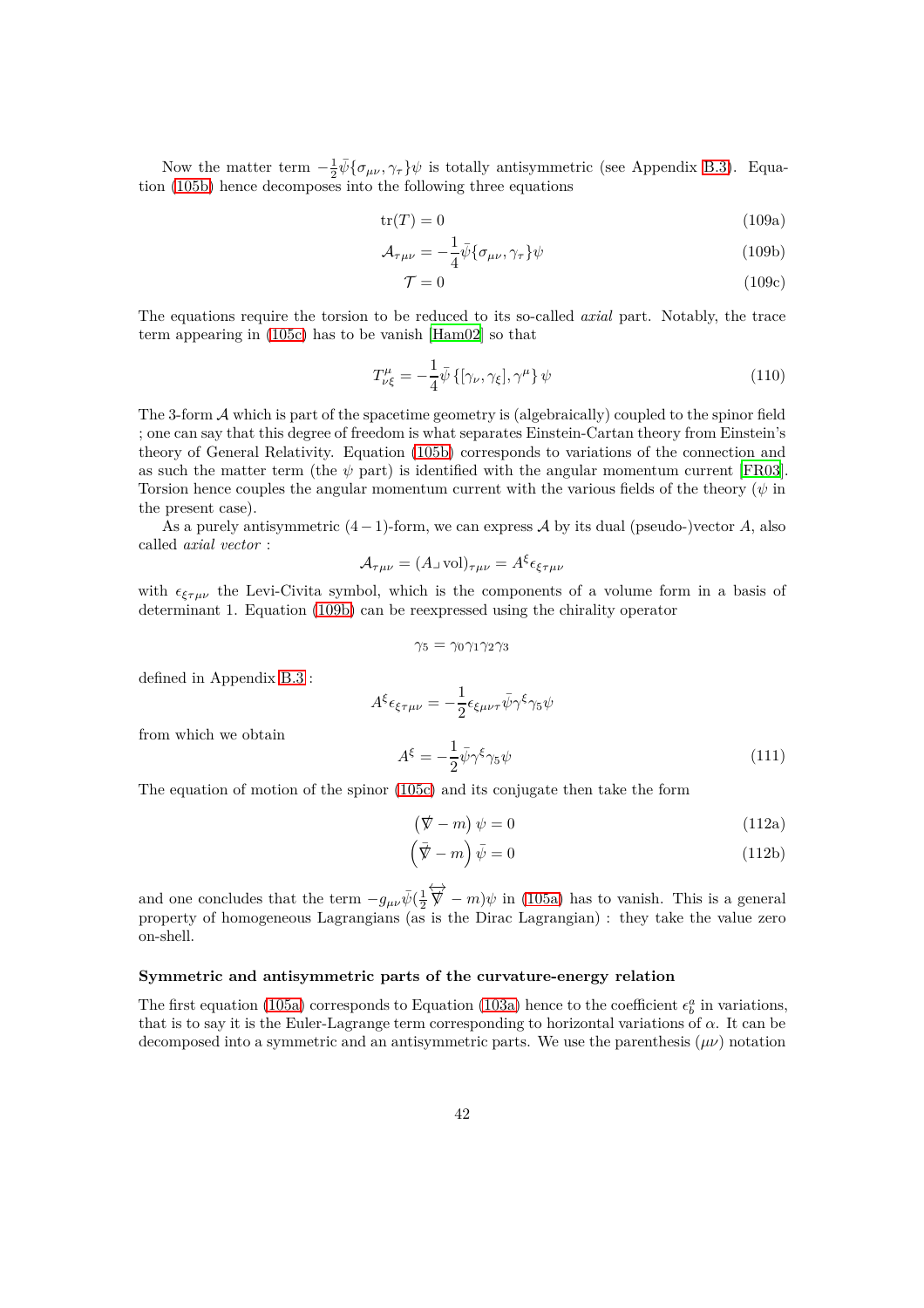for symmetrisation and bracket notation  $[\mu\nu]$  for antisymmetrisation (normalized by a  $1/2$  factor) :

$$
2 \operatorname{Ric}_{(\mu\nu)} - g_{\mu\nu} \operatorname{Scal} = g_{\mu\nu} \left( \frac{1}{2} \bar{\psi} \overleftrightarrow{\nabla} \psi - m \bar{\psi} \psi \right) - \frac{1}{2} \bar{\psi} \gamma_{(\mu} \overleftrightarrow{\nabla}_{\nu)} \psi \tag{113a}
$$

<span id="page-42-3"></span><span id="page-42-1"></span>
$$
2\operatorname{Ric}_{\left[\mu\nu\right]} = -\frac{1}{2}\bar{\psi}\gamma_{\left[\mu\right.}\overleftrightarrow{\nabla}_{\nu\right]}\psi\tag{113b}
$$

We first look at Equation [\(113b\)](#page-42-1). It is the variational term corresponding to "antisymmetric" variations in the solder form, that it to say variations which preserve the metric. In other words, they correspond to infinitesimal automorphisms of the frame bundle.

The Bianchi identity on the Ricci curvature [\(156\)](#page-54-1) (in Appendix [D.2\)](#page-54-0) relates the asymmetric part of the Ricci curvature to the exterior divergence of the torsion

<span id="page-42-4"></span>
$$
2\operatorname{Ric}_{\left[\mu\nu\right]} = \nabla_{\pi}T_{\mu\nu}^{\pi} - \operatorname{d}\operatorname{tr}(T)_{\mu\nu} = \nabla_{\pi}T_{\mu\nu}^{\pi}
$$
\n(114)

It allows to rewrite [\(113b\)](#page-42-1) as an equation on torsion :

$$
\nabla_{\pi}T_{\mu\nu}^{\pi} = -\frac{1}{2}\bar{\psi}\gamma_{\left[\mu\right.}\overleftrightarrow{\nabla}_{\nu\right.}\psi\tag{115}
$$

The right-hand term, which corresponds to (twice) the antisymmetric part of the "canonical energy-momentum tensor" (the terms in  $\psi$  in [\(105a\)](#page-39-0)), is the so-called *Belinfante (improvement) tensor* [\[Wei95](#page-65-6); [HLS81](#page-64-3); [Pop20\]](#page-65-1).

The Cartan geometry, through the Bianchi identity, then imposes the following equation

<span id="page-42-2"></span>
$$
\frac{1}{2}\bar{\psi}\gamma_{\mu}\overleftrightarrow{\nabla}_{\nu]}\psi = \frac{1}{4}\nabla_{\pi}\bar{\psi}\{\sigma_{\mu\nu},\gamma^{\pi}\}\psi
$$
\n(116)

which relates the Belinfante tensor to the *covariant* divergence of the angular momentum current (also called *spin density* [\[Tra06](#page-65-7)] or *spin current* [\[HK78\]](#page-64-2)). In theories without torsion, the connection has to follow the solder form variations, so that Equation [\(116\)](#page-42-2) would directly take the place of [\(113b\)](#page-42-1) as in [\[Wei95\]](#page-65-6) (as variational equation for variations of the solder form which preserve the metric).

The symmetric component [\(113a\)](#page-42-3) corresponds to complementary variations of the solder form hence to variations of the metric (symmetric variations of a frame have been considered as the natural complementary to isometric variations [\[BG92](#page-63-8)]). The corresponding matter term is then identified with the symmetric energy-momentum tensor [\[FR03;](#page-64-8) [HK78\]](#page-64-2). It is Einstein's field equation binding spacetime's (Ricci symmetric) curvature to the distribution of energymomentum.

Taking into account the fact that the term corresponding to the Dirac Lagrangian vanishes due to [\(112\)](#page-41-1), Equations [\(113a\)](#page-42-3) simplifies to

$$
2 \operatorname{Ric}_{(\mu\nu)} - g_{\mu\nu} \operatorname{Scal} = \frac{1}{2} \bar{\psi} \gamma_{(\mu} \overleftrightarrow{\nabla}_{\nu)} \psi
$$
 (117)

# <span id="page-42-0"></span>**10.4 Expression in terms of the Levi-Civita connection**

To compare the Einstein-Cartan theory with Einstein's General Relativity, we relate the connection to the Levi-Civita connection by means of its *contorsion*, which is defined as its difference to the Levi-Civita connection :

<span id="page-42-5"></span>
$$
\nabla = \nabla^{LC} + K \tag{118}
$$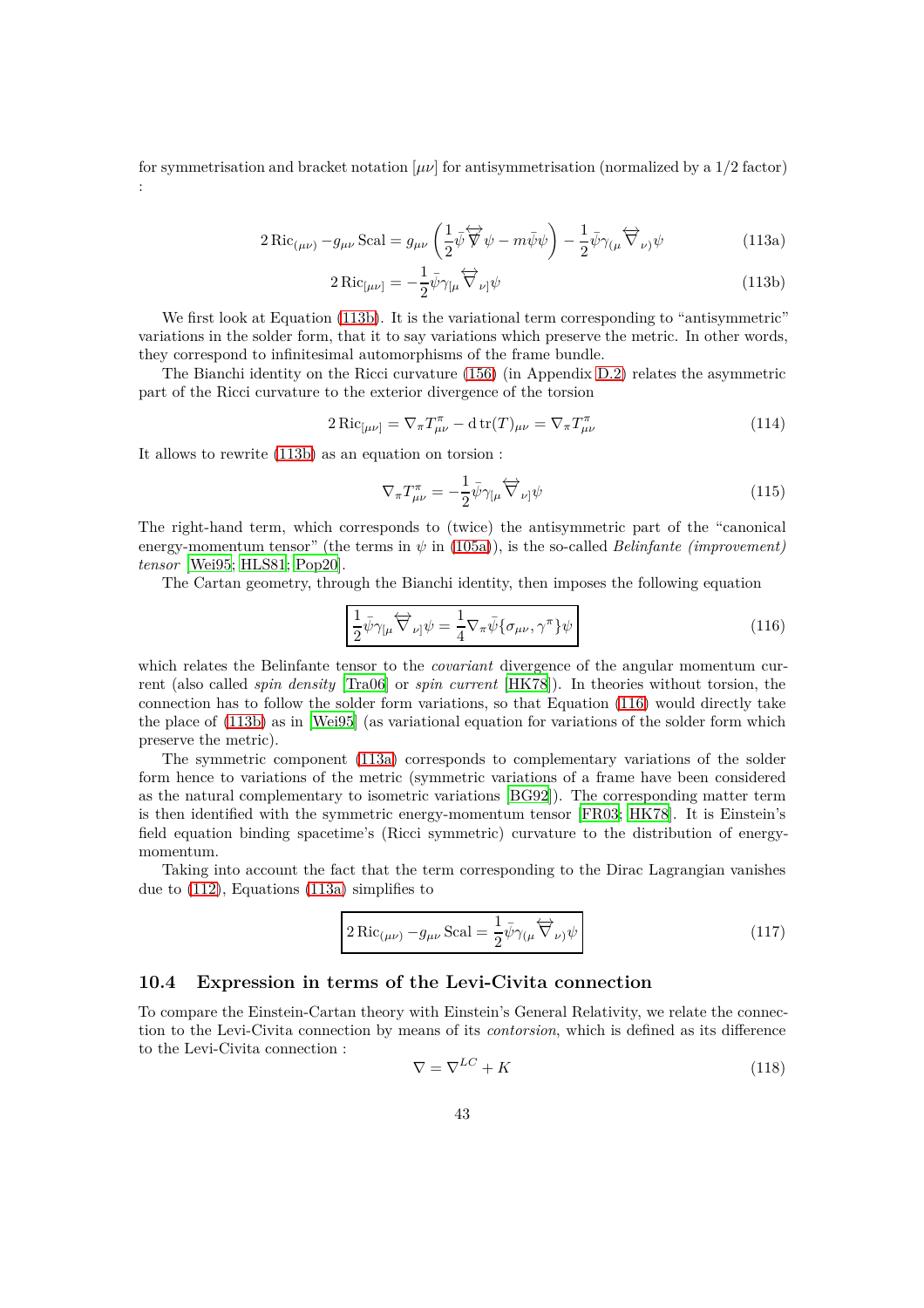with *K* a 1-form on  $P$  with values in  $\mathfrak{so}(TP)$ . According to the previous section, the field equations [\(105b\)](#page-39-1) require the torsion to be purely axial. As contorsion is uniquely defined by the torsion (assuming metricity) [\[AP12](#page-63-7); [Sha02\]](#page-65-8), in our case *K* has to be  $\frac{1}{2}T$ :

$$
K^{\pi}_{\mu\nu} = \frac{1}{2} T^{\pi}_{\mu\nu}
$$

#### **Ricci and scalar curvatures**

According to Equation [\(169\)](#page-57-3) from Section [D.3,](#page-57-0) the Ricci curvature of the connection can be related to the Ricci curvature of the Levi-Civita connection by the following equation :

$$
Ric_{\mu\nu} = Ric_{\mu\nu}^{LC} + \delta_{\pi}^{\tau} \left( \nabla_{\tau}^{LC} K_{\mu\nu}^{\pi} - \nabla_{\mu}^{LC} K_{\tau\nu}^{\pi} + K_{\tau\kappa}^{\pi} K_{\mu\nu}^{\kappa} - K_{\mu\kappa}^{\pi} K_{\tau\nu}^{\kappa} \right)
$$
  
=  $Ric_{\mu\nu}^{LC} + \frac{1}{2} \operatorname{div}^{LC} T_{\mu\nu} - 0 + 0 - \frac{1}{4} T_{\mu\kappa}^{\pi} T_{\pi\nu}^{\kappa}$  (119)

We see that the Ricci curvatures difference have an antisymmetric term div<sup>LC</sup>  $T_{\mu\nu}$  and a symmetric term  $-\frac{1}{4}T^{\tau}_{\mu\kappa}T^{\kappa}_{\tau\nu}$ , as the torsion is purely axial. Since the Ricci curvature of the Levi-Civita connection is symmetric (due to the Bianchi identity [\(114\)](#page-42-4) for a torsion-free connection), the antisymmetric difference between the Ricci curvatures is exactly the antisymmetric part of the Ricci curvature of the connection, as expressed in the Bianchi identity.

We express the Ricci curvature difference in term of the axial vector. Start with the quadratic term :

$$
T_{\mu\kappa}^{\pi}T_{\pi\nu}^{\kappa} = g^{\pi\tau}g^{\kappa\rho}T_{\tau\mu\kappa}T_{\rho\pi\nu} = g^{\pi\tau}g^{\kappa\rho}A^{\xi}A^{\nu}\varepsilon_{\xi\tau\mu\kappa}\varepsilon_{\nu\rho\pi\nu}
$$
  
=  $A^{\xi}A^{\nu}(g_{\xi\nu}g_{\mu\nu} - g_{\xi\nu}g_{\mu\nu})$   
=  $A^{\xi}A_{\xi}g_{\mu\nu} - A_{\nu}A_{\mu}$ 

The change in scalar curvature is directly derived :

$$
g^{\mu\nu}\left(-\frac{1}{4}T^{\pi}_{\mu\kappa}T^{\kappa}_{\pi\nu}\right) = -\frac{3}{4}A^{\xi}A_{\xi}
$$
\n(120)

Identifying the totally antisymmetric torsion with a 3-form, its divergence for the torsion-free Levi-Civita connection corresponds to (minus) the codifferential for the Hodge duality structure [\[Pet06\]](#page-65-9). It can hence be identified with the Hodge dual of the exterior differential of the axial 1-form  $A_{\pi} = g_{\pi\xi} A^{\xi}$ :

$$
\operatorname{div}^{LC} T_{\mu\nu} = -(\star \mathrm{d}A)_{\mu\nu} \tag{121}
$$

The left-hand terms of [\(113a](#page-42-3)[-113b\)](#page-42-1) are expressed as

$$
2 \operatorname{Ric}_{(\mu\nu)} - g_{\mu\nu} \operatorname{Scal} = 2 \operatorname{Ric}_{\mu\nu}^{LC} - g_{\mu\nu} \operatorname{Scal}^{LC} - \frac{2}{4} (A^{\xi} A_{\xi} g_{\mu\nu} - A_{\mu} A_{\nu}) + g_{\mu\nu} \frac{3}{4} A^{\xi} A_{\xi}
$$
  
= 
$$
2 \operatorname{Ric}_{\mu\nu}^{LC} - g_{\mu\nu} \operatorname{Scal}^{LC} + \frac{1}{4} (A^{\xi} A_{\xi} g_{\mu\nu} + 2 A_{\mu} A_{\nu})
$$
(122)

and

$$
2 \operatorname{Ric}_{\left[\mu\nu\right]} = -\left(\star \mathrm{d}A\right)_{\mu\nu} \tag{123}
$$

#### **The spinor connection**

We also need to express the covariant derivative of spinor fields in terms of *K*. It is straightforward from [\(118\)](#page-42-5) :

$$
\nabla_{\mu}\psi = \nabla_{\mu}^{LC}\psi + \frac{1}{2}K_{\mu\nu}^{\pi}\frac{1}{2}\sigma_{\pi}^{\nu}\psi = \nabla_{\mu}^{LC}\psi + \frac{1}{8}T_{\tau\mu\nu}\sigma^{\tau\nu}\psi
$$
\n(124)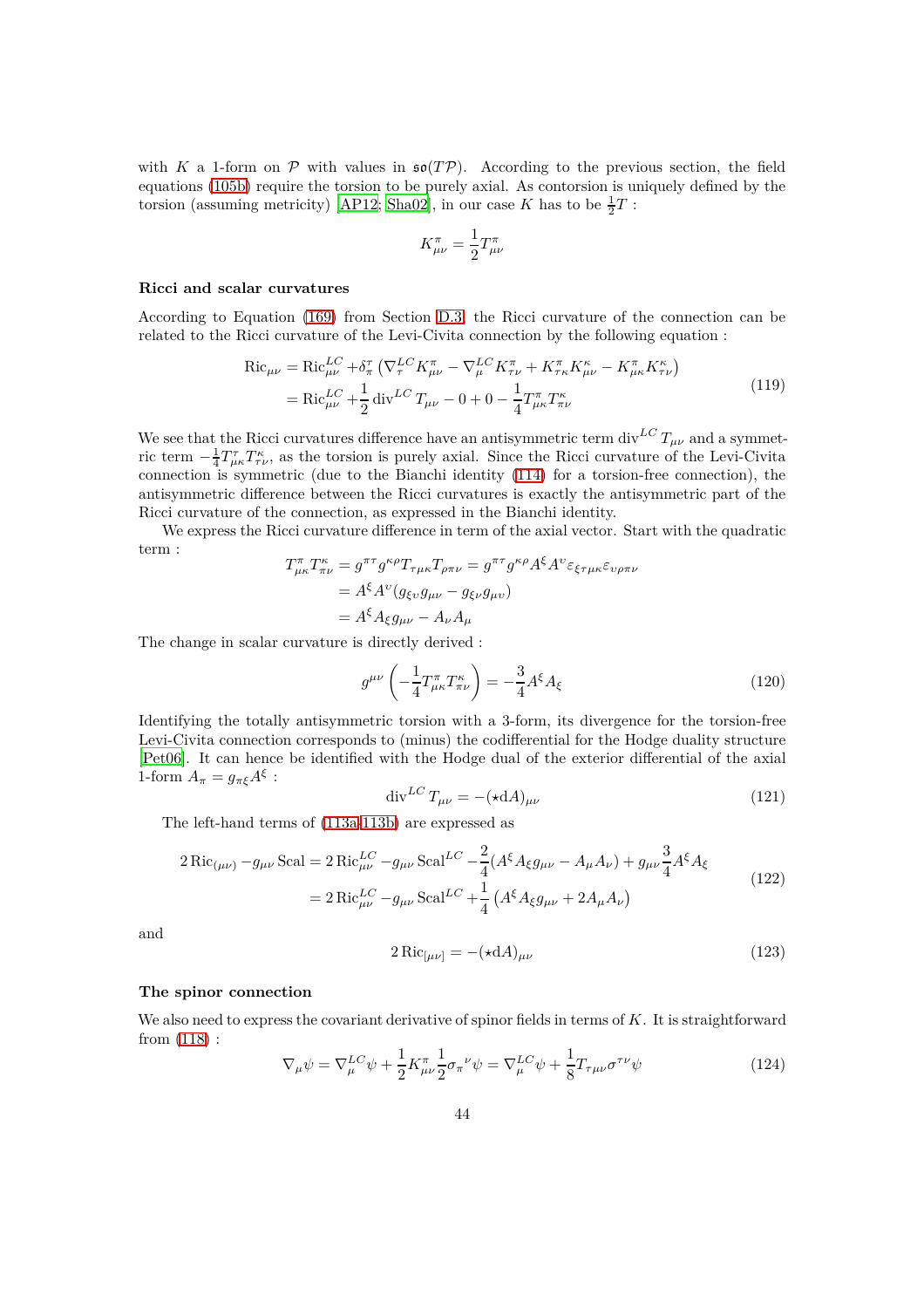We can re-express the kinetic term  $\bar{\psi}\gamma_\mu \overleftrightarrow{\nabla}_\nu \psi$ :

<span id="page-44-5"></span>
$$
\bar{\psi}\gamma_{\mu}\overleftrightarrow{\nabla}_{\nu}\psi = \bar{\psi}\gamma_{\mu}\left(\nabla_{\nu}^{LC} + \frac{1}{8}T_{\nu\pi\tau}\sigma^{\tau\pi}\right)\psi - \left(\nabla_{\nu}^{LC} + \frac{1}{8}T_{\nu\pi\tau}\bar{\sigma}^{\tau\pi}\right)\bar{\psi}\gamma_{\mu}\psi
$$
\n
$$
= \bar{\psi}\left(\gamma_{\mu}\overleftrightarrow{\nabla}_{\nu}^{LC} + \frac{1}{8}T_{\nu\pi\tau}\{\sigma^{\pi\tau},\gamma_{\mu}\}\right)\psi
$$
\n(125)

and in terms of the axial (pseudo)-vector, using the formulae [\(126](#page-44-0)[-127\)](#page-44-1) from Appendix [B.3](#page-49-0) :

<span id="page-44-1"></span><span id="page-44-0"></span>
$$
\frac{1}{2}\{\sigma_{\pi\tau}, \gamma_{\mu}\} = \varepsilon_{\nu\pi\tau\mu} \gamma^{\nu} \gamma^5 \tag{126}
$$

$$
\frac{1}{2} \varepsilon^{\xi \nu \pi \tau} \varepsilon_{\nu \pi \tau \mu} = \left( \delta_v^{\xi} \delta_{\mu}^{\nu} - \delta_{\mu}^{\xi} \delta_v^{\nu} \right)
$$
\n(127)

to obtain :

$$
\bar{\psi}\gamma_{\mu}\overleftrightarrow{\nabla}_{\nu}\psi = \bar{\psi}\left(\gamma_{\mu}\overleftrightarrow{\nabla}_{\nu}^{LC} + \frac{1}{4}T_{\nu\tau\kappa}\varepsilon^{\nu\tau\kappa}{}_{\mu}\gamma_{\nu}\gamma_{5}\right)\psi
$$
\n
$$
= \bar{\psi}\left(\gamma_{\mu}\overleftrightarrow{\nabla}_{\nu}^{LC} + \frac{1}{4}A^{\xi}\varepsilon_{\xi\nu\tau\kappa}\varepsilon^{\nu\tau\kappa}{}_{\mu}\gamma_{\nu}\gamma_{5}\right)\psi
$$
\n
$$
= \bar{\psi}\left(\gamma_{\mu}\overleftrightarrow{\nabla}_{\nu}^{LC} + \frac{1}{2}\left(A^{\xi}\gamma_{\xi}g_{\mu\nu} - A_{\mu}\gamma_{\nu}\right)\gamma_{5}\right)\psi
$$
\n(128)

The Dirac operator is readily rewritten as well, using [\(126\)](#page-44-0) and the total antisymmetry mentioned right above:

$$
\nabla = \nabla^{LC} + \frac{1}{8} \gamma^{\mu} T_{\tau \mu \nu} \sigma^{\tau \nu} = \nabla^{LC} + \frac{1}{8} A^{\xi} \varepsilon_{\xi \tau \mu \nu} \frac{1}{2} \{ \gamma^{\mu}, \sigma^{\tau \nu} \} = \nabla^{LC} - \frac{1}{8} A^{\xi} 3! \gamma_{\xi} \gamma_{5}
$$
\n
$$
= \nabla^{LC} - \frac{3}{4} A^{\xi} \gamma_{\xi} \gamma_{5}
$$
\n(129)

The field equations [\(105a-](#page-39-0)[105c\)](#page-39-2) can then be reformulated as a Levi-Civita connection + axial (pseudo)-vector theory :

$$
\begin{cases}\n\text{Ric}_{\mu\nu}^{LC} - g_{\mu\nu}\,\text{Scal}^{LC} + \frac{1}{4}\left(A^{\xi}A_{\xi}g_{\mu\nu} + 2A_{\mu}A_{\nu}\right) = \frac{1}{2}\bar{\psi}\left(\gamma_{(\mu}\overleftrightarrow{\nabla}^{LC}_{\nu)} + \frac{1}{2}\left(A^{\xi}\gamma_{\xi}g_{\mu\nu} - A_{(\mu}\gamma_{\nu)}\right)\gamma_{5}\right)\psi \\
\text{(d}A)_{\mu\nu} = \frac{1}{2}\bar{\psi}\left(\gamma_{[\mu}\overleftrightarrow{\nabla}^{LC}_{\nu]} - A_{[\mu}\gamma_{\nu]}\gamma_{5}\right)\psi \\
A^{\xi} = -\frac{1}{2}\bar{\psi}\gamma^{\xi}\gamma_{5}\psi \\
\psi^{LC}\psi - \frac{3}{4}A^{\xi}\gamma_{\xi}\gamma_{5}\psi - m\psi = 0\n\end{cases}
$$

<span id="page-44-4"></span>(130a)

(130b)

<span id="page-44-2"></span>(130c)

<span id="page-44-3"></span>(130d)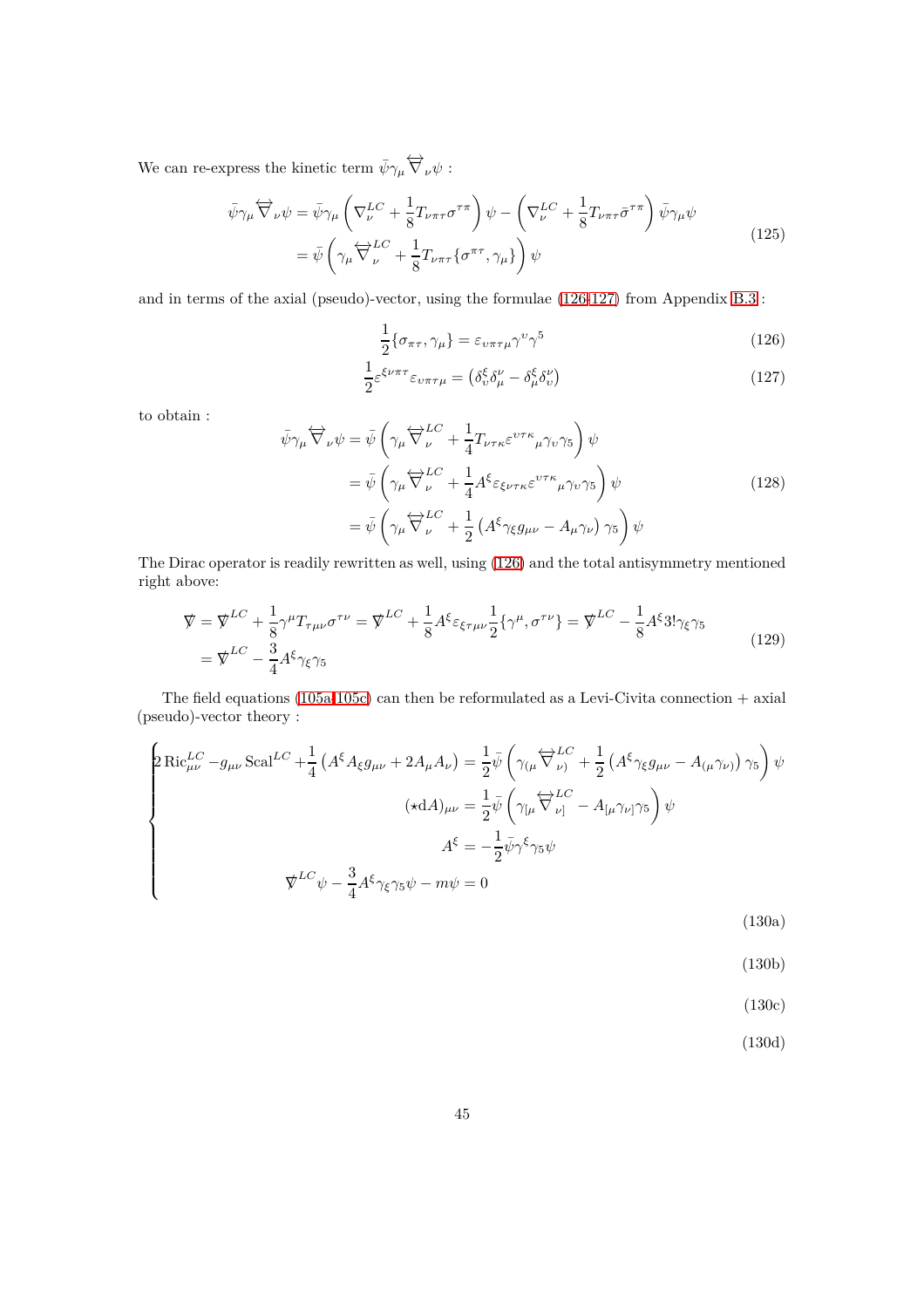The axial pseudo-vector is algebraically defined by [\(130c\)](#page-44-2) according to which it corresponds the chiral currents. It can be integrated away from the field equations, giving for example in [\(130d\)](#page-44-3) a cubic interaction term

$$
+\frac{3}{8}\left(\bar{\psi}\gamma^{\xi}\gamma_5\psi\right)\gamma_{\xi}\gamma_5\psi
$$

This being said, bringing back the dimensional constants in the equations, one notice that the right-hand side of [\(130a\)](#page-44-4) has the gravitational constant as a factor [\[Heh14\]](#page-64-12). Hence the cubic term tends to be very weak in standard matter. In [\(130a\)](#page-44-4), the (axial) torsion has a contribution to both the Einstein curvature term and the (matter) energy-momentum term.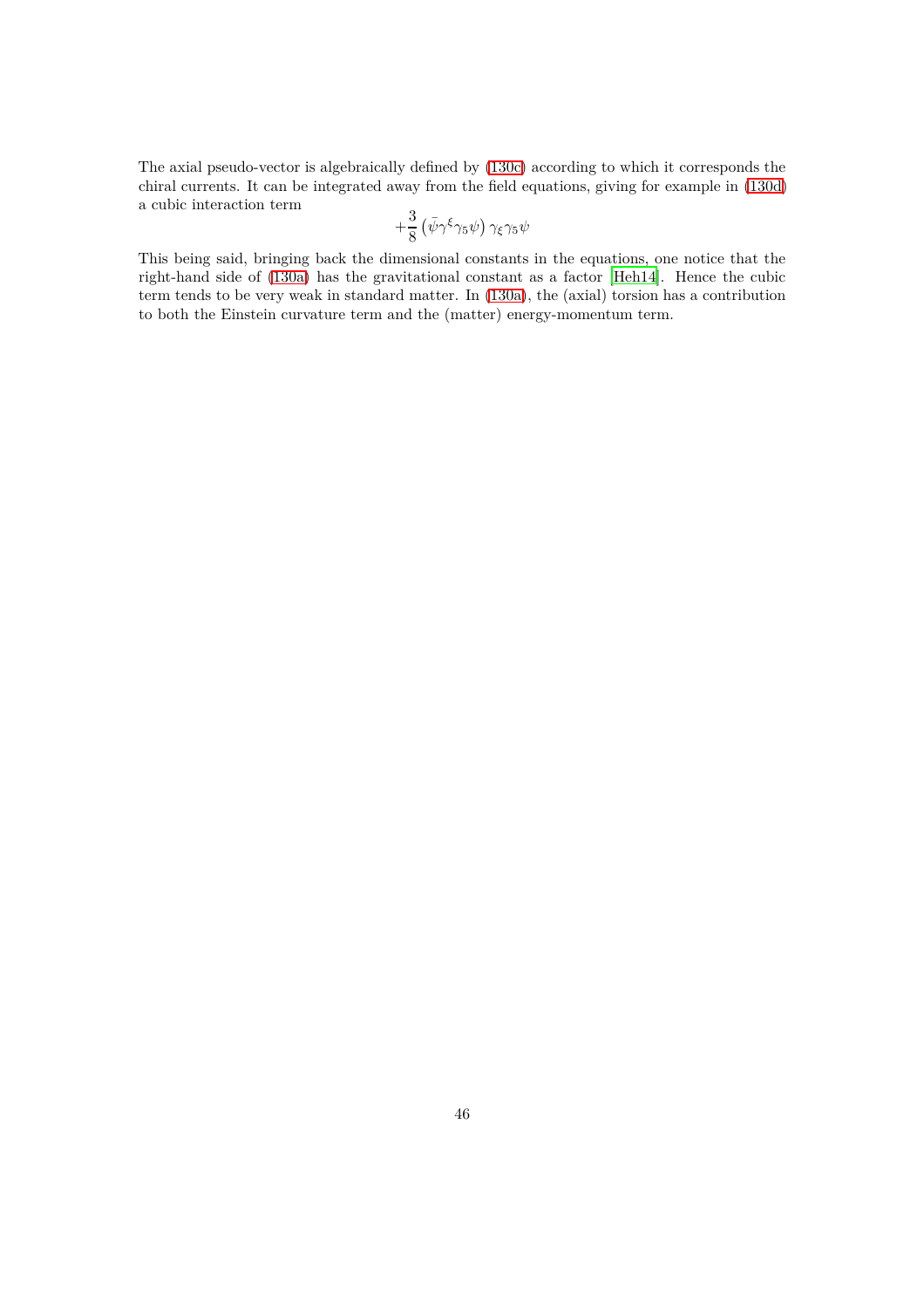# <span id="page-46-0"></span>**A Conventions for dual forms**

Let *E* a *n*-dimensional K-vector space with  $n \in \mathbb{N}$ . Provide it with a volume element vol  $\in \Lambda^n E$ . The volume element defines an isomorphism  $\Lambda^n E \simeq \mathbb{K}$ . Note that in the article we would use a space (bundle) of *linear forms* as *E*. This Appendix will make use of the Einstein summation convention for repeated indices (as stated in [1.2\)](#page-4-0).

We define here the notation for interior products between *p*-covectors and *q*-vectors. We will write  $\wedge_{i:1\to q}\alpha^i$  for the wedge product  $\alpha^1 \wedge \alpha^2 \cdots \wedge \alpha^q$ . Let  $\alpha \in \Lambda^q E$  and  $(X_j) \in (E^*)^p$ . Our convention will be the following :

$$
(X_1 \wedge X_2 \wedge \cdots \wedge X_p) \lrcorner \alpha = i_{X_1 \wedge X_2 \wedge \cdots \wedge X_p} \alpha = i_{X_p} i_{X_{p-1}} \cdots i_{X_1} \alpha
$$
\n(131)

The volume element provides isomorphisms  $\Lambda^p E^* \to \Lambda^{n-p} E$  under the following contraction

$$
X \in \Lambda^p E^* \mapsto X \lrcorner \text{vol} \tag{132}
$$

Note that if *E* is provided with an inner product then precomposing the isomorphisms by the induced inner product on the exterior powers  $\Lambda^p E \to \Lambda^p E^*$  gives the *Hodge duality operator*  $\star$ .

Let  $(e^{i})_{1\leqslant i\leqslant n}$  be a *direct* basis of *E* and  $(u_i)$  its dual basis. Let *I* a sequence of *p* indices in  $[1, n]$ . Define

$$
e^I = \bigwedge_{i:1 \to p} e^{I_i}
$$

and dually

$$
u_I = \bigwedge_{i:1 \to p} u_i
$$

We will explicitly use the map  $\Lambda^p E^* \to \Lambda^{n-p} E$  and adopt the notation

$$
e_I^{(n-p)} := u_I \lrcorner \operatorname{vol} \tag{133}
$$

In components, vol is represented by the *Levi-Civita symbol* commonly written  $\varepsilon_{i_1...i_n}$ , interpreted as a *completely antisymmetric* rank *n* tensor *in a basis of determinant* 1. For example, the duality between  $E^*$  and  $\Lambda^{n-1}E$  is expressed, for  $A = A^i u_i$  as

$$
(Aiui)1vol = Ai(ui1vol) = Aiei(n-1)
$$
\n(134)

$$
(A \cup \text{vol})_{i_1...i_{n-1}} = A^{i_0} \varepsilon_{i_0 i_1...i_{n-1}} \tag{135}
$$

which generalizes to the case of *p*-forms on *E* in a straightforward manner.

From now on we assume that *I* does not contain repeated indices of the basis so that  $u_I$  and *e <sup>I</sup>* are nonzero. The conventions have been chosen such that for two increasing multi-indices *I* and *J*,

$$
u_I \lrcorner \, e^J = \delta_I^J \tag{136}
$$

Define  $I^c$  as the set of indices absent from  $I$ , identified with the corresponding increasing sequence. We will write  $\epsilon(I)$  for the signature of the permutation which has I as its 1st p values and then  $I<sup>c</sup>$  (the permutation is a shuffle in the case *I* follows the increasing order) so that

<span id="page-46-1"></span>
$$
e^I \wedge e^{I^c} = \epsilon(I) \text{vol} \tag{137}
$$

We can then express the contraction in the following way

<span id="page-46-2"></span>
$$
e_I^{(n-p)} = u_I \cup \text{vol} = u_I \cup \epsilon(I) e^I \wedge e^{I^c} = (u_I \cup e^I) \epsilon(I) \wedge e^{I^c} = \epsilon(I) e^{I^c}
$$
(138)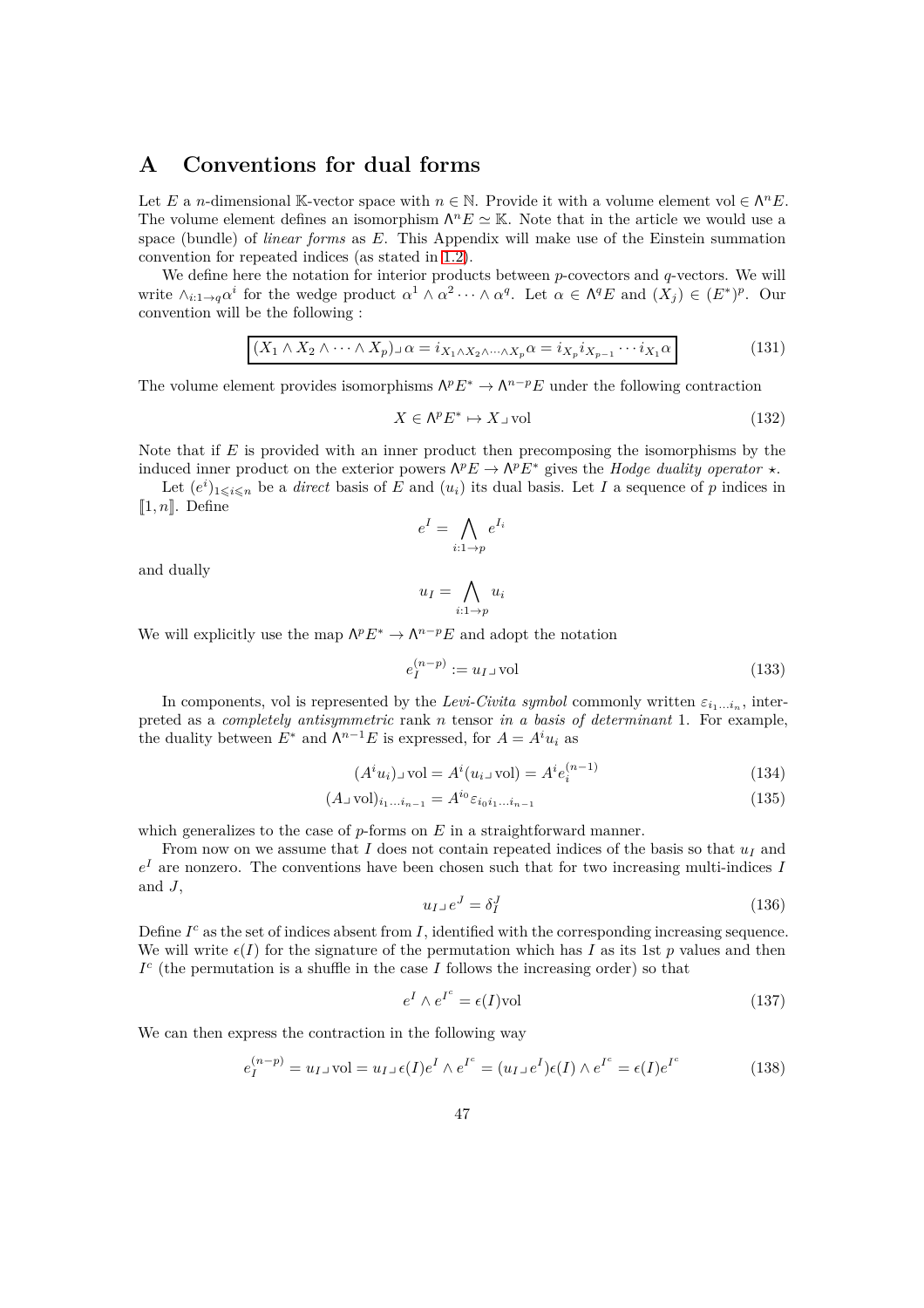Note that this formula can act as a definition in the case  $(e^i)$  form a general family of vectors (not assumed to be a basis). Combining [\(137](#page-46-1)[,138\)](#page-46-2) obtain the following formula stating that  $e_I^{(n-p)}$ represent a (twisted) 1-form on  $\Lambda^p E$ : for  $f_J e^J \in \Lambda^p E$ 

$$
(f_{J}e^{J}) \wedge e_{I}^{(n-p)} = f_{I}vol
$$
\n(139)

which justifies placing *I* as a subscript in  $e_I^{(n-p)}$  $I^{(n-p)}$ .

Note that

# <span id="page-47-0"></span>**B Spinors and Clifford algebra**

## <span id="page-47-1"></span>**B.1 Clifford modules**

The spinors we consider are the so-called *Dirac spinors*. They are elements of a complex Clifford module. Set a signature  $(p, q)$ , which will be either Euclidean  $(4, 0)$  or  $(0, 4)$  or Lorentzian  $(3, 1)$ or (1*,* 3) for our purposes (see [B.4](#page-49-1) for details about the signature alternatives).

The Clifford algebra  $\text{Cl}_{p,q}$  is defined as the quotient of the tensor algebra of  $\mathbb{R}^{p,q}$  by the ideal generated by the (even) elements  $v \otimes v + \langle v | v \rangle_{p,q}$  for  $v \in \mathbb{R}^{p,q}$ . It is the universal algebra satisfying  $v_1 \cdot v_2 + v_2 \cdot v_1 = -2\langle v_1 | v_2 \rangle_{p,q}$ . It has a natural structure of super-algebra ( $\mathbb{Z}/2\mathbb{Z}$ -grading). The Euclidean (4-dimensional) Clifford algebras are  $Cl_{4,0} \simeq Cl_{0,4} \simeq M_2(\mathbb{H})$  while the Lorentzian Clifford algebras are  $\text{Cl}_{1,3} \simeq \text{M}_4(\mathbb{R})$  and  $\text{Cl}_{3,1} \simeq \text{M}_2(\mathbb{H})$  [\[Fig\]](#page-64-13).

Our spinors are subject to the Dirac equation  $\nabla \psi - m\psi = 0$  which requires (with these conventions) a structure of *real* Clifford module. Nonetheless we will consider complex spinors, so as to get a Clifford algebra in which Wick rotations between all signatures are straightforward to implement (as well as flipping the sign in the Clifford algebra definition). The complexified Clifford algebras of dimension 2*k* are all isomorphic to  $M_k(\mathbb{C})$ , hence the irreducible module (class) is of complex dimension *k*. We will write  $\Sigma_{p,q}$  for the irreducible (complex) module. It admits (for each signature) an hermitian form which is compatible with the *real* Clifford module structure in the following sense :

<span id="page-47-3"></span>
$$
\forall \gamma_a \in \mathbb{R}^{p,q} \subset \text{Cl}_{p,q}, (s_1, s_2) \in \Sigma_{p,q}^2, \quad \langle \gamma_a \cdot s_1 | s_2 \rangle + \langle s_1 | \gamma_a \cdot s_2 \rangle = 0 \tag{140}
$$

It is uniquely defined up to a nonzero real factor. It is defined so that the Dirac operator  $\gamma^a \nabla_a$  is hermitian. We will fix such a *spinor metric* and use the same normalization everywhere. Normed vectors of positive (squared) norm act by unitary transformations while those of negative norm act by involutive anti-isometries of the metric. Note that the signature of the hermitian form is either  $(4, 0)$ ,  $(0, 4)$  or  $(2, 2)$ , depending on the spacetime signature [\[Rob88\]](#page-65-10).

We will make use of the implicit notation  $\bar{s_1} s_2$  for the product  $\langle s_1 | s_2 \rangle$  of elements of  $\Sigma_{p,q}$ . In this notation  $s_1$  is to be understood as an element of  $\overline{\Sigma_{p,q}}$  identified with  $\Sigma_{p,q}^*$  through the hermitian form. Elements of  $Cl_{p,q}$  acting on  $\overline{\Sigma_{p,q}}$  will be often represented *as acting on the right* for notational convenience :  $\bar{s_1}\gamma_a = -\bar{\gamma_a} \cdot \bar{s_1}$ .

# <span id="page-47-2"></span>**B.2** Pin **and** Spin **groups**

The invertible elements of the Clifford algebra act by conjugation (one also considers twisted conjugation, but it will not be relevant for our purposes). The subgroup of elements preserving the vector space  $\mathbb{R}^{p,q} \subset Cl_{p,q}$  will be written *G*. It can be identified as the group composed of elements of Cl<sub>p,q</sub> that can be expressed as a product of non-isotropic vectors of  $\mathbb{R}^{p,q}$  (in a non-unique way).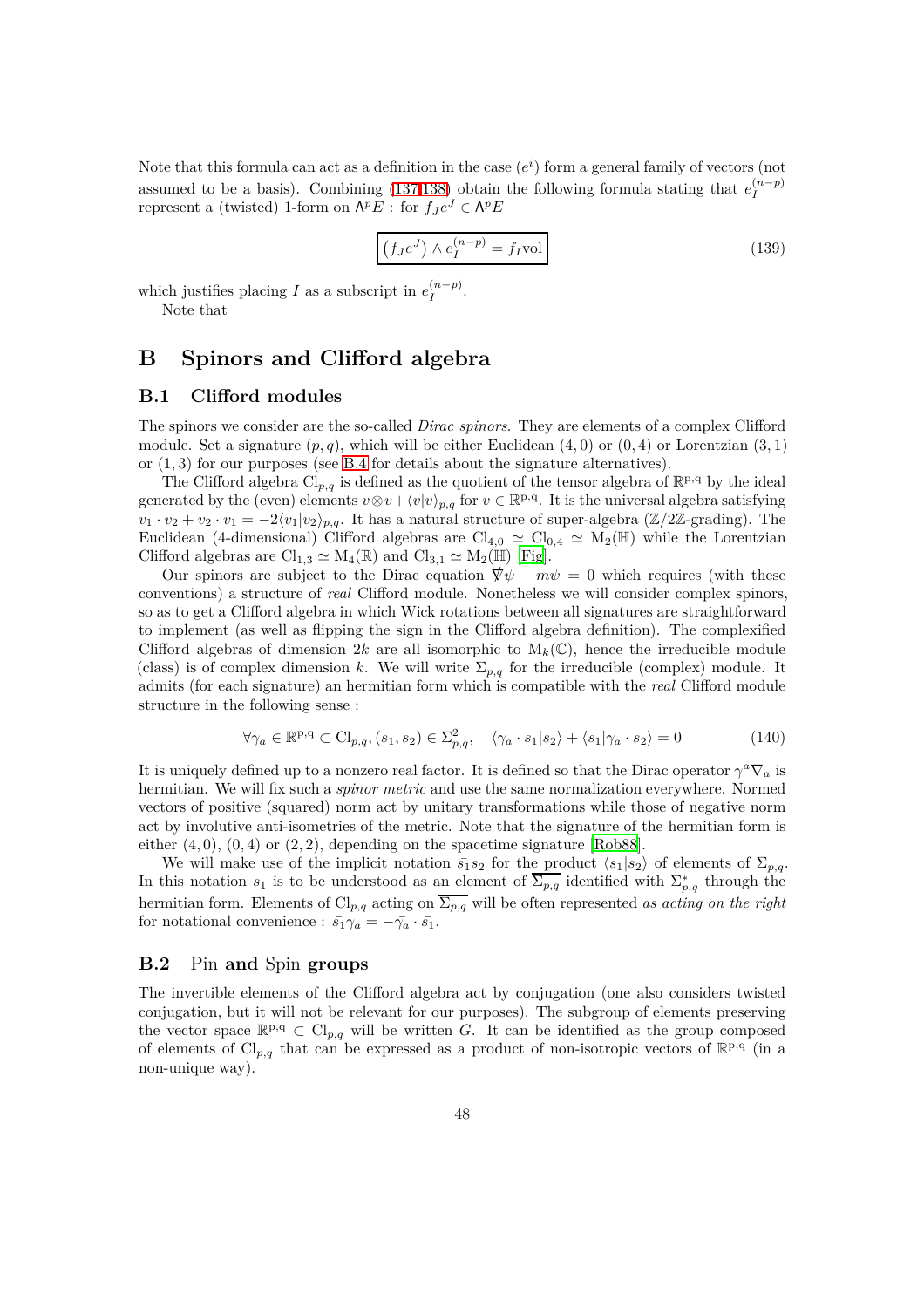For practical purposes, it is more convenient to reduce this group to the products of *normed* vectors of  $\mathbb{R}^{p,q}$ . The group *G* has a morphism  $G \stackrel{N}{\longrightarrow} \mathbb{R}^*$  which corresponds to the product of the (non-negated) squared norms of the vectors which compose the element [\[Del99\]](#page-64-14). The hermitian form is then *G*-equivariant seen as a morphism  $\overline{\Sigma_{p,q}} \otimes \Sigma_{p,q} \to \mathbb{C}$ . The inverse image of  $\{\pm 1\}$  by *N* is called the (Cliffordian) *Pin group*, written  $\widehat{\text{Pin}}_{p,q}$ . Its elements act on  $\mathbb{R}^{p,q}$  by isometries hence it is provided with a natural morphism to  $O_{p,q}$ , which is a two-fold covering. The subgroup composed of even elements is called the *Spin group*, written Spin*p,q* and has a natural two-fold covering map to  $SO_{p,q}$ .

In Euclidean signature,  $\text{Spin}_{p,0}$  is identified with the kernel of  $G \to \mathbb{R}^*$ . The group  $\text{Pin}_{p,0}$ is a maximal compact subgroup of *G* and Spin*p,*<sup>0</sup> its principal component. In non-Euclidean signature the kernel of  $G \to \mathbb{R}^*$  is a different subgroup. It corresponds to products of normed vector with an even number of spacelike (negative norm) vectors. They act on  $\mathbb{R}^{p,q}$  by isometries preserving the orientation in time. The intersection of the kernel with the even subalgebra defines the *orthochronous* Spin *group*, written  $\text{Spin}_{p,q}^+$ . It acts on  $\mathbb{R}^{p,q}$  by isometries preserving both orientations in space and in time. Note that some authors (as in [\[Del99](#page-64-14)]) take this group as the Spin group.

Note that due to Equation [\(140\)](#page-47-3)  $\text{Spin}_{p,q}^+$  acts by isometries of  $\Sigma_{p,q}$ , and  $\mathfrak{so}_{p,q}$  by infinitesimal isometries. The hermitian form being invariant under  $\text{Spin}_{p,q}^+$  can be interpreted as the form establishing an equivariant isomorphism  $\overline{\Sigma_{p,q}} \to \Sigma_{p,q}^*$  from the complex conjugated Spin module to the dual complex Spin module.

The Lie algebra of  $SO_{p,q}$  and  $Spin_{p,q}$  are isomorphic and they turn out to be realized in  $Cl_{p,q}$  by the space (linearly) spanned by commutators of vectors, for the algebraic (ungraded) commutator bracket [\[Del99](#page-64-14)] :

$$
\forall (a,b) \in \mathbb{R}^{p,q}, \quad \frac{1}{2}(ab-ba) \in \mathfrak{spin}_{p,q} \subset \text{Cl}_{p,q}
$$

The isomorphism with  $\mathfrak{so}_{p,q}$  uses the standard representation as anti-symmetric operators  $\mathfrak{so}_{p,q} \subset \text{End}(\mathbb{R}^{p,q}) \simeq \mathbb{R}^{p,q} \otimes \mathbb{R}^{p,q*}$  and composes with the inverse metric  $\mathbb{R}^{p,q*} \to \mathbb{R}^{p,q}$  to obtain a *linear* isomorphism  $\mathfrak{so}_{p,q} \stackrel{\rho}{\simeq} \Lambda^2 \mathbb{R}^{p,q}$ . It is then sent onto  $\mathfrak{spin}_{p,q}$  by the mapping

$$
a \wedge b \rightarrow \frac{1}{4}(a \cdot b - b \cdot a)
$$

For this reason, when using indices *i* for  $\mathfrak{so}_{p,q}$  and  $a, b$  for  $\mathbb{R}^{p,q}$ , we will be using both notations  $1/2\sigma_i$  and  $1/2\sigma_{ab}$  for a basis of  $\sin n_{p,q}$  embedded in  $Cl_{p,q}$ , with a notation reminiscent of the Pauli matrices (which represent a 3-dimensional Clifford algebra), using the 1*/*2 factor but not the *i* factor common in the physics literature (used to turn them into hermitian operators). Explicitly, writing in components  $\rho_i^{ab}$  the morphism  $\mathfrak{so}_{p,q} \to \Lambda^2 \mathbb{R}^{p,q}$  the two notations are related by

$$
\frac{1}{2}\rho_i^{ab}\sigma_{ab} = \sigma_i \tag{141}
$$

We also use the common notation  $\gamma : \mathbb{R}^{p,q} \to \text{End}(\Sigma_{p,q}).$ 

The *chirality* operator is defined as the image of the volume element of  $\mathbb{R}^{p,q}$ : for an oriented orthonormed basis  $(e_1, e_2, e_3, e_4)$ 

$$
\gamma_5 := \gamma_1 \gamma_2 \gamma_3 \gamma_4 \tag{142}
$$

which as the notation suggests defines a morphism from a higher dimensional Clifford module. Aiming for a unified treatment, we do not add the usual *i* factor in the case of a Lorentzian signature. It satisfies  $(\gamma_5)^2 = (-1)^q$  and lies in the supercenter of the algebra in even dimension.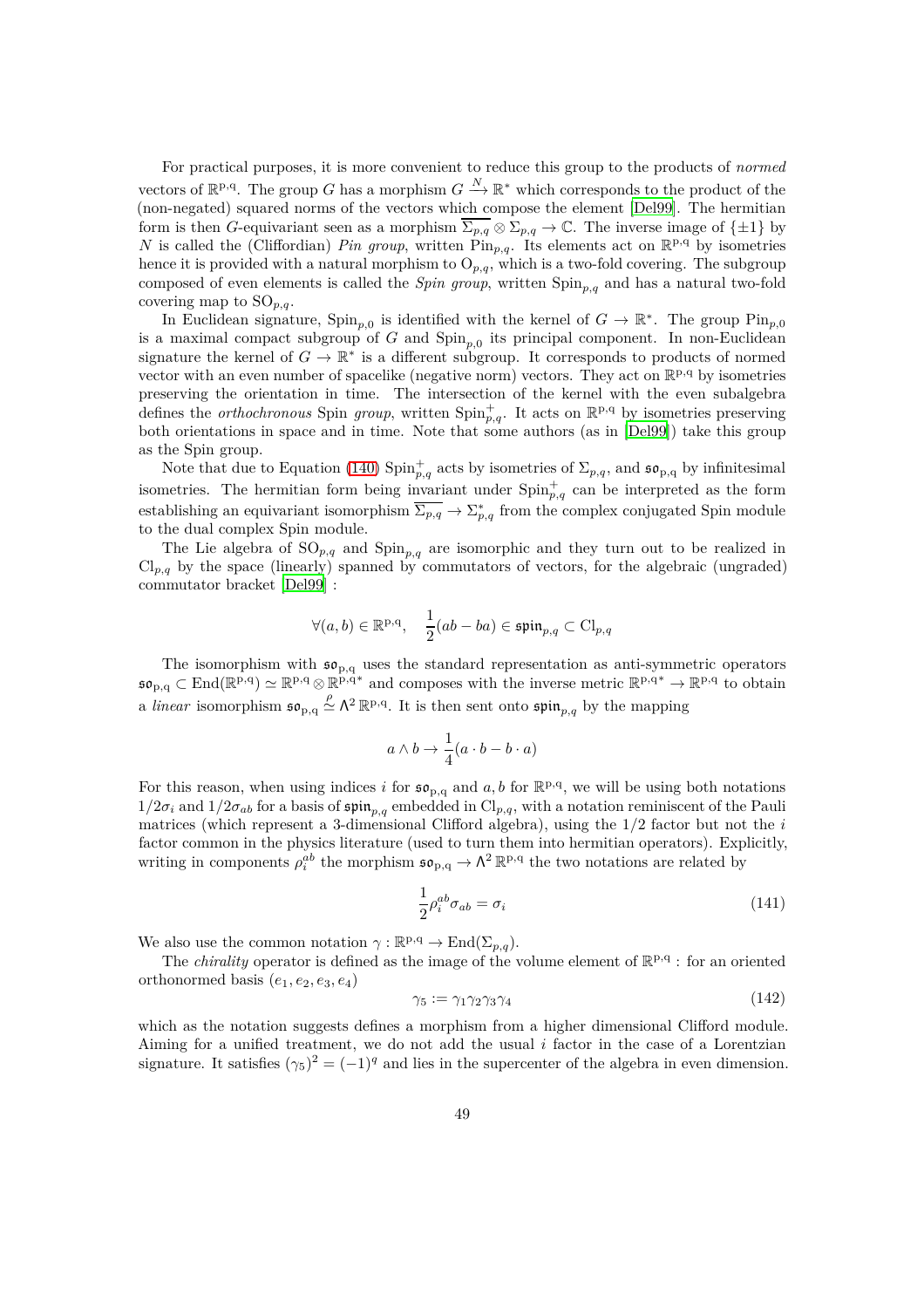Its eigenspaces on  $\Sigma_{p,q}$  are irreducible representations of  $\text{Spin}_{p,q}$  and spinors with values in these representations are called *Weyl spinors*. For our purposes, it will implement the duality between codegree 1 forms and vectors (as discussed in Section [A\)](#page-46-0).

# <span id="page-49-0"></span>**B.3 Chiral current**

Seen as a morphism  $\mathbb{R}^{p,q} \to \text{End}(\Sigma_{p,q})$ ,  $\gamma$  is  $\text{Spin}_{p,q}$ -equivariant  $(\text{Spin}_{p,q}$  being represented by SO<sub>p,q</sub>). The hermitian metric allows us to define a "dual"  $\Gamma : \overline{\Sigma_{p,q}} \otimes \Sigma_{p,q} \to \mathbb{R}^{p,q*}$  which is equivariant as well :

$$
(a, s_1, s_2) \in \mathbb{R}^{p,q} \otimes \overline{\Sigma_{p,q}} \otimes \Sigma_{p,q} \mapsto \langle s_1 | \gamma(a) \cdot s_2 \rangle \tag{143}
$$

Notice how the action of the  $\text{Pin}_{p,q}$  group is *twisted* under the morphism, as  $\gamma$  takes antihermitian values. In a similar way, one can define tensor-valued hermitian forms by using products of *γ*.

We are interested in the element  $\{\sigma_{\mu\nu}, \gamma_\tau\}$  as it appears in the equation [\(125\)](#page-44-5). By definition  $\sigma_{\mu\nu} = \frac{1}{2} [\gamma_{\mu}, \gamma_{\nu}]$ . Given that the commutator bracket is a Poisson bracket, one has a Jacobi-like (derivation) identity with the anti-commutator, so that

$$
\{[\gamma_{\mu}, \gamma_{\nu}], \gamma_{\tau}\} = [\gamma_{\mu}, \{\gamma_{\nu}, \gamma_{\tau}\}] - \{\gamma_{\nu}, [\gamma_{\mu}, \gamma_{\tau}]\} = \{\gamma_{\nu}, [\gamma_{\tau}, \gamma_{\mu}]\}\tag{144}
$$

hence the End( $\Sigma_{p,q}$ )-valued 3-form  $\{\sigma_{\mu\nu}, \gamma_{\tau}\}\$ is antisymmetric in two pairs of indices, namely totally antisymmetric as two transpositions span the whole symmetric group. It can be expressed using the chirality element and the Levi-Civita symbol (see Appendix [A\)](#page-46-0), using the method described in [\[Pal07\]](#page-65-11) (with a chirality element different by an *i* factor) :

$$
\frac{1}{2}\{\sigma_{\mu\nu}, \gamma_{\tau}\} = \varepsilon_{\nu\mu\nu\tau} \gamma^{\nu} \gamma^5 \tag{126}
$$

As  $\gamma_{\mu}$  have antihermitian values,  $\frac{1}{2} \{\sigma_{\mu\nu}, \gamma_{\tau}\}\)$  takes value in *hermitian* operators.

We also record the following formula, also proved (using the Lorentzian signature) in [\[Pal07\]](#page-65-11)

$$
\frac{1}{2}\epsilon_{\xi\nu\tau\chi}\epsilon^{\nu\tau\chi\mu} = (-1)^q \left(\delta^{\nu}_{\xi}\delta^{\mu}_{\nu} - \delta^{\mu}_{\xi}\delta^{\nu}_{\nu}\right)
$$
\n(127)

with  $(-1)^q$  corresponding to the norm of the positive volume element vol.

### <span id="page-49-1"></span>**B.4 Signature and conventions**

:

There exists two different conventions for the Clifford algebra of a given signature, namely to choose either  $v_1 \cdot v_2 + v_2 \cdot v_1 = -2\langle v_1 | v_2 \rangle_{p,q}$  or  $v_1 \cdot v_2 + v_2 \cdot v_1 = 2\langle v_1 | v_2 \rangle_{p,q}$ . Going from one convention to the other is equivalent to consider the opposite metric ; as noted in [\[Del99](#page-64-14)] Clifford algebras of opposite signature are (Z*/*2Z-graded) opposite algebras of each other. As Spin groups are composed of even elements of the Clifford algebra, Spin groups of opposite signature are *isomorphic*.

As illustrated in Section [B.1](#page-47-1) real Clifford algebras of different signature can be non-isomorphic. Complex Clifford algebras, on the other hand, are all isomorphic as all (real) bilinear metrics are congruent under the action of the complex linear group. Note however that the spinorial metric, as we defined it in [B.1,](#page-47-1) is dependent on the *real* Clifford algebra.

Physical theories require an action of the Pin group on "spinors" – they are then sometimes called *pinors* [\[Fig](#page-64-13); [Ber+01\]](#page-63-6). The catch is that Pin groups of opposite signature are *nonisomorphic* [\[Ber+01\]](#page-63-6) (and may actually need to be specified [\[Jan20\]](#page-64-15)). In this respect, the exact choice of a signature sign (along with a sign convention) does matter. The structure needed on a pseudo-riemannian manifold to carry (real) pinors is a Pin structure. That being said, a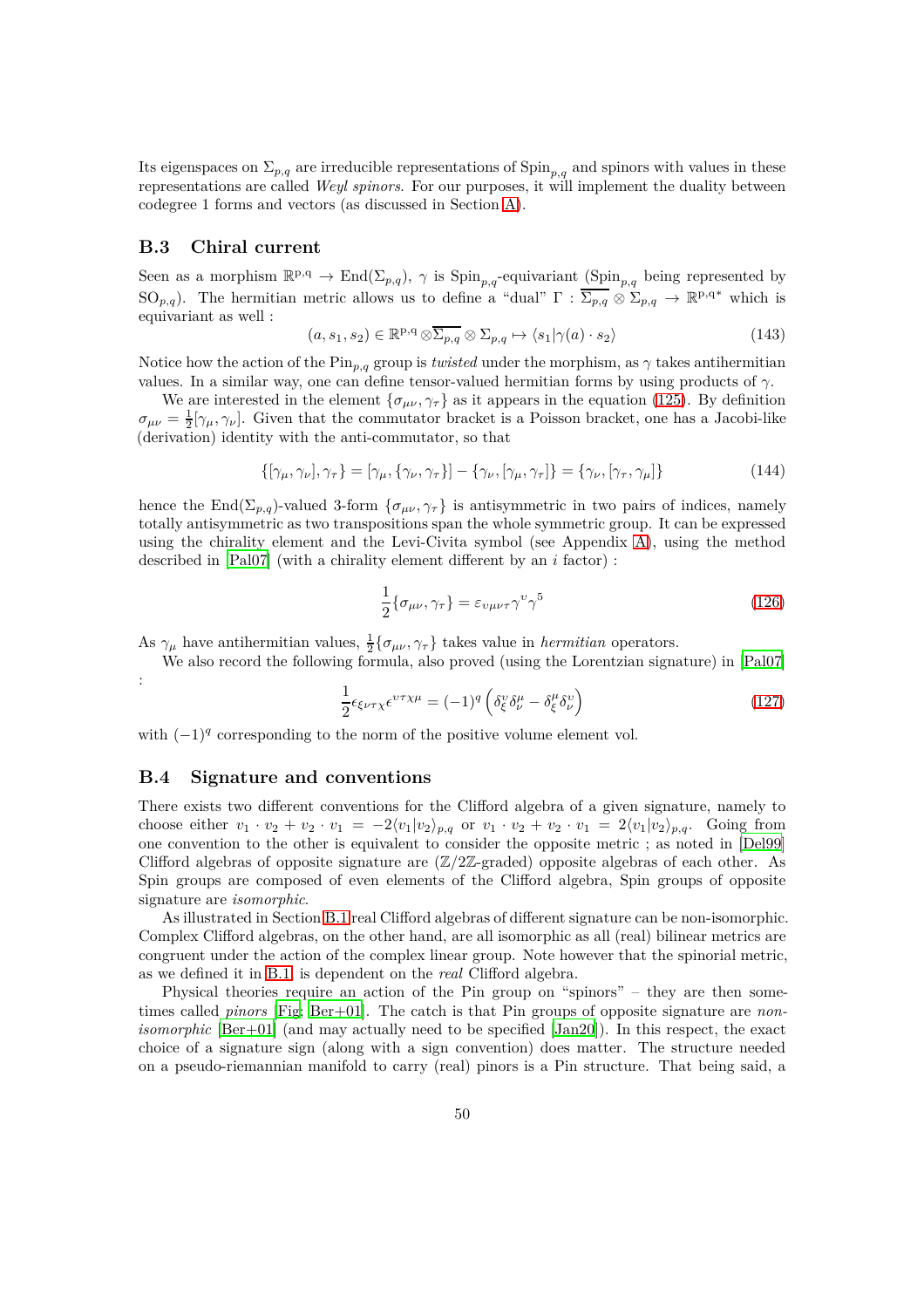Spin<sup>+</sup> structure naturally induces Spin and Pin structures of the corresponding signatures. As  $Spin_{1,3}^+\simeq Spin_{3,1}^+$  (lifting an isomorphism  $SO_{1,3}^+\simeq SO_{3,1}^+$ ), a given  $Spin_{1,3}^+$  structure can induce both Pin<sub>1,3</sub> and Pin<sub>3,1</sub> structures (for opposite metrics).

# <span id="page-50-0"></span>**C Universal formulas for differentials of canonical forms**

Define  $Q := T^* \mathcal{P} \otimes \mathfrak{p}$ . It is provided with a tautological p-valued 1-form  $\lambda$ . Let in this section  $\Sigma$  be a p-module (as a trivial vector bundle over P), possibly a l-module, with  $s^a$  as fibre coordinates and  $\bar{s}_{\alpha}$  coordinates for the dual module. Recall that  $d^{\lambda} s := ds + \lambda \cdot s$  with an implicit wedge product. We will establish the following formulae in a "universal" framework, without the structure of a principal connection:

$$
d\lambda^{(10)} = \Lambda^A \wedge \lambda_A^{(9)} \tag{145a}
$$

$$
d\lambda_A^{(9)} = \Lambda^C \wedge d\lambda_{AC}^{(8)} = d^{\lambda} \lambda_A^{(9)} \tag{145b}
$$

$$
d\lambda_{AB}^{(8)} = \Lambda^C \wedge d\lambda_{ABC}^{(7)} - c_{AB}^C \lambda_C^{(9)} \tag{145c}
$$

$$
d\left(\bar{s}_{\alpha}s^{\alpha}\right) = (d^{\lambda}\bar{s})_{\alpha}s^{\alpha} + \bar{s}_{\alpha}d^{\lambda}s^{\alpha} \tag{145d}
$$

$$
d^{\lambda} \Lambda = 0 \tag{145e}
$$

$$
d^{\lambda}(d^{\lambda}s)^{\alpha} = \Lambda \cdot s^{\alpha} \tag{145f}
$$

with  $\lambda$  the canonical form on  $T^* \mathcal{P} \otimes \mathfrak{p}$ .

The first computation goes

$$
d\lambda^{(10)} = (d\lambda^A) \wedge \lambda_A^{(9)}
$$
  
= 
$$
\left(\Lambda - \frac{1}{2} [\lambda \wedge \lambda] \right)^A \wedge \lambda_A^{(9)}
$$
  
= 
$$
\Lambda^A \wedge \lambda_A^{(9)}
$$

 $(9)$ 

In a similar fashion

$$
d\lambda_A^{(9)} = (d\lambda^B) \wedge \lambda_{AB}^{(8)}
$$
  
=  $\left(\Lambda - \frac{1}{2} [\lambda \wedge \lambda] \right)^B \wedge \lambda_{AB}^{(8)}$   
=  $\Lambda^B \wedge \lambda_{AB}^{(8)} - \frac{1}{2} c_{CD}^B \lambda^C \wedge \lambda^D \wedge \lambda_{AB}^{(8)}$   
=  $\Lambda^B \wedge \lambda_{AB}^{(8)} - c_{AB}^B \lambda^{(10)}$   
=  $\Lambda^B \wedge \lambda_{AB}^{(8)}$ 

with  $c_{AB}^B = 0$  by *unimodularity* of the Poincaré algebra. To relate  $d\lambda_A^{(9)}$ <sup>(9)</sup> to  $d^{\lambda}$ λ<sup>(9)</sup>  $\binom{9}{A}$  one just has to notice that

$$
\lambda \cdot \lambda_A^{(9)} = -c_{BA}^C \lambda^B \wedge \lambda_C^{(9)} = -c_{BA}^B \lambda^{(10)} = 0
$$

according to the same argument, so that

$$
d^{\lambda} \lambda_A^{(9)} = d \lambda_A^{(9)}
$$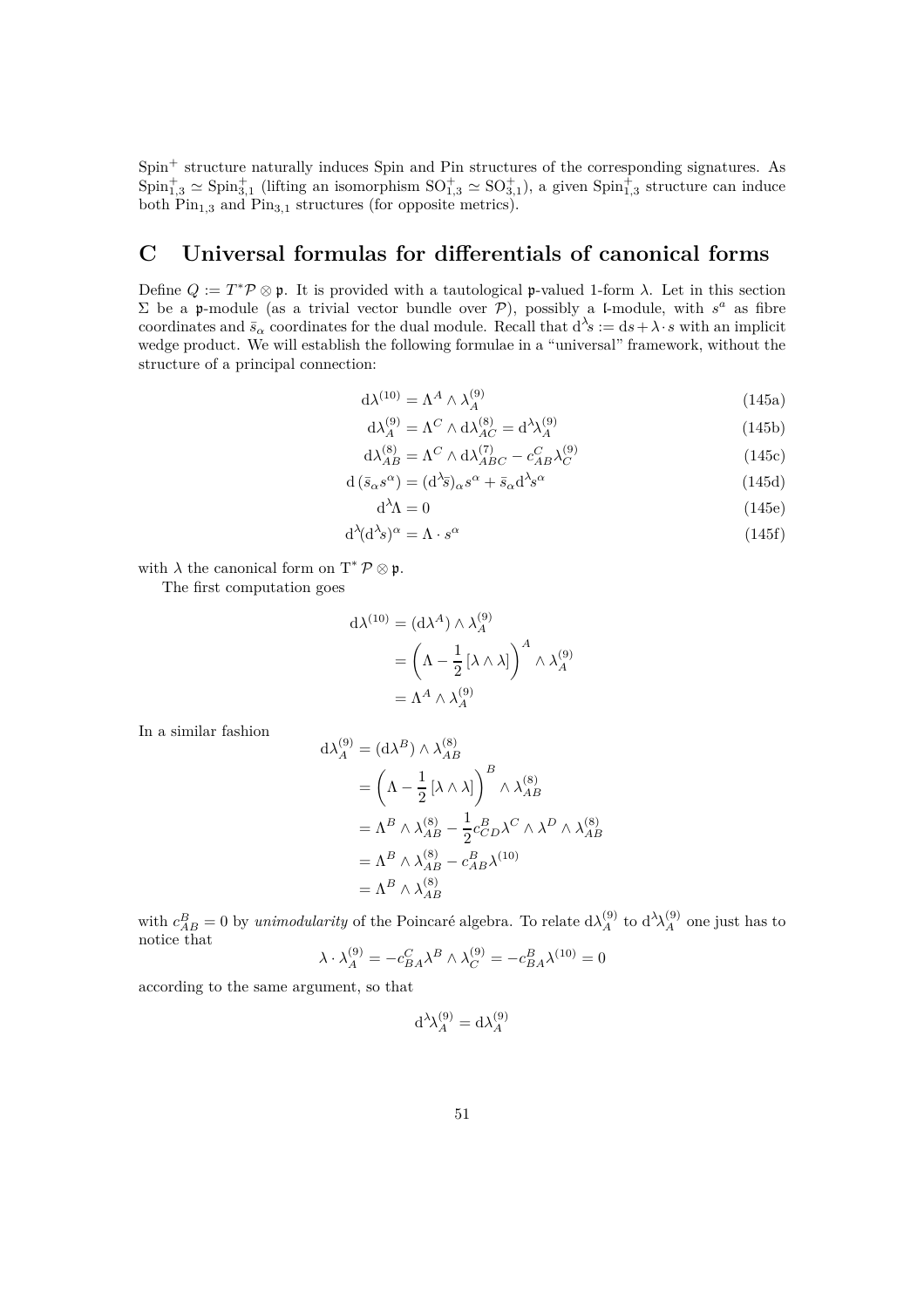The next computation is similar :

$$
d\lambda_{AB}^{(8)} = (d\lambda^C) \wedge \lambda_{ABC}^{(7)}
$$
  
=  $\left(\Lambda - \frac{1}{2} [\lambda \wedge \lambda] \right)^C \wedge \lambda_{ABC}^{(7)}$   
=  $\Lambda^C \wedge \lambda_{ABC}^{(7)} - \frac{1}{2} c_{DE}^C \lambda^D \wedge \lambda^E \wedge \lambda_{ABC}^{(7)}$   
=  $\Lambda^C \wedge \lambda_{ABC}^{(7)} - \left( c_{BC}^C \lambda_A^{(9)} - c_{AC}^C \lambda_B^{(9)} + c_{AB}^C \lambda_C^{(9)} \right)$   
=  $\Lambda^C \wedge \lambda_{ABC}^{(7)} - c_{AB}^C \lambda_C^{(9)}$ 

Next we check the compatibility with equivariant contractions :

$$
d(\bar{s}_{\alpha}s^{\alpha}) = (d\bar{s}_{\alpha})s^{\alpha} + \bar{s}_{\alpha}ds^{\alpha}
$$
  
=  $(d^{\lambda}\bar{s} - \lambda\bar{s})_{\alpha}s^{\alpha} + \bar{s}_{\alpha}(d^{\lambda}s - \lambda \cdot s)^{\alpha}$   
=  $(d^{\lambda}\bar{s}_{\alpha})s^{\alpha} + \bar{s}_{\alpha}(d^{\lambda}s)^{\alpha} - (\lambda \cdot \bar{s})_{\alpha}s^{\alpha}) + \bar{s}_{\alpha}(d^{\lambda}s - \lambda \cdot s)^{\alpha}$   
=  $(d^{\lambda}\bar{s}_{\alpha})s^{\alpha} + \bar{s}_{\alpha}(d^{\lambda}s)^{\alpha}$ 

In particular, for  $\psi$  a  $\Sigma$ -valued *k*-form over *Q* and  $\bar{\psi}$  a  $\Sigma^*$ -valued *l*-form, the following holds

$$
d(\bar{\psi}_{\alpha} \wedge \psi^{\alpha}) = (d^{\lambda} \bar{\psi}_{\alpha}) \wedge \psi^{\alpha} + (-1)^{l} \bar{\psi}_{\alpha} \wedge (d^{\lambda} \psi)^{\alpha}
$$
(146)

Next is the *Bianchi identity*, which will make use of the *Jacobi identity*  $[{\lambda \wedge \lambda} \wedge {\lambda}] = 0$ :

$$
d^{\lambda}\Lambda^{A} = d \left( d\lambda + \frac{1}{2} [\lambda \wedge \lambda] \right)^{A} + \left[ \lambda \wedge d\lambda + \frac{1}{2} [\lambda \wedge \lambda] \right]^{A}
$$

$$
= \frac{1}{2} ([d\lambda \wedge \lambda] - [\lambda \wedge d\lambda])^{A} + [\lambda \wedge d\lambda]^{A}
$$

$$
= 0
$$

And finally,

$$
d^{\lambda}(d^{\lambda}s)^{\alpha} = (d + \lambda \cdot)(ds + \lambda \cdot s)^{\alpha}
$$
  
=  $(d(\lambda \cdot s) + \lambda \cdot ds + \lambda \wedge \lambda \cdot s)^{\alpha}$   
=  $((d\lambda) \cdot s + \frac{1}{2} [\lambda \wedge \lambda] \cdot s)^{\alpha}$   
=  $\Lambda \cdot s^{\alpha}$ 

Note that the two last equations can as well be written with d :

$$
d\Lambda = [\Lambda \wedge \lambda]
$$

$$
d(d^{\lambda}s)^{\alpha} = (\Lambda \cdot s - \lambda \cdot d^{\lambda}s)^{\alpha}
$$

# <span id="page-51-0"></span>**D Frame bundle, Ricci curvature and torsion**

In this section we recall the framework of frame bundles and establish some common identities concerning the Ricci curvature in presence of torsion, which are used in Section [10.3.](#page-40-0)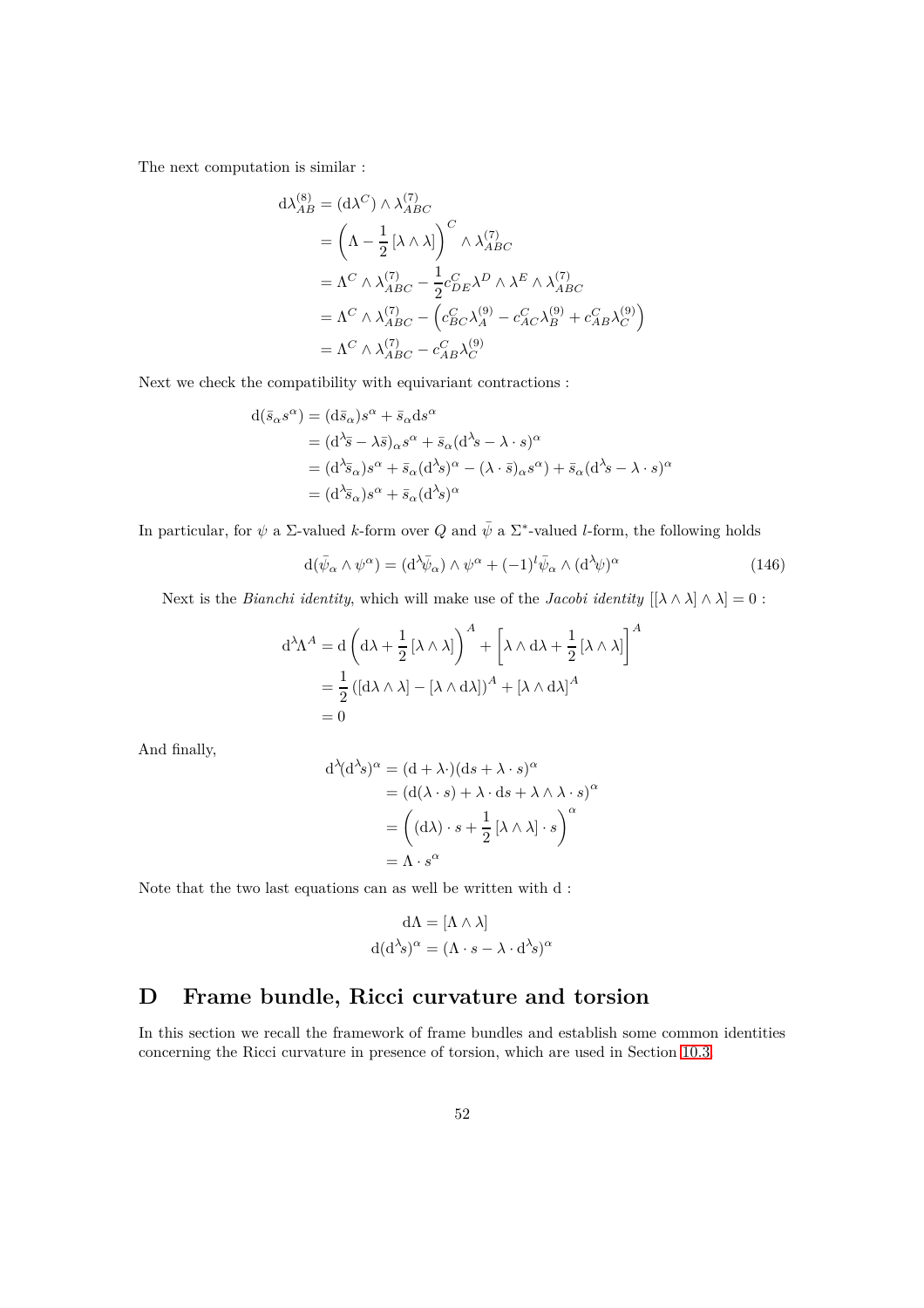# <span id="page-52-0"></span>**D.1 Structure of the frame bundle**

#### **Frame bundle, Spin structures and connections**

We start with a brief reminder on the structure of the bundle of orthonormal frames. A general reference is [\[KN96](#page-65-12)]. Everything done in this section applies in a straightforward manner to any metric signature and to unoriented frame, time-oriented frame and space-oriented bundles as well as to spin (and pin) frame bundles.

Start with a *n*-manifold *M*, provided with a metric of signature (*p, q*) as well as an orientation. The bundle of orthonormal frames  $SO^+(M) \stackrel{\pi}{\rightarrow} M$  is a principal  $SO_{p,q}^+$ -bundle equipped with a solder form  $\alpha \in \Omega^1(\mathrm{SO}^+(M), \mathbb{R}^{p,q})$  which is  $\mathrm{SO}^+_{p,q}$ -equivariant as well as horizontal (vanishes on vertical vectors). It establishes a  $SO_{p,q}^+$ -equivariant mapping



A Spin<sup>+</sup><sub>*p*,*q*</sub>-structure is given by a "lifting" of the so-called *structure group*  $SO_{p,q}^+$  to  $Spin_{p,q}^+$ . In other words, given a metric and a space-and-time orientation, it is defined by a principal bundle *P* with a  $\text{Spin}_{p,q}^+$ -equivariant bundle map  $P \to \text{SO}^+(M)$ . Note that a similar lifting of the *linear* frame bundle to a principal bundle with the connected double cover of  $SL_n$  as structure group induces a  $\text{Spin}_{p,q}^+$ -structure for every metric and space-and-time orientation. Alternatively, the mapping to  $SO^+(M)$  is equivalent to the data of the solder form pulled back to P : the  $Spin^+_{p,q}$ structure is equivalently a principal  $\text{Spin}_{p,q}^+$ -bundle equipped with an nondegenerate horizontal  $\mathbb{R}^{p,q}$ -valued 1-form which is equivariant for the action  $\text{Spin}_{p,q}^+ \to \text{SO}_{p,q}^+$ .

A connection 1-form on  $SO^+(M)$  (hereafter *connection 1-form*) is given by an  $\mathfrak{so}_{p,q}$ -equivariant  $\mathfrak{so}_{p,q}$ -valued 1-form  $\omega$  on  $SO^+(p,q)$ , which is normalized for the action of  $\mathfrak{so}_{p,q}$ : for  $\mathfrak{h} \in \mathfrak{so}_{p,q}$ , writing its action by  $\bar{\mathfrak{h}} \in \Gamma(T\text{SO}^+(M))$ , the normalization condition is

<span id="page-52-1"></span>
$$
\omega(\bar{\mathfrak{h}}) = \mathfrak{h} \tag{147}
$$

A connection 1-form defines an Ehresmann connection given by its kernel. The equivariance of the form ensures that the horizontal distribution is equivariant. The combined data of

$$
\omega \oplus \alpha \in \Omega^1(\text{SO}^+(M), \mathfrak{so}_{p,q} \ltimes \mathbb{R}^{p,q})
$$
\n(148)

is called a *Cartan connection* 1-form, or *affine connection*.

#### **Tensorial forms**

As the frame bundle trivialises the (pullback of the) tangent bundle of *M*, any tensor-valued differential form on *M* pulls back to  $SO^+(M)$  to a differential form with values in a trivialised bundle, which is *horizontal* (contracts to 0 with any vertical vector) and *equivariant* (the iden- $\text{tification } \pi^* (TM^{\otimes k} \otimes T^*M^{\otimes l}) \to \mathbb{R}^{p,q^{\otimes k}} \otimes \mathbb{R}^{p,q^{*\otimes l}}$  being equivariant). Such forms on  $\text{SO}^+(M)$ are called *basic* or *tensorial* and are in bijection with forms of the corresponding type on *M*. We write

$$
\Omega_h^{\bullet}\left(\mathrm{SO}^+(M), \, \mathbb{R}^{p,q \otimes k} \otimes \mathbb{R}^{p,q \ast \otimes l}\right)^{\mathrm{SO}^+_{1,3}}
$$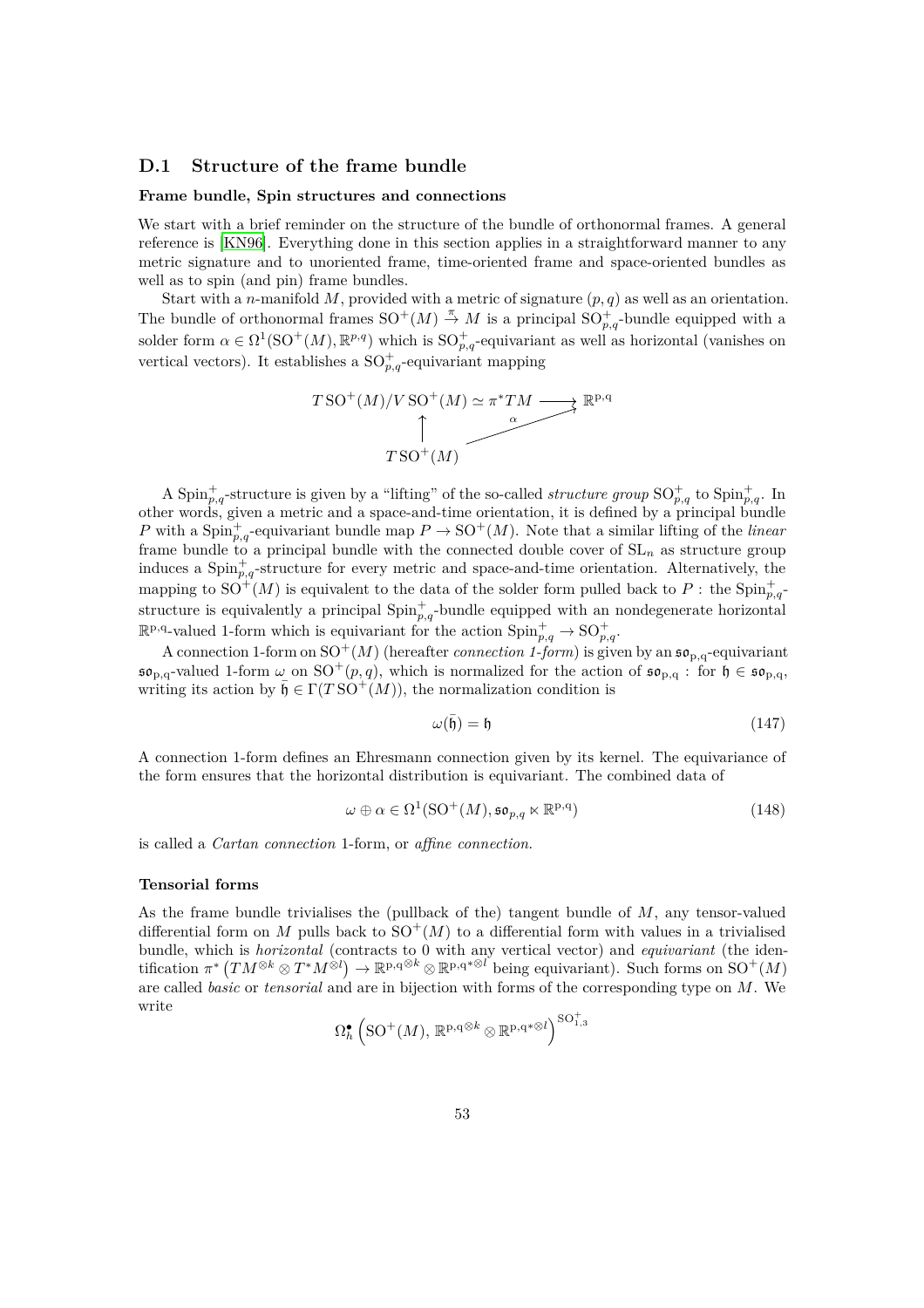for the space of  $\mathbb{R}^{p,q\otimes k} \otimes \mathbb{R}^{p,q*\otimes l}$ -valued tensorial forms. Equivariance under the connected group  $SO_{1,3}^+$  is equivalent to equivalence under  $\mathfrak{so}_{1,3}$ , which can be written as follows for a  $\mathbb{R}^{p,q\otimes k} \otimes \mathbb{R}^{p,q*\otimes l}$ -valued form  $\sigma$  on  $\mathrm{SO}^+(M)$  is

$$
(\mathrm{d} i_{\bar{\mathfrak h}}+i_{\bar{\mathfrak h}}{\mathrm{d}})\sigma+\mathfrak h\cdot\sigma=0
$$

for all  $\mathfrak{h} \in \mathfrak{so}_{p,q}$ . As  $\sigma$  is horizontal, it can be written

$$
(i_{\bar{\mathfrak{h}}}d + \mathfrak{h} \cdot) \sigma = 0
$$

Since  $\omega$  vanishes on the horizontal directions, is normalized [\(147\)](#page-52-1) and since  $\alpha^a$  span the horizontal forms, the infinitesimal equivariance can be equivalently written as

<span id="page-53-0"></span>
$$
d\sigma + \omega \cdot \sigma = S_{\mathcal{I}} \alpha^{\mathcal{I}} \tag{149}
$$

where  $\mathcal I$  are multi-indices,  $\alpha^{\mathcal I}$  form a basis of horizontal forms and  $S_{\mathcal I}$  are coefficients determined by *σ*.

# **Curvature and Torsion forms**

To a connection on  $SO^+(M)$  are associated its torsion 2-form  $\Theta$  (with values in  $\mathbb{R}^{p,q}$ ) and its curvature 2-form  $\Omega$  (with values in  $\mathfrak{so}_{p,q}$ )) defined by

$$
\Theta := d\alpha + \omega \cdot \alpha \tag{150}
$$

$$
\Omega := d\omega + \frac{1}{2} [\omega \wedge \omega]
$$
\n(151)

with  $\cdot$  denoting the (tensor) combined product of the wedge product on forms and the action of  $\mathfrak{so}_{p,q}$  on  $\mathbb{R}^{p,q}$  and  $\frac{1}{2}$  [ $\wedge$ ] similarly with the adjoint action. They both are horizontal and equivariant, and as such are associated to tensor fields on *M*. Note that it has nothing to do with the Poincaré-Cartan form defined in Section [2.](#page-5-0)

From the curvature 2-form is constructed the Ricci curvature form  $\mathrm{Ric} \in \Omega^1(\mathrm{SO}^+(M), \mathbb{R}^{p,q*})$ . It is obtained from  $\Omega$  by representing  $\mathfrak{so}_{p,q}$  in End( $\mathbb{R}^{p,q}$ ) then taking the trace *with respect to* the first 2-form index, using the connection to identify  $\mathbb{R}^{p,q}$  with the horizontal space. Write

$$
\rho: \mathfrak{so}_{p,q} \to \mathrm{End}(\mathbb{R}^{p,q})
$$

the natural representation of  $\mathfrak{so}_{p,q}$  and

$$
u: \mathbb{R}^{p,q} \to \Gamma(T\operatorname{SO}^+(M))
$$

the horizontal vector fields such that at each point of  $SO^+(M)$  (frames of  $T_xM$  for  $x \in M$ ),  $u_a$ is the horizontal lift to  $TSO^+(M)$  of the vector in  $T_xM$  corresponding to  $e_a \in \mathbb{R}^{p,q}$ . In other words,  $\langle \alpha | u \rangle : \mathbb{R}^{p,q} \to \Gamma(\text{SO}^+(M), \mathbb{R}^{p,q})$  is the natural embedding into constant sections.

Then the Ricci curvature form can be expressed by the following formula, using *I, J* for coordinates of SO<sup>+</sup>(M), *i* for indices in  $\mathfrak{so}_{p,q}$  and *a*, *b* for indices in  $\mathbb{R}^{p,q}$ :

$$
\text{Ric}_{J,b} = \Omega_{IJ}^i \rho_{i,b}^a u_a^I \tag{152}
$$

As a tensorial  $\mathbb{R}^{p,q*}$ -valued 1-form on  $\text{SO}^+(M)$ , it is associated to a bilinear form on M.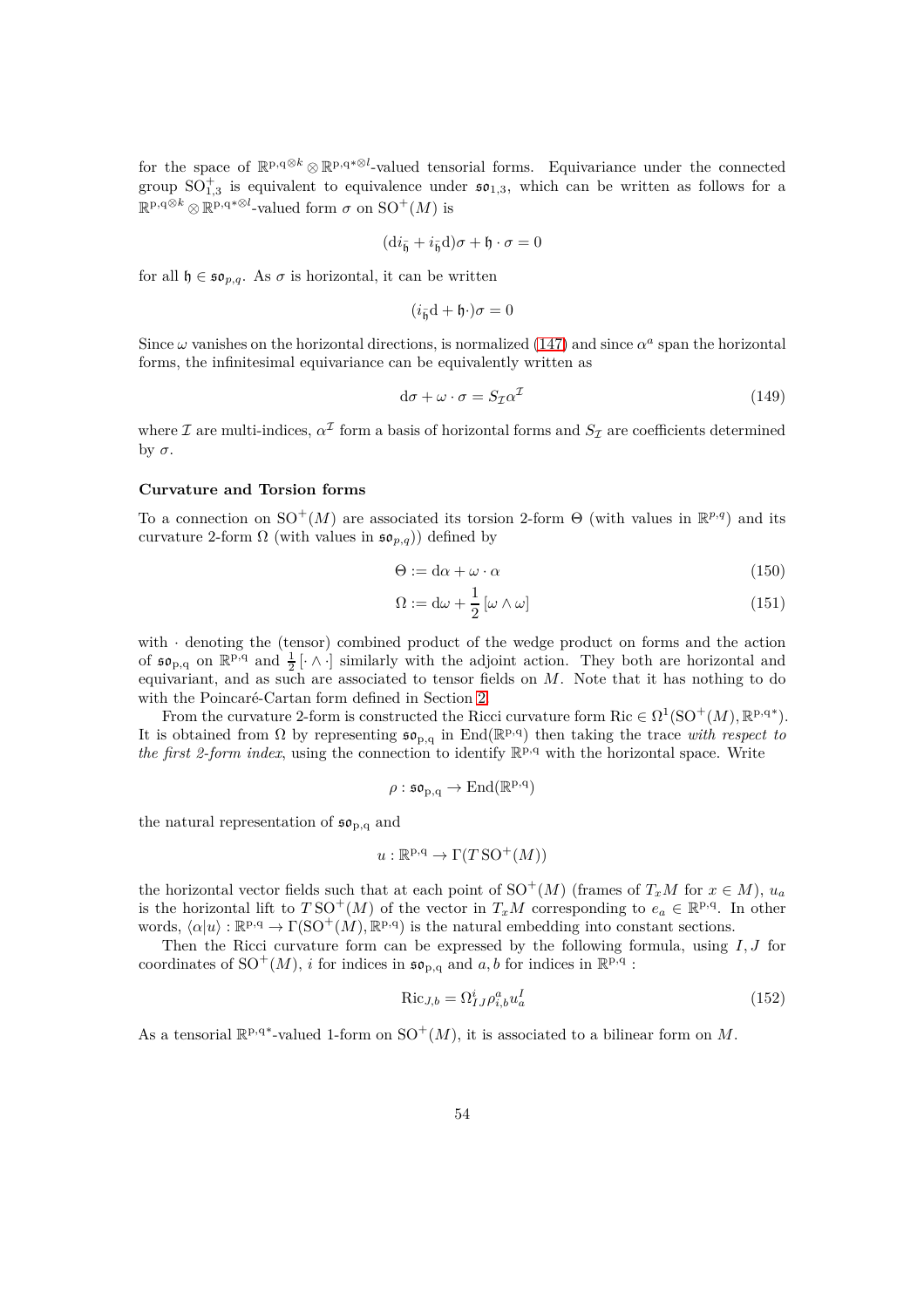### <span id="page-54-0"></span>**D.2 The Bianchi identity**

The curvature obeys the so-called (*algebraic*, or *first*) *Bianchi identity* :

<span id="page-54-2"></span>
$$
d\Theta + \omega \cdot \Theta = \Omega \cdot \alpha \tag{153}
$$

We are interested in its consequences for the Ricci curvature, so we compute the contraction

$$
(\Omega \cdot \alpha)^{a}_{IJK} u_{a}^{I} = (\Omega^{i} \rho_{ib}^{a} \wedge \alpha^{b})_{IJK} u_{a}^{I}
$$
  
\n
$$
= u_{a}^{I} (\Omega^{i}_{IJ} \rho_{ib}^{a} \wedge \alpha^{b}_{K} + \Omega^{i}_{JK} \rho_{ib}^{a} \wedge \alpha^{b}_{I} + \Omega^{i}_{KI} \rho_{ib}^{a} \wedge \alpha^{b}_{J})
$$
  
\n
$$
= \text{Ric}_{J,b} \wedge \alpha^{b}_{K} + \Omega^{i}_{JK} \rho_{ia}^{a} - \text{Ric}_{K,b} \wedge \alpha^{b}_{J}
$$
  
\n
$$
(\Omega \cdot \alpha)^{a}_{IJK} u_{a}^{I} = \text{Ric}_{J,b} \wedge \alpha^{b}_{K} - \text{Ric}_{K,b} \wedge \alpha^{b}_{J}
$$
  
\n(154)

in which  $\Omega^i \rho_{ia}^a$  vanished because  $\mathfrak{so}_{p,q}$  acts by traceless endomorphisms ; this term corresponds to the action of  $\Omega$  on the determinant line bundle of  $M$ . Applying the same contraction to the left side of [\(153\)](#page-54-2) we obtain

<span id="page-54-3"></span>
$$
\left(\mathrm{d}\Theta + \omega \cdot \Theta\right)_{IJK}^a u_a^I = \mathrm{Ric}_{J,b} \wedge \alpha_K^b - \mathrm{Ric}_{K,b} \wedge \alpha_J^b \tag{155}
$$

which can be read as : the antisymmetric part of the Ricci curvature is equal to the covariant exterior divergence of the torsion.

We want to express the left hand term with a covariant divergence, working in the vector bundle trivializing *vector-valued* 2*-forms*. Let us state the final formula beforehand. We write it over the base manifold, using  $tr(T)_{\mu} = T^{\nu}{}_{\nu\mu}$  and  $div^{\nabla} T_{\mu\nu} = \nabla_{\rho} T^{\rho}{}_{\mu\nu}$ :

<span id="page-54-1"></span>
$$
\text{Ric}_{\mu\nu} - \text{Ric}_{\nu\mu} = \text{div}^{\nabla}(T)_{\mu\nu} - \text{d}\,\text{tr}(T) \tag{156}
$$

#### **Preliminary definitions**

We need to introduce a somewhat cumbersome notation in order to differentiate between *horizontal forms* and Λ<sup>•</sup> R<sup>p,q∗</sup>-valued forms on the frame bundle. This is because although they are identified by the solder form the covariant exterior differential acts differently on each of them. This distinction is harder to keep track of when working on the base manifold, but working on the frame bundle makes it clearer.

We now define the morphism relating forms of both kind. Let *E* be an arbitrary (finitedimensional) representation of  $\mathfrak{so}_{p,q}$ . Let  $\sigma$  to an equivariant horizontal *k*-form with values in *E*. We define  $\hat{\sigma}$  the equivariant section of  $\Lambda^k \mathbb{R}^{p,q*} \otimes E$  defined by the isomorphism that the connection establishes between the horizontal distribution and  $\mathbb{R}^{p,q}$  :

$$
\hat{\sigma}_{ab...k}^A := \sigma_{I_1 I_2...I_k}^A u_a^{I_1} u_b^{I_2} \dots u_k^{I_k}
$$
\n(157)

We introduce two avatars of the covariant differential : the first one is the standard covariant exterior differential

$$
\mathrm{d}^{\omega} A = \mathrm{d} A + \omega \cdot A
$$

for *A* an equivariant horizontal differential form with values in a representation *E* of  $\mathfrak{so}_{p,q}$ . For example the definition of the torsion can be written as :

$$
\Theta = d^{\omega} \alpha \tag{158}
$$

The second one is an antisymmetrised covariant derivative. We write it d*ω*∧ and *only applies to equivariant sections of representations*  $\Lambda^k \mathbb{R}^{p,q*} \otimes E$  *of*  $\mathfrak{so}_{p,q}$  (0-forms) with *E* a representation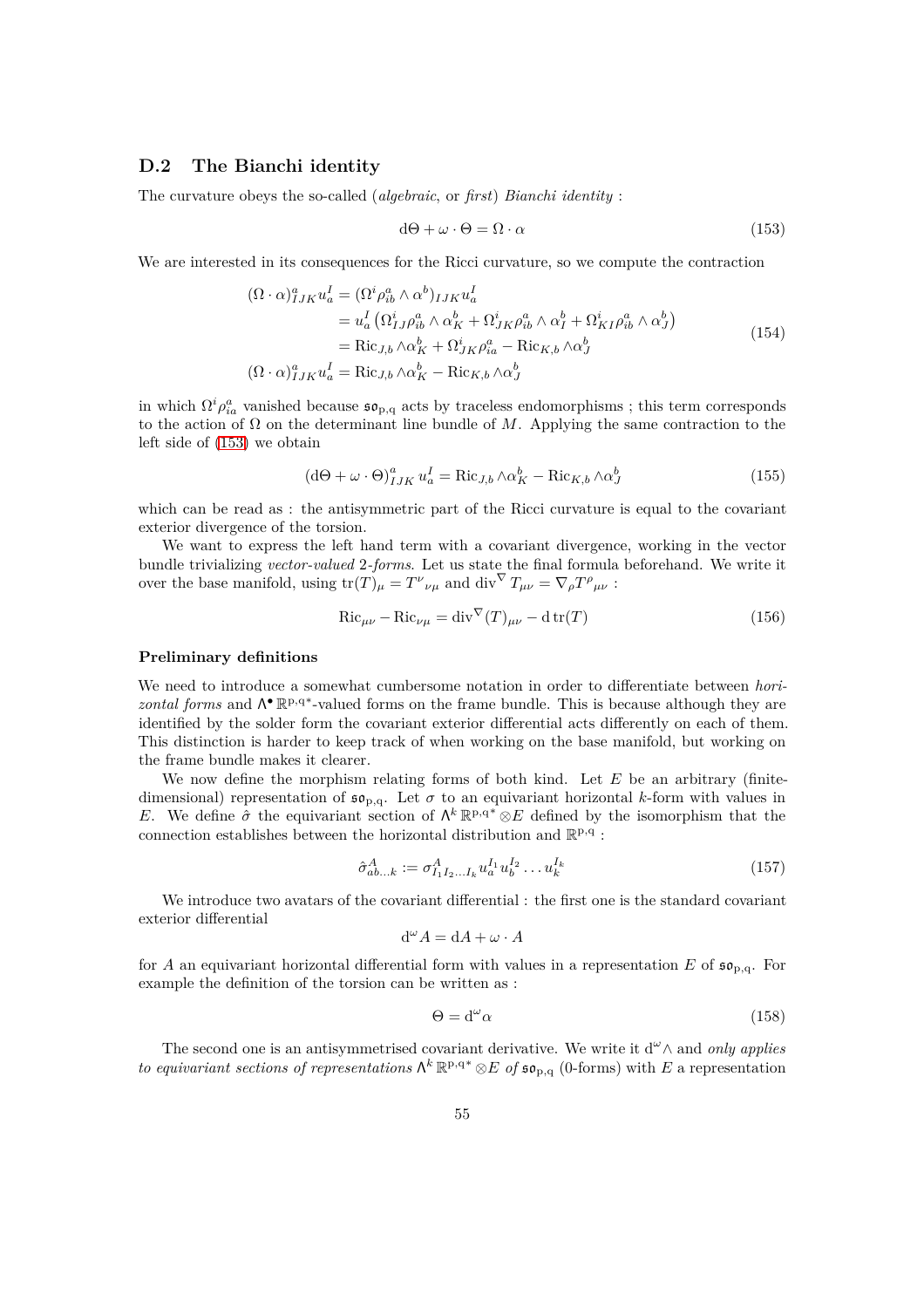of  $\mathfrak{so}_{p,q}$ . Let  $\hat{\sigma}$  be an equivariant section of  $\Lambda^k \mathbb{R}^{p,q*} \otimes E$  (corresponding to an equivariant section  $\sigma \in \Omega^k(\mathrm{SO}^+(M), E)$ ). We consider

$$
d^{\omega}\hat{\sigma} \in \Omega^{1}(\mathrm{SO}^{+}(M), \Lambda^{k}\mathbb{R}^{p,q*} \otimes E) \xrightarrow{\sim} \Gamma(\mathrm{SO}^{+}(M), \mathbb{R}^{p,q*} \otimes \Lambda^{k}\mathbb{R}^{p,q*} \otimes E)
$$

and compose with the antisymmetrisation  $\mathbb{R}^{p,q*} \otimes \Lambda^k \mathbb{R}^{p,q*} \to \Lambda^{k+1} \mathbb{R}^{p,q*}$  to obtain

$$
d^{\omega} \wedge : \Gamma(SO^{+}(M), \Lambda^{k} \mathbb{R}^{p,q*} \otimes E) \to \Gamma(SO^{+}(M), \Lambda^{k+1} \mathbb{R}^{p,q*} \otimes E)
$$
(159)

We denote  $\hat{\wedge}$  for the product in the exterior algebra Λ<sup>\*</sup> ℝ<sup>p,q\*</sup>, to distinguish it from the wedge product  $\wedge$  of  $\Omega^*(\text{SO}^+(M))$ . We also introduce the following *trace* of vector-valued horizontal *k*-forms :

$$
\text{tr}(\sigma) := u_a^I \sigma_{IJK...}^a \in \Omega^{k-1}(\text{SO}^+(M)) \tag{160}
$$

and will also use the natural trace on  $\Lambda^k \mathbb{R}^{p,q*} \otimes \mathbb{R}^{p,q}$ . The contracted Bianchi identity [\(155\)](#page-54-3) takes the form

<span id="page-55-0"></span>
$$
\operatorname{tr}\widehat{\left(\mathrm{d}^{\omega}\Theta\right)}_{ab} = \widehat{\mathrm{Ric}}_{ab} - \widehat{\mathrm{Ric}}_{ba} \tag{161}
$$

The last definition we need is that of the contraction of a *E*-valued *k*-form with Θ. Let *A* ∈  $\Omega^k(SO^+(M), E)$ . We define the following equivariant *E*-valued  $(k+1)$ -form

$$
(\Theta\lrcorner\, A)_{I_0\cdots I_k}:=\sum_{0\leqslant i
$$

Alternatively, the contraction can be defined using the trace :

$$
\widehat{\Theta} \lrcorner \,\hat{A} = \operatorname{tr}\left(\widehat{\Theta} \hat{\wedge} \hat{A}\right) - \operatorname{tr}(\widehat{\Theta}) \hat{\wedge} \hat{A}
$$

# **The contracted Bianchi identity**

We want to re-express  $\text{tr} \circ d^{\omega}$  in

<span id="page-55-1"></span>
$$
\operatorname{tr} (\mathrm{d}^{\omega} \Theta)_{JK} = u_a^I (\mathrm{d} \Theta_{IJK} + \omega \cdot \Theta) \tag{162}
$$

We will need the following formula

**Lemma 1** *Let A be a E-valued equivariant horizontal k-form. Then*

$$
\widehat{\mathrm{d}^\omega A} = \mathrm{d}^\omega \wedge \hat{A} + \widehat{\Theta \sqcup \hat{A}}
$$

The proof simply uses the fact that  $u_a \rightharpoonup \omega = 0$  and one computes the components of the exterior differential :

$$
d^{\omega} A(u_{a_0}, u_{a_1} \dots u_{a_k}) = dA(u_{a_0}, u_{a_1} \dots u_{a_k})
$$
  
\n
$$
= \sum_i (-1)^i u_{a_i} (A(u_{a_0} \dots \hat{u}_{a_i} \dots u_{a_k}))
$$
  
\n
$$
+ \sum_{i < j} (-1)^{i+j} A([u_{a_i}, u_{a_j}], u_{a_0} \dots u_{a_i} \dots u_{a_j} \dots u_{a_k})
$$
  
\n
$$
= \sum_i (-1)^i u_{a_i} (\hat{A}_{a_0 \dots \hat{a_i} \dots a_k})
$$
  
\n
$$
+ \sum_{i < j} (-1)^{i+j} A(u_b \Theta^b(u_{a_i}, u_{a_j}), u_{a_0} \dots u_{a_i} \dots u_{a_j} \dots u_{a_k})
$$
  
\n
$$
= \sum_i (-1)^i d^{\omega} \hat{A}_{a_0 \dots \hat{a_i} \dots a_k} (u_{a_i}) + \sum_{i < j} (-1)^{i+j} \Theta^b(u_{a_i}, u_{a_j}) \hat{A}_{b, a_0 \dots \hat{a_i} \dots a_j}.
$$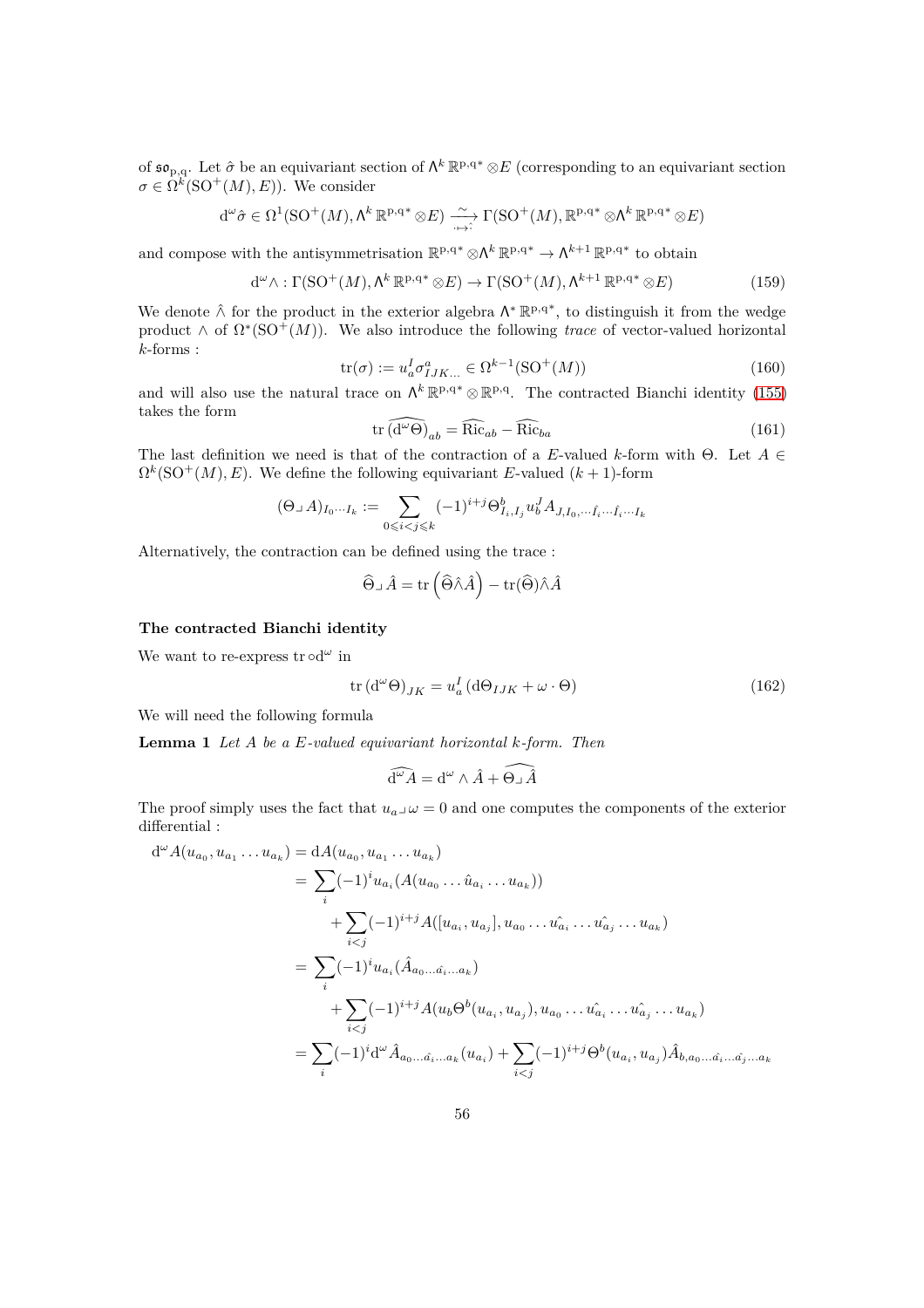which we write as

$$
\widehat{\mathrm{d}^{\omega} A} = \mathrm{d}^{\omega} \wedge \hat{A} + \widehat{\Theta} \lrcorner \hat{A} \tag{163}
$$

<span id="page-56-0"></span>!

We can now rewrite [\(161\)](#page-55-0) :

$$
\operatorname{tr}(\mathrm{d}^{\omega}\wedge\widehat{\Theta}+\widehat{\Theta}\lrcorner\,\widehat{\Theta})_{ab}=\widehat{\operatorname{Ric}}_{ab}-\widehat{\operatorname{Ric}}_{ba}\tag{164}
$$

We extract a divergence term with the help of the following lemma:

**Lemma 2** *Let*  $\hat{A}$  *be an equivariant section of*  $\mathbb{R}^{p,q} \otimes \Lambda^k \mathbb{R}^{p,q*}$ *. Then*  $\text{tr} \left( \mathrm{d}^\omega \wedge \hat{A} \right)$  *decomposes as follows*

$$
\operatorname{tr}\left(\operatorname{d}^{\omega}\wedge\hat{A}\right)=\operatorname{tr}\operatorname{d}^{\omega}\hat{A}-\operatorname{d}^{\omega}\wedge\operatorname{tr}\hat{A}
$$

It follows from decomposing the indices over which the trace is taken :

$$
\operatorname{tr}\left(\mathrm{d}^{\omega}\wedge\hat{A}\right)_{a_1\ldots a_k} = \delta_b^{a_0} \left(\sum_i (-1)^i \mathrm{d}^{\omega}\hat{A}_{a_0\ldots\hat{a}_i\ldots a_k}^b(u_{a_i})\right)
$$
\n
$$
\operatorname{tr}\left(\mathrm{d}^{\omega}\wedge\hat{A}\right)_{a_1\ldots a_k} = \mathrm{d}^{\omega}\hat{A}_{a_1\ldots\hat{a}_i a_k}^b(u_b) - \sum_i (-1)^{i-1} \mathrm{d}^{\omega}\hat{A}_{b a_1\ldots\hat{a}_i\ldots a_k}^b(u_{a_i})
$$
\n(165)

Using Lemma [2](#page-56-0) then once again Lemma [1,](#page-55-1) we do the following computation

$$
tr(d^{\omega} \wedge \widehat{\Theta}) = tr d^{\omega} \widehat{\Theta} - d^{\omega} \wedge tr \widehat{\Theta}
$$
  
= tr d^{\omega} \widehat{\Theta} - (\widehat{d^{\omega} tr \Theta} - \widehat{\Theta \cup tr \Theta})

but  $\text{tr } \Theta$  is simply an (equivariant) 1-form so that

$$
d^{\omega}\operatorname{tr}\Theta = d\operatorname{tr}\Theta
$$

and Equation [\(161\)](#page-55-0) now takes the form:

$$
\left(\text{tr}(\text{d}^{\omega}\widehat{\Theta}) - \widehat{\text{d}\text{tr}\,\Theta} + \widehat{\text{tr}(\Theta \cup \Theta)} + \widehat{\Theta \cup \text{tr}\,\Theta}\right)_{ab} = \widehat{\text{Ric}}_{ab} - \widehat{\text{Ric}}_{ba}
$$
(166)

with tr  $d^{\omega}\widehat{\Theta}$  corresponding to the usual covariant divergence. Finally we prove that the quadratic term in  $Θ$  vanishes :

# **Lemma 3**

$$
\mathrm{tr}(\widehat{\Theta}\lrcorner\,\widehat{\Theta})+\widehat{\Theta\lrcorner\,\,\mathrm{tr}\,\Theta}=0
$$

The computation is straightforward :

$$
\begin{aligned} \mbox{tr}(\widehat{\Theta}_-\widehat{\Theta})_{ab} &= \delta_e^c \left( \widehat{\Theta}_{dc}^e \widehat{\Theta}_{ab}^d + \widehat{\Theta}_{da}^e \widehat{\Theta}_{bc}^d + \widehat{\Theta}_{db}^e \widehat{\Theta}_{ca}^d \right) \\ &= \widehat{\Theta}_{dc}^c \widehat{\Theta}_{ab}^d + \widehat{\Theta}_{da}^c \widehat{\Theta}_{bc}^d + \widehat{\Theta}_{ab}^c \widehat{\Theta}_{ca}^d \\ &= -\mbox{tr}(\widehat{\Theta})_d \widehat{\Theta}_{ab}^d + \widehat{\Theta}_{da}^c \widehat{\Theta}_{bc}^d - \widehat{\Theta}_{ca}^d \widehat{\Theta}_{bd}^c \\ &= -\Theta_\perp \mbox{tr} \, \widehat{\Theta} + 0 \end{aligned}
$$

Our final rewriting of [\(161\)](#page-55-0) is

<span id="page-56-1"></span>
$$
\operatorname{tr}(\mathrm{d}^{\omega}\widehat{\Theta})_{ab} - \mathrm{d}(\operatorname{tr}\widehat{\Theta})_{ab} = \widehat{\operatorname{Ric}}_{ab} - \widehat{\operatorname{Ric}}_{ba} \tag{167}
$$

which corresponds on *M* to Equation [\(156\)](#page-54-1).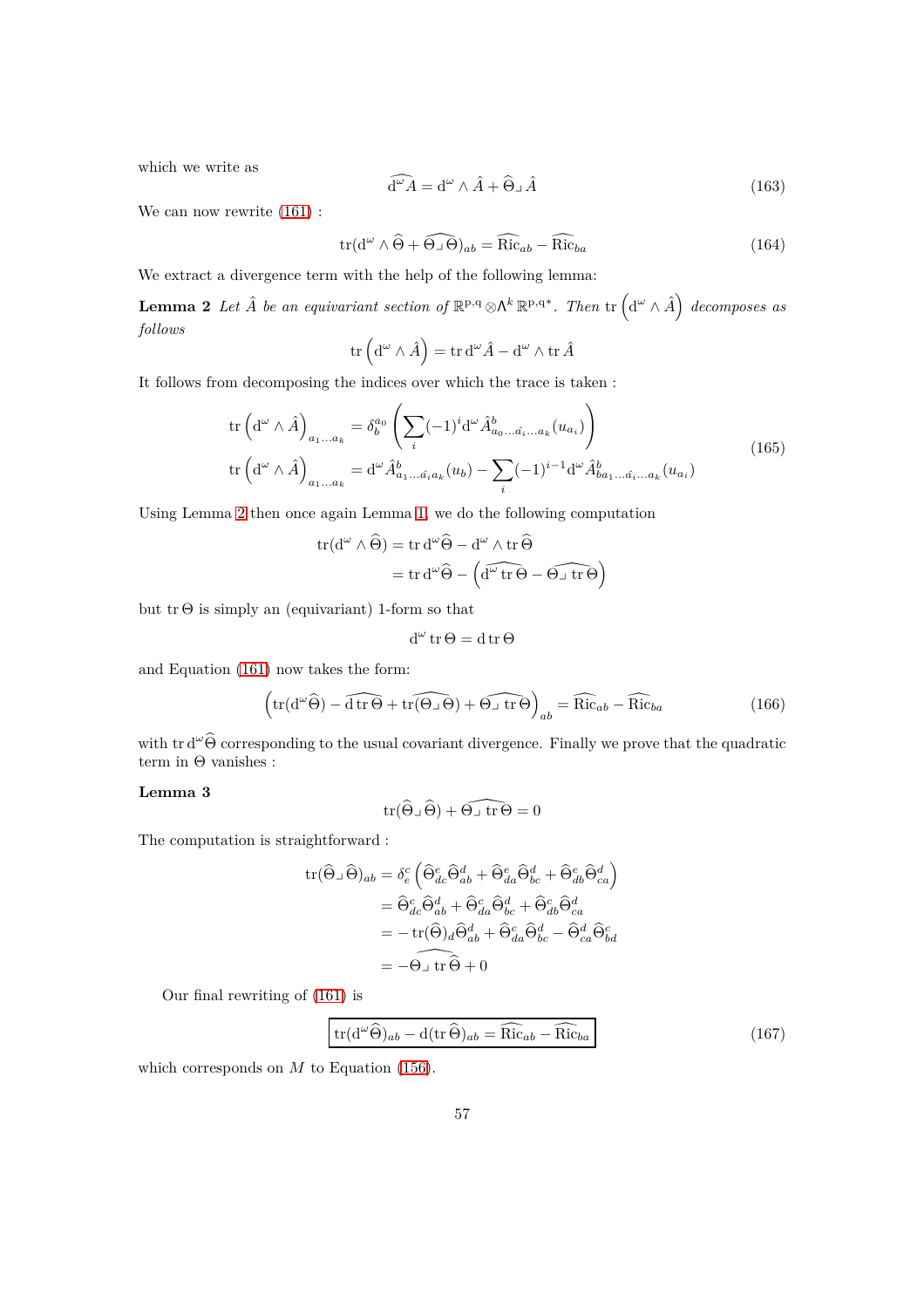# <span id="page-57-0"></span>**D.3 Variation of the Ricci curvature**

We want to compare the Ricci curvature of two connections. Let  $\omega$  and  $\omega + \tau$  be two connection 1-forms :  $\tau \in \Omega_h^1(\mathrm{SO}^+(M), \mathfrak{so}_{p,q})^{\mathrm{SO}^+_{p,q}}$ . Note their respective curvature 2-forms  $\Omega$  and  $\Omega^{\tau}$ . They are related by the following equation

$$
\Omega^{\tau} = d\omega + d\tau + \frac{1}{2} [\omega \wedge \omega] + [\omega \wedge \tau] + \frac{1}{2} [\tau \wedge \tau] = \Omega + d^{\omega} \tau + \frac{1}{2} [\tau \wedge \tau]
$$
(168)

Using the representation embedding :  $\mathfrak{so}_{p,q} \hookrightarrow \mathbb{R}^{p,q} \otimes \mathbb{R}^{p,q*}$  we can take the trace we obtain

$$
\operatorname{Ric}(\omega + \tau)_{J,b} = \rho_{i,b}^a u_a^I (\Omega + d^\omega \tau + \frac{1}{2} [\tau \wedge \tau])_{I,J}^i = \operatorname{Ric}(\omega)_{J,b} + \operatorname{tr} \left( d^\omega \tau + \frac{1}{2} [\tau \wedge \tau] \right)_{J,b}
$$

or in terms of  $\mathbb{R}^{p,q*} \otimes \mathbb{R}^{p,q}$ -valued field on the frame bundle

<span id="page-57-3"></span>
$$
\widehat{\rm Ric}(\omega + \tau) = \widehat{\rm Ric}(\omega) + \text{tr}\left(\widehat{\mathrm{d}^{\omega}\tau + \frac{1}{2}[\tau \wedge \tau]}\right) \tag{169}
$$

Using the lemmas, it is also possible to reformulate it in a similar way to Equation [\(167\)](#page-56-1) :

$$
\widehat{\rm Ric}(\omega + \tau) = \widehat{\rm Ric}(\omega) + \text{tr d}^{\omega}\hat{\tau} - d^{\omega}\widehat{\text{tr }\tau} + \text{tr }\left(\widehat{\Theta^{\omega}\lrcorner\tau} + \frac{1}{2}[\widehat{\tau\wedge\tau}]\right)
$$
(170)

# <span id="page-57-1"></span>**E Maurer-Cartan forms, G-torsors and Frame bundles**

In this section, we consider Lie algebra actions defined from Lie-algebra-valued differential forms, and how they can be integrated into global group actions. The manifold *X* will be assumed connected throughout. Useful references are [\[AM95\]](#page-63-4) for the construction of a Lie algebra action from a 1-form, [\[KM04](#page-64-16); [Pal57\]](#page-65-13) for the problem of globalising a Lie algebra action into a group action and [\[Pal61;](#page-65-14) [PS60\]](#page-65-15) for the problem of obtaining a principal fibration over the orbit space. This is also the topic of a forthcoming paper by the author [\[Pie\]](#page-65-3)

We start the discussion with Maurer-Cartan forms to illustrate how a 1-form can encode the action of a Lie algebra on manifold.

### <span id="page-57-2"></span>**E.1 Maurer-Cartan forms**

Let *G* a *simply-connected* Lie group and **g** its Lie algebra, with underlying space isomorphic to  $T_eG$ . The invariant vector fields can be identified with the tangent space at the identity in two ways. The *left-invariant* vector fields, which correspond to the *right* action of g and the *right-invariant* vector fields, which correspond to the *left* action of g. Writing  $L_q$  and  $R_q$  for the respective left and right actions of  $G$ , the following  $T_e$ *G*-valued 1-forms are defined:

$$
\omega_L(X)_{|g} = \mathrm{d}R_{g^{-1}}X_{|g} \tag{171a}
$$

<span id="page-57-4"></span>
$$
\omega_R(X)_{|g} = dL_{g^{-1}}X_{|g} \tag{171b}
$$

These forms establish isomorphisms  $TG \to G \times \mathfrak{g}$ . We call  $\omega_L$  the *left Maurer-Cartan form* and  $\omega_R$  the *right Maurer-Cartan form* of *G*. They are subject to the following structure equations:

$$
d\omega_L - \frac{1}{2} [\omega_L \wedge \omega_L] = 0 \tag{172a}
$$

$$
d\omega_R + \frac{1}{2} [\omega_R \wedge \omega_R] = 0 \tag{172b}
$$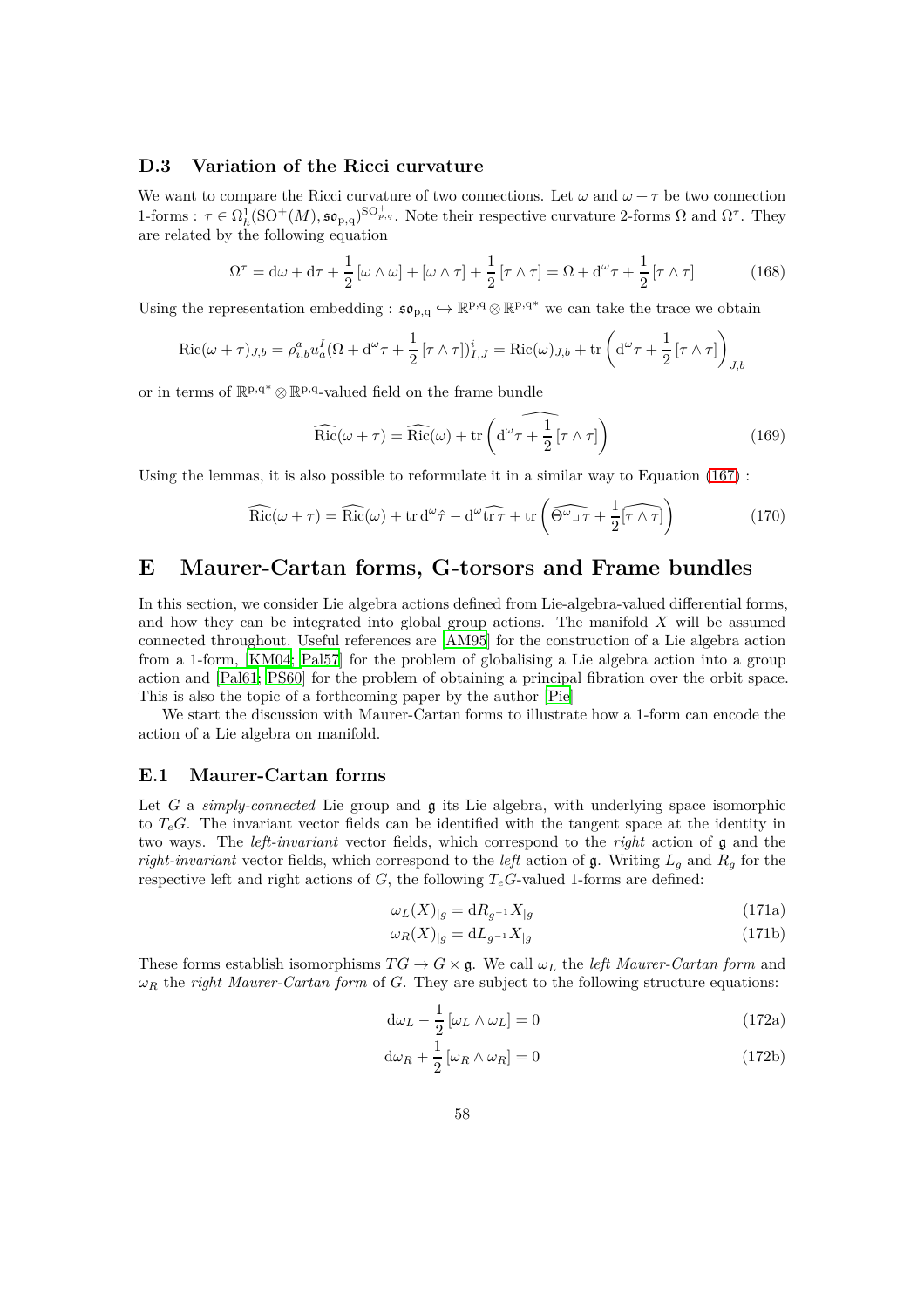with the wedge bracket defined as  $\left[\alpha \wedge \beta\right](X,Y) = 2\left(\left[\alpha(X) \wedge \beta(Y)\right] - \left[\beta(X) \wedge \alpha(Y)\right]\right)$ . Writing the inversion  $i: G \to G$ , the two 1-forms are related by

$$
i^*\omega_R = -\omega_L \tag{173}
$$

By the isomorphisms  $\mathfrak{g} \to \Gamma(TG)$  they establish, these forms can be read as presenting the actions of the Lie algebra of *G*. Indeed Equations [\(172\)](#page-57-4) imply that the right action of g is a Lie algebra morphisms (this is artificial to the extent that the Lie algebra is often directly defined as the algebra of (left-)invariant vector fields) while the left action of  $\mathfrak g$  is a Lie algebra morphism for the opposite bracket  $-[\cdot, \cdot]_{\mathfrak{g}}$ . The form  $\omega_L$  is *right-invariant* while  $\omega_R$  is *left-invariant*.

Now let *X* be a differentiable manifold on which the Lie group *G* acts on the right. By differentiation there is a Lie algebra action  $\rho : \mathfrak{g} \to \Gamma(TX)$ , which we also write  $\mathfrak{h} \in \mathfrak{g} \mapsto \mathfrak{h} \in$ Γ(*T X*). If *X* is a *principal homogeneous space*, that is to say the action is both transitive and free, then the corresponding morphism  $X \times \mathfrak{g} \to TX$  is an isomorphism. We write  $\omega : TX \to \mathfrak{g}$  its inverse:  $\omega$  is a g-valued 1-form on *X*. Take two elements  $\mathfrak{h}_1, \mathfrak{h}_2$  in g and write the compatibility to the bracket:

$$
\omega([\mathfrak{h}_1, \mathfrak{h}_2]) = \bar{\mathfrak{h}}_1(\omega(\bar{\mathfrak{h}}_2)) - \bar{\mathfrak{h}}_2(\omega(\bar{\mathfrak{h}}_1)) - d\omega(\mathfrak{h}_1, \mathfrak{h}_2) \n= \bar{\mathfrak{h}}_1(\mathfrak{h}_2) - \bar{\mathfrak{h}}_2(\mathfrak{h}_1) - d\omega(\mathfrak{h}_1, \mathfrak{h}_2) \n\omega([\mathfrak{h}_1, \mathfrak{h}_2]) = -d\omega(\mathfrak{h}_1, \mathfrak{h}_2)
$$
\n(174)

usually written under the form

<span id="page-58-1"></span>
$$
d\omega(\mathfrak{h}_1, \mathfrak{h}_2) + [\omega(\mathfrak{h}_1), \omega(\mathfrak{h}_2)] = 0 \tag{175}
$$

which then holds for all vectors of *X* as the  $(\bar{h})_{h\in\mathfrak{g}}$  generate all the vector fields over  $\mathcal{C}^{\infty}(X)$ .

Hence the *Lie algebra action* data is contained in *ω*; such a form satisfying the Maurer-Cartan equation [\(175\)](#page-58-1) is called a *(right) Maurer-Cartan form (with value in* g*)*. In a similar fashion one can consider left Maurer-Cartan forms, with a different sign in the Maurer-Cartan equation.

An immediate question is the following: *what about a non-transitive action ?* Can we find an equivalent to the Maurer-Cartan form? The case we have in mind is that of a principal bundle. The Lie algebra action then only defines a distribution, which integrates to the orbits of the (tentative) group action. The morphism  $X \times \mathfrak{g} \to TX$  is not surjective. We can then ask for a section  $\omega: TX \to \mathfrak{g}$  that is normalised on the  $\mathfrak{h}$  :

 $ω($ h̄) = h

Such a g-valued 1-form is then of maximal rank and its kernel defines a distribution which is an *Ehresmann connection* in the case  $X$  is the total space of a principal bundle. But  $\omega$  is not sufficient to construct back the Lie algebra action  $X \times \mathfrak{g} \to TX$ . A solution would be to have the data of a whole coframe which includes the vector fields representing the action of g. This is the situation we consider in the following sections.

### <span id="page-58-0"></span>**E.2 Cartan** 1**-forms**

We are looking for a frame field on a manifold *X* such that part of the vectors form an action of g on *X*. We want the bracket compatibility property to be deduced from equation on the dual coframe field which is formulated in terms of the wedge product and the exterior differential, similarly to the Maurer-Cartan Equations [\(172\)](#page-57-4). Let us choose a specific linear representation of g which we will write  $\mathbb{R}^n$ . Let  $\omega \oplus \alpha$  a g  $\ltimes \mathbb{R}^n$ -valued coframe on X; we will also use the notation  $\varpi = \omega \oplus \alpha$ . For  $\mathfrak{h} \in \mathfrak{g}$  and  $\xi \in \mathfrak{g} \ltimes \mathbb{R}^n$  we write

$$
\bar{\mathfrak{h}}:=\omega^{-1}(\mathfrak{h})
$$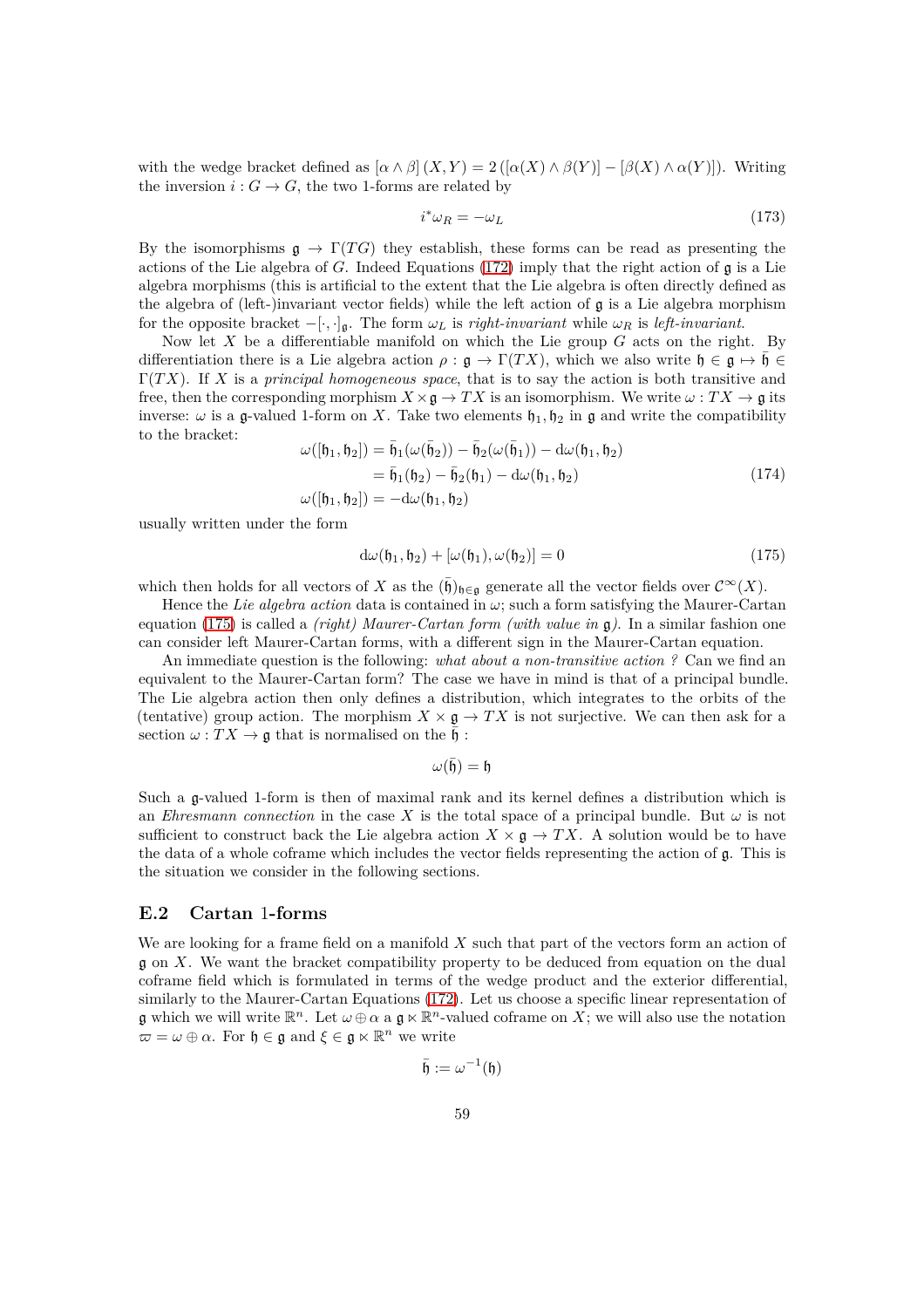and

$$
\bar{\xi}:=\left(\varpi\right)^{-1}\left(\xi\right)
$$

Then the following equation :

<span id="page-59-2"></span>
$$
\forall (\mathfrak{h}, \xi) \in \mathfrak{g} \times (\mathfrak{g} \ltimes \mathbb{R}^n), \quad [\bar{\mathfrak{h}}, \bar{\xi}] = \overline{[\mathfrak{h}, \xi]}
$$
(176)

which implies that  $\mathfrak{h} \in \mathfrak{g} \to \bar{\mathfrak{h}} \in \Gamma(TX)$  is a Lie algebra action, is equivalent to the existence of (variable) coefficients  $\Omega_{b,c}^a, \Omega_{b,c}^i$  such that

<span id="page-59-1"></span>
$$
\begin{cases} d\omega^i + \frac{1}{2} \left[ \omega \wedge \omega \right]^i &= \frac{1}{2} \Omega_{b,c}^i \alpha^b \wedge \alpha^c \\ d\alpha^a + \left[ \omega \wedge \alpha \right]^a &= \frac{1}{2} \Omega_{b,c}^a \alpha^b \wedge \alpha^c \end{cases} \tag{177}
$$

Indeed Equations [\(177\)](#page-59-1) is equivalent to

<span id="page-59-3"></span>
$$
\forall \mathfrak{h} \in \mathfrak{g}, \quad i_{\bar{\mathfrak{h}}} \left( d\varpi + \frac{1}{2} \left[ \varpi \wedge \varpi \right] \right) = 0 \tag{178}
$$

hence to

$$
\forall (\mathfrak{h},\xi) \in \mathfrak{g} \times (\mathfrak{g} \ltimes \mathbb{R}^n), \left(\mathrm{d}\varpi + \frac{1}{2}\left[\varpi \wedge \varpi\right]\right)(\bar{\mathfrak{h}},\bar{\xi}) = 0
$$

To obtain [\(176\)](#page-59-2) one simply has to compute explicitly :

$$
d\varpi(\bar{\mathfrak{h}}, \bar{\xi}) + \frac{1}{2} [\varpi \wedge \varpi] (\bar{\mathfrak{h}}, \bar{\xi}) = \mathcal{L}_{\bar{\mathfrak{h}}}(\varpi(\bar{\xi})) - \mathcal{L}_{\bar{\xi}}(\varpi(\bar{\mathfrak{h}})) - \varpi([\bar{\mathfrak{h}}, \bar{\xi}]) + [\varpi(\bar{\mathfrak{h}}), \varpi(\bar{\xi})]
$$
  

$$
= \mathcal{L}_{\bar{\mathfrak{h}}}(\xi) - \mathcal{L}_{\bar{\xi}}(\mathfrak{h}) - \varpi([\bar{\mathfrak{h}}, \bar{\xi}]) + [\mathfrak{h}, \xi]
$$
  

$$
= 0 - 0 - \varpi([\bar{\mathfrak{h}}, \bar{\xi}]) + [\mathfrak{h}, \xi]
$$

Let us also mention that [\(177\)](#page-59-1) is equivalent to the equivariance of  $\varpi$  under the action of  $\mathfrak{g}$ : the term vanishing in [\(178\)](#page-59-3) can be written as

$$
i_{\bar{\mathfrak h}}\left(\mathrm{d}\varpi+\frac{1}{2}\left[\varpi\wedge\varpi\right]\right)=(\mathcal{L}_{\bar{\mathfrak h}}-\mathrm{d} i_{\bar{\mathfrak h}})\varpi+2\frac{1}{2}\left[\varpi(\bar{\mathfrak h})\wedge\varpi\right]=\mathcal{L}_{\bar{\mathfrak h}}\varpi-\mathrm{d}\mathfrak h+[\mathfrak h\wedge\varpi]=\mathcal{L}_{\bar{\mathfrak h}}\varpi-0+\mathfrak h\cdot\varpi
$$

The prime example for 1-forms satisfying [\(177\)](#page-59-1) is that of *Cartan connection* 1*-forms* on frame bundles, defined in Appendix [D.1.](#page-52-0) These are coframe fields defined on frame bundles, combining a vertical connection 1-form and a horizontal solder form.

A  $\mathfrak{g} \ltimes \mathbb{R}^n$ -valued coframe satisfying [\(177\)](#page-59-1) thus defines an action of the Lie algebra  $\mathfrak{g}$  on X but as the equation is entirely local it cannot be sufficient to encode the whole structure of a principal bundle with connection. The first step, which is tackled in the next section, is to study the conditions under which the Lie algebra action integrates to a Lie group action.

## <span id="page-59-0"></span>**E.3 Integrating a Lie algebra action into a group action**

Let *X* a connected manifold on which a Lie algebra g of dimension *r* acts *on the right*. *X* is called a g-manifold [\[KM04](#page-64-16)]. The vector fields representing the Lie algebra are commonly called *fundamental vector fields*. We want to integrate the action into a Lie group action. In other words, we want to define an action of a connected Lie group *G* integrating g to which the associated infinitesimal action corresponds with the existent g action.

A first obstruction is that the vector fields might not be complete. An immediate example is a open strict subset of *G*. The problem will hence be to *globalise* the Lie algebra action, by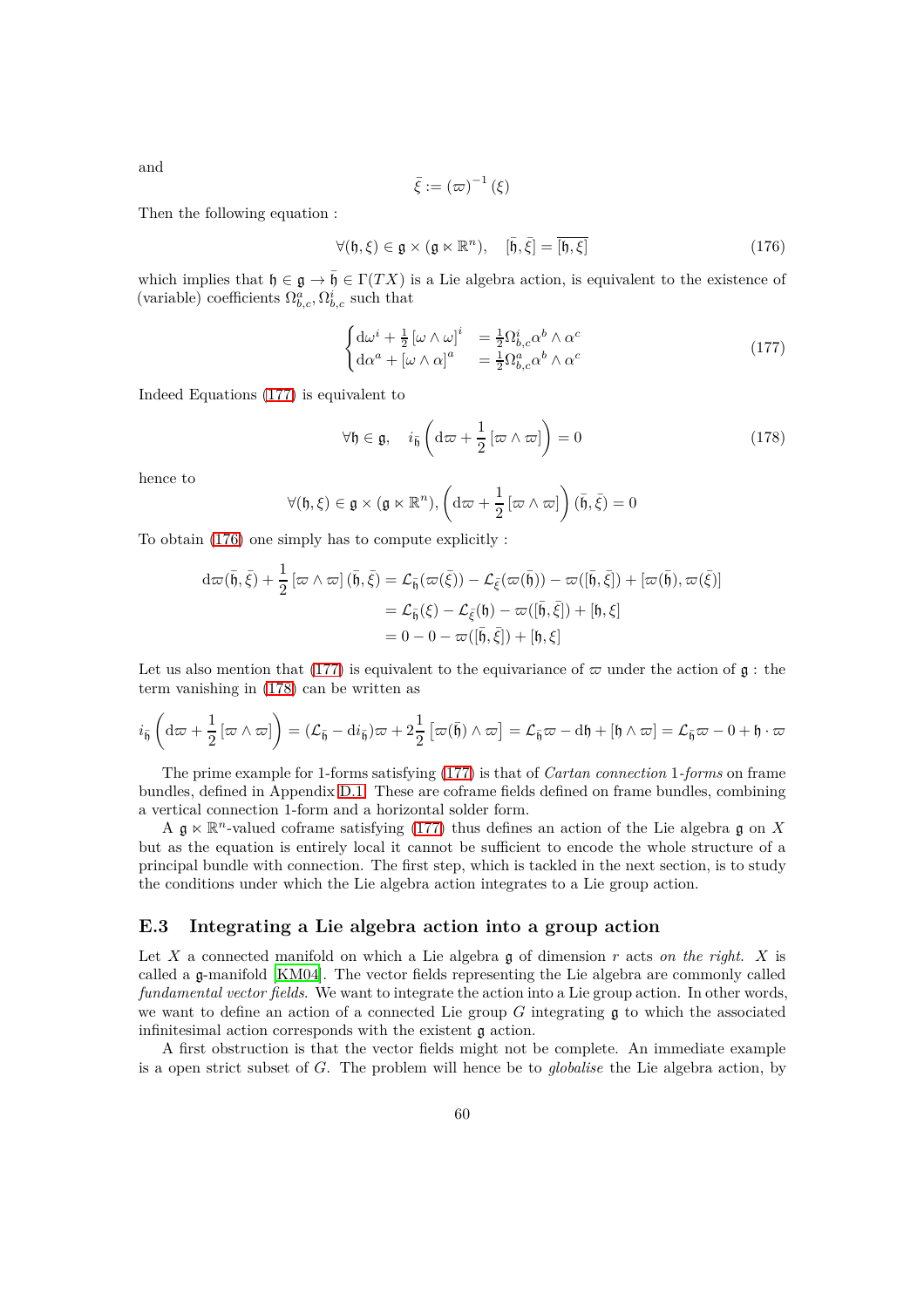which we mean embedding *X* into a larger manifold on which *G* acts, such that the Lie algebra actions correspond.

The property identified as necessary and sufficient is the *univalence* of the infinitesimal action [\[Pal57\]](#page-65-13). It roughly means that the action of an element *g* of *G* on a point of *X* should not depend on the smooth path from *e* to *g* in *G* used to construct it. We now define it in more detail.

Consider the product  $X \times G$ . The Lie algebra g acts *on the left* on G and on the right on *X*. Considering the *opposite left action* on *X*, the Lie algebra left action on  $X \times G$  define a Lie subalgebra of  $\mathfrak{g} \hookrightarrow \Gamma(T(X \times G))$  of constant rank *r*. Indeed the *TG* component is already of rank *r*. Furthermore as a Lie subalgebra it is closed under vector bracket, which means it defines an involutive distribution. Invoking the Frobenius theorem, it integrates into a foliation the leaves of which project to *G* by local diffeomorphisms (the differential of the projection being the parallelism  $\mathfrak{g} \hookrightarrow T(X \times G) \rightarrow TG$ . However the projections of the leaves on *G* do not have to be onto, nor one-to-one. The action is called *univalent* if the projection  $G \times X \to G$  is injective on each leaf.

If the fundamental vector fields on *X* are *complete* then from each point  $(x, g) \in X \times G$ belonging to a leaf *L*, the flows of the fundamental fields of  $X \times G$  define a mapping  $\mathfrak{g} \to L \subset X \times G$ the image of which projects in *G* to the neighbourhood  $exp(\mathfrak{g})q$  of *q*. Hence the image of the projection of  $L$  to  $G$  is invariant under multiplication by  $\exp \mathfrak{g}$  which generates the whole (connected) group *G*, and the projection has to be onto. It turns out to be a covering map [\[Pal57\]](#page-65-13). If we choose  $G$  to be the simply-connected integration of  $\mathfrak g$  then each leaf has to be diffeomorphic to *G* under the projection  $X \times G \to G$ . The action is then readily globalisable on X to a group action : the embedding  $X \simeq X \times \{e\} \hookrightarrow X \times G$  identifies X as the *leaf space* of  $X \times G$ . As the *right* action of *G* on  $X \times G$  preserves the fundamental vector fields, it preserves the foliation and factors to the leaf space, identified with *X*.

Now even when the fundamental vector fields are not complete, the leaf space construction still produces a *G*-space. Only, there is no guarantee the leaf space is Hausdorff. Univalence is what ensures us that no two different elements of  $X \times \{e\}$  can belong to the same leaf, so that *X* embeds into the leaf space. The leaf space can fail to have a natural manifold structure, but is provided with a smooth structure [\[KM04\]](#page-64-16).

Even in the case of a non-univalent action, the leaf space construction produces a *G*-space, whether the g-manifold *X* is complete or not. However, when forming the leaf space, the manifold *X* will reduced to a quotient so that the action becomes univalent (effectively identifying points that are connected by a loop based at identity in  $G$ ). This construction can be applied with any Lie integration of  $g$ , but the larger the fundamental group is, the smaller (and possibly more singular) the quotient of X will be. The leaf space of  $X \times G$  is called the *G*-completion of X and is proved to satisfy a universal property for g-equivariant maps from *X*[\[KM04\]](#page-64-16).

# <span id="page-60-0"></span>**E.4 Integration of a Cartan connection into a frame bundle with connection**

Assume that *X* is provided with a nondegenerate  $\mathfrak{spin}_{p,q} \ltimes \mathbb{R}^{p,q}$ -valued 1-form  $\omega = \omega \oplus \alpha$  which satisfies

$$
d\varpi + \frac{1}{2} [\varpi \wedge \varpi] = \frac{1}{2} \Omega_{ab} \alpha^a \wedge \alpha^b
$$

As justified in Section [E.2,](#page-58-0) it defines a right action of  $\mathfrak{spin}_{p,q}$  on X, for which  $\varpi$  is equivariant.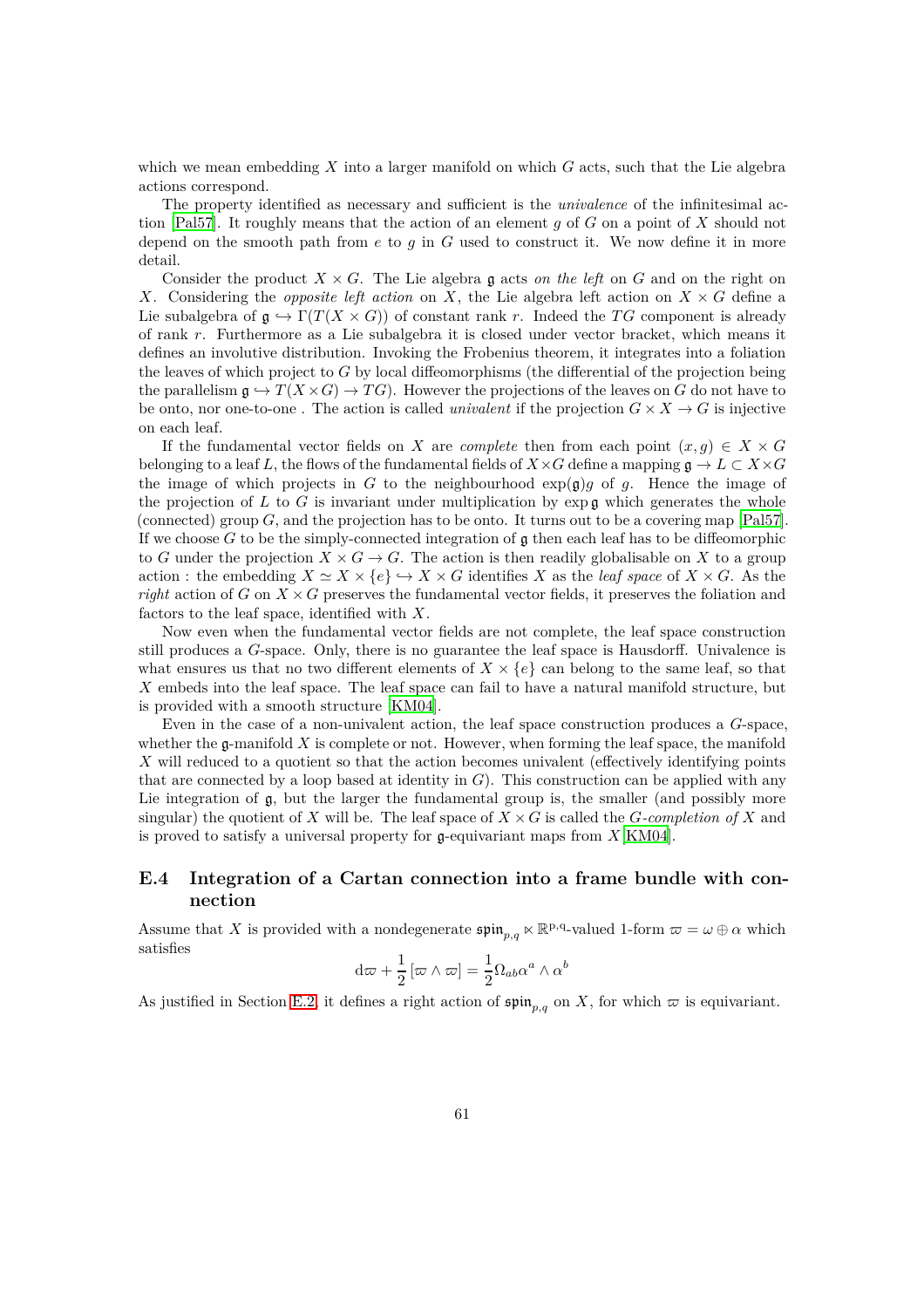#### **Globalising the Cartan** 1**-form**

We apply the construction described in Section [E.3](#page-59-0) : we consider the integration  $\text{Spin}_{1,3}^+$  of  $\mathfrak{spin}_{p,q}$ (simply connected for  $p \ge 3$  and  $q \le 1$  or the opposite condition) and we equip  $X \times \text{Spin}_{p,q}^+$  with the foliation integrating the distribution spanned by  $-\bar{\mathfrak{h}} \oplus \mathfrak{h} \in \Gamma(T(X \times \text{Spin}_{p,q}^+) )$  for  $\mathfrak{h} \in \mathfrak{spin}_{p,q}$ represented by the right-invariant vector fields. We extend the notation  $\varpi$  for  $\omega \oplus \alpha$  to  $X \times {\rm Spin}_{p,q}^+$ by  $(x, g) \mapsto \mathrm{Ad}_{g}^{-1} \varpi_{|x}$ . It is preserved under holonomy : for  $\mathfrak{h} \in \mathfrak{spin}_{p,q}$ ,

$$
\mathcal{L}_{-\bar{\mathfrak{h}}\oplus\mathfrak{h}}\left(\mathrm{Ad}_{g}^{-1}\,\varpi\right) = \mathcal{L}_{\mathfrak{h}}\left(\mathrm{Ad}_{g}^{-1}\right)\varpi + \mathrm{Ad}_{g}^{-1}\,\mathcal{L}_{-\bar{\mathfrak{h}}}\varpi = \mathrm{Ad}_{g}^{-1}(-\mathrm{ad}_{\mathfrak{h}})\varpi - \mathrm{Ad}_{g}^{-1}\mathrm{ad}_{-\mathfrak{h}}\,\varpi = 0\tag{179}
$$

It is also manifestly equivariant for the right action of  $\text{Spin}_{p,q}^+$  on  $X \times \text{Spin}_{p,q}^+$  (acting trivially on the *X* factor); note that this extension of  $\varpi$  is only possible using the group  $\text{Spin}_{p,q}^+$  or  $\text{SO}_{p,q}^+$ (or non-connected extensions thereof) as it requires an action on  $\mathfrak{so}_{p,q} \ltimes \mathbb{R}^{p,q}$ .

*From now on, we require that the leaf space's smooth structure is that of a Hausdorff differentiable manifold* (more about this in [\[Pie](#page-65-3)]).

This hypothesis allows us to factorise  $\bar{\omega}$  to the Spin<sup>+</sup><sub>*p,q*</sub>-completion <u>X</u> of X to a Spin<sup>+</sup><sub>*p,q*</sub>equivariant  $\mathfrak{spin}_{p,q} \ltimes \mathbb{R}^{p,q}$ -valued 1-form (as the pullback to  $X \times \text{Spin}_{p,q}^+$  of the tangent bundle of the leaf space identifies with the normal bundle of the foliation). As  $\hat{\varpi}$  is required to be nondegenerate on *TX* which is a sub-bundle of  $T(X \times \text{Spin}_{p,q}^+)$  supplementary to the tangent bundle of the foliation,  $\bar{\omega}$  is nondegenerate on the normal bundle of foliation hence its factorisation to *X* is nondegenerate. We will write this factorisation  $\varpi$ .

The space <u>X</u> is hence provided with an action of  $\text{Spin}_{p,q}^+$  and a  $\mathfrak{spin}_{p,q}$ -equivariant map from  $X \simeq X \times \{e\}$  which maps  $\varpi$  to  $\underline{\varpi}$ . As  $\varpi$  and  $\underline{\varpi}$  are nondegenerate, the mapping  $X \to \underline{X}$ is a local diffeomorphism. It satisfies a universal property as a  $\text{Spin}_{p,q}^+$ -completion and if the action of  $\text{spin}_{p,q}$  integrates to an action of  $\text{Spin}_{p,q}^+$  on *X* then the mapping  $X \to \underline{X}$  is a global diffeomorphism: the leaves of  $X \times Spin_{p,q}^+$  *are* the orbits of the action of  $Spin_{p,q}^+$  and the orbit space naturally identifies with *X*.

#### **Principal bundle structure**

We will need to make a further assumption in order to obtain a principal bundle structure : the action of  $\text{Spin}_{p,q}^+$  needs to be *proper*. It means that <u>X</u> has a basis of neighbourhoods  $\{\mathcal{U}\}\$  that are *small*, that is [\[Pal61\]](#page-65-14)

$$
\forall x \in \mathcal{U}, \exists V_x \in \mathcal{V}(x), \{g \in \text{Spin}_{p,q}^+ \, | g \mathcal{V}_x \cap \mathcal{U} \neq \varnothing\} \text{ is relatively compact in } \text{Spin}_{p,q}^+ \tag{180}
$$

writing  $\mathcal{V}(x)$  for the neighbourhoods of x. Note that in Euclidean signature the group  $\text{Spin}_{p}^{+}$  is compact and this property is trivially satisfied.

Properness ensures the existence of *slices* for the action of  $\text{Spin}_{p,q}^+$ : a *slice at x* is a  $\text{Stab}_{\text{Spin}_{p,q}^+}(x)$ stable subset *S* of <u>X</u> which contains *x* such that  $\text{Spin}_{p,q}^+$  *S* is open, *S* is closed in  $\text{Spin}_{p,q}^+$  *S* and we have  $g \cdot S \cap S = \emptyset$  for  $g \in \text{Spin}_{p,q}^+ \setminus \text{Stab}(x)$ [\[Pal60\]](#page-65-16). Another equivalent definition is the existence of an equivariant map  $\text{Spin}_{p,q}^+$   $\cdot$   $S \to \text{Spin}_{p,q}^+$  /  $\text{Stab}(x)$  such that *S* is the inverse image of the class  $[\text{Stab}(x)][\text{Pal61}]$ . It is proved in  $[\text{Pal61}]$  that a proper Lie group action admits slices at each point.

The *type* of an orbit is defined as its isomorphism class as a transitive  $\text{Spin}_{p,q}^+$ -space. It is equivalent to consider the conjugacy class of its isotropy subgroups. The existence of slices implies that the orbits of points in a neighbourhood of  $x$  are of larger type than the orbit of  $x$ : all x in X admit a neighbourhood  $U_x$  such that for y in  $U_x$ , Stab<sub>y</sub> is conjugated to a subgroup of Stab*x*. One then concludes the existence of a *principal orbit type*: a maximal orbit type, of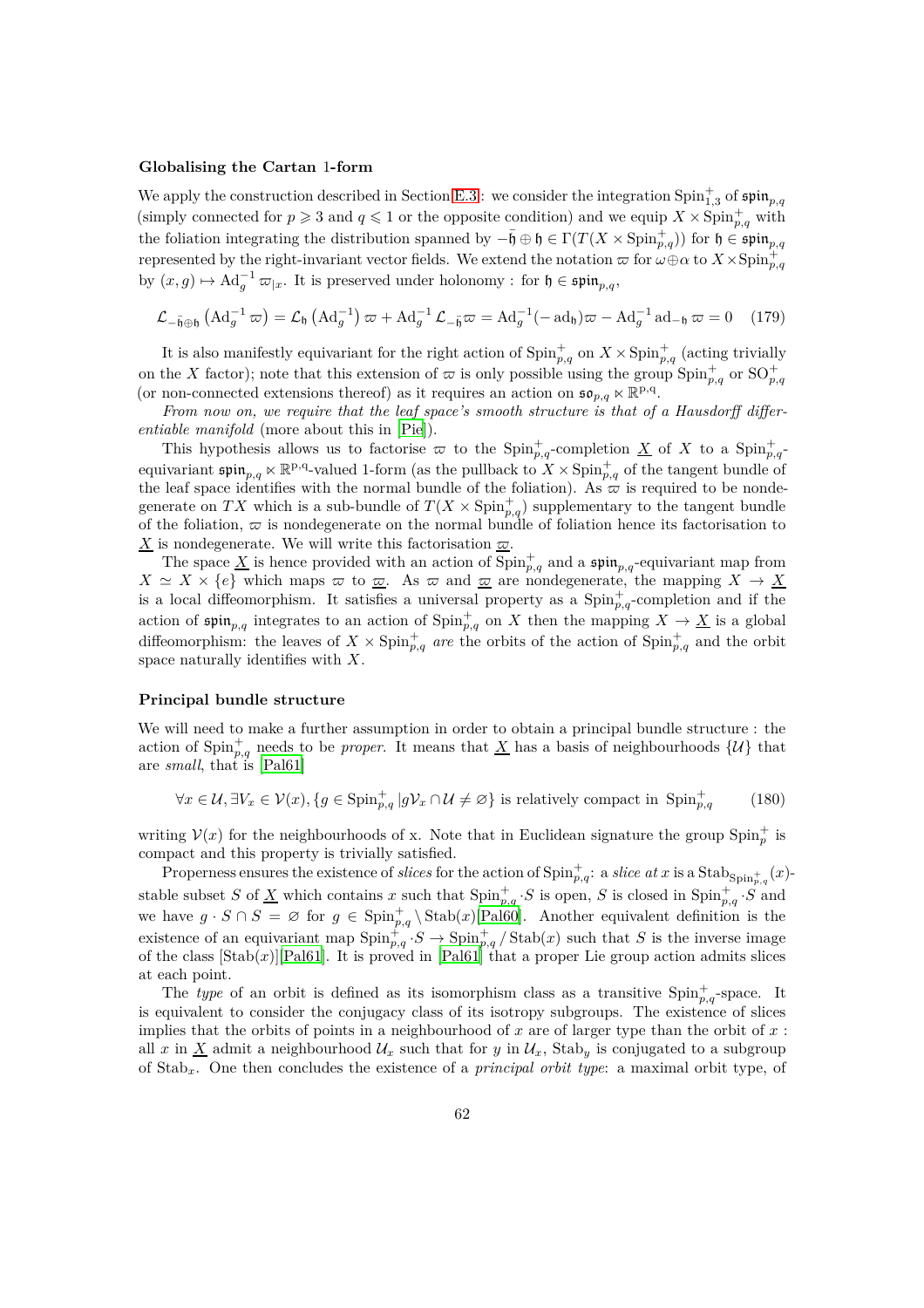which the union of the orbits is a dense open submanifold of *X* [\[PS60\]](#page-65-15) (in which it is stated for a compact group but only uses the existence of a slice and the compactness of isotropy subgroups).

Furthermore,  $\bar{\omega}$  identifies the tangent bundle of  $\underline{X}$  with the trivial bundle of fibre  $\mathfrak{spin}_{p,q} \ltimes \mathbb{R}^{p,q}$ in a  $\text{Spin}_{p,q}^+$ -equivariant way. In particular, it provides a trivialisation of the normal bundle of the orbits (the quotient of the tangent bundle by its sub-bundle generated by the fundamental vector fields of  $\frak{spin}_{p,q}$ ). The principal orbit type is then characterised by that the fact that its isotropy subgroups act trivially on the slices generated by the flow of the vectors corresponding to  $\mathbb{R}^{p,q}$  starting from *x* (this slice is called *linear* as the action of Stab<sub>*x*</sub> on it is diffeomorphic to its linear action on a neighbourhood of the origin). In particular, the isotropy subgroup at *x* has a trivial action on  $\mathbb{R}^{p,q} \subset T_x(\underline{X})$ . There are only two possibilities : either  $\text{Stab}_x$  is trivial and the principal orbit type corresponds to the free action of  $\text{Spin}_{p,q}^+$ , or  $\text{Stab}_x$  is the  $\{\pm 1\}$  subgroup and the principal orbit type corresponds to  $SO_{p,q}^+$ .

Note that the union of the orbits of principal type does not have to be the whole manifold. Consider for example a "higher Moebius strip" of the type  $SO_{p,q}^+\times \mathbb{R}^{p,q}/(\mathbb{Z}/2\mathbb{Z})$  with  $\mathbb{Z}/2\mathbb{Z}$  acting by parity simultaneously on both factors. The trivial product  $\mathrm{SO}_{p,q}^+\times\mathbb{R}^{p,q}$  has an action of  $\mathfrak{so}_{p,q}$ and is provided with a tautological equivariant  $\mathbb{R}^{p,q}$ -valued 1-form  $\alpha$  orthogonal to the  $SO_{p,q}^+$ factor, which is given by the embedding

$$
\mathrm{SO}_{p,q}^+ \hookrightarrow \mathrm{Hom}(\mathbb{R}^{p,q}, \mathbb{R}^{p,q}) \simeq \mathrm{Hom}(T_x \, \mathbb{R}^{p,q}, \mathbb{R}^{p,q})
$$

for all  $x \in \mathbb{R}^{p,q}$ . The form  $\alpha$  and the action of  $\mathfrak{so}_{p,q}$  are preserved by the action of  $\mathbb{Z}/2\mathbb{Z}$  hence we have a  $\mathfrak{so}_{p,q}\ltimes\mathbb{R}^{p,q}$ -valued 1-form on the quotient, satisfying Equation [\(177\)](#page-59-1) (the right-hand term is zero: there is no curvature). But as the only point of  $\mathbb{R}^{p,q}$  invariant under parity is its origin 0, the orbit type of  $[g, 0]$  in the quotient is  $PSO_{p,q}^{\uparrow} = SO_{p,q}^+ / {\pm 1}$  while each other orbit is of type  $SO_{p,q}^+$ .

We conclude that over an open dense submanifold of  $\underline{X}$ , either  $SO_{p,q}^+$  or  $Spin_{p,q}^+$  acts freely and properly. This is enough to ensure that the orbit space has a differentiable manifold structure and the fibration is a locally trivial principal bundle (with local parametrisations given by the linear slices) [\[Pal61\]](#page-65-14). Now, the principal bundle is provided with a Cartan connection 1-form  $\overline{\omega}$ which identifies it with a frame bundle or a spin bundle over the orbit space (as described in Section [D.1\)](#page-52-0).

Suppose X is provided with a field  $\psi$  with value in a  $\mathfrak{so}_{p,q}$ -module  $\Sigma$  and which satisfies the equivariance condition [\(149\)](#page-53-0)

$$
\mathrm{d}\psi + \varpi \cdot \psi = \varsigma_a \varpi^a
$$

Then in a similar fashion to  $\varpi^a$  the field  $\psi$  can be extended to a field  $g^{-1} \cdot \psi$  over  $X \times \text{Spin}_{p,q}^+$ which is equivariant and factors to  $\underline{X}$  to a field  $\psi$  which satisfies

$$
d\underline{\psi} + \varpi \cdot \underline{\psi} = \underline{\varsigma}_a \underline{\varpi}^a
$$

The section  $\psi$  is then  $\text{Spin}_{p,q}^+$ -equivariant and on the orbit subspace on which <u>X</u> is a principal bundle,  $\psi$  has an associated section of the associated bundle. In particular, if  $\Sigma$  is a *spinorial module* of  $\mathfrak{so}_{p,q}$  (meaning that the action of  $\text{Spin}_{p,q}^+$  does not factor to  $\text{SO}_{p,q}^+$ ) the orbit types of the points in the support of  $\underline{\psi}$  have to be  $\text{Spin}_{p,q}^+$  (as the isotropy subgroup has to act trivially on the module). One conclude that if  $\psi$  is not identically trivial (and assumed smooth), the principal orbit type is  $\text{Spin}_{p,q}^+$  and the union of the principal orbits provides a  $\text{Spin}_{p,q}^+$ -structure to its orbit (sub)space.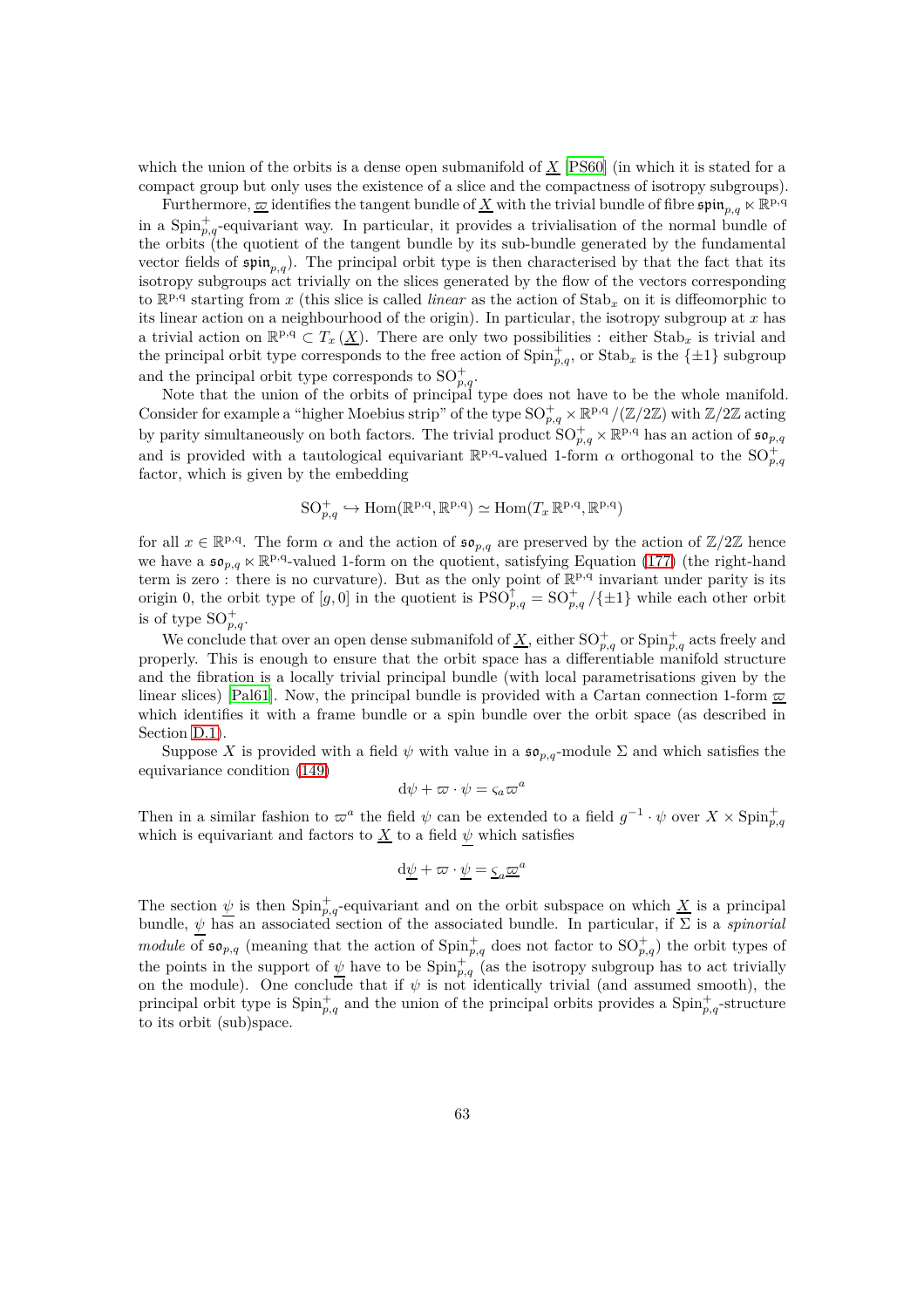#### **Weaker orientation structures**

As we have  $SO_{p,q}^+$ -structures, the spacetimes we obtain are necessarily time and space-oriented. If we want to consider spacetimes with a weaker (or no) orientation, we have two options. Call *G* the group extension of  $SO_{p,q}^+$  preserving the structure we want to consider, and  $\bar{G}$  the extension of  $\text{Spin}_{p,q}^+$  (which is yet extra data [\[Ber+01;](#page-63-6) [Tra05\]](#page-65-17)). To forget the orientation data is straightforward: it is enough to extend the total space  $\underline{X}$  for example by constructing the associated bundle (for the action of  $\text{Spin}_{p,q}^+$  on  $\underline{X}$ ) over the *G* (or  $\overline{G}$  for a spin frame bundle). It is equivalent to construct <u>X</u> by taking the non-connected group  $\bar{G}$  instead of Spin<sub>p,q</sub>. This allows us to have non-connected  $\underline{X}$ , while we initially restricted our attention to connected  $X$ .

To obtain genuinely non-orientable spacetimes, we have to interpret the spacetime  $\mathcal{E} \subseteq$  $\frac{X}{\Sigma}$  Spin<sup>+</sup><sub>p,q</sub> as a space-and-time orientation cover. We are then looking for quotients of E by time and/or space parity acting on the orientation cover. The group  $G$  is an semi-direct product of  $SO_{p,q}^+$  with a finite group K, which lifts to  $\bar{G}$  as a semi-direct product of  $Spin_{p,q}^+$  with a finite group  $\overline{K}$ . To obtain a corresponding frame bundle structure, one needs to extend the free action of  $\text{Spin}_{p,q}^+$  (resp.  $\text{SO}_{p,q}^+$ ) on  $\underline{X}$  by a free action of  $\overline{K}$  (resp. K) which has suitable intertwining relations with the action of  $\text{Spin}_{p,q}^+$  (resp.  $\text{SO}_{p,q}^+$ ). For the resulting action to be considered as defining a frame bundle,  $\bar{\underline{\sigma}}$  has to be equivariant under the action of *K* (resp.  $\bar{K}$ ) as well. In the case the spinor field  $\psi$  is nonzero, for it to live on the unoriented manifold  $\mathcal{E}/K$ ,  $\psi$  has to be equivariant under K. In this sense, unoriented spacetimes relativity theories can be interpreted as theories on oriented spacetime with extra  $P/T/PT$  symmetry. Note also that the space and time-orientation cover is the natural framework to formulate non-parity-invariant and non-time reversal-invariant field theories.

# <span id="page-63-4"></span><span id="page-63-0"></span>**References**

- [AM95] Dmitri Alekseevsky and Peter Michor. "Differential geometry of Cartan connections". In: *Publicationes Mathematicae* 47 (Jan. 1995).
- <span id="page-63-7"></span>[AP12] R. Aldrovandi and J.G. Pereira. *Teleparallel Gravity: An Introduction*. Fundamental Theories of Physics. Springer Netherlands, 2012.
- <span id="page-63-6"></span>[Ber+01] Marcus Berg et al. "The Pin Groups in Physics : C, P And T". In: *Reviews in Mathematical Physics* 13.08 (Aug. 2001), pp. 953–1034. url: [http://dx.doi.org/10.1142/](http://dx.doi.org/10.1142/S0129055X01000922) [S0129055X01000922](http://dx.doi.org/10.1142/S0129055X01000922).
- <span id="page-63-8"></span>[BG92] Jean-Pierre Bourguignon and Paul Gauduchon. "Spineurs, opérateurs de Dirac et variations de métriques". In: *Comm. Math. Phys.* 144.3 (1992), pp. 581–599. url: <https://projecteuclid.org:443/euclid.cmp/1104249410>.
- <span id="page-63-3"></span>[BGG02] Robert L. Bryant, Phillip A. Griffiths, and Daniel A. Grossman. *Exterior Differential Systems and Euler-Lagrange Partial Differential Equations*. July 2002, math/0207039, math/0207039. arXiv: [math/0207039 \[math.DG\]](https://arxiv.org/abs/math/0207039).
- <span id="page-63-5"></span>[Cas18] Leonardo Castellani. "Supergravity in the Group-Geometric Framework: A Primer". In: *Fortschritte der Physik* 66.4 (Apr. 2018), p. 1800014. url: [http://dx.doi.org/](http://dx.doi.org/10.1002/prop.201800014) [10.1002/prop.201800014](http://dx.doi.org/10.1002/prop.201800014).
- <span id="page-63-2"></span>[CDF91] Leonardo Castellani, Riccardo D'Auria, and Pietro Fré. *Supergravity and Superstrings: A Geometric Perspective*. Vol. 1. WORLD SCIENTIFIC, 1991.
- <span id="page-63-1"></span>[DAu20] Riccardo D'Auria. "Geometric supergravity". In: *Tullio Regge: An Eclectic Genius*. WORLD SCIENTIFIC, 2020. arXiv: [2005.13593 \[hep-th\]](https://arxiv.org/abs/2005.13593).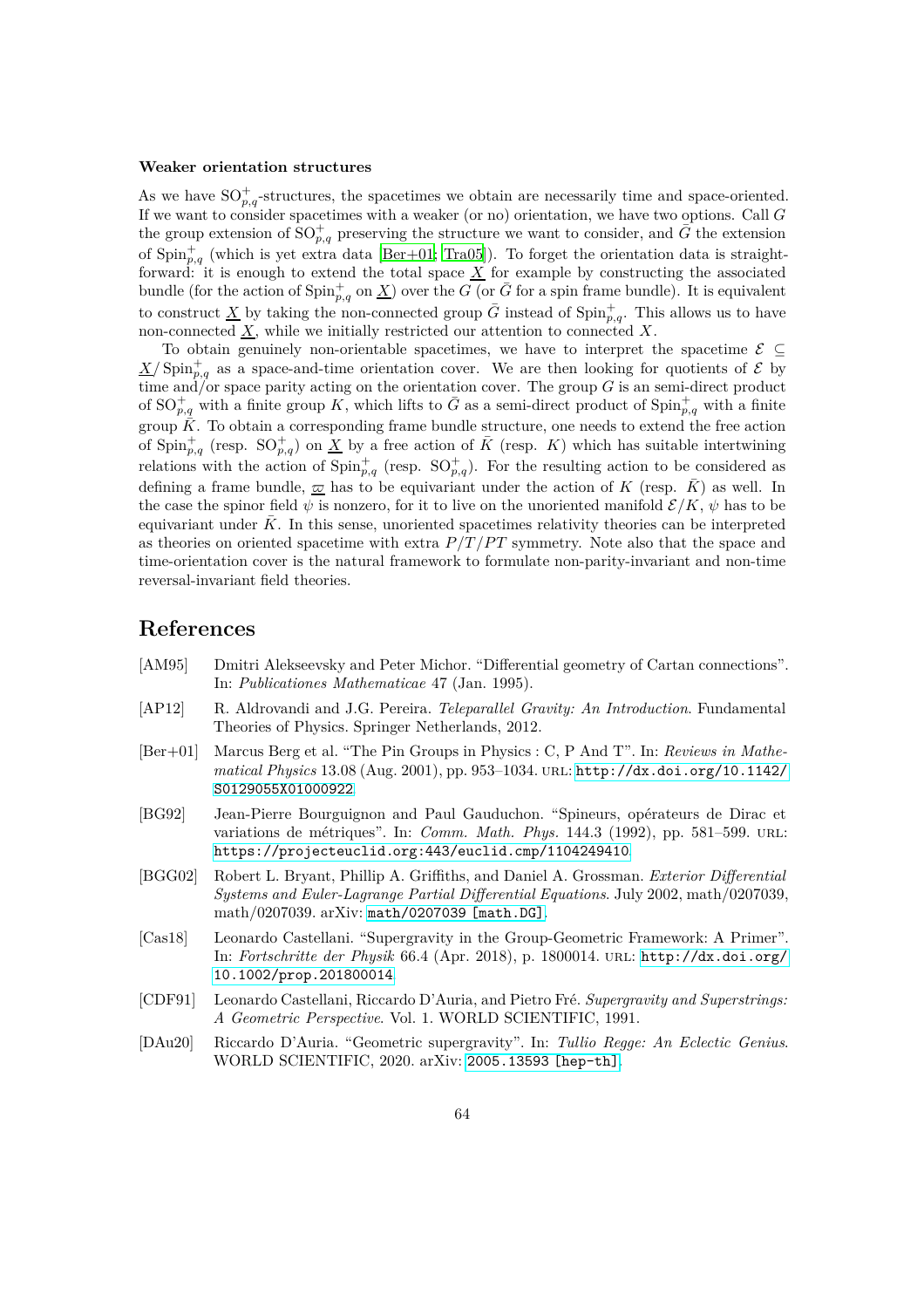- <span id="page-64-7"></span>[De +05] Manuel De León et al. "Pre-Multisymplectic Constraint Algorithm for Field Theories". In: *International Journal of Geometric Methods in Modern Physics* 02.05 (Oct. 2005), pp. 839–871. url: <http://dx.doi.org/10.1142/S0219887805000880>.
- <span id="page-64-14"></span>[Del99] Pierre Deligne. In: *Quantum Fields and Strings - A Course for Mathematicians*. Vol. 1. American Mathematical Society, 1999. Chap. Notes on Spinors.
- <span id="page-64-6"></span>[DOS10] T. Dereli, N. Ozdemir, and O. Sert. "Einstein-Cartan-Dirac Theory in (1+2)- Dimensions". In: (2010). arXiv: [1002.0958 \[gr-qc\]](https://arxiv.org/abs/1002.0958).
- <span id="page-64-4"></span>[DP12] Naresh Dadhich and Josep M. Pons. "On the equivalence of the Einstein–Hilbert and the Einstein–Palatini formulations of general relativity for an arbitrary connection". In: *General Relativity and Gravitation* 44.9 (June 2012), pp. 2337–2352. url: [http://](http://dx.doi.org/10.1007/s10714-012-1393-9) [dx.doi.org/10.1007/s10714-012-1393-9](http://dx.doi.org/10.1007/s10714-012-1393-9).
- <span id="page-64-13"></span>[Fig] José Figueroa-O'Farrill. *Majorana Spinors, a modern approach*. url: [https://www.](https://www.maths.ed.ac.uk/~jmf/Teaching/Lectures/Majorana.pdf) [maths.ed.ac.uk/~jmf/Teaching/Lectures/Majorana.pdf](https://www.maths.ed.ac.uk/~jmf/Teaching/Lectures/Majorana.pdf).
- <span id="page-64-8"></span>[FR03] Michael Forger and Hartmann Römer. "Currents and the Energy-Momentum Tensor in Classical Field Theory: A fresh look at an Old Problem". In: (2003). arXiv: [hep-th/0307199 \[hep-th\]](https://arxiv.org/abs/hep-th/0307199).
- <span id="page-64-1"></span>[GIM97] Mark J. Gotay, James Isenberg, and Jerrold E. Marsden. "Momentum maps and classical relativistic fields. Part 1: Covariant Field Theory". In: (Nov. 1997). arXiv: [physics/9801019](https://arxiv.org/abs/physics/9801019).
- <span id="page-64-5"></span>[GW13] Steffen Gielen and Derek K. Wise. "Lifting general relativity to observer space". In: *Journal of Mathematical Physics* 54.5 (May 2013), p. 052501. url: [http://dx.doi.](http://dx.doi.org/10.1063/1.4802878) [org/10.1063/1.4802878](http://dx.doi.org/10.1063/1.4802878).
- <span id="page-64-11"></span>[Ham02] Richard T Hammond. "Torsion gravity". In: *Reports on Progress in Physics* 65.5 (Mar. 2002), pp. 599–649. url: <https://doi.org/10.1088/0034-4885/65/5/201>.
- <span id="page-64-10"></span>[HD71] F. W. Hehl and B. K. Datta. "Nonlinear Spinor Equation and Asymmetric Connection in General Relativity". In: *Journal of Mathematical Physics* 12.7 (1971), pp. 1334–1339. eprint: <https://doi.org/10.1063/1.1665738>. url: [https://doi.](https://doi.org/10.1063/1.1665738) [org/10.1063/1.1665738](https://doi.org/10.1063/1.1665738).
- <span id="page-64-12"></span><span id="page-64-9"></span>[Heh14] Friedrich W. Hehl. *Gauge Theory of Gravity and Spacetime*. 2014. arXiv: [1204.3672 \[gr-qc\]](https://arxiv.org/abs/1204.3672).
- [Hél] Frédéric Hélein. *Gauge and Gravity theories on a dynamical principal bundle*. in preparation.
- <span id="page-64-2"></span>[HK78] Friedrich W. Hehl and G. David Kerlick. "Metric-affine variational principles in general relativity. I. Riemannian space-time". In: *General Relativity and Gravitation* 9.8 (Aug. 1978), pp. 691–710. url: <https://doi.org/10.1007/bf00760141>.
- <span id="page-64-3"></span>[HLS81] Friedrich W. Hehl, Eric A. Lord, and Larry L. Smalley. "Metric - Affine Variational Principles in General Relativity. 2. Relaxation of the Riemannian Constraint". In: (May 1981).
- <span id="page-64-0"></span>[HV16] Frédéric Hélein and Dimitri Vey. "Curved Space-Times by Crystallization of Liquid Fiber Bundles". In: *Foundations of Physics* 47.1 (Sept. 2016), pp. 1–41. URL: [http://](http://dx.doi.org/10.1007/s10701-016-0039-2) [dx.doi.org/10.1007/s10701-016-0039-2](http://dx.doi.org/10.1007/s10701-016-0039-2).
- <span id="page-64-15"></span>[Jan20] Bas Janssens. "Pin Groups in General Relativity". In: *Phys. Rev. D* 101.2 (2020), p. 021702. arXiv: [1709.02742 \[hep-th\]](https://arxiv.org/abs/1709.02742).
- <span id="page-64-16"></span>[KM04] Franz W. Kamber and Peter W. Michor. "Completing Lie algebra actions to Lie group actions". In: *Electronic Research Announcements* 10 (2004), pp. 1–10. url: [http://](http://aimsciences.org//article/id/1f5bb832-5442-4b68-b2e1-923a9916453d) [aimsciences.org//article/id/1f5bb832-5442-4b68-b2e1-923a9916453d](http://aimsciences.org//article/id/1f5bb832-5442-4b68-b2e1-923a9916453d).